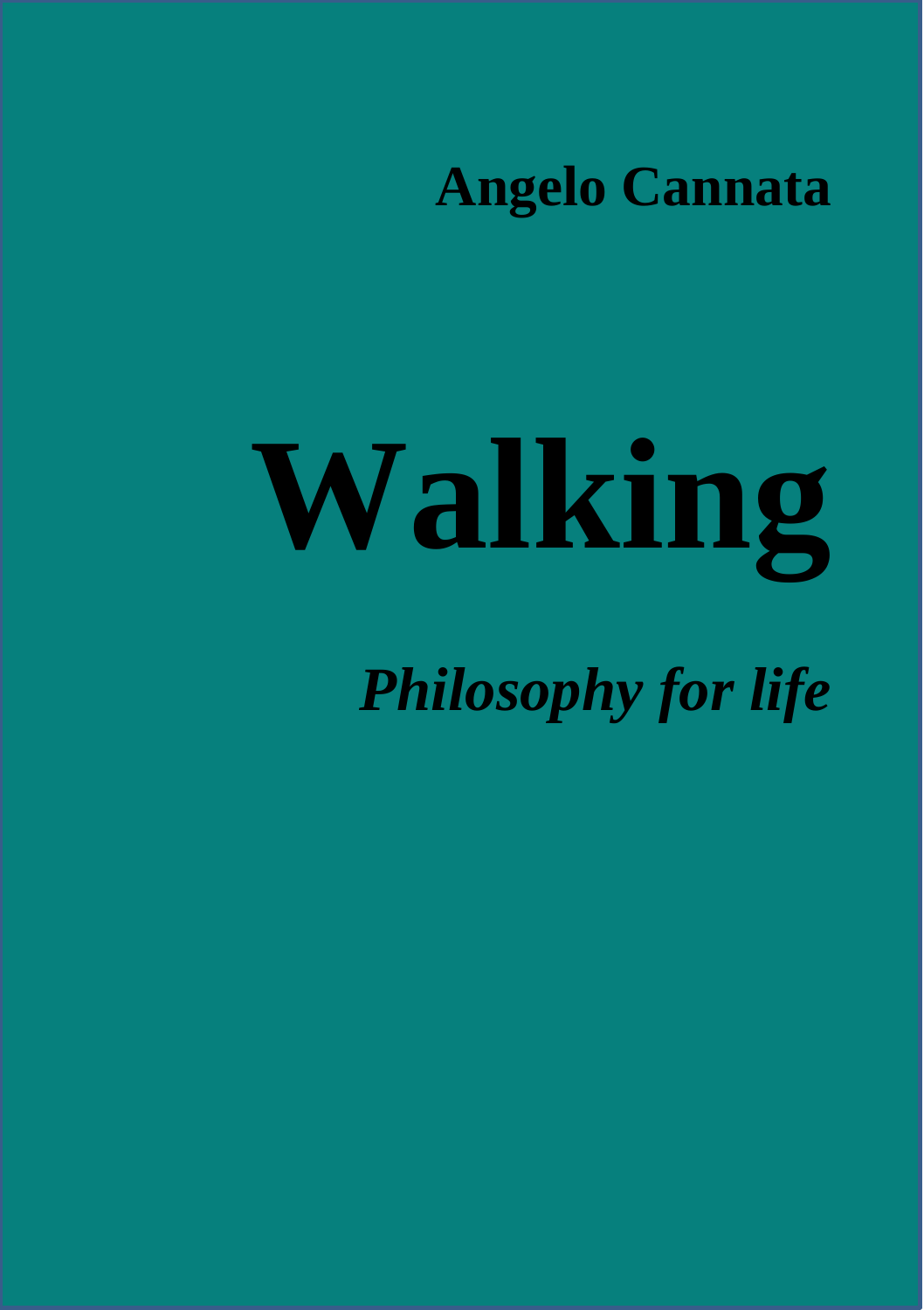Walking

First Italian edition: *Camminare*, 2013

2021 by Angelo Cannata, Cambridge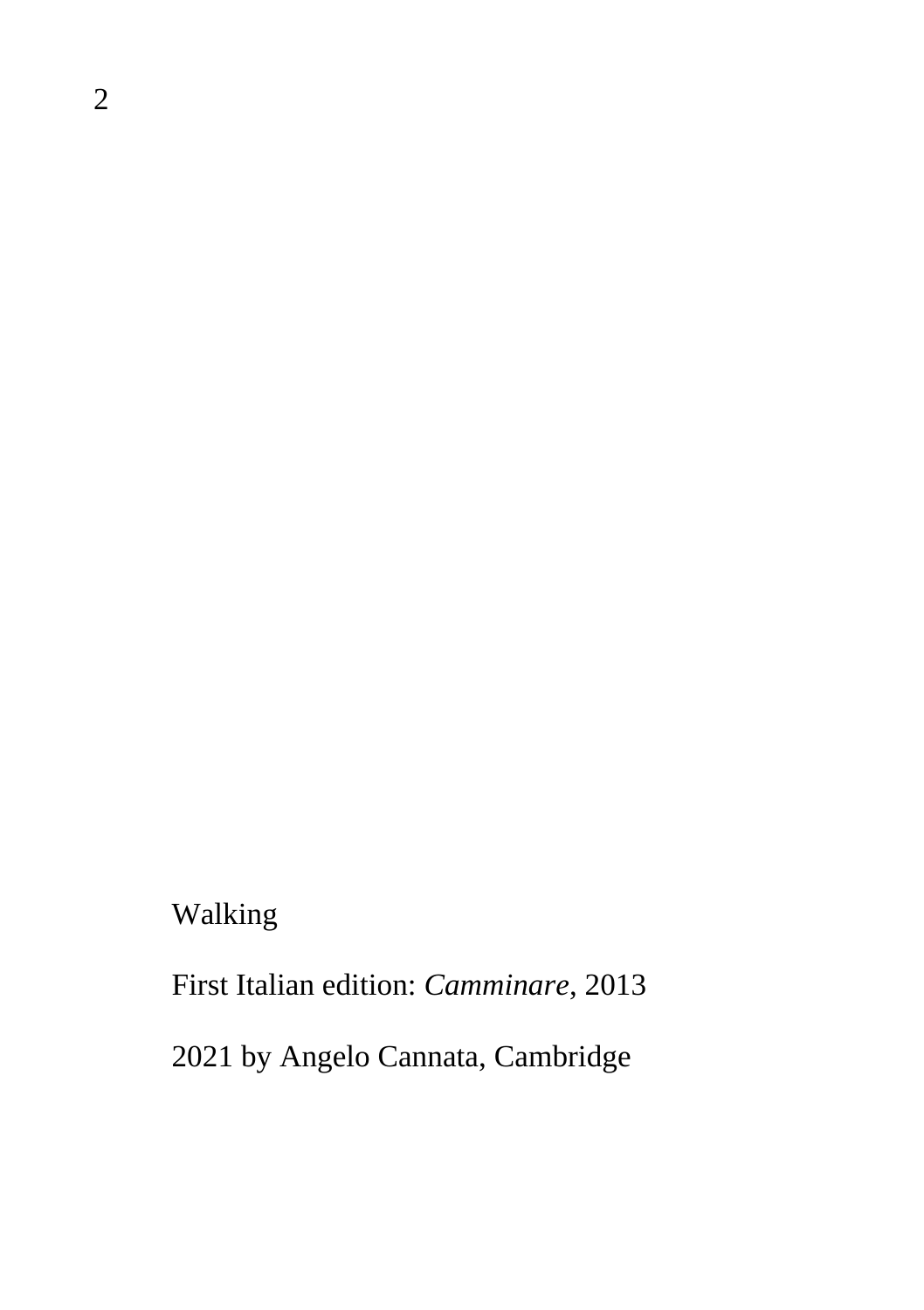Angelo Cannata

# **Walking** *Philosophy for life*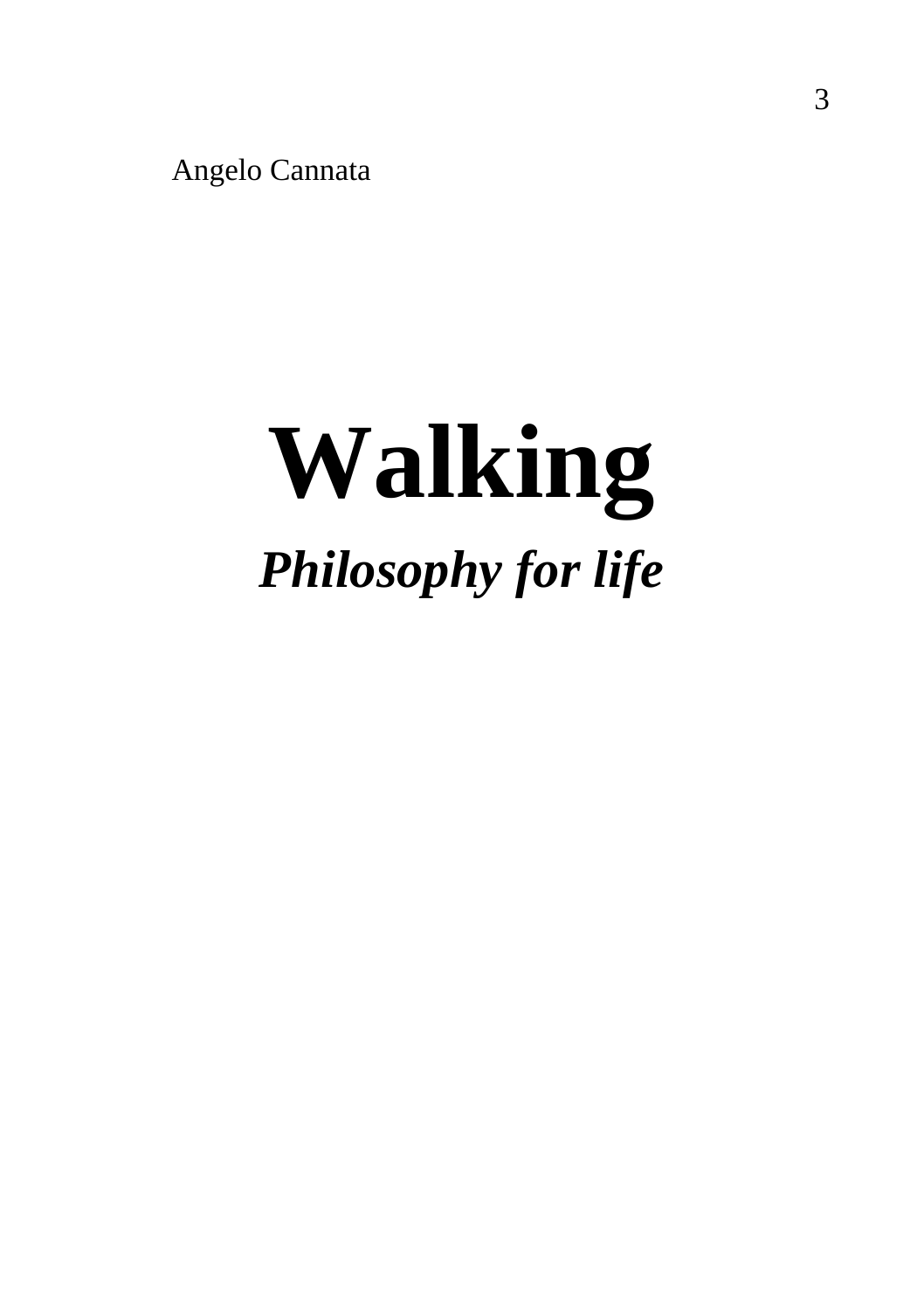### **1. About this book**

This book exposes my philosophy, inspired by Gianni Vattimo; unlike his "weak thought", a greater importance is given here to the "becoming" of Heraclitus. The greatest philosophers are retraced here, highlighting their metaphysical or anti-metaphysical positions, in order to come to some final perspectives, that I hope will be a help for living, as in fact every philosophy is in itself.

Today I am no longer catholic, but throughout the book the background that has formed me will be noticed evident.

# **2. Philosophy**

I start with this topic because I consider it an indispensable basis for dealing with the subsequent questions. From the following paragraph you can better deduce the reason why the argument is the first that is addressed.

This is not a complete treatise of philosophy; it is a selection of philosophers and subjects, mainly aimed at explaining the antimetaphysical point of view. Those who don't understand the meaning of this term should not be discouraged: the following chapters have just the aim to explain it. I had the pleasure of being told by some people that they finally figured out some things about philosophy, that they had already studied in the past, only now, after having read this book. Actually I think that the synthesis, that I am presenting here, will allow to understand some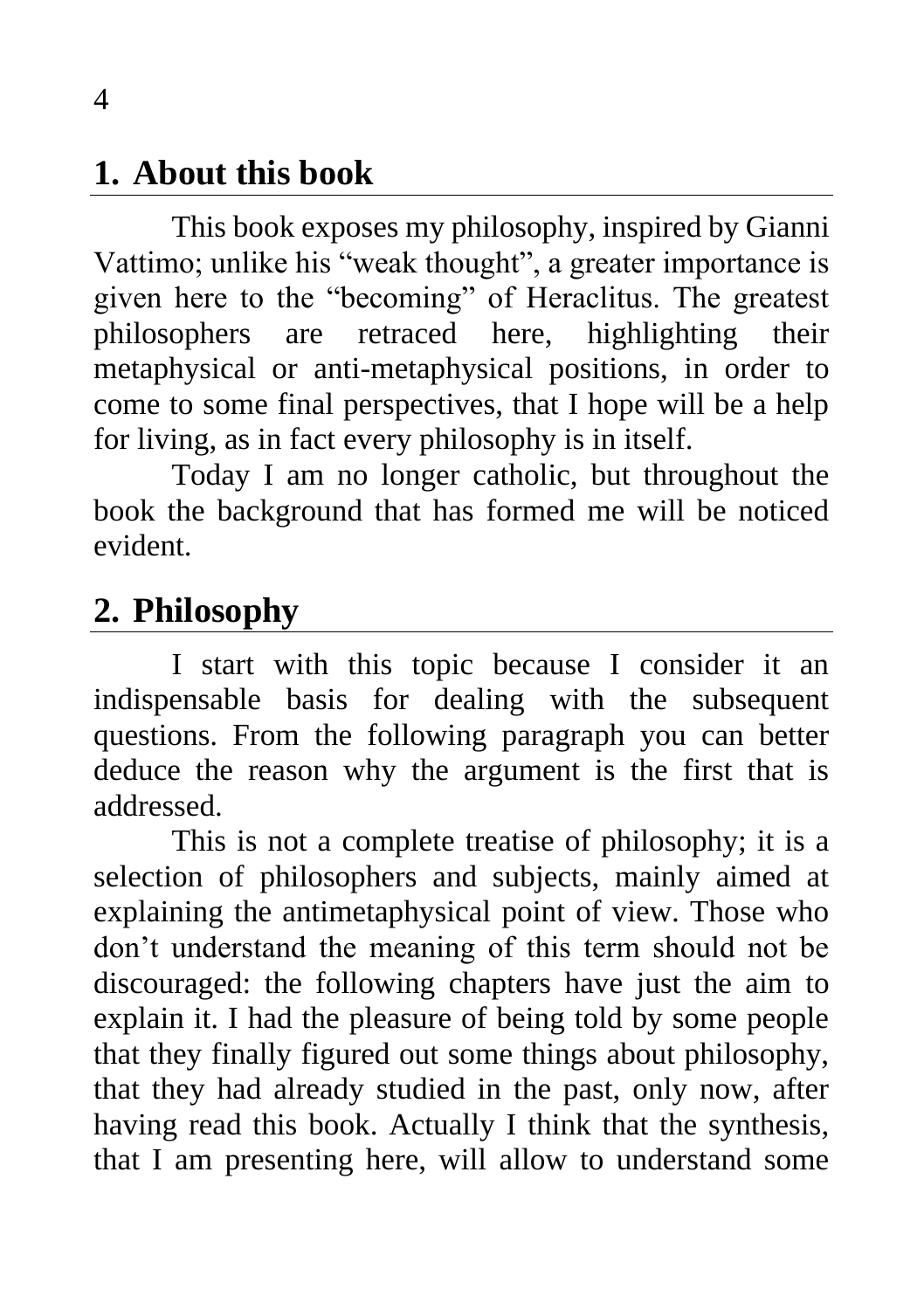concepts that the philosophical treatises do not explain, in my opinion, with sufficient clarity and simplicity.

# 2.1 What philosophy is

Philosophy can be defined as a way of thinking that seeks awareness about the primary elements of thought. Let's try to understand this definition by examining the things it says.

Philosophy is "a way of thinking". From the beginning of their existence, men have always tried to reflect; even in animals we can notice some rudimentary forms of reflection; let's consider, for example, the difference in behavior between a few weeks old doggy and an adult dog: the doggy tends to react to situations with a faster impulsiveness, which leads him to a number of failures; the adult dog, instead, is able to observe more slowly the habits of his prey and to adapt to them, in order to have more success in the attempt to capture it; of course, these are elements so difficult to verify, that we cannot say for sure if it is really and how far we can speak of "reflection"; however, our purpose here is not to study the behavior of animals, but to try to realize that reflection is not a mysterious and supernatural miracle that happens exclusively in the human mind, but a set of elementary electrical impulses, whose simplest forms can also be found in animals, or even, due to the fact of being precisely electrical impulses, in any nature's phenomenon and in inanimate objects: we may even think, as an example, to the switching on of a light bulb. In the history of the world's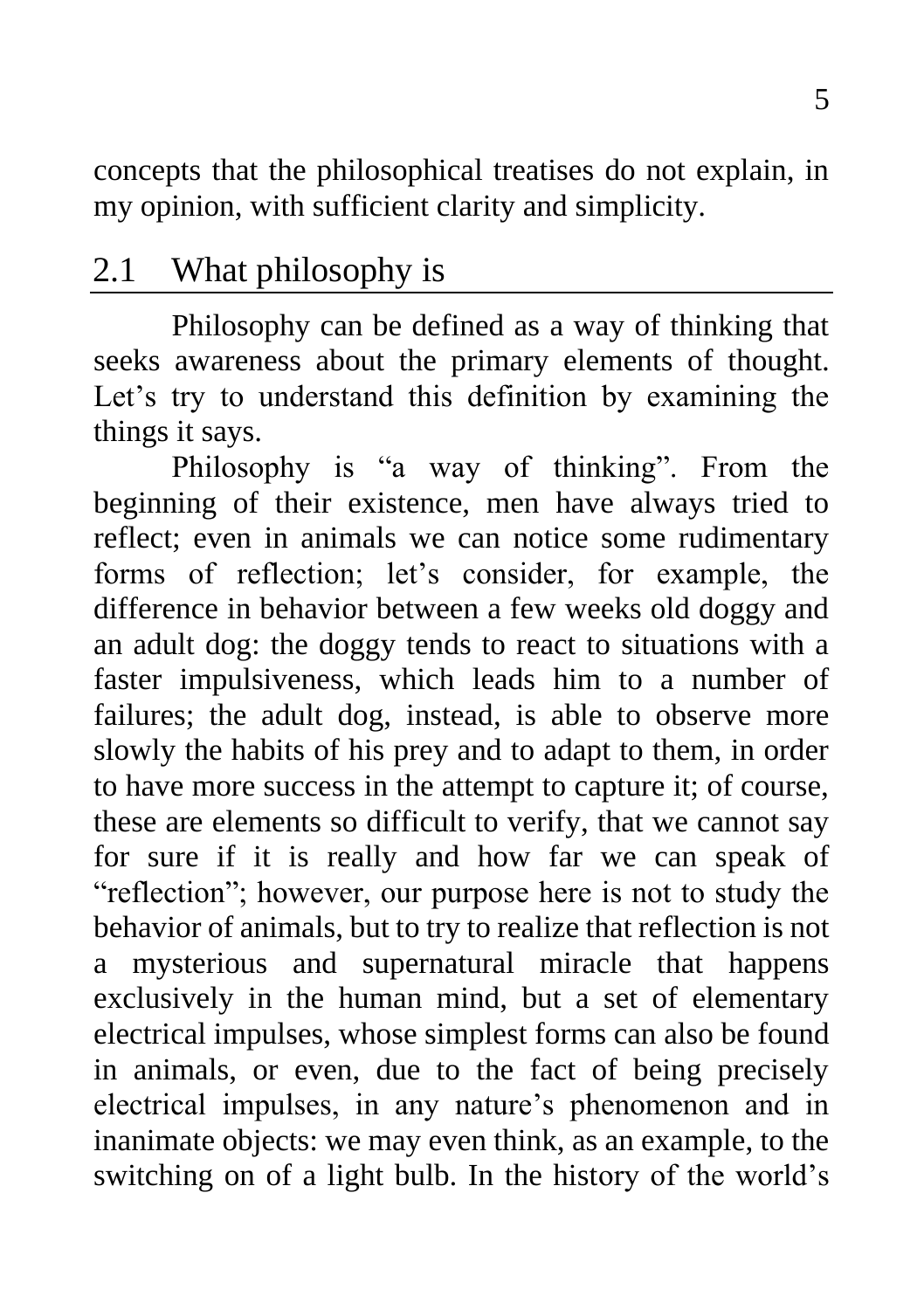various peoples, many ways of thinking have been developed and philosophy is one of them.

Then, the definition that I posed at the beginning says, "that seeks awareness". "Awareness" means having compared an idea with other ideas; for example, if I compare the idea of flame with the memory of a burn that I suffered, I can gain the knowledge that the flame causes burns and is therefore dangerous; if I will never do this comparison, that is, if I will never put in contact the idea of flame with the memory of my being burnt, I will return every time to burn myself, never figuring out where the problem lies. How many times we humans fall back into the same problems as stupids, simply because we have not thought about it, we did not put in contact the ideas, the memories, and so we didn't gain awareness! Consider, for example, for how many thousands of years many governors continued to deceive people, by promising to solve their problems, and people go back regularly to burn themselves, although they consider themselves intelligent people.

Finally, my definition ends by saying: "about the primary elements of thought". Awareness, in fact, can be searched with regard to many things; one can also spend a lifetime trying to become increasingly aware of the best ways to earn more money; at some point, in him or in someone else, the following question could rise: is it worth to spend all life trying to find out just this? Are there other more important things, that would deserve more this spending of time and reflection, or all things are equally important? What might be the most important things? And what criteria will I use to determine this? And what faith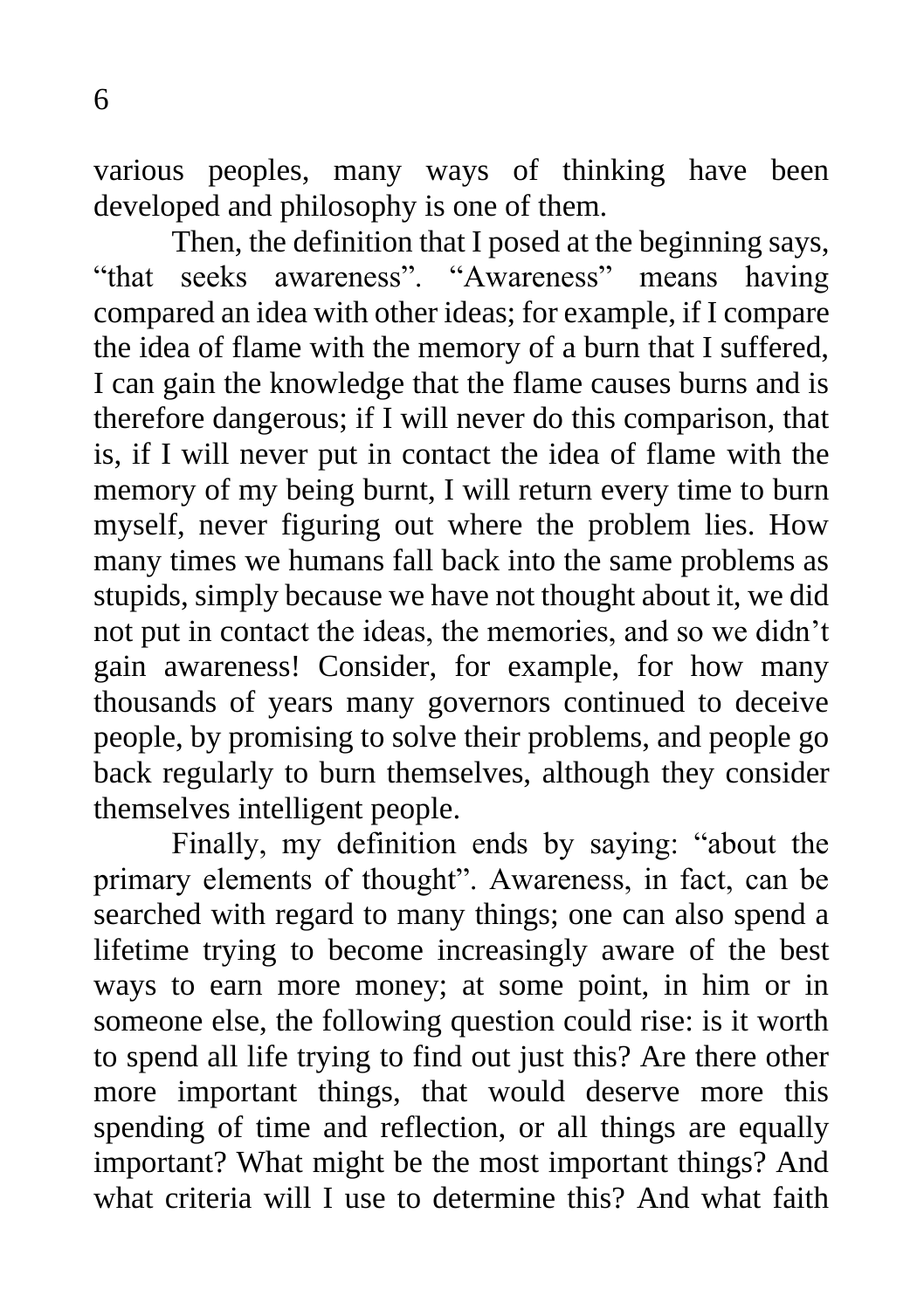could I have in these criteria? How will I know that they guided me really to the most important things? This kind of questions can be found in the cultures of all peoples, but they had a systematic examination only starting from ancient Greece and then in the European culture; in other peoples they took quite the way of religious faith or of models of meditation; the difference between meditation and reflection can be found in the fact that the meditator focuses on a few ideas and lives them, tastes them, goes into them by a lifestyle; who reflects, on the contrary, works on a greater number of ideas and makes them interact with greater dynamism; both ways have advantages and disadvantages: the meditator discovers better the taste of a few ideas and pauses longer, even for millennia, over them, but covers a less amount of road; who reflects covers a lot more road, but deprives himself of the opportunity to deepen to the utmost the flavor, the beauty, the depth of every single thought, similar to those who run and cannot contemplate the beauty of the landscape.

#### 2.2 Parmenides

In order to understand the Greek philosophers it is necessary to make a preliminary observation on their way of reasoning. Let's think for a moment about the attributes that each object has, for example the color. We can see that attributes never exist alone, but are always applied to some object. For example, there is no white color alone: there are only objects that have this color. However, the observation of the attributes, in this case of the colors, has the advantage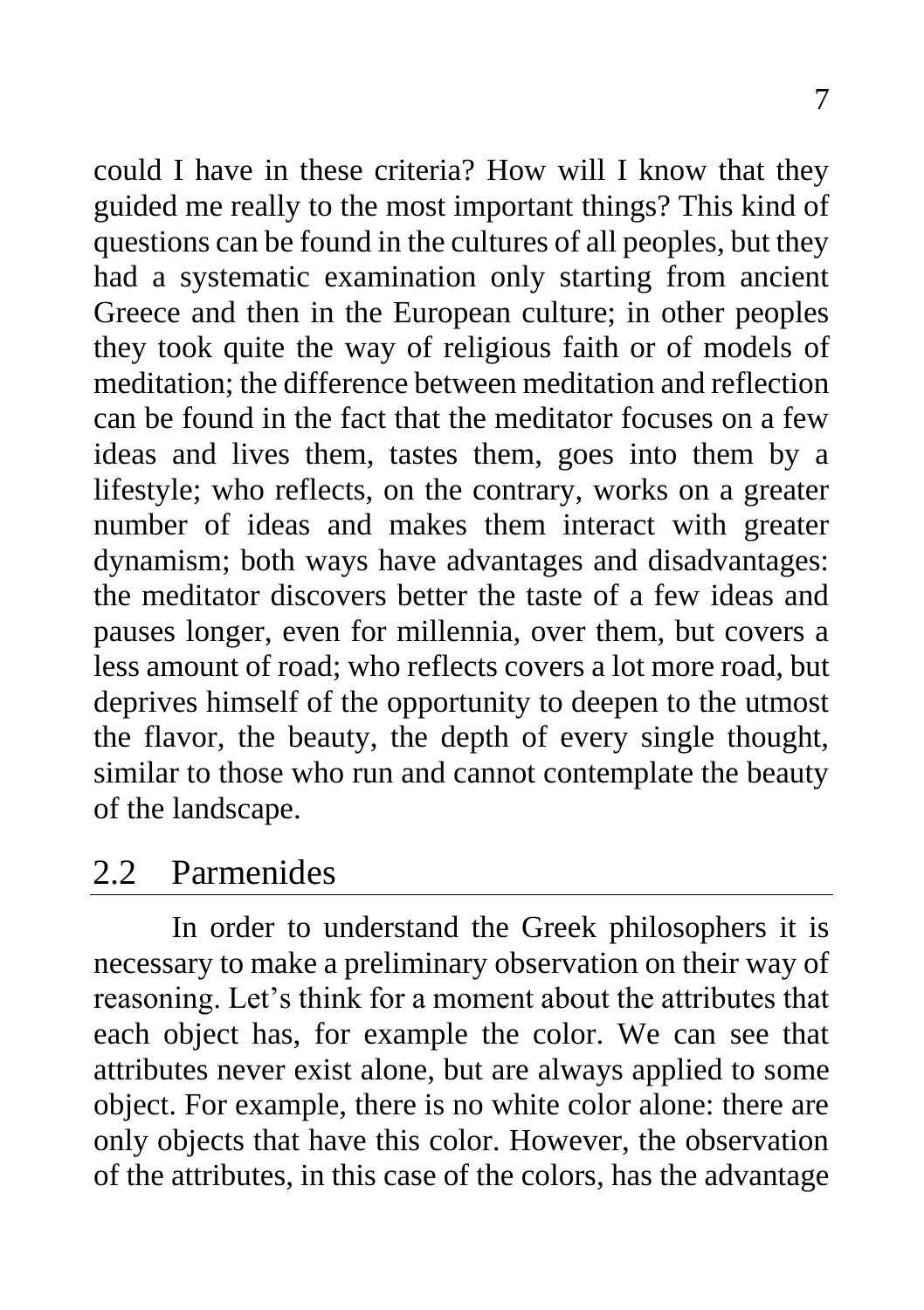of allowing an advance knowledge of things. For example, with experience I can learn that white objects are seen in the dark better than black ones. What is interesting is that it will be possible to foresee this effect without having to know all the white and black objects of the world: it will be enough to learn that this is a typical characteristic of the white color. Therefore, the reflection on abstraction (abstracting means pulling out from an object its qualities) allows us to guess to a certain extent what we do not yet know and even the future; I can guess that, if an object is white, it will be more visible in the dark, even though I've never seen that object. This work of reflection on attributes gives a feeling of mastery over reality; the philosopher who learned this method is tempted to feel almost like one who has discovered the formula for dominating all the things of this world. The temptation is consequent: if so, then let's throw ourselves to reflect on the attributes and we will have conquered the world. This plunging headlong onto a very promising strategy makes us think to Americans, who make interesting discoveries and throw themselves blindly to their exploitation on a large scale, exept then discover many times, often too late, that the new discovery creates more problems than it solves (Wile Coyote cartoons are nice about this).

At this point in the reflection, for the Greeks it became logical to ask what are the attributes on which it would be most fruitful to reflect. We have seen the example of the white color; another attribute that does not exist by itself is, for example, the number: we all know that if we learn a little bit about mathematics it will be possible to acquire a great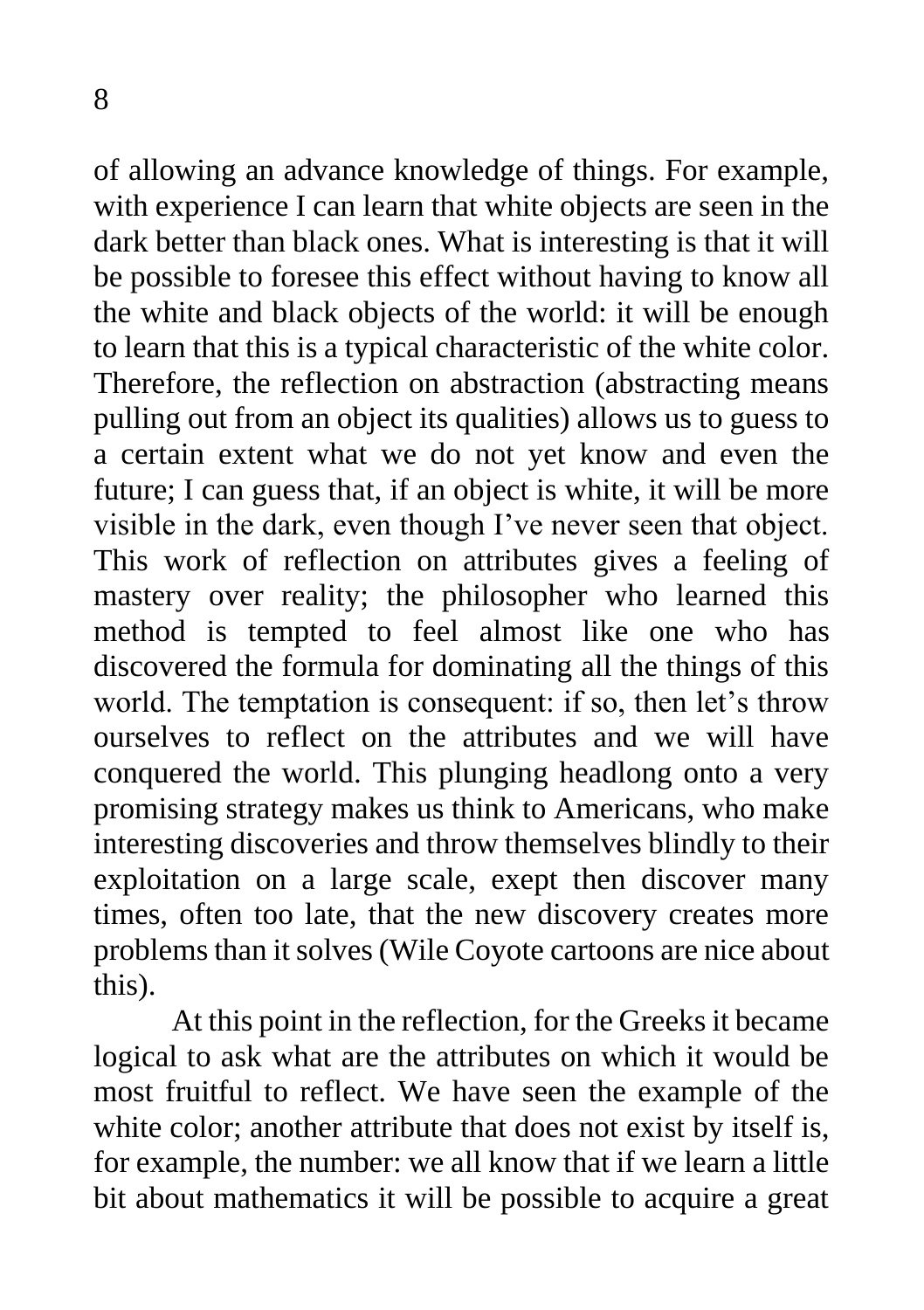mastery of many aspects of the world and of life, for example of economy. The philosopher Pythagoras was interested in the numbers, but is there an attribute that is the most basic of all, whose reflection could allow us a basic cognitive mastery of the entire universe? According to the philosopher Parmenides and others, also of the present, this attribute exists and it is being. The white color, for example, is not a very useful attribute to think about, because it is not possessed by all objects, but being does: all the objects of this world "are"; the verb "they are" may possibly be accompanied by some other word, for example "they are here" or "they are there", "they are white", or even by no word, in the sense that "they exist": if I say that four-legged horses "are", but green horses "are not", I am saying that four-legged horses "exist", but green horses "do not exist". In any case, with or without other words of accompaniment, it can be said that all things of this world "are". Then Parmenides and many others after him devoted themselves to reflect on the "being" considered for itself, that is abstract from the single objects, in the same way as it is possible to abstractly reflect on numbers or on the white color, without taking into consideration the objects to which these qualities can be applied. This reflection on being was called and still today is called "ontology", because in Greek "of being" was said "*ontos*", while reflection, speech, was called "*logos*". Thus from *ontos* + *logos* the term ontology was born. By reflecting on being, Parmenides thought he could identify as its essential characteristic what was then called the "principle of non-contradiction": *being is, not being is not*. Even today, many people believe that this principle is the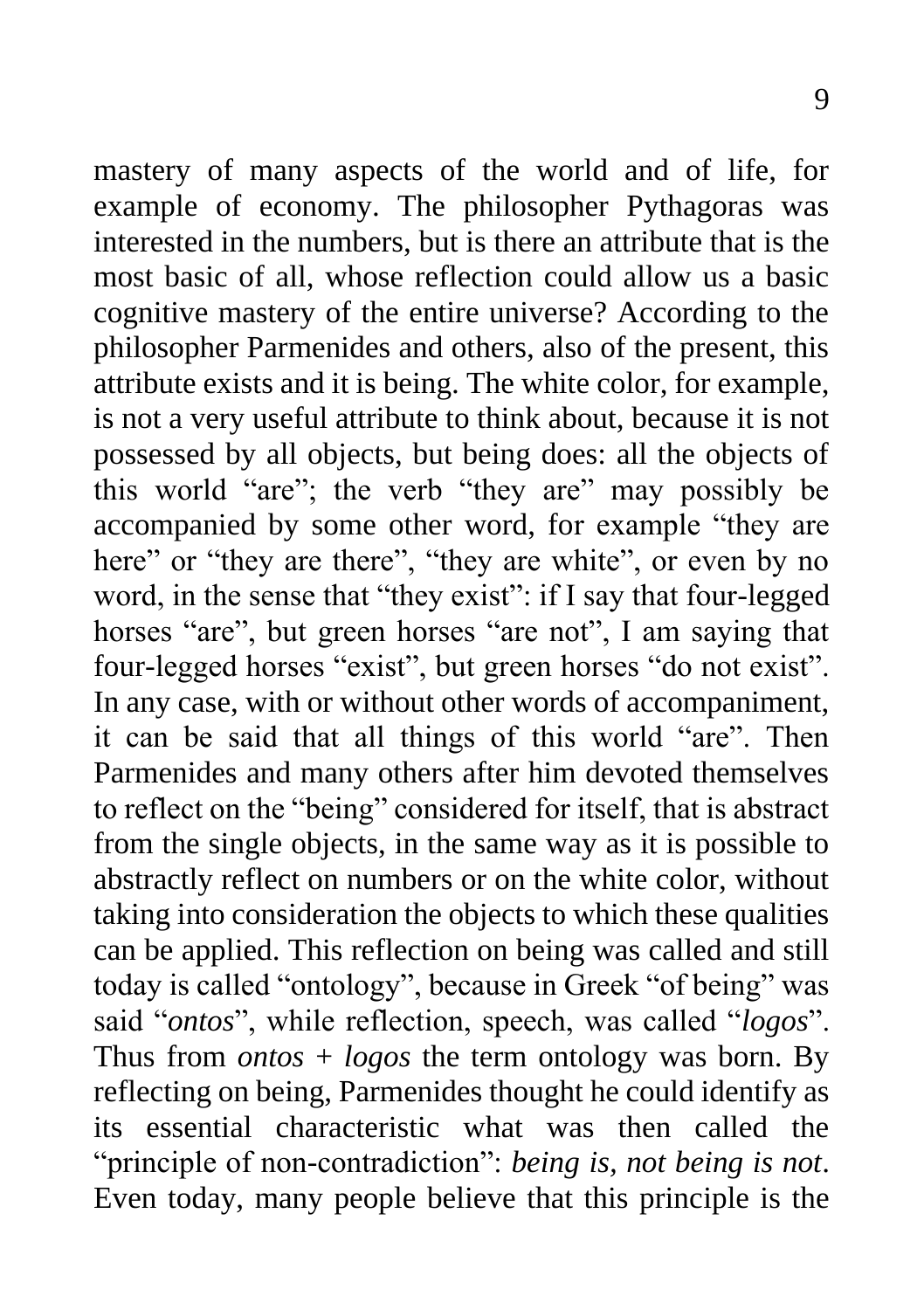essential basis of all those who want to use the mind to reflect. However, many years passed; with Parmenides and Pythagoras we are between the fifth and sixth centuries BC; many philosophers now believe that considering ourselves masters of every reflection, just because we know the principle of non-contradiction, is an unjustified claim. In fact, when we make a speech, who can guarantee that we have not fallen into any contradiction? Therefore, if today we want to continue doing ontology, we will have to understand being no longer as the abstract attribute understood by Parmenides, but rather as our human existence; moreover, if we really want to reflect, we must not limit ourselves to thinking about abstract attributes, but we must have the patience to take into consideration even individual particular objects. But these are only anticipations of today's philosophy; for the point where we are, we still have to continue on the path of the beginnings.

# 2.3 The sophists

For the "sophists", who lived in Greece around the fifth century BC, speaking, and therefore also thinking, is only a game; it is not possible, according to them, to put into words the nature of things; they argued their skepticism by inventing problems that led to dead ends. A famous paradox had been formulated by Zeno of Elea, who lived about 490 BC: let's suppose that Achilles wants to measure himself at a speed race against a turtle and gives it a certain advantage; this distance of advantage can be decomposed from our thought into two halves first, then into four parts, and so on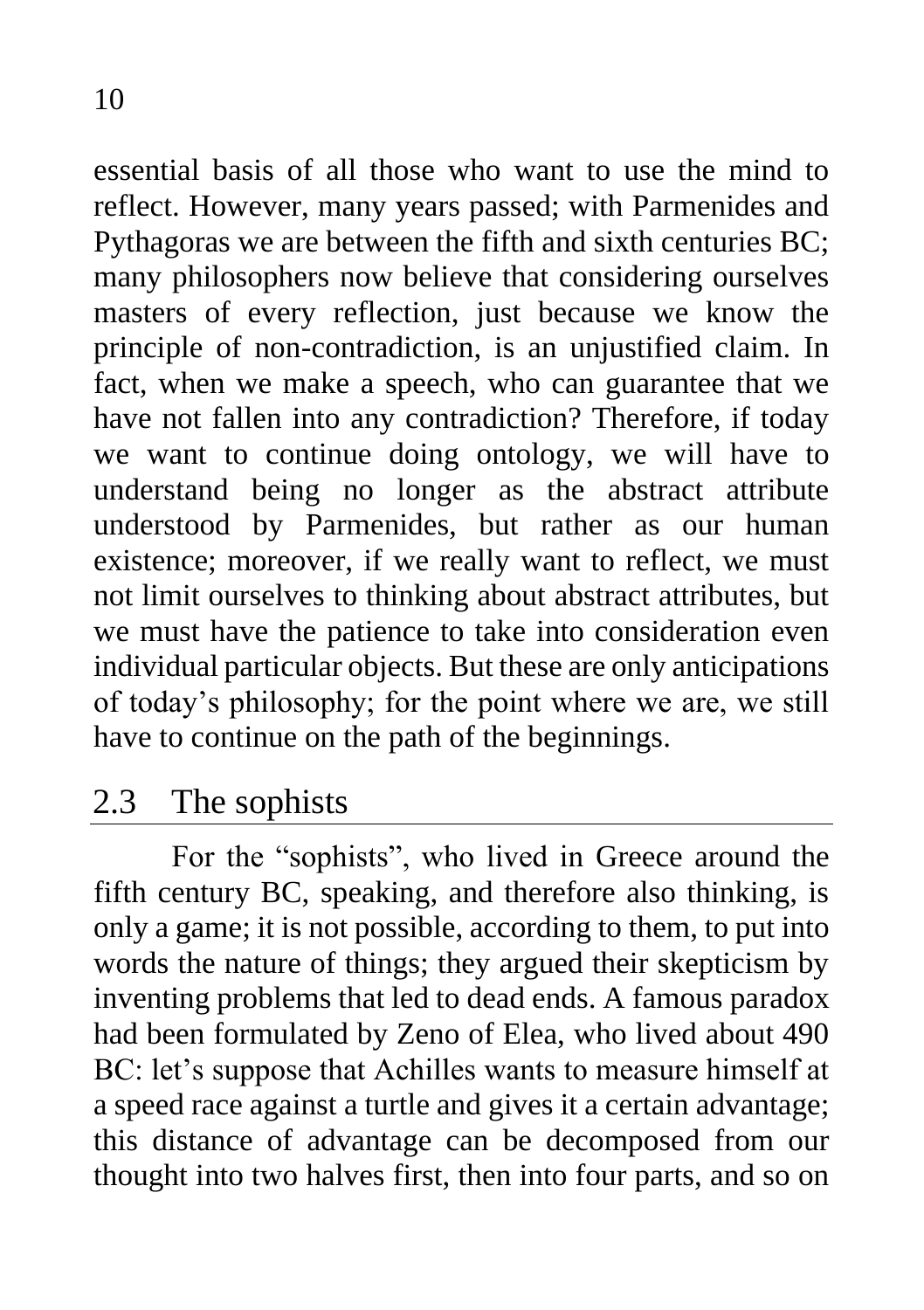endlessly; this means that it can be divided into an infinite number of parts and therefore consists of an infinite number of portions. Then Achilles will never reach the tortoise, because first he would have to overcome this infinite number of distances.

We will not let ourselves be discouraged by the difficulties shown by the sophists: we appreciate their awareness, but we believe that even if speaking, understanding and understanding each other are actions that imply difficulties, they are still activities whose results, despite everything, still succeed to be appreciated. The warning from these philosophers remains however useful: in fact we often immerse ourselves in so many discussions, forgetting that our ideas are only a small tool to understand something, a tool that can sometimes even jam, freeze or idle. This does not mean that we have to give up the study of any question too easily: we just have to do it with humility, looking critically at the tools we are using to know reality, and without losing sight of the positive possibilities they are able to offer; it is the criterion with which every scientist or scholar tries to proceed, even if it is not easy to moderate oneself to the right point or to know in advance how far we can arrive with the language we have available, since we are human beings with many limits.

There are other reflection games, paradoxes, which serve to show that our ideas often go haywire. For example: let's suppose there is, in front of his judges, somebody sentenced to death, with the possibility of choosing between being hanged or beheaded. The convicted makes a proposal; he tells the judges: "Now I will say a sentence; if it is true,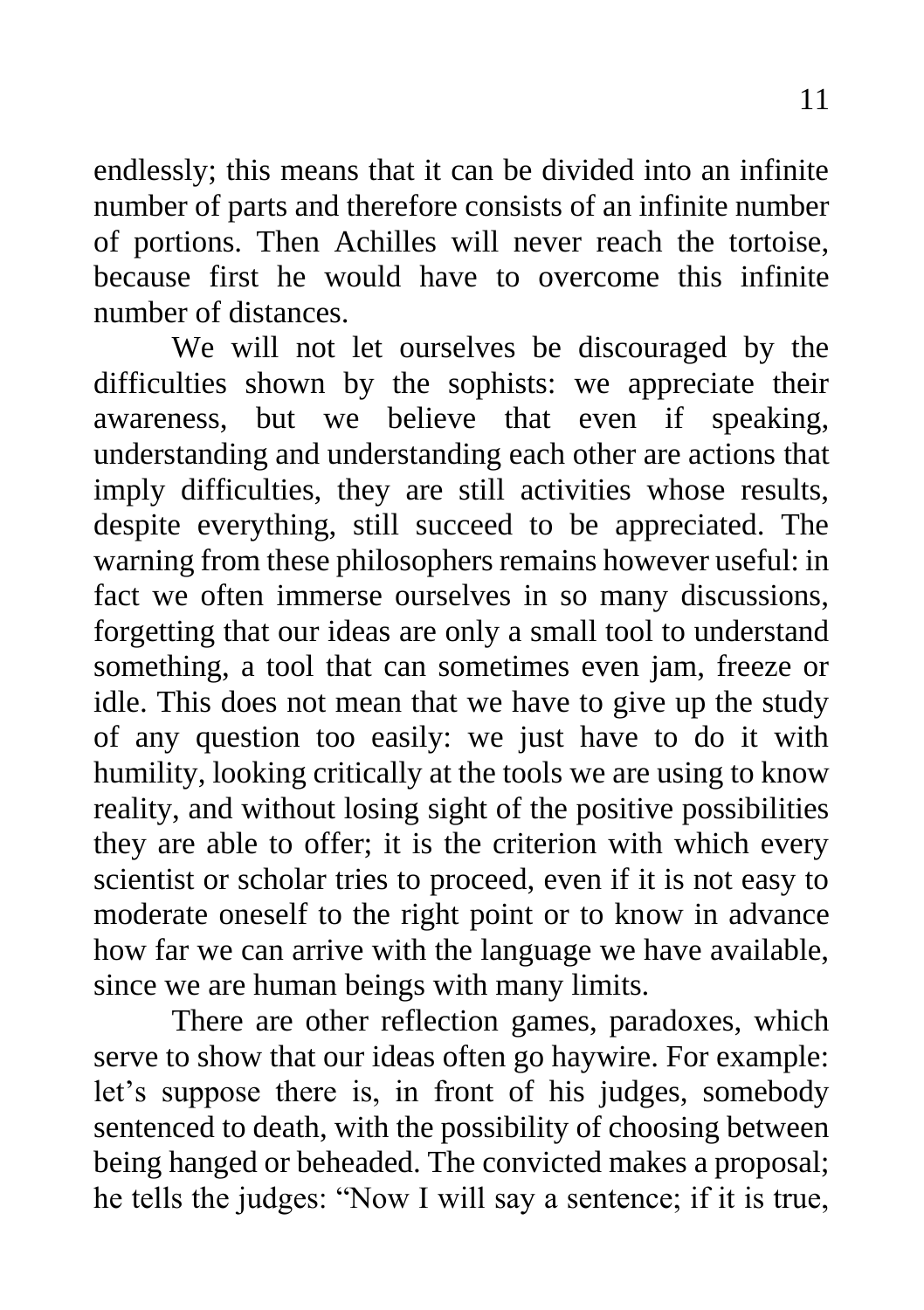you will have my head cut off; if it is false, you will have me hanged". The sentence is: "You will have me hanged". Then the judges begin to reflect. Suppose we hanged him. But he said that if his statement is true, we must behead him; however, if we decapitate it, his statement becomes false, and in this case we must hang him... Finally they got tired of this endless circle and decided to free the condemned.

Other games of this kind are that of the barber, invented by Bertrand Russell (1872-1970), in which a barber who wants to shave all those who do not shave themselves cannot decide if he should also shave himself , and the similar one of the catalog that wants to contain the list of all the catalogs that do not contain themselves. In another one, one wonders if God is able to create a big stone, but so big and heavy that he cannot raise it himself. In another one, one says: "I lie" and it is impossible to establish whether by saying this he lies or tells the truth.

# 2.4 Heraclitus and becoming

Heraclitus lived in Ephesus approximately in the years 550 - 480 BC. He observed that everything flows: rivers flow, time flows, all the things that exist change and age; he explained, as an example, that it is not possible to bathe twice in the same river, since the second time the water, due to the current that makes it flow, is no longer the one in which one has bathed before. It would be easy to object to this philosopher that a river is always the same, always keeping the same geographical name, regardless of the flow of its waters; or we could tell him that his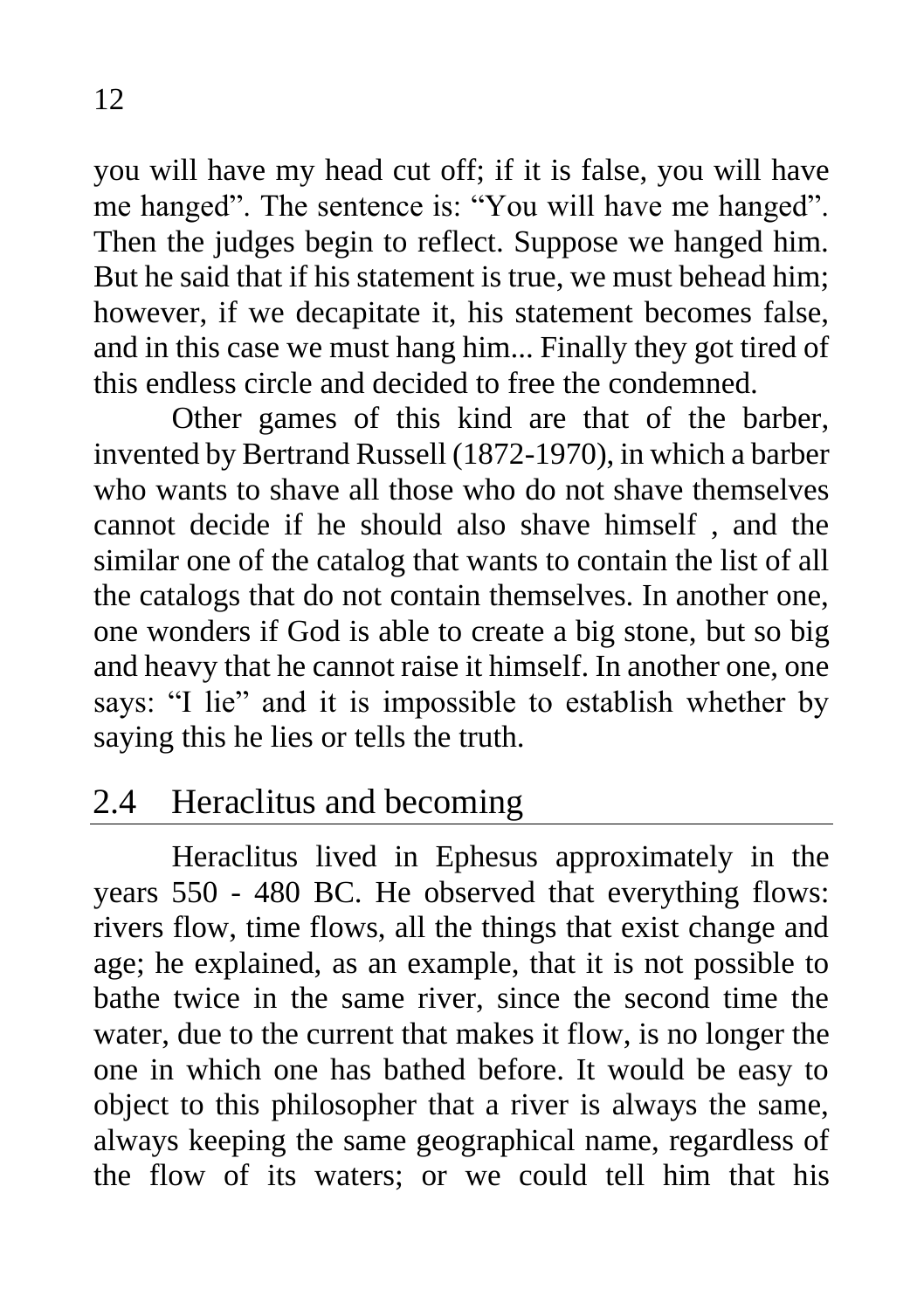observation is too obvious, like the discovery of Columbus' egg or reinventing the wheel. But if we try to generalize his philosophy, that is, to rethink all the things we have thought of so far, reconsidering them under the light of this continuous flow and change, we will realize that he actually has much to teach. It is a philosophy that can cause us a sense of insecurity, uncertainty, things that do not last, disorder; but it is also a very interesting philosophy, because one can see that, at the same time, it expresses an invitation to dynamism, movement, life, in opposition to a stagnant existence; moreover, it has certainly a value for its effort to say something that reflects, as faithfully as possible, the facts of the world as they actually are in reality.

A radical consequence of Heraclitus' way of thinking would be having to eliminate all names from the language to replace them with verbs: in fact, a chair is not continuously a chair, but it goes, even if very slowly, towards being a non-chair, that is worm-eaten wood, consumed, then dust and then who knows what else; for this reason we should say not that "it is a chair", but that "it becomes, it is transforming how a chair is transformed"; however, besides the fact that it would be impossible in practice to convert totally the language according to this criterion, we must also bear in mind that, in our human experience, there is the perception of a certain permanence of the identity of any object along time; only a very fine analysis allows us to notice that in reality every object changes without stopping; we can better understand this situation by thinking about what happens with the hands of the clock, or with the stars, the moon or the sun: at an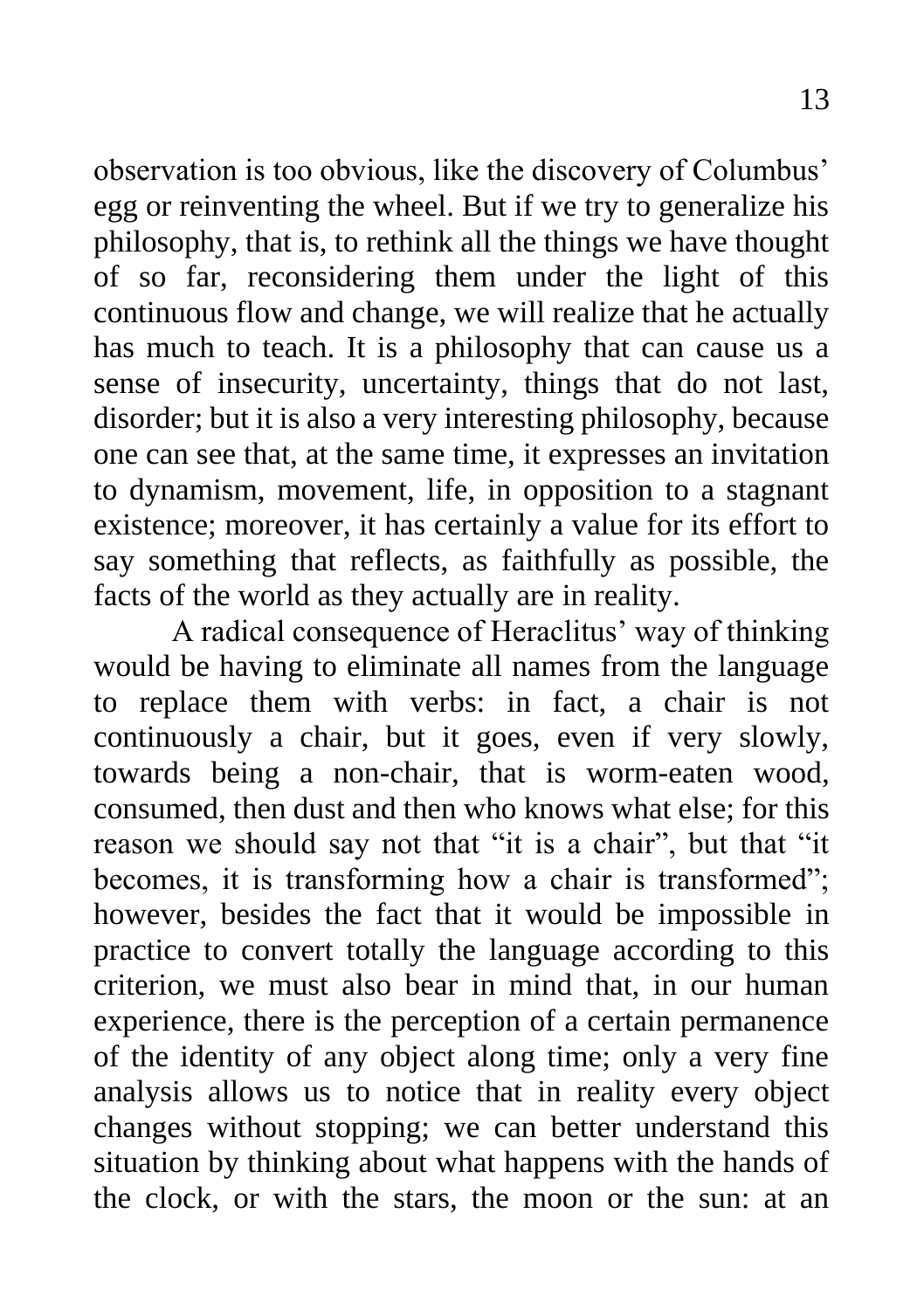immediate glance they seem stable, steady, but to a just a little more accurate observation it is easy to prove that they are on the move. The fact that the hands of a watch are in constant motion does not prevent us from having time to say what time it is; but what happens jokingly, if we try to say what time it is now, also indicating the seconds, can help us to understand in what situation we are: any of us may have tried sometimes to joke by saying or hearing that "it is ten o'clock and twelve minutes and fifteen, sixteen, seventeen, eighteen, nineteen ... seconds". That is, if we want to indicate the seconds, we don't have the time to do it because, at the same time as we say it, the flowing of time belies too soon what we have just said, so as to force us to update it immediately, without being ever possible coming to a definitive conclusion as to what time it is, with accuracy of seconds. This situation actually applies to all our statements; in most cases we have the possibility to speak because we limit ourselves to an approximate meaning of what we say, as well as when we say what time it is limiting ourselves to hour and minutes and ignoring the analytical and dispersive precision of seconds. Since our most immediate human experience is made up of unitive associations, rather than disintegrating analyses, our language, which in first place serves us to live humanly, rather than to analyze nature scientifically, reflects our need for life; so it peacefully contains many names, rather than just verbs indicative of movement, because this is how our most immediate human experience of reality is made. But we will have to be careful not to forget this approximation contained in the language, when we will want, by using the same language, to express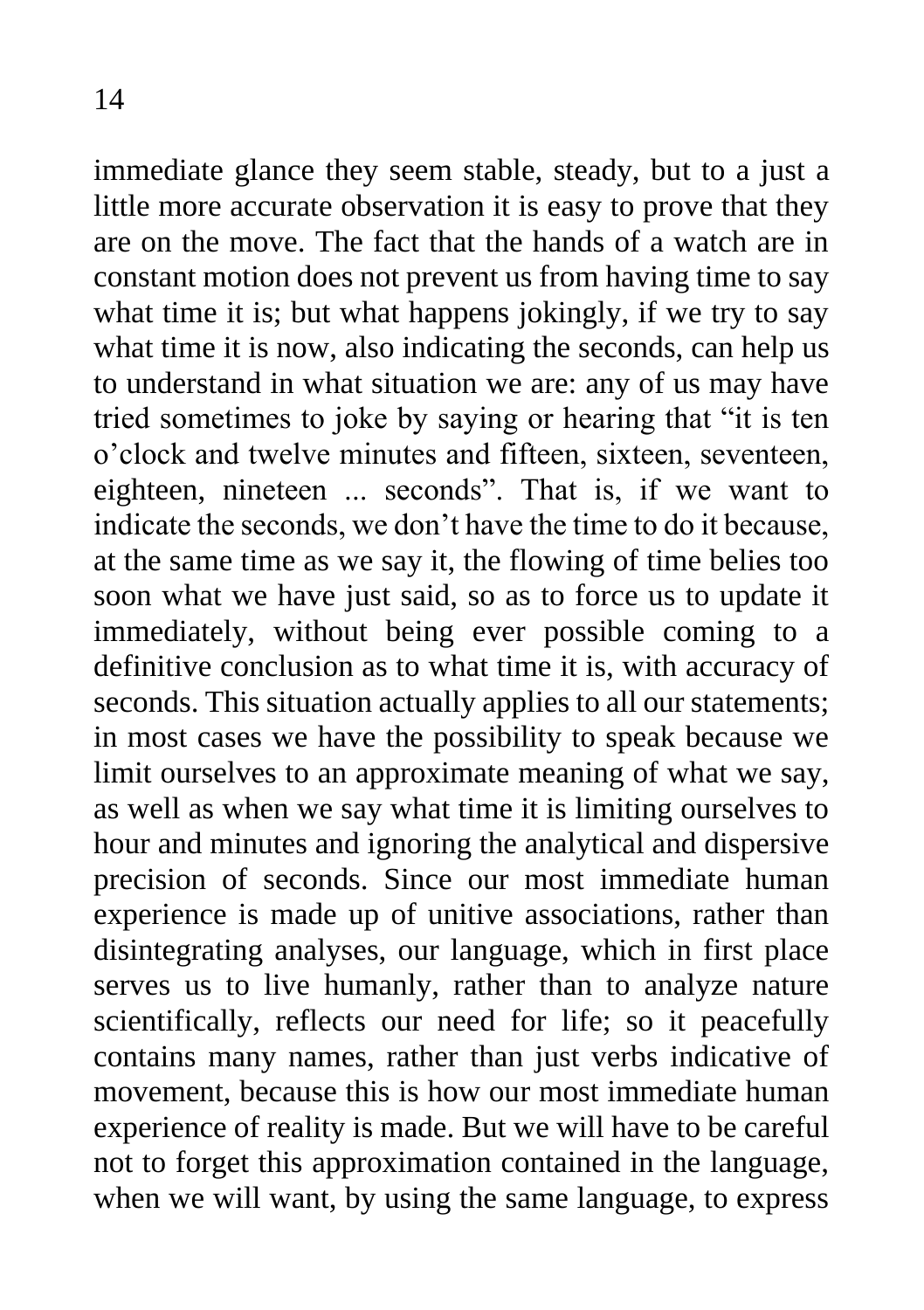a more in-depth idea of what the world is: we will have not to forget that we will be using words, expressions, ideas, that actually were born to express reality in an approximate and not scientifically precise way.

# 2.5 Plato

In Plato's philosophy (427-347 BC) the world is conceived as if it had two floors: on the lower level there is the world of particular objects, with all the limitations and imperfections they contain; on the upper one there is the world of ideas, containing, as its name says, abstract, general, perfect ideas. So, for example, a horse that we see in the countryside is full of particular aspects that constitute its exclusive appearance, to the point of making it recognizable in comparison with all the other horses in the world. For this reason we do not say that that is "the horse", but that it is "a horse". "The horse", meant in a general sense, exists, according to Plato, in the world of ideas; "this horse" that we have in front of us is just a rough copy of the ideal horse. According to this way of thinking, the truth lies in the world of ideas: perfection, the true reality of things, lies there. Instead, in the world that falls before our eyes we find individual things to which we give a name to the extent that they correspond to an abstract and perfect idea of the world of ideas.

In fact, still today almost all of our ways of thinking are set according to this scheme. The words we use are an essential element of this. We distinguish in words a "signifier" and a "signified" (based on the theory of signs by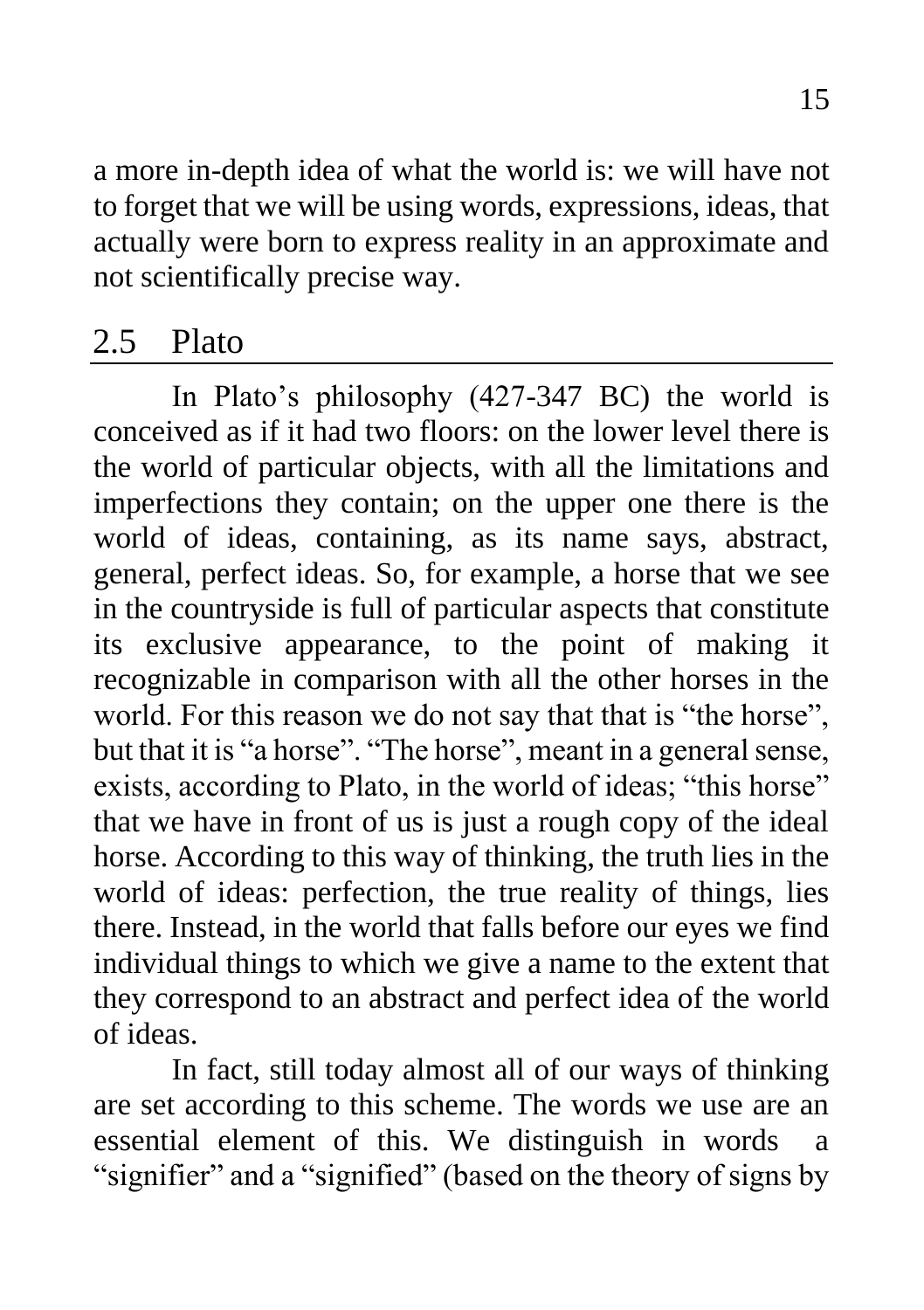Ferdinand de Saussure, 1857-1913). The "signifier" is made up of the material component of the word: it can be the sound we make in pronouncing it or it can be the signs we make on paper when we write it; the "signified" is instead what one thinks by looking at those signs on the white paper or listening to those sounds. It is easy to recognize in this distinction a Platonic correspondence between the material world (the signifier) and the world of ideas (the signified). The same thing can be recognized when we speak of symbols, signs and interpretations, or of a discourse and its content; sometimes we even say that "that speech was poor in content". Another context of ideas ascribable to Plato is that of the distinction between body and soul; here as well, the body, considered a rough copy of the most authentic essence, constituted by the soul, refers to the two worlds of Plato. The same could be said about the earthly world and the supernatural world or "the afterlife".

These distinctions are undoubtedly open to criticism and in what follows we will try to understand better why; here we need to keep it in mind and see that we cannot have too much faith in the distinction of "concept", "signified", "meaning", "soul", "spirit", "truth", "idea". This criticism corresponds to the criticism of the abstractions that we have said about Parmenides. Today the problem is studied in depth by two important disciplines: "semantics" and "semiotics" (respectively "study of signified" and "study of signifiers") and we could also say by physics and medicine, if we keep in mind that the "meaning" can also be understood simply as a set of neurons in our brain that are activated. The critical awareness of all this must help us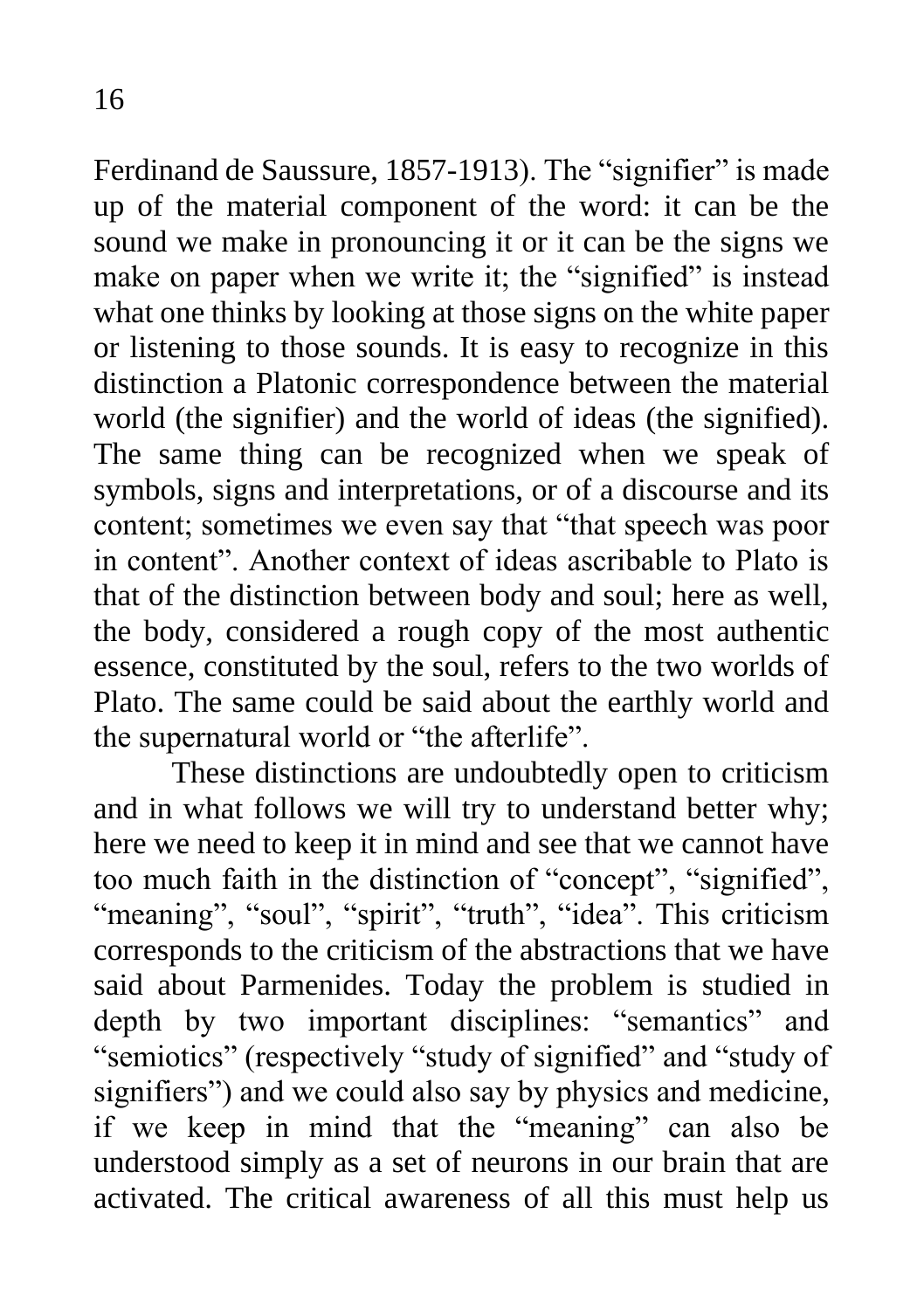move better among of all other issues; it is not a question now of rejecting any useful distinction, but of using it with awareness of its being open to criticism and of the problems it carries with it.

Two other interesting elements of Plato's thought are:

- the myth of the cave: people look like prisoners inside a cave, who see in it the shadows cast from outside and think that those shadows are the reality; the philosopher leaves the cave, sees reality, wants to make it known by the prisoners and free them, but they refuse because, bothered by too much light, they believe that the philosopher is a fool;

- the myth of the charioteer: each of us is like one who drives a chariot with two horses, one white and one black; the driver represents reason, the philosopher; the white horse is obedient and represents the highest spiritual passions typical of the warrior: honor, friendship, courage; the black one is recalcitrant and represents the lowest and most material instincts, typical of farmers and artisans: eating, pleasures. According to Plato the charioteer must commit himself to driving trying to keep these two forces in harmony.

#### 2.6 Aristotle

Aristotle, who lived in Greece in the years 384 - 322 before Christ, was, according to some, the greatest philosopher ever. If the sophists had shown the uncertainty of reasoning, he instead turned his thoughts to understand as clearly as possible how the objects of the world are made. He concluded that everything that exists is made of *matter*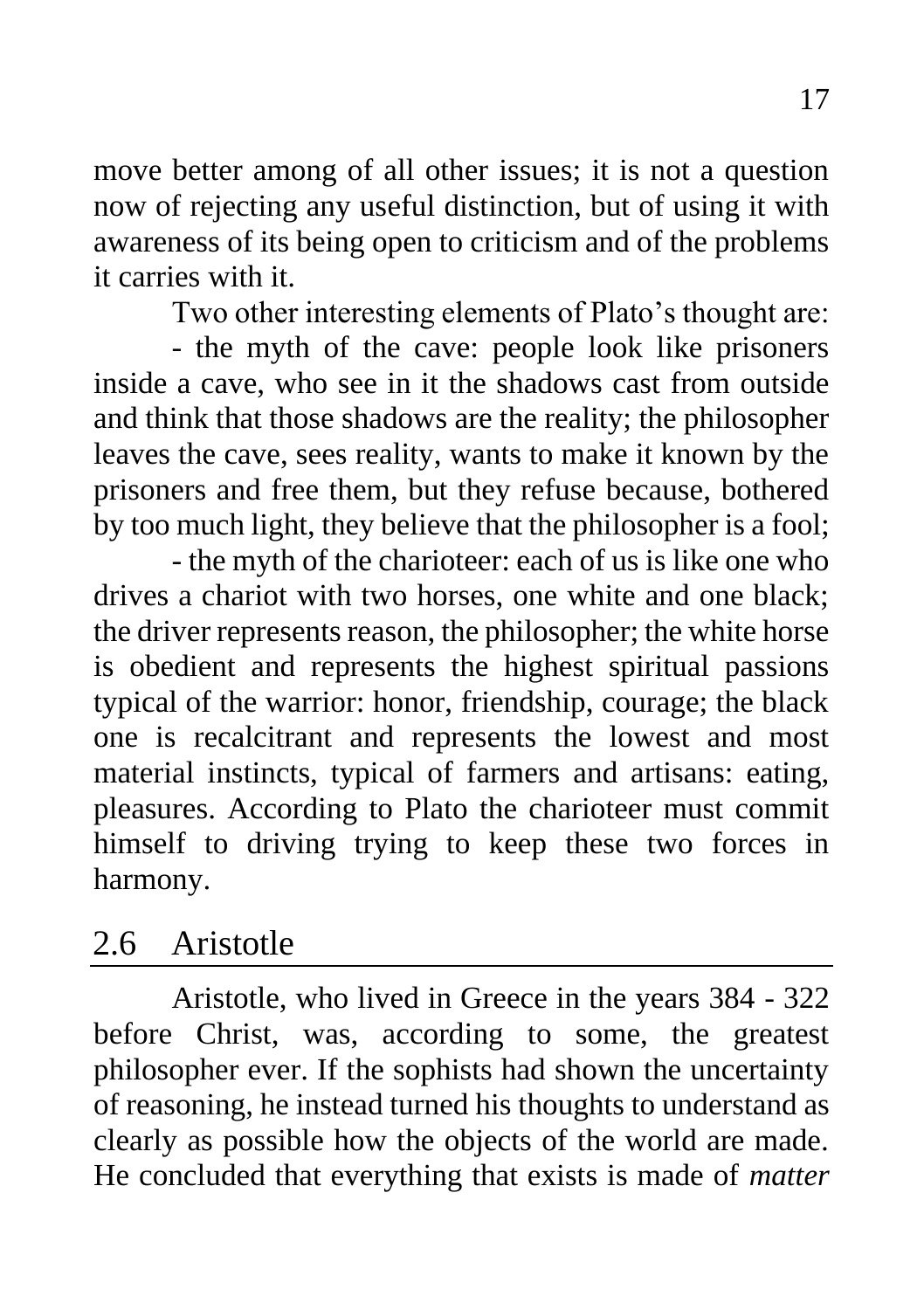and *form*. It is easy to admit, for example, that a table is nothing but wood (material) shaped according to a certain form; every other thing that exists on this world is made the same way. However, according to Aristotle, the difference in form is an indication of another difference that is not seen, namely the difference of *substance*.

The word substance derives from the Latin *sub*, which means "below", plus the addition of the verb "to stay": substance is "what stays below", so what is there, but not seen, exepting in the difference that results in the visible form. Another word equivalent to "substance" is "hypostasis": in Greek 'υπό means "below": so, hypo-stasis as well means "what stays below". The substance can also be indicated by other similar terms: "essence" (as when we say "the true essence of a thing"), "nature" ("the true, intimate nature of a thing"). To give an example, the difference in form between a man and a horse, even if they are composed of same matter, that is, of flesh and bone, tells us that between the two there is also a difference of *substance*. Further proof of this hidden difference is given to us by differences in the abilities to behaviors. Aristotle spoke about these things in some books, which followed others in which he had dealt with the *physics* of things; therefore these subjects were later called "meta-physics", since in Greek the word μετά means "after": therefore "metaphysics" meant "the philosophical reflections written by Aristotle after those about physics". Today the term can be considered with the meaning of "a phylosophy based on the existence of essences that are not seen" (ie the famous "substance", about which we have spoken); also with regard to Plato it is possible to speak of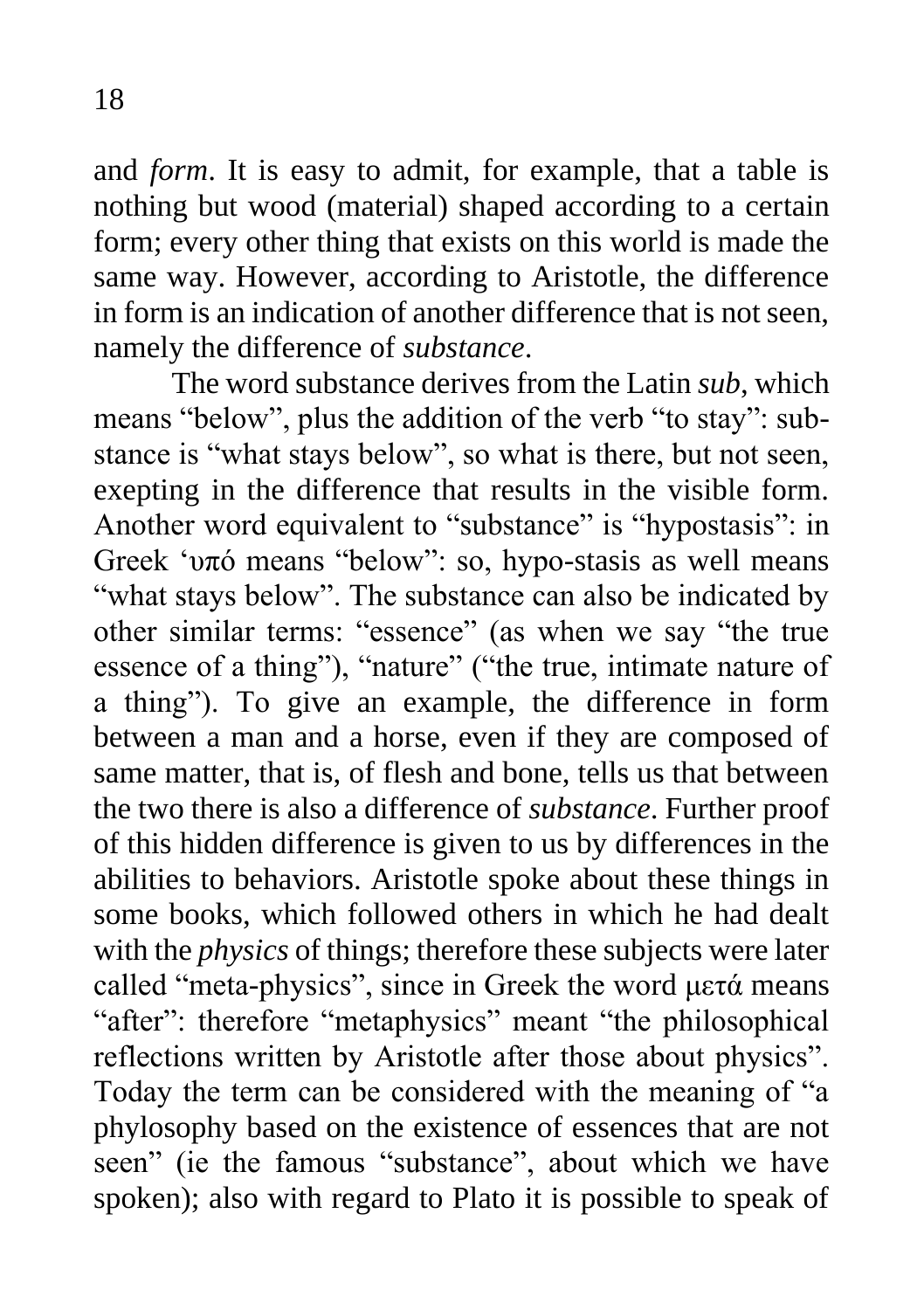"metaphysics", since we have seen that he places the essence of things in a world that cannot be seen, that is, the world of ideas; but we must not forget, however, that this is our application of the term, because actually Plato never used the word "metaphysics". Actually the meaning of metaphysics is more complex and varied, based on the different ways which different philosophers and even certain artists have considered it; we will limit ourselves here to keep in mind this meaning only: "metaphysics" = "a philosophy based on the existence of essences that are not seen, but which are recognized as the true nature of things". In fact for Aristotle the true nature of man, compared to a horse, consists in this something that he called "humanity", something that is not seen, but that proves to be real because it makes man behave differently from the horse; the nature of the horse, according to this reasoning, is called somewhat like "horsity", and so on. Another important characteristic of metaphysics is trust in the existence of a world that is outside our mind and that is the source of the sensations we receive; as if to say: if we touch an object, we trust that it is not an illusion, a dream with open eyes, but an object that actually exists outside our body, outside our mind.

Aristotle's philosophy is fascinating because it gives an impression of great clarity and order, in opposition to that of Heraclitus and the Sophists; therefore, those who follow the philosophy of Aristotle can also experience a sense of security, of comfort, since everything is defined in its being, in the place it occupies amid the great mosaic, perfectly ordered, of the nature of the world. Everything resembles a large castle in which every brick is in its place, like an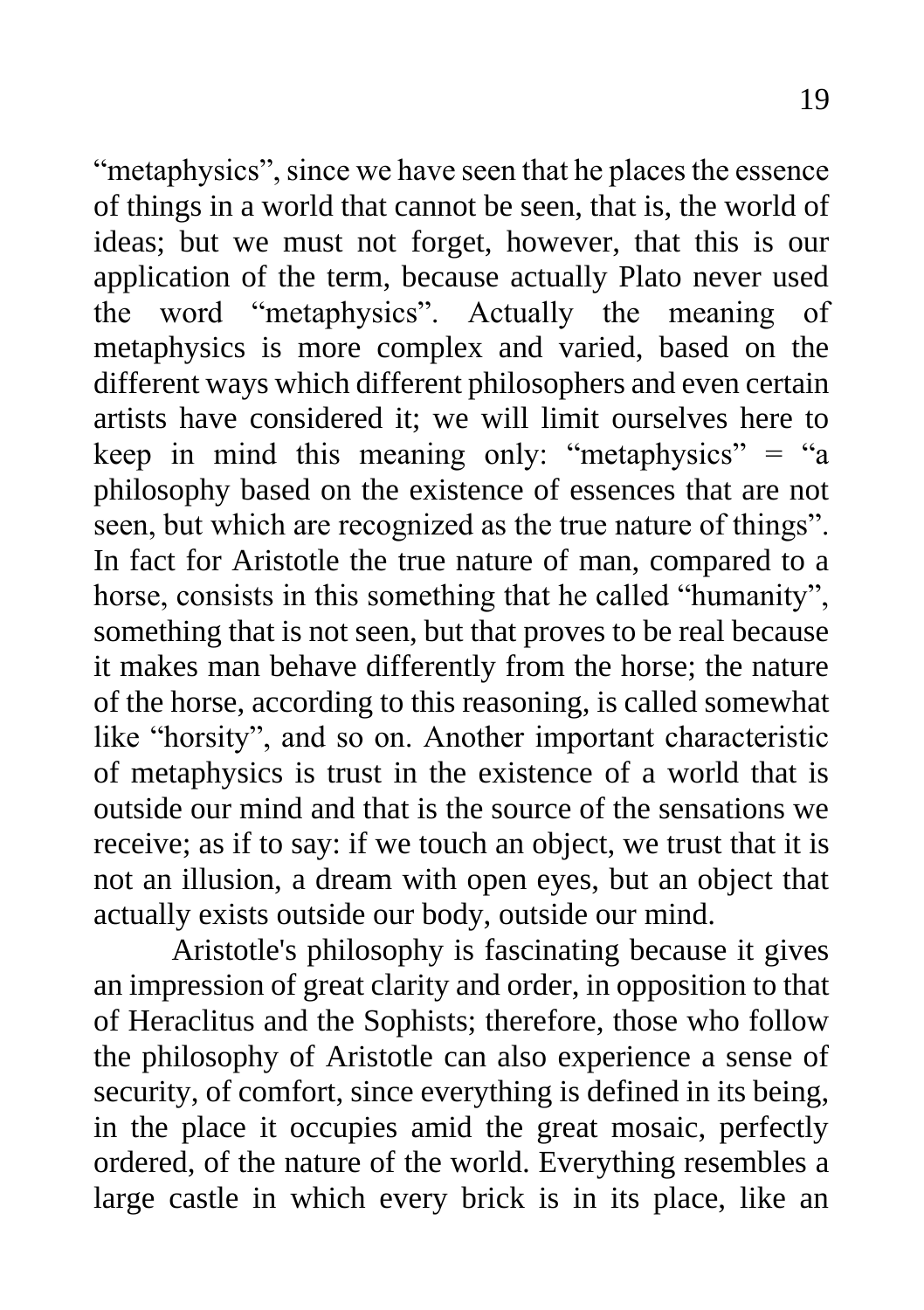arranged puzzle, in which no piece is missing; in this vision the world is ordered, complete, harmonious.

# 2.7 Saint Anselm of Canterbury (or of Aosta)

Saint Anselm of Canterbury (1033-1109 AD) is known for having devised five "proofs" of the existence of God. The four ones said "a posteriori" deduce the existence of God from some essential qualities of things of the world; they are based on goodness (if there are many good things, there must be a supreme good from which they derive), greatness (if everything has some greatness, there must be a supreme greatness from which all others derive), being (if things have being, there must be a supreme being from which the being of everything derives), and perfection. These proofs can be compared to the one that many people sometimes refer to when they say that, if there is the world, there must be someone who did it.

The fifth proof is instead "a priori", that is, it tries to reach God before having considered the world. It is based on the fact that man, including the atheist, is able to think "that thing about which nothing can be thought of greater". The argument in practice is this: if you have been able to think of such a large, even infinite idea, then it means that this immense greatness must necessarily exist, otherwise you could not explain how you could succeed, with your own mind, in reaching such an idea, which is greater than your mind itself. The fifth proof had to be, in Anselm's intentions, the strongest, clearest and most irresistible, but the monk Gaunilo, who also lived in the XI century, objected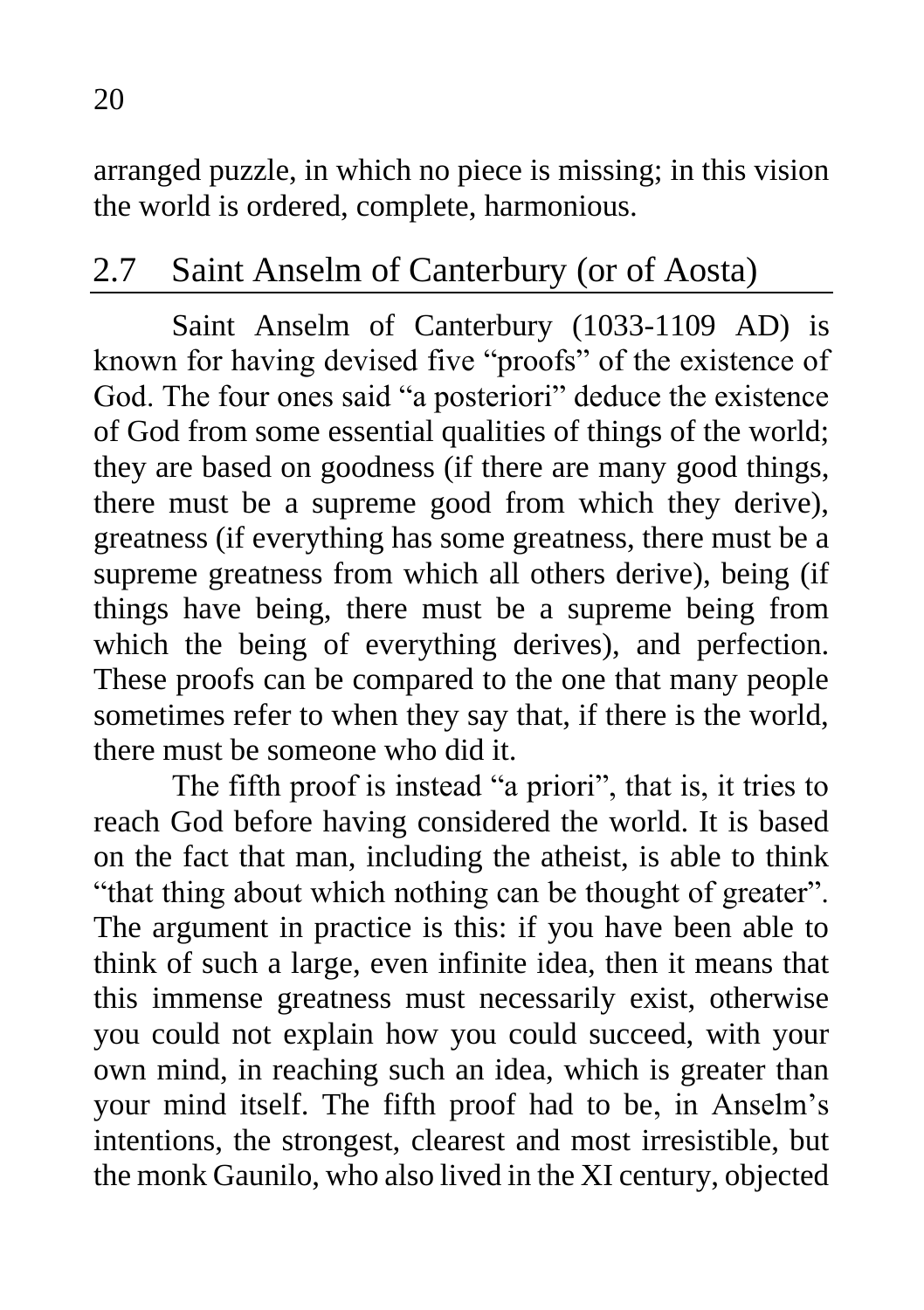to Anselm that being able to think of something is not the same as having demonstrated that it exists; Anselm replied to Gaunilo that his objection was valid for the most modest ideas, but not for infinite greatness. Actually, in the same discourse of Gaunilo there was already the counter-reply: in fact he had pointed out that those who say "God" do not necessarily have in their mind an idea that is really adequate to what they are saying.

There would be many other possible objections against Anselm:

- the existence of the world does not necessarily require that of a creator: the world can also be conceived as eternal, or we can keep in mind that the concepts of cause and effect, and also the concept of time, are human and therefore questionable concepts ;

- if the existence of God were demonstrable, it would not make sense to talk about faith, since everyone would be obliged to believe it;

- it can also be assumed that nothing in this world is demonstrable, since every demonstration is actually based on other concepts that in turn would need to be demonstrated, and so on endlessly;

- the effort to demonstrate the existence of God presupposes a mentality that takes for granted the distinction between subject and reality, which is to be proved;

- each demonstration is made up of words and ideas, adapted according to the structures of our brain; the existence of something cannot be considered demonstrated simply because it appears as required by the structures of our mind.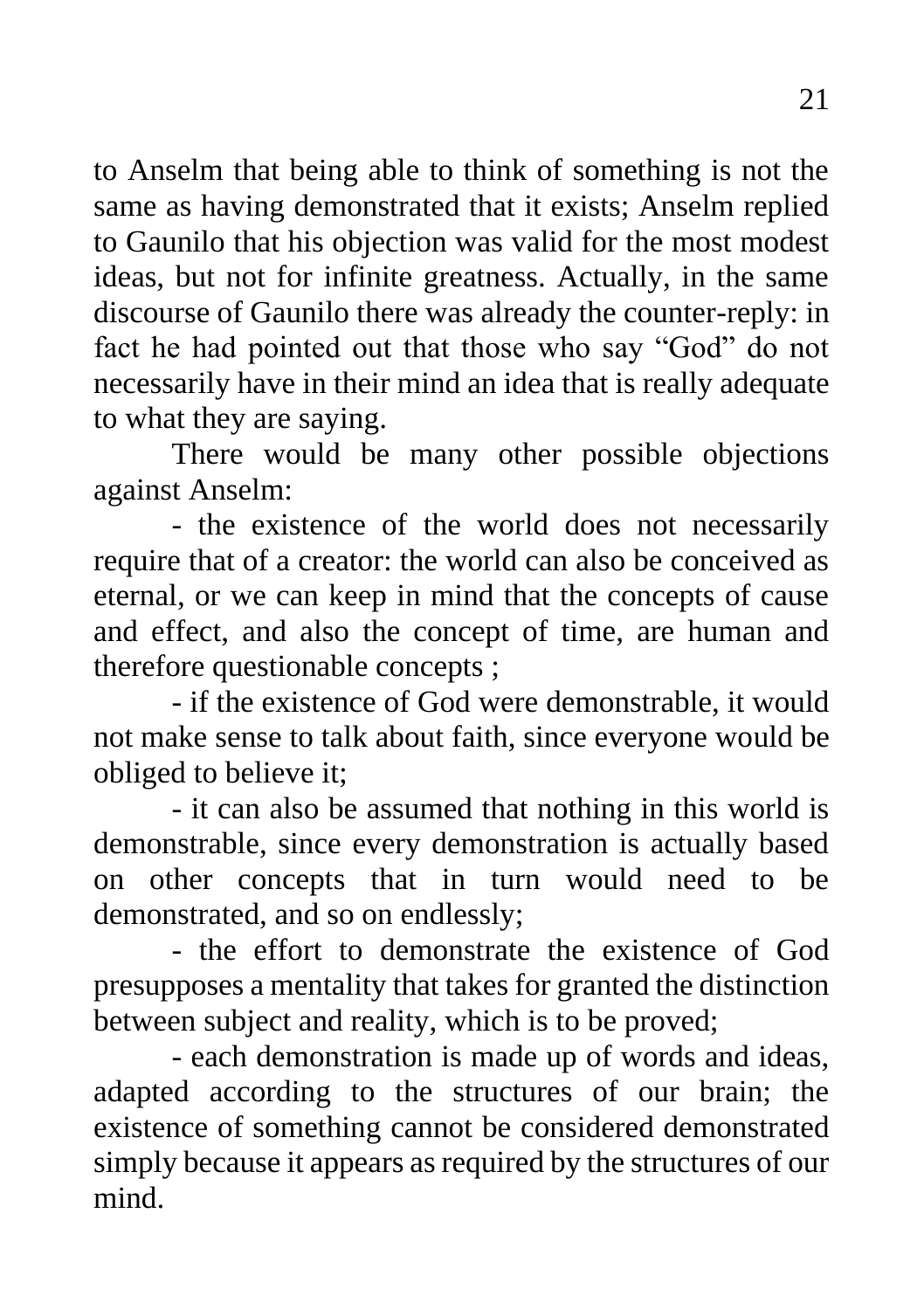These objections allow us to affirm peacefully that so far no one has been able to demonstrate the existence of God with arguments able to resist any criticism. Actually this is the same reason why there is no answer to the problem of "theodicy" ("justice of God"), that is to the problem of the existence of evil (and therefore also of the cross). The radical nature of these criticisms allows us, even for the future, not to waste time searching for useless answers; any research in this regard will have to assume completely different physiognomies.

#### 2.8 Saint Thomas Aquinas

St. Thomas Aquinas (1225-1274 AD) took as his foundation the metaphysics of Aristotle to build a system of thought dependent on the Christian faith; according to him, if some divergence arose between philosophy and faith, we should undoubtedly consider philosophy wrong and faith right, since faith, depending more directly on God, can only be closer to truth. This is however imagined only as an exceptional case, since for him faith and reason harmonize perfectly; through reason it is possible to demonstrate the existence of God, with proofs similar to those seen in St. Anselm, while faith leads us to accept other particular truths, unattainable with the only demonstrative abilities of reason, such as the mystery of the Trinity. Recourse to reason makes it possible to identify universal truths, since anyone is naturally forced to admit what his own reason imposes on him; the use of reason makes it possible to realize the original human vocation of knowing and dominating the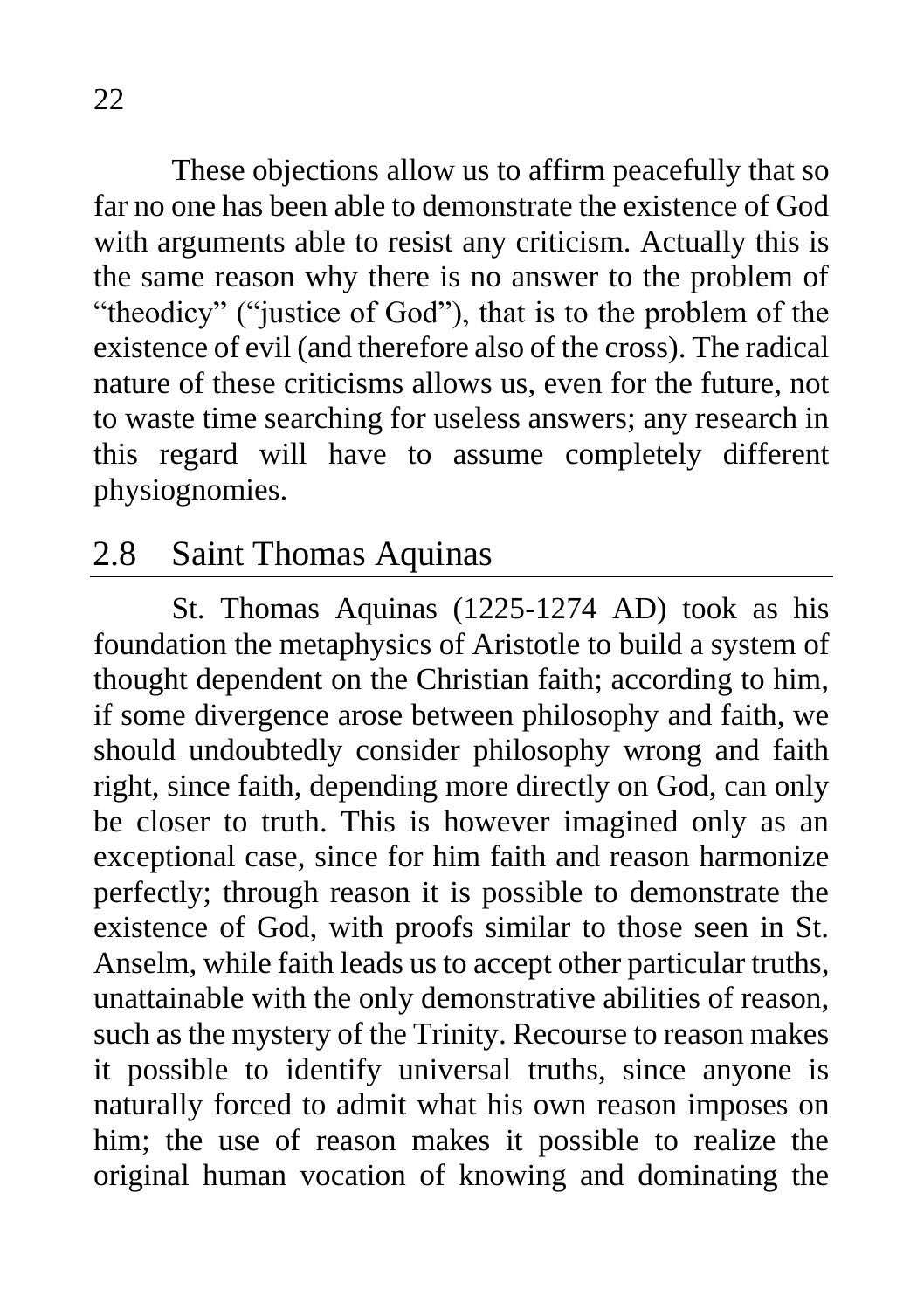world; it also makes it possible to identify the "natural law" which is part of God's plan; civil laws must be founded on natural law; if are not based on it, they cannot be considered laws. Civil laws would not be themselves necessary, since anyone can know the natural law by himself by using reason; but since there are people who are diverted, spoiled, difficult to persuade, then it is necessary to force them with force, so that they leave the others in peace and are thereby led to want the good. According to Thomas the best type of government is the monarchy, which must submit to religious power, because only the latter is able to direct people to God, something that natural law is not able to do alone.

These notes on the philosophy of St. Thomas Aquinas allow, among other things, to realize how it lends itself to the exercise and defense of a constituted power: the philosopher Gianni Vattimo, which we will discuss later, tried often to point out that the forms of "strong thinking" have a close connection with power. Those in power can feel authorized by this philosophy to recognize themselves as endowed with the use of reason (by this reasoning: since everyone is endowed with reason, there are no grounds why I shouldn't think being endowed with as well) and therefore justified in imposing on others the choices that are reasonable for him. This theory on the existence of a universal reason leads everyone to believe that the other as well should see things as he sees them; if the other sees them differently, it means that one of the two is not following the universal reason, the "natural law". Between the two, he will have grounds to consider himself closer to the reason who has chosen to adopt precisely this philosophy of universal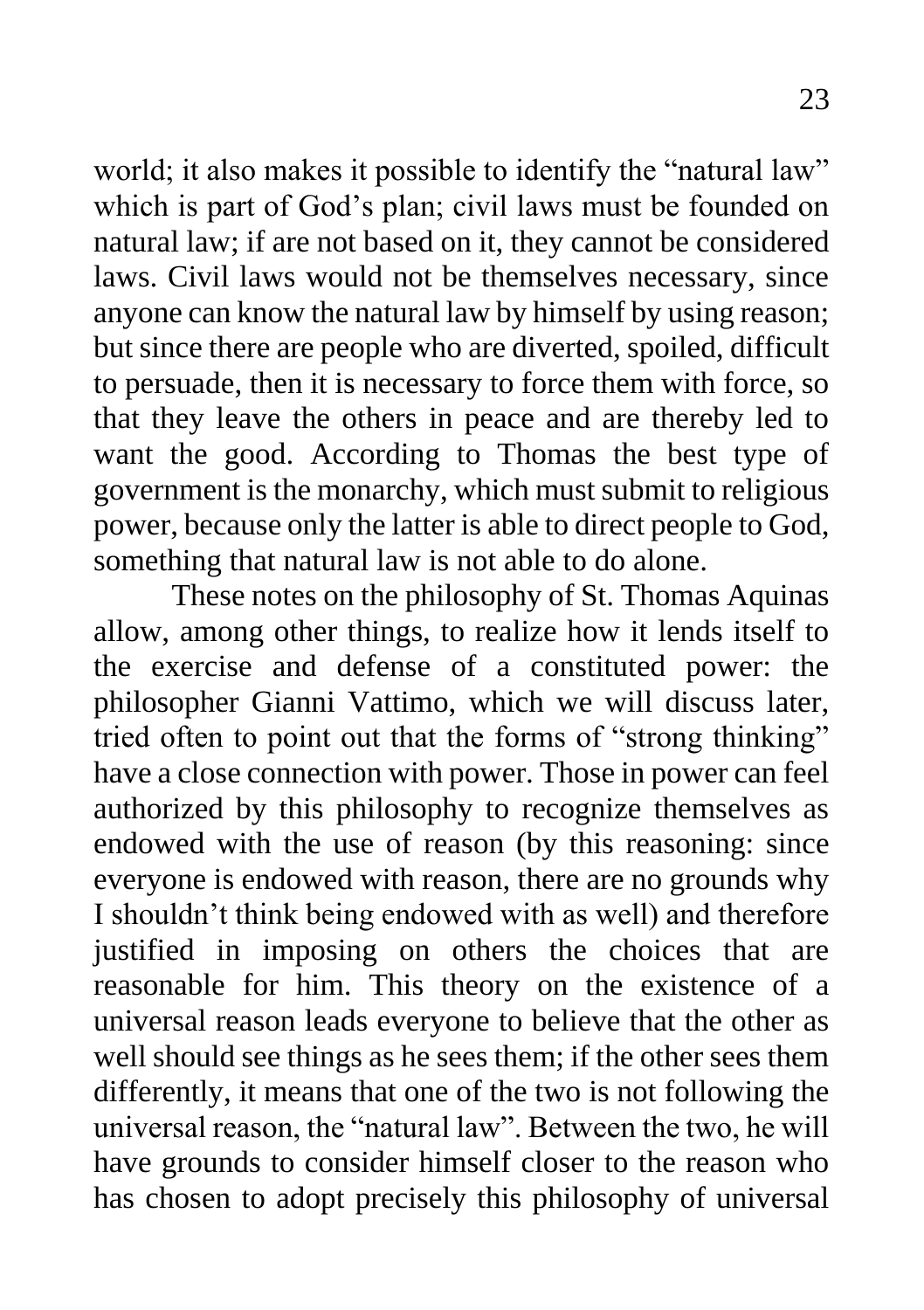reason; so it turns out that it is a vicious circle of selfaffirmation, which however cannot be admitted as vicious by those who have chosen this philosophy, because it itself leads them to believe that theirs is not a philosophy like the others, but it is the universal reason, the natural law. St. Thomas Aquinas was so dazzled by the clarifying possibilities of his reasoning, that he did not subject it to self-criticism, something that other philosophers, such as the sophists, had already been able to do much before him; on the other hand, the philosophical age in which he lived was all imbued with Aristotelianism and therefore he was logically induced by his historical conditions to take this path.

We add a little curiosity: the Code of Canon Law, which is the current book of the laws of the Catholic Church, published in Rome on January 25, 1983, in canon 252, paragraph 3, when speaking about the instruction to be given to seminarians, recommends: "*... students are to learn to penetrate more intimately the mysteries of salvation, especially with St. Thomas as a teacher*".

### 2.9 William of Ockham

William of Ockham (Ockham, about 20 km far from London, 1280 - Munich, 1349) was the first antimetaphysician, although in this he was slightly anticipated by Petrus Aureolus (1280-1322), who however remained a philosophical personality of minor importance. With William the "lay" spirit is born, that is a way of selfperceiving free from faith and from the Church. For him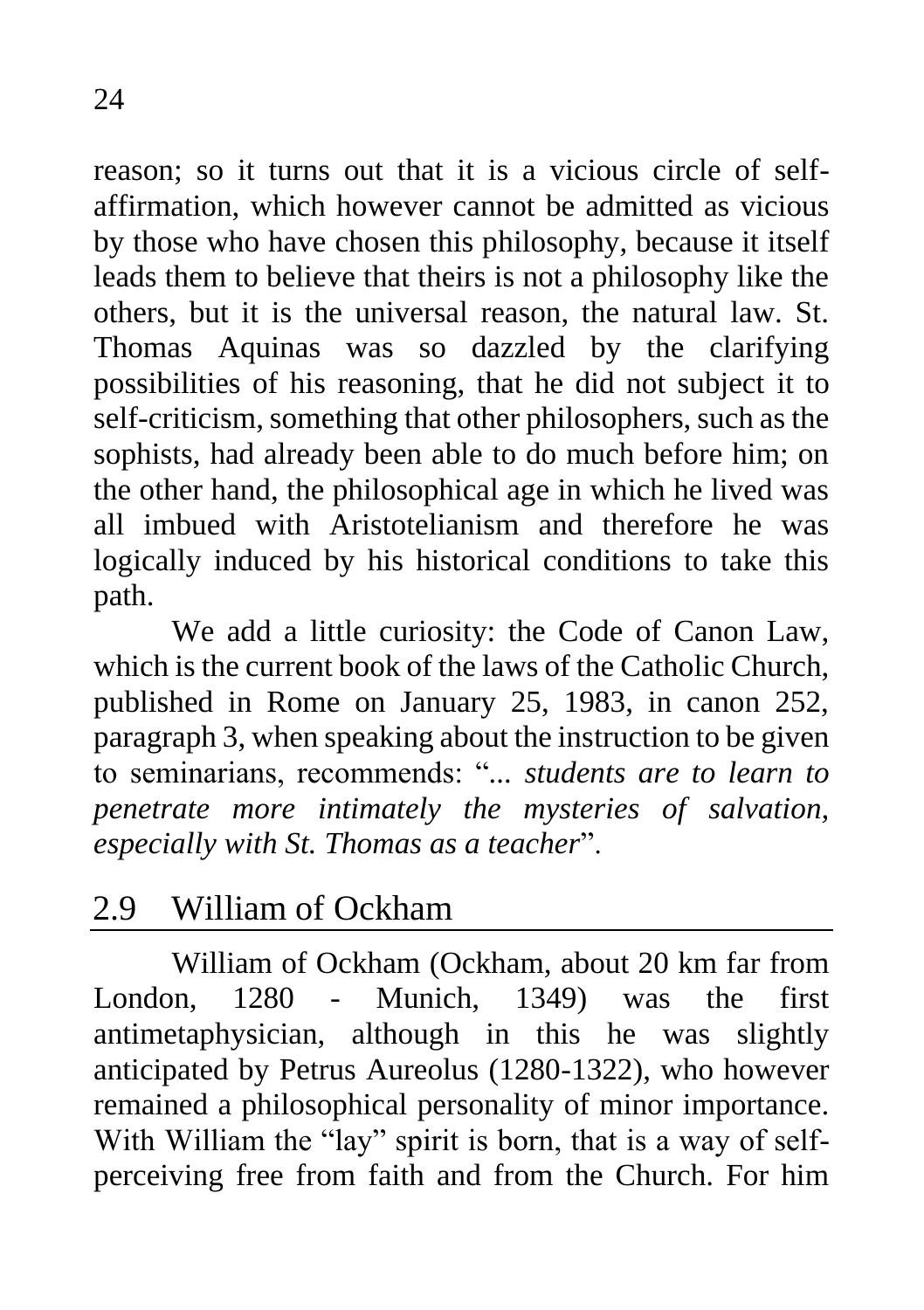faith and reason do not harmonize naturally, as Thomas Aquinas had believed; the truths of faith, unlike what we have seen in Saint Anselm and Saint Thomas, can in no way be the object of rational demonstration and therefore are not part of the knowledge, of the research fields in which philosophy is concerned. Similarly, in the political field Ockham denies that the power of the emperor must depend on that of the pope; but even within the Church the pope is to be considered for him a minister, rather than a ruler: the truths of faith must not be defined either by the pope, or by the council, but by the church, understood however as a free community of the faithful. Therefore many of William's theses were condemned by the pope and in 1328 he had to flee from Avignon (a city in the south of France), to take refuge with the emperor Louis the Bavarian, who was temporarily in Pisa, and then continue to follow him to Munich of Bavaria.

In 1852 Sir William Rowan Hamilton (1805-1865) invented the expression "Ockham's razor" to indicate the criterion defined by William of Ockham, according to which we must not multiply the entities if it is not necessary; that is, we must not work with the imagination, inventing the existence of entities of any kind, only because we need to find an explanation for something; the explanation of the phenomena must be sought striving to resort to the simplest and elementary hypotheses possible, rather than arbitrarily increasing the number of factors with the introduction of the real existence of abstract things; we can make a comparison, for example, with the way today some people try to explain UFOs, or other phenomena that seem a bit strange, easily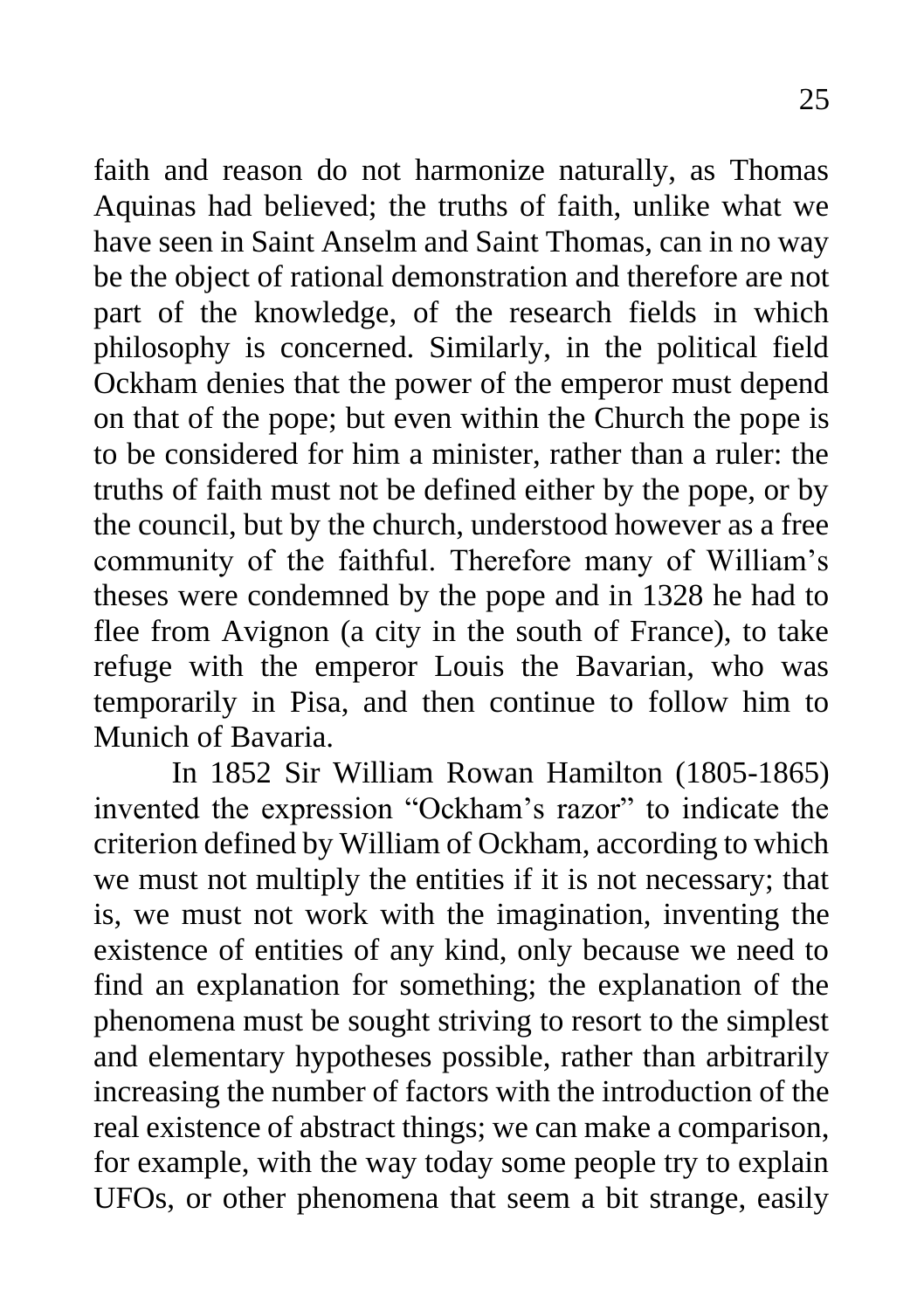introducing the idea of the existence of unknown entities, such as Martians or ghosts; the additional factors invented do nothing but further complicate the issues, since they hypothesize the additional existence of other beings, who in turn will then need further explanations. If, for example, we want to explain how an object went from position A to position B, according to William of Ockham we should not invent a third being C, a third hypostasis, which is called movement; we can talk about movement, but remembering that it is not a being, a reality, but only a name that we give to our particular way of experiencing an object. Continuing with this way of thinking, William of Ockham also states that there is no reason to conceive the celestial world as having a different nature from the one trampled by our feet.

Its anti-metaphysics therefore means a refusal to attribute real consistency to universal categories; he denies Plato's world of ideas, as well as Aristotle's substances or essences; the abstract concepts should be treated instead as pure verbal instruments, as pure names (William is the first "nominalist"), indicative of a probable knowledge, and not as essences having an existence by themselves, distinct from particular objects; the latter, in their fragmentary, multiplicity, are the only thing that actually exists. Consequently, the logic, from Aristotelian as it was, that is, from reasoning about real things, is converted into the logic of names, of the functioning of parts of speech, thus anticipating the disciplines that today are called syntactic, semantic, semiotic analysis. The anti-metaphysics of William of Ockham can be considered "moderate": in fact he takes a step forward, criticizing the idea of the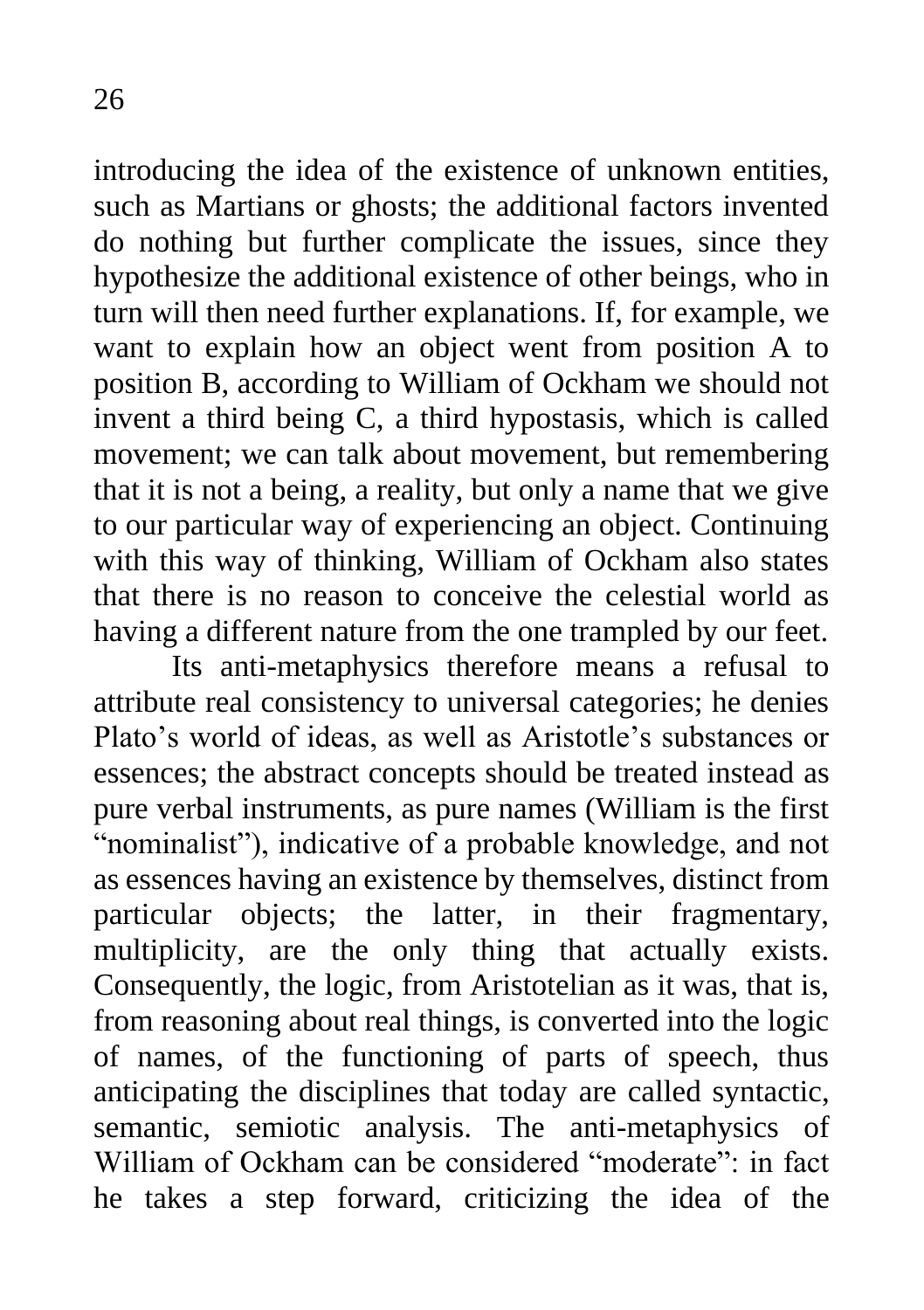autonomous existence of universal concepts, but recognizes reality to the single objects that fall under our senses and create our experience. Heidegger (1889-1976) will later make the definitive transition to an anti-metaphysics that completely puts aside the question of the attribution of reality even to objects, as it is unreachable, and will adopt the term "metaphysics" to designate rather the sense of human existence.

# 2.10 Niccolò Machiavelli

Niccolò Machiavelli (1469-1527) coined the expression "effective truth" to draw attention to the fact that often our thoughts are guided not by how things really are, but by how we got the idea that they should be. This distance from reality can only lead man to ruin.

For Machiavelli man, even if by nature he is neither good nor bad, in fact tends to be bad; for this reason, a prince who has to govern must know how to face reality and even how to be bad. The politician, if he wants to succeed in governing, must start from the worst presupposition, that is, that all men are evil and that they will show their malice as soon as the occasion arises; if he does not have this courage, he will do better to lead private life. The only limit to the heaviness of political choices is their real effectiveness: there is no need to be too tyrant if this proves to be an obstacle to maintaining an orderly and free state. To avoid the damage of envy and plots for power, wealth and a comfortable life, according to Machiavelli a solution is to maintain a certain degree of poverty among the citizens and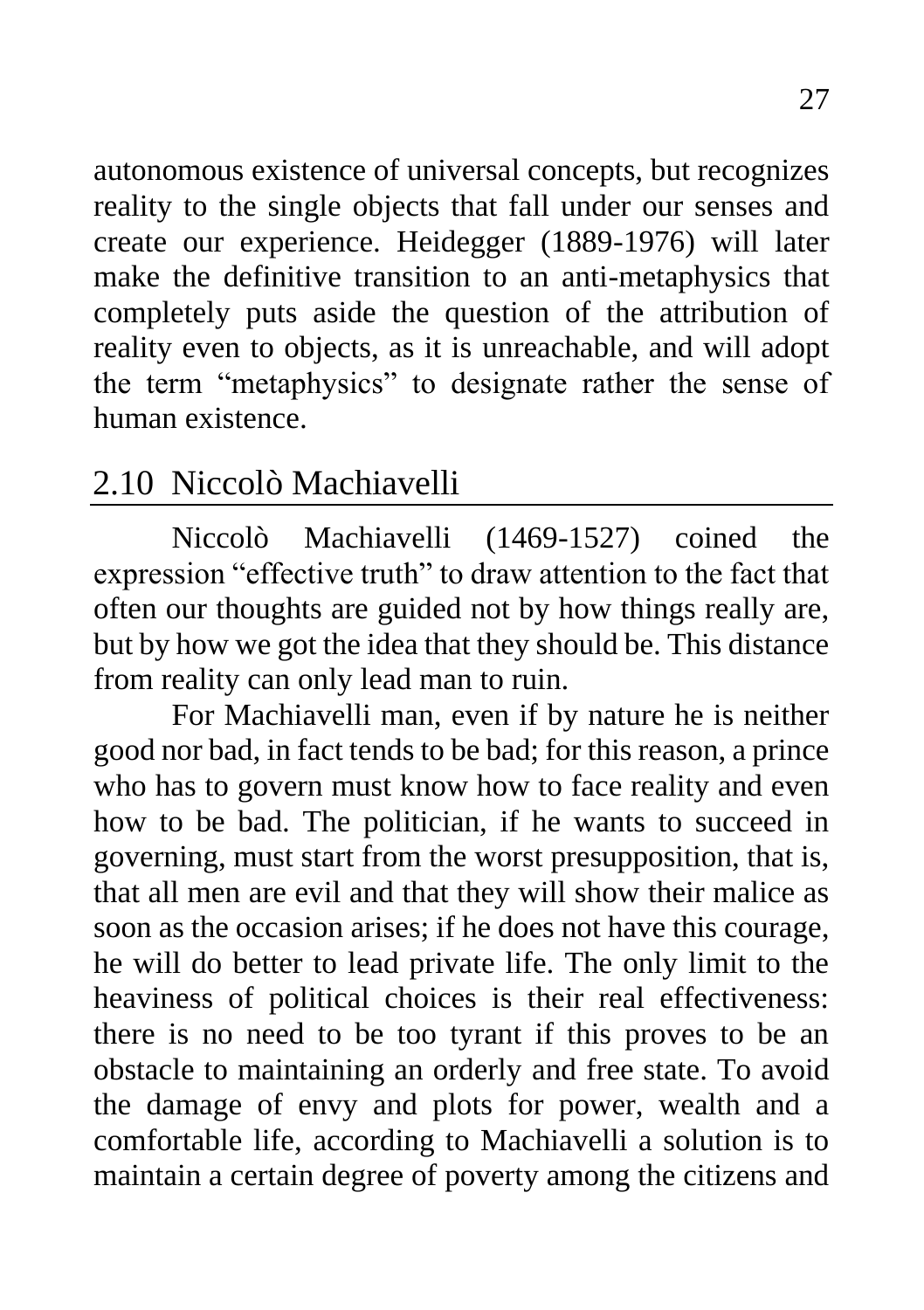always keep war prepared. To follow effective truth, rather than dreaming, it is necessary to be a person who knows how to make concrete and radical decisions; never follow middle ways; better to be too good or too bad, rather than distancing oneself from human reality, in which the middle ways do not exist.

There is no moral outside politics, from which to be guided: the criterion to be inspired must be the political necessity itself. Once the prince has understood how to behave, the ideal that will guide him will have to be drawn from the historical investigation, which has as its principle precisely that of showing reality as it is. The historical investigation leads Machiavelli to consider, as an ideal political situation to be achieved, the free republic, as it was in the early days of Roman power. In summary, with Machiavelli, though through his particular ways of indicating the best behaviors, a criterion for thinking is born which is that of history (which is implicitly opposed to the idea that there are universal metaphysical values or principles): the mentality of the historian is not guided by abstract, theoretical principles, nor by moral values, but rather derives its criteria, from time to time, from the history itself that he studies.

In the world there is also the case, that is, what Machiavelli calls "luck", but only for half of the things that happen; the other half depends on our ability to be strong, impetuous, fierce. Luck is a woman and she is more friendly to young people because they are more capable of audacity.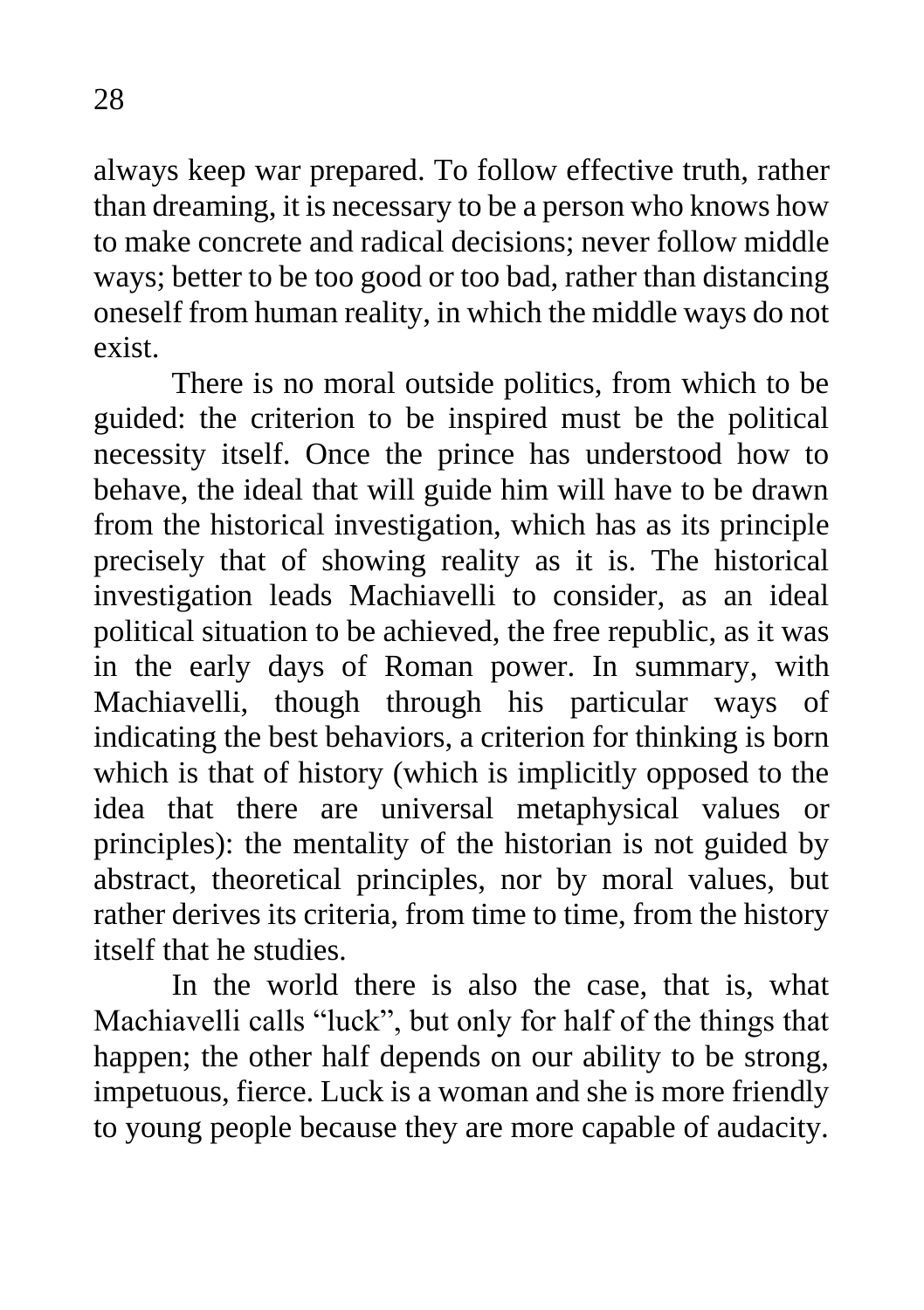#### 2.11 Martin Luther

Martin Luther (Eisleben, Germany, 1483-1546) took his inspiration from the philosophy of William of Ockham and later became the founder of those who today are called "Protestants", or "Evangelicals", or "Lutherans". The name "Protestants" derives from the claim of religious freedom, which the German Lutheran princes presented in 1529, at the Diet  $(=$  Assembly) of Speyer, in Germany.

A fundamental principle of Luther was that salvation is obtained through faith and not through deeds; among the excluded deeds we must also consider the payment of masses and prayers for the dead, able to obtain "indulgences". This dialectic between faith and works was actually present already in the Bible, but Luther took only what favored faith. The Church reacted to the Lutheran Reformation with the "Counter-Reformation", represented by the Council of Trent (1545-1563). The Council reaffirmed, in addition to the importance of deeds and the value of indulgences, also that the Magisterium of the Church is a source of Revelation, together with Sacred Scripture; the latter for Luther was instead to be considered as an exclusive source. An example of this are the dogmas of the Immaculate Conception (1854) and the Assumption (1950): according to Protestants they cannot be affirmed, because the Bible says nothing about them; the Catholic Church declared them because, according to her, the Magisterium, as a source of revelation, can also afford to establish truths not contained in the Bible.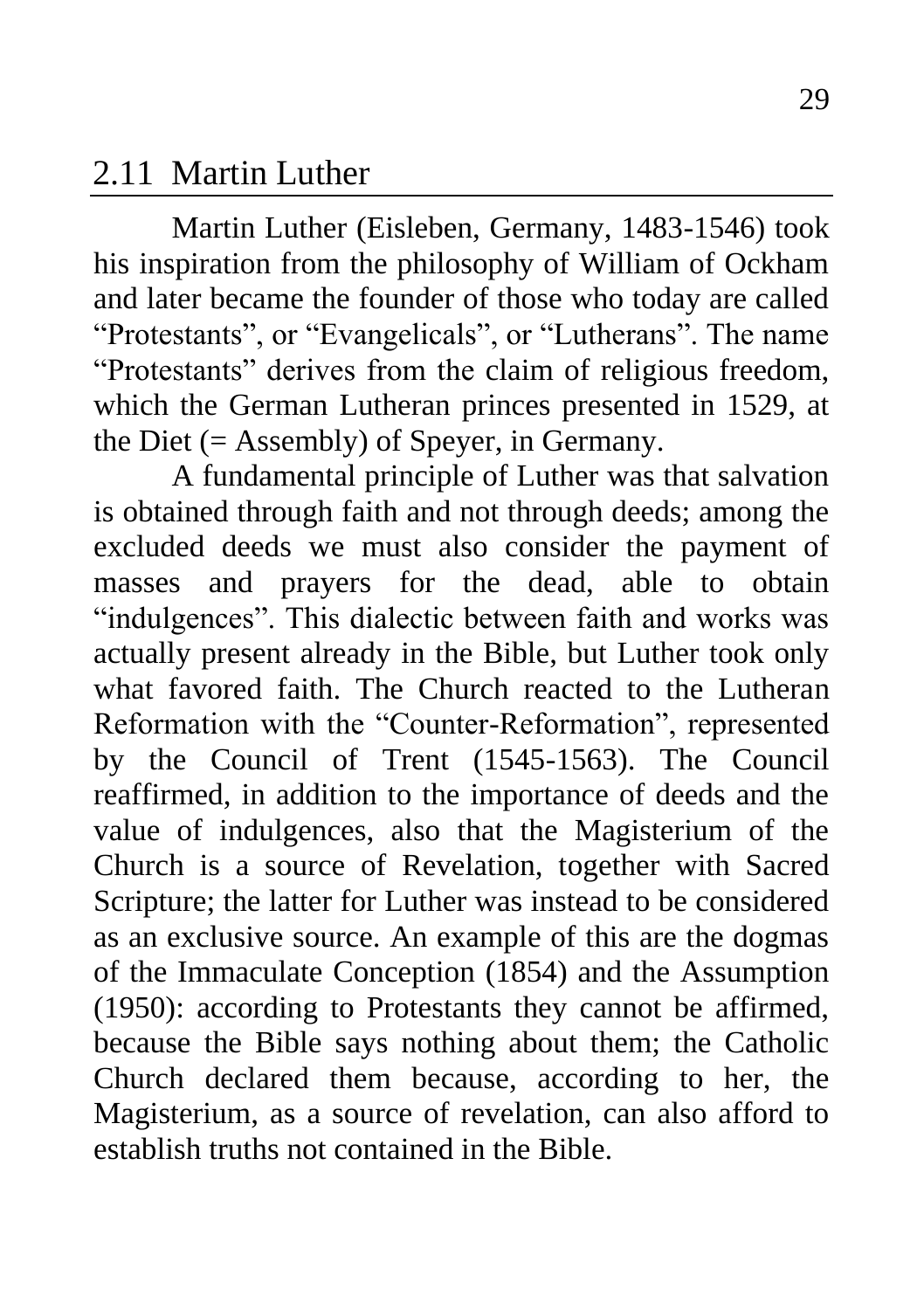The theology of salvation by faith is accompanied in Luther by the denial of free will: according to Luther there is no human freedom, since God is first of all, he alone possesses perfection in total measure, while man, being a slave of original sin, can only do evil and never good; to be slaves of sin implies necessarily absence of freedom of choice. Moreover, if God knows everything, he also knows our future and therefore our existence obeys to predestination. For this reason, according to Luther salvation is an absolute initiative of God, who gives man the way of faith; if man was able to do good, in any measure, even the smallest one, he would become, at least in part, a savior of himself, and this would affect the idea of God as the only savior.

Actually, in my opinion, these ideas, as well as that of "sola Scriptura", are due to a metaphysical mentality, which, in our case, thinks to be able to precisely define the boundaries of Revelation and human possibilities; the Church's response, if considered from a functional point of view, turns out to be less metaphysical, because it contains a relativization of Scripture and of the pervasive absoluteness of God; this anti-metaphysical evaluation cannot obviously be accepted by those Catholics who take metaphysics as universal rationality; in this sense the Catholic response was actually a metaphysical response as much as Luther's theology.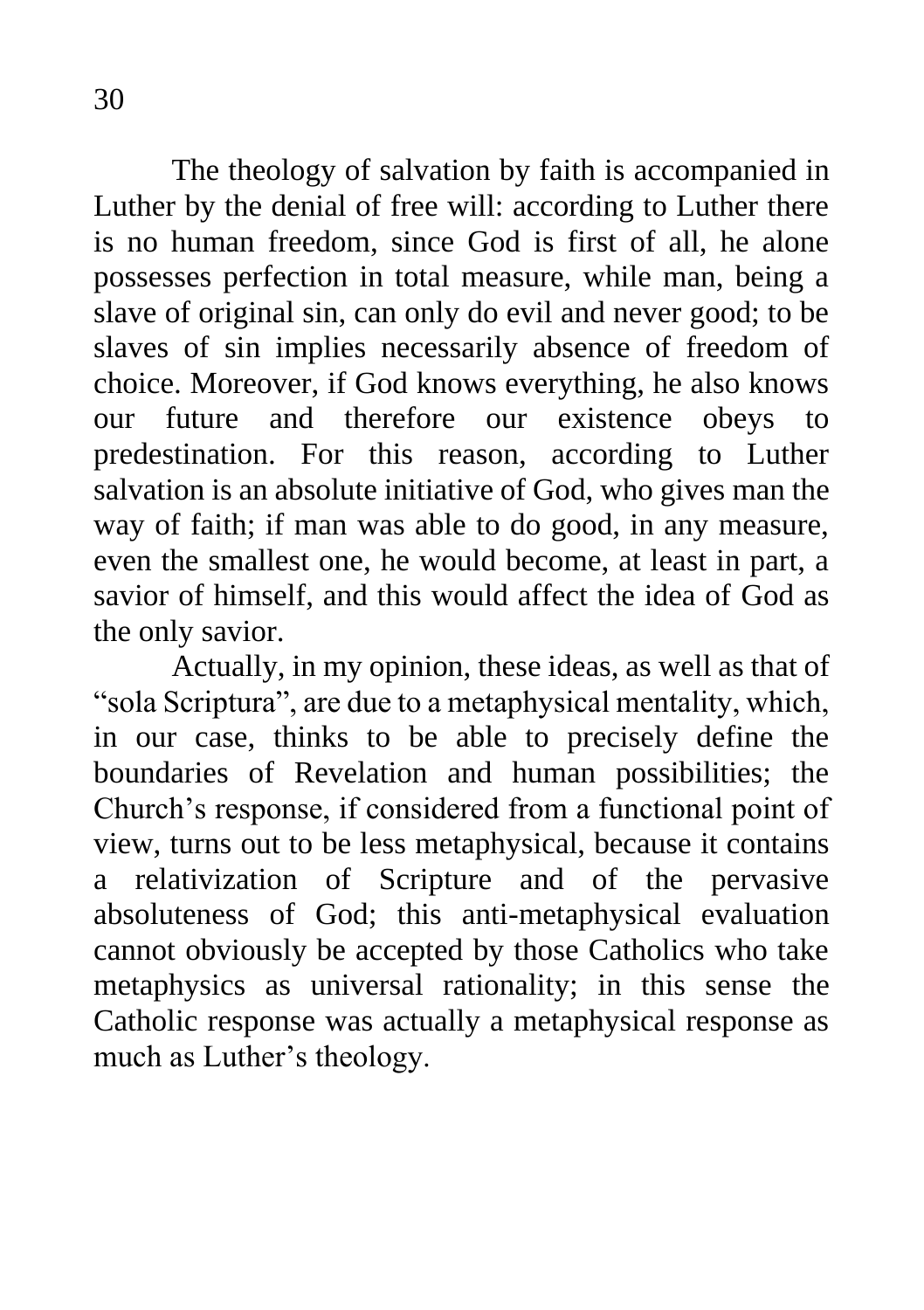#### 2.12 Descartes

René Descartes (1596-1650) had the merit of making us approach total doubt with confidence, optimism, love for research, rather than wishing to abolish it for a preconceived fear of anarchy, of the total disorientation to which it can lead. Thus he also realized that there is no method for distinguishing between dream and reality; that we can also suspect our belief that two plus two make four; however, in his reflection path doubt leads to an indubitable certainty: "*cogito, ergo sum*", that is "*I think, therefore I am*". Descartes knows that this reasoning had already been done about 1200 years before by St. Augustine (354-430 AD), but the latter had not assumed it as the basis of a whole philosophy.

Once we appreciate the merit of Descartes, we must not hide, however, that his landing is actually further criticizable. It may be useful to realize some questions to which it does not respond: who said that in order to start a knowledge we must necessarily start from some fixed point? Why consider total doubt as something to overcome, an enemy to fight? Who authorizes us to pass from the datum of doubting to the datum of existence? Who tells us that the evidence of our existence cannot be a deception itself? What does it mean to exist? What does it mean to doubt?

Another important aspect of Descartes is mechanism: the material world (distinct from the supernatural, of which God and the soul are part, for example) is nothing but a gigantic machine, like a great clock created by God, and therefore explainable in all its phenomena through the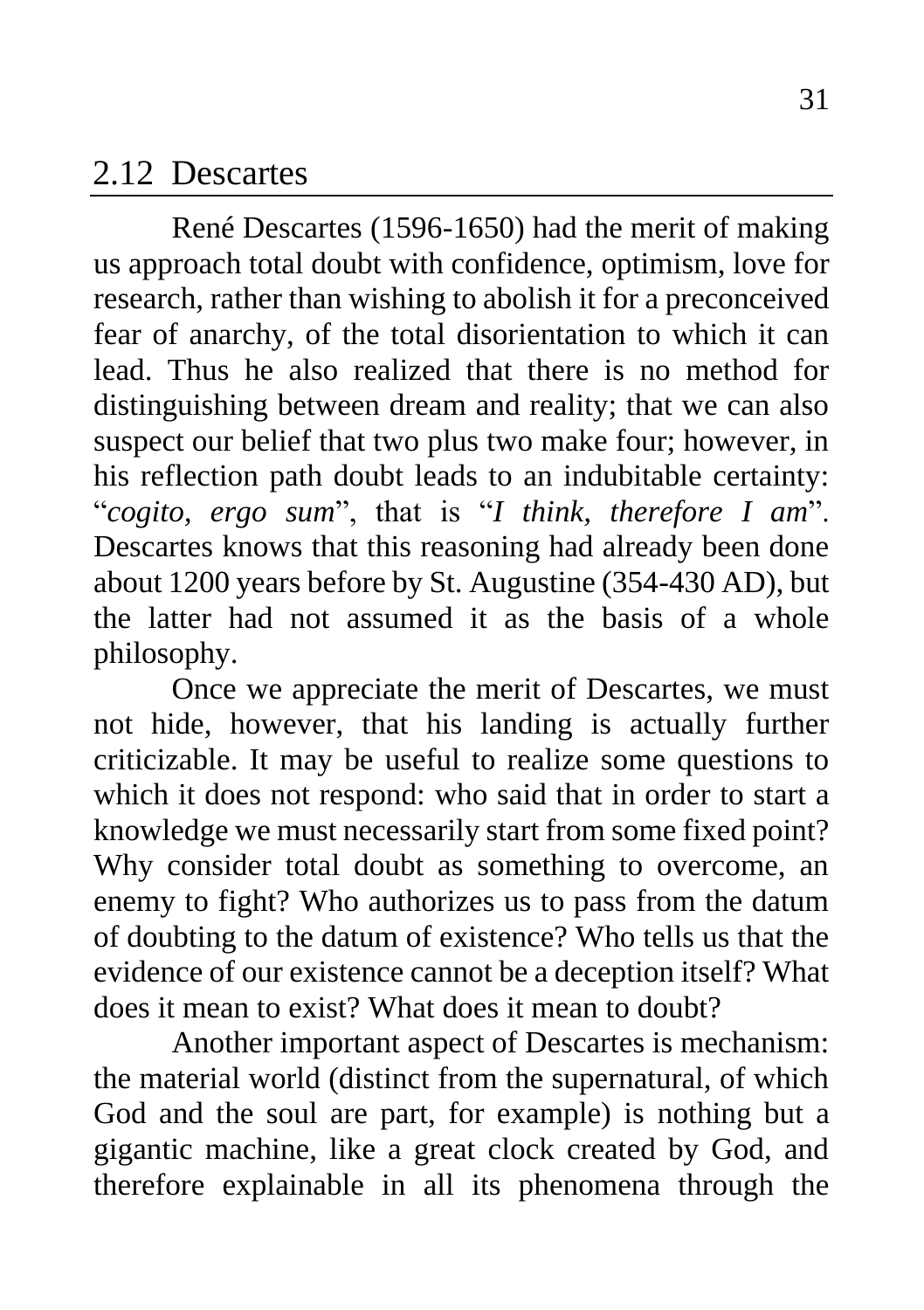geometric laws of matter, which occupies a space, and of movement. However, Descartes does not deny the existence of free will.

We must not ignore that even mechanism is open to criticism: geometric ideas are human ideas, adaptations of phenomena to the comprehension abilities of our brain; therefore we must not forget that it is not the world that obeys the laws that we have discovered, but the laws, small tools of understanding created by our brain for its utility, to be in duty to continuously listen to the world, from which they were obtained.

The Cartesian rules of provisional morality are extraordinarily modern: 1) in the practical it is inevitable to have to act being content with truths that are not entirely evident, otherwise we would remain eternally undecided; 2) once a decision has been made, we must be resolute and not doubting endlessly; 3) rather than wanting to change the order of the world, it is better to try to improve our thoughts first.

### 2.13 Hobbes

In the philosophy of Thomas Hobbes (Westport, Ireland, 1588 - Hardwick Hall, Great Britain, 1679) we find the coexistence of ideas in my opinion very mature, along with others that instead prove rather crude. Let's start by knowing those that show maturity.

First of all he is an anti-metaphysical; he wishes to specify that words are nothing more than human conventions, although he does not deny the possible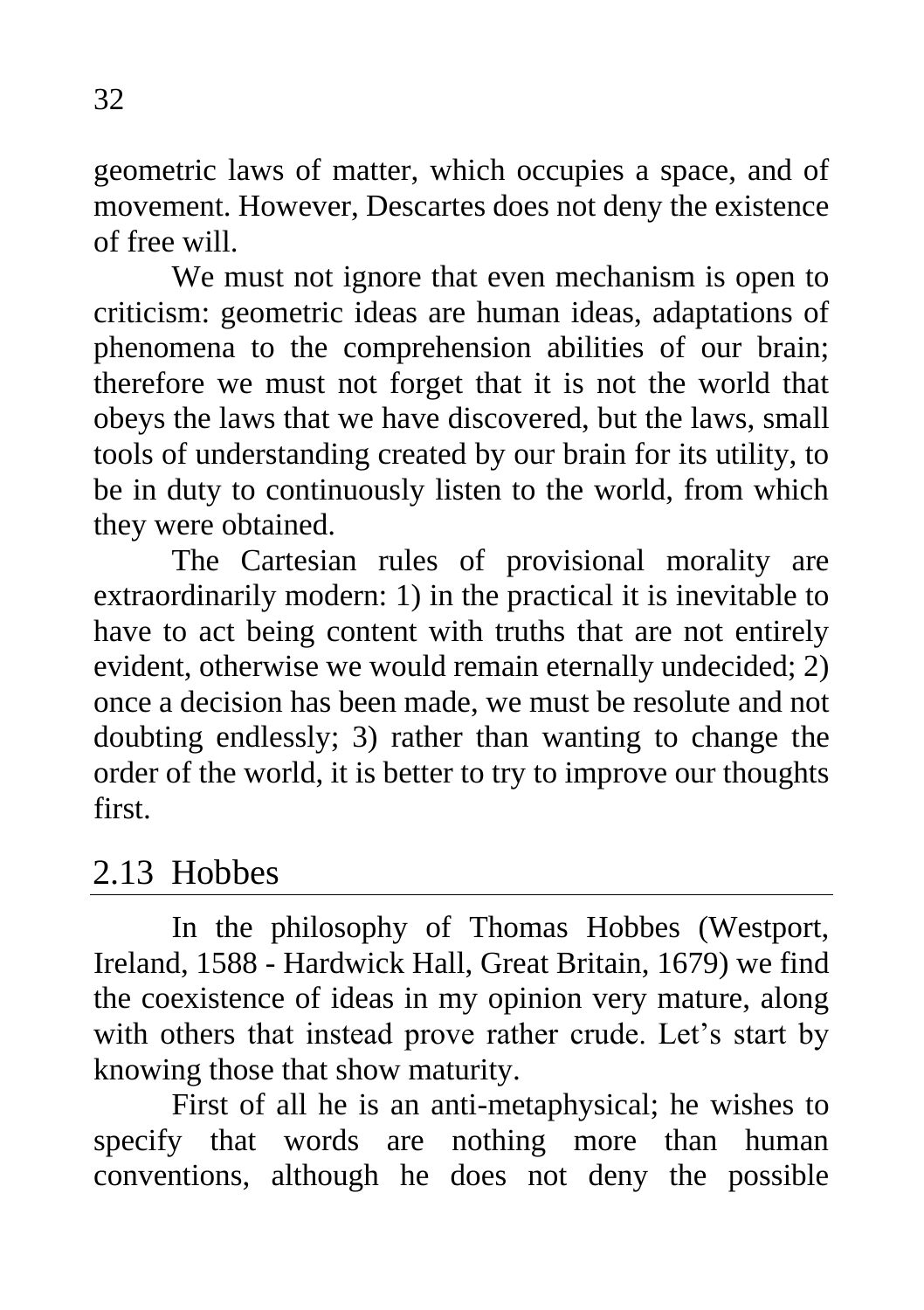existence of a supernatural world, which however must not be exploited to enslave people. He then warns us that there is no ultimate goal in the present life: man never ceases to desire, even after having obtained what he wanted. The maximum of goods is progressing without impediment towards ever new ends. In an attempt to explain the structure of the world, he adopts the Cartesian rationalism; from here he deduces, however, that there is no free will. The problems and contradictions arise from the moment when he establishes that even political questions must be faced with mathematical or geometric criteria, such as those of addition and subtraction. And here we come to the crudest ideas.

His affirmation, taken up by Plautus (250-184 BC), *homo homini lupus*, which means that every man is a wolf towards the other man, remains famous; that is, man is fundamentally bad, selfish, led to make war against the other. Here Hobbes resembles Machiavelli. But this is due, according to Hobbes, not to a mischievousness of a responsible soul, but to the structure with which we are formed: it is therefore not something of which we can be blamed, but precisely our constitutive being. Starting from this conception, he states that the only way to make a state formed by wolves is to apply the most exaggerated absolutism; for example, according to Hobbes, the absolute monarch or emperor must not only have full powers, but must not be obliged to observe any law, to which citizens must instead submit; he must not be prosecutable; a thing will be good or bad not for how it can be evaluated, but simply based on how the sovereign has decided; having power over everything, he must also have power over the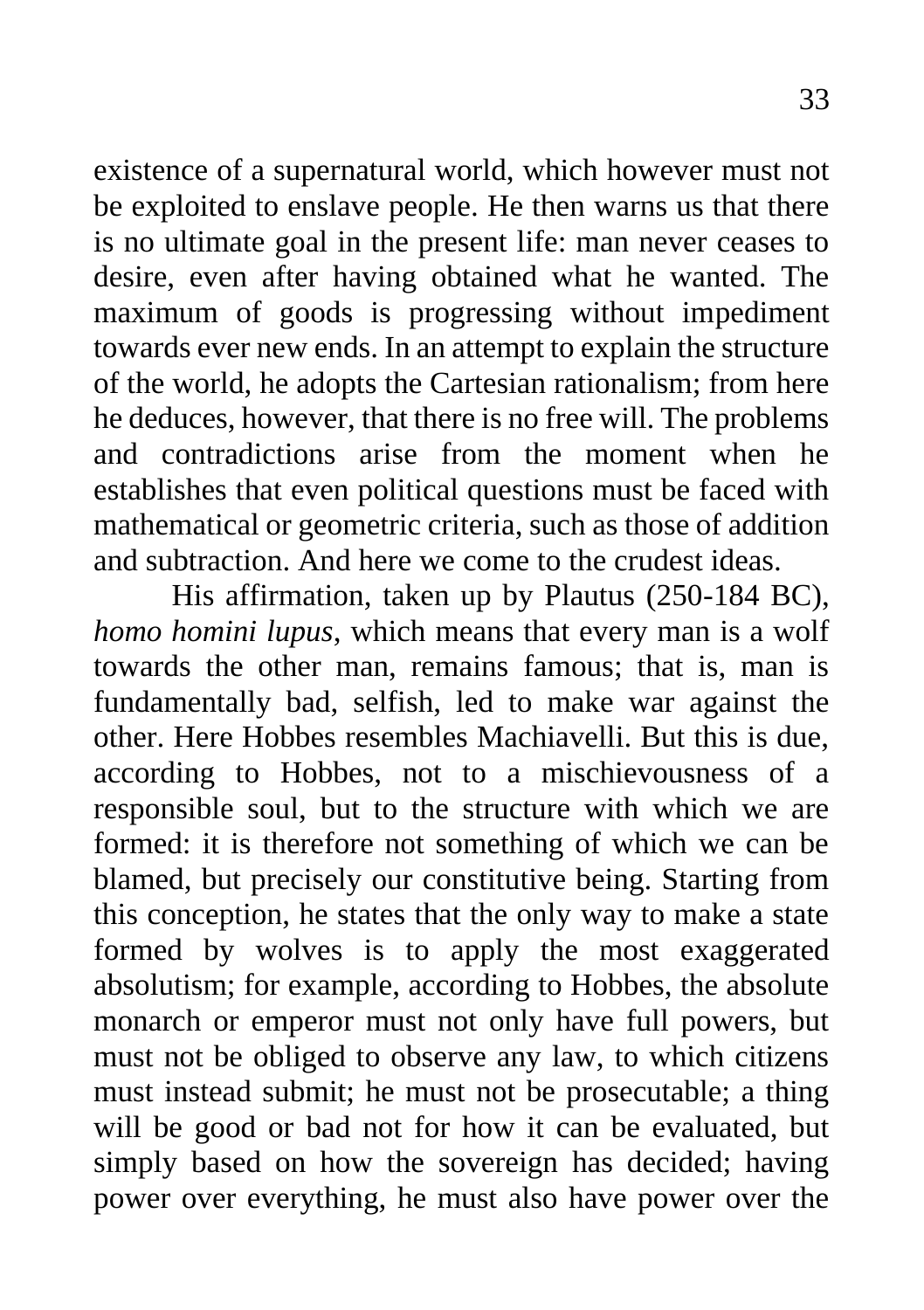Church and will also decide how we will have to interpret any word from the Bible. Thanks to this totality of powers, according to Hobbes all disputes, discords will be eliminated from the state and finally peace will reign. This is the "social pact" in Hobbes' philosophy: it consists in the subjects' decision to submit to the absolute sovereign, who however will be above that pact. Actually, Hobbes also lists 20 rules, which he calls "laws of nature", which express common sense and a pursuit of respect; however, it is precisely for this reason that his thought is in many ways also contradictory.

# 2.14 Pascal

Blaise Pascal (Clermont, France, 1623 - Paris 1662) was a critic of reason, since it does not allow us to know what is most exquisitely human. The "geometric spirit" does not allow to obtain true, perfect demonstrations, since for each demonstration it would be necessary in turn to demonstrate the bases, the terms on which it is based, and so on endlessly. Geometric knowledge must therefore have a measure of modesty, of humility. This does not mean that reason and science have no value: they retain, in their fields of investigation, all their importance, but for those who want to know man in depth, another type of thought is needed: rather than the "geometrical spirit", we need the *esprit de finesse*, the "spirit of finesse", something similar to what we call "intuition". This critique of reason allows Pascal to state that "mocking philosophy is truly philosophizing".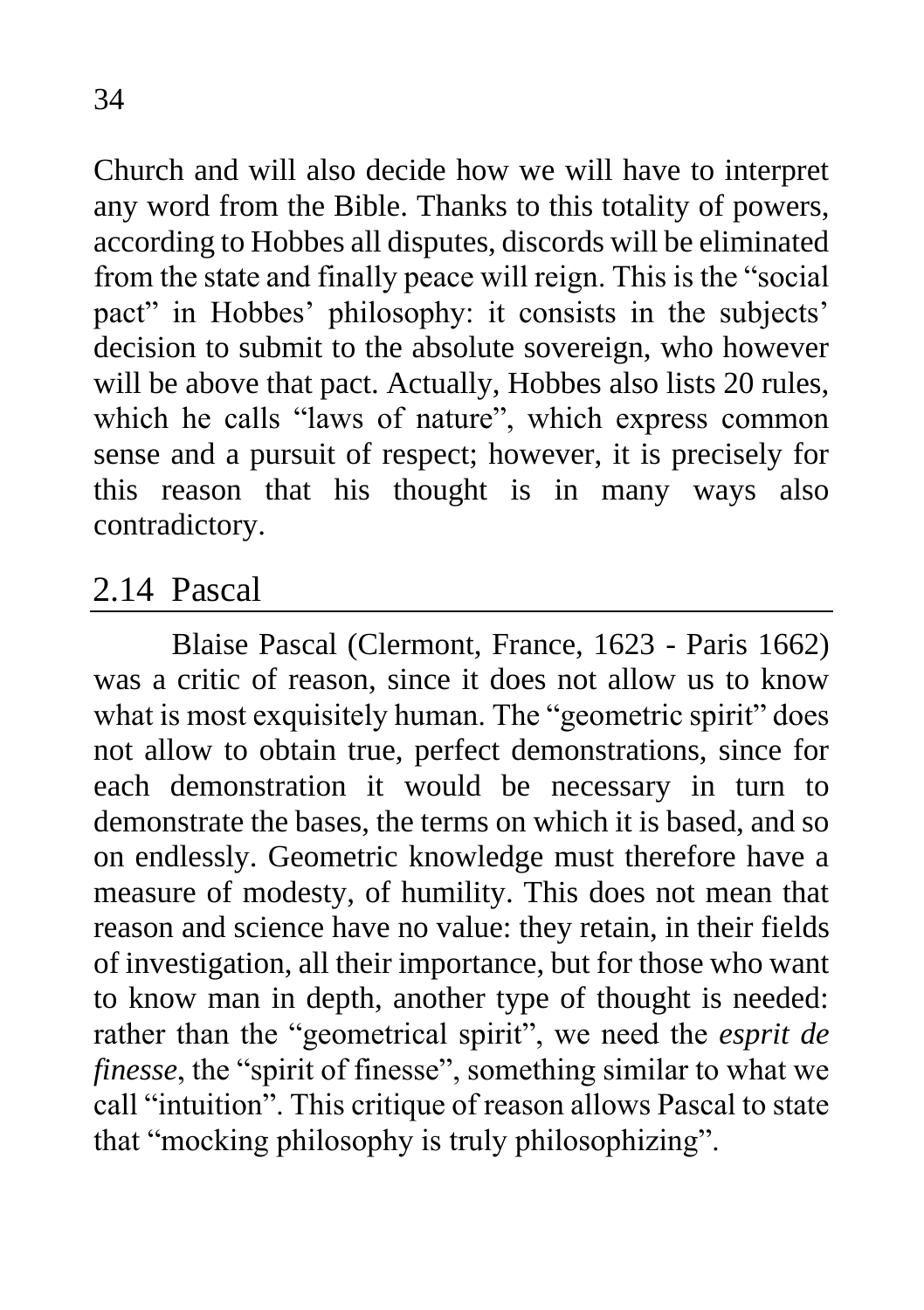Knowing man, the human, however, leads to becoming aware of our limitations and our miseries. "*We do not content ourselves with the life we have in ourselves and in our own being; we desire to live an imaginary life in the mind of others, and for this purpose we endeavour to shine. We labour unceasingly to adorn and preserve this imaginary existence, and neglect the real... We are so presumptuous that we would wish to be known by all the world, even by people who shall come after, when we shall be no more; and we are so vain that the esteem of five or six neighbors delights and contents us... We even lose our life with joy, provided people talk of it... We sail within a vast sphere, ever drifting in uncertainty, driven from end to end. When we think to attach ourselves to any point and to fasten to it, it wavers and leaves us; and if we follow it, it eludes our grasp, slips past us, and vanishes for ever. Nothing stays for us. This is our natural condition, and yet most contrary to our inclination; we burn with desire to find solid ground and an ultimate sure foundation whereon to build a tower reaching to the infinite. But our whole groundwork cracks, and the earth opens to abysses*". Man must not believe that he is a beast, but not even an angel; for this "*if he exalt himself, I humble him; if he humble himself, I exalt him; and I always contradict him, till he understands that he is an incomprehensible monster...*" alone he will not be able to create values that are worth and to find a stable and true sense of existence; "*I can only approve of those who seek with lamentation*"; actually, it is easy to realize that values change according to places and ages. Faced with this awareness the philosopher will find meaning through the bet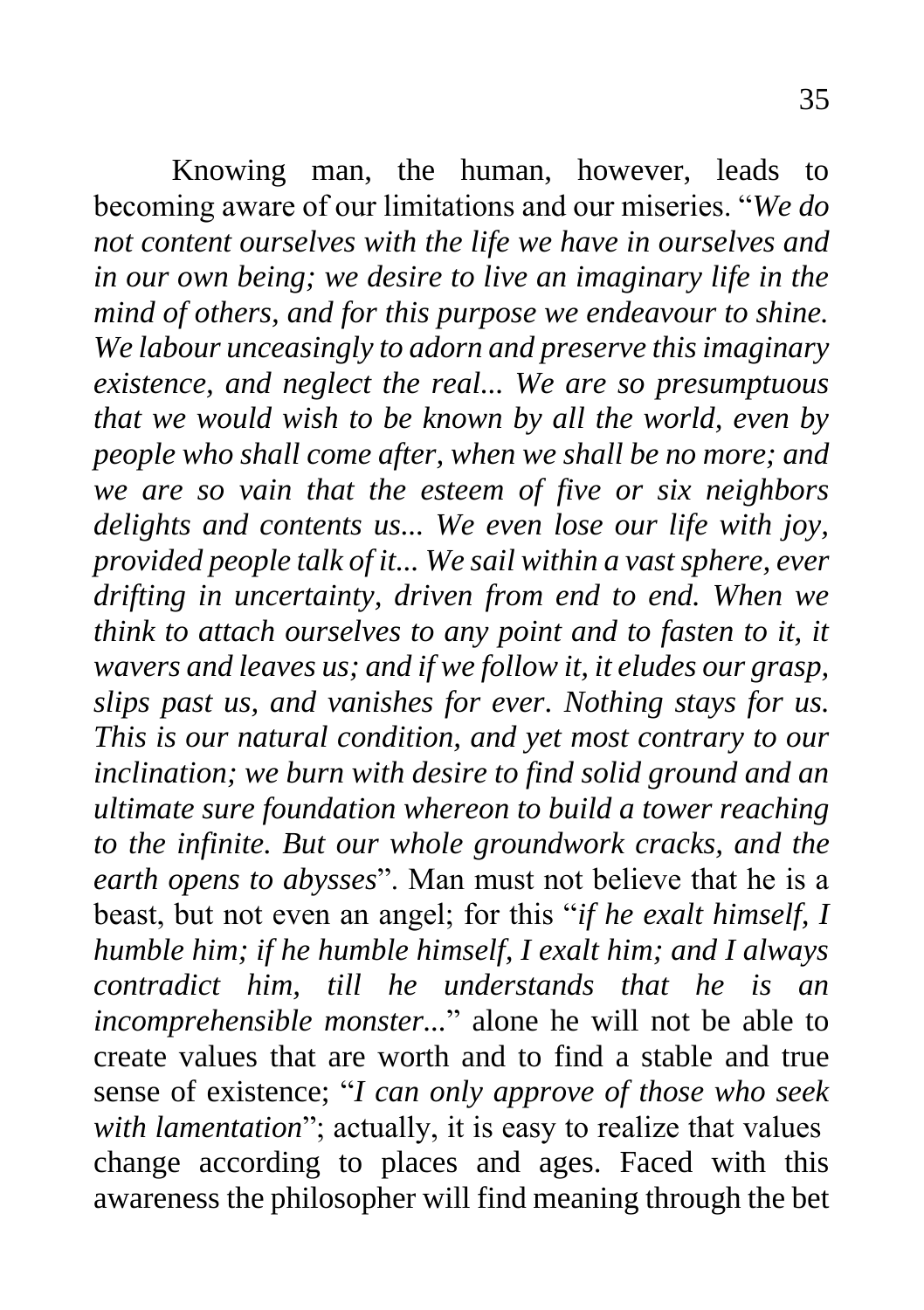of faith in Jesus Christ; the misery and contradictions of man "*seemed to distance me more from the knowledge of religion, but instead led me to the true religion sooner*".

Instead superficial people prefer to change course following the *divertissement*, the fun, to be understood also in the etymological sense of the term, of change of direction, of way. The divertissement makes us avoid thinking of ourselves and falling into boredom. We always live busy or in fun for fear of staying with ourselves, of looking into ourselves, of discovering our own miseries. This is why men "*love noise and bustle so much*", they look for play, superficial conversation, war, big offices: not to think of themselves.

### 2.15 Berkeley

George Berkeley (Kilkenny, Ireland, 1685 - Oxford, England, 1753) is an anti-metaphysical, but from a certain point of view he remains a metaphysical. He is an antimetaphysical in that he denies the existence of objects outside our mind; what we call objects are actually only a bundle of sensations, which go to form the ideas of our mind. For Berkeley "*esse est percipi*", "*being means being perceived*". We have no element allowing us to establish that this bundle of sensations comes from an object, from which they should emanate. On the other hand, even about sensations we can't establish that they come from outside our mind. In this way, for Berkeley nothing exists outside the mind. This is anti-metaphysics.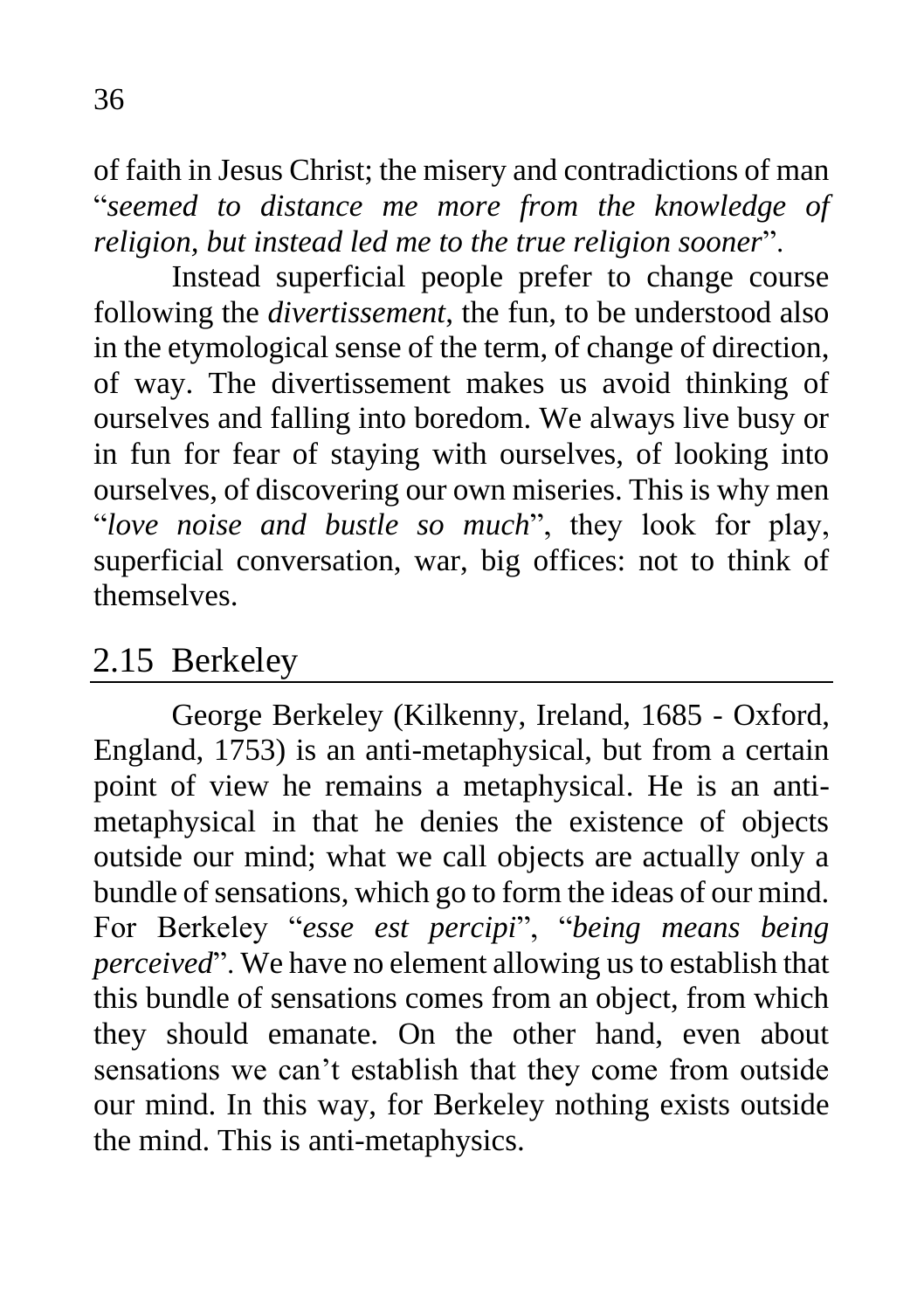But where do sensations come from? For Berkeley both sensations and the ideas they produce come from the mind of God, who sends them directly to our mind to communicate with us; therefore the whole world is nothing but a language that flows directly from the mind of God to our mind, as if by telepathy, that is, by direct transmission of thought; what exists is only God and us, and between God and us this continuous transmission of thought and ideas takes place; outside of this there is nothing. It is as if we were in a permanent dream, whose contents are given to us by God directly into the mind. In this sense, however, Berkeley is a metaphysical, since he identifies a place external to us, in which ideas are found and from which they flow towards us, that is God, or his mind. From here it follows that what is not thought by anyone does not exist. And then, if at any given time there is no one in the world who thinks, for example, of a library, does that library not exist for the duration of that moment, and then will it return to exist as soon as someone thinks of it? No, says Berkeley, since there is always some spirit that thinks everything, at least God. According to Berkeley, however, it makes no sense to think that objects exist independently of our thinking, since, at the very moment in which we try to use this idea , we think of those objects, and therefore they are no longer objects not thought of by anyone: it is not humanly possible to imagine objects not thought of by anyone, since as soon as we imagine them there is already someone who is thinking about them, that is us.

The vision of Berkeley, as we can see, is a religious vision, and it is also interesting to consider his thesis that we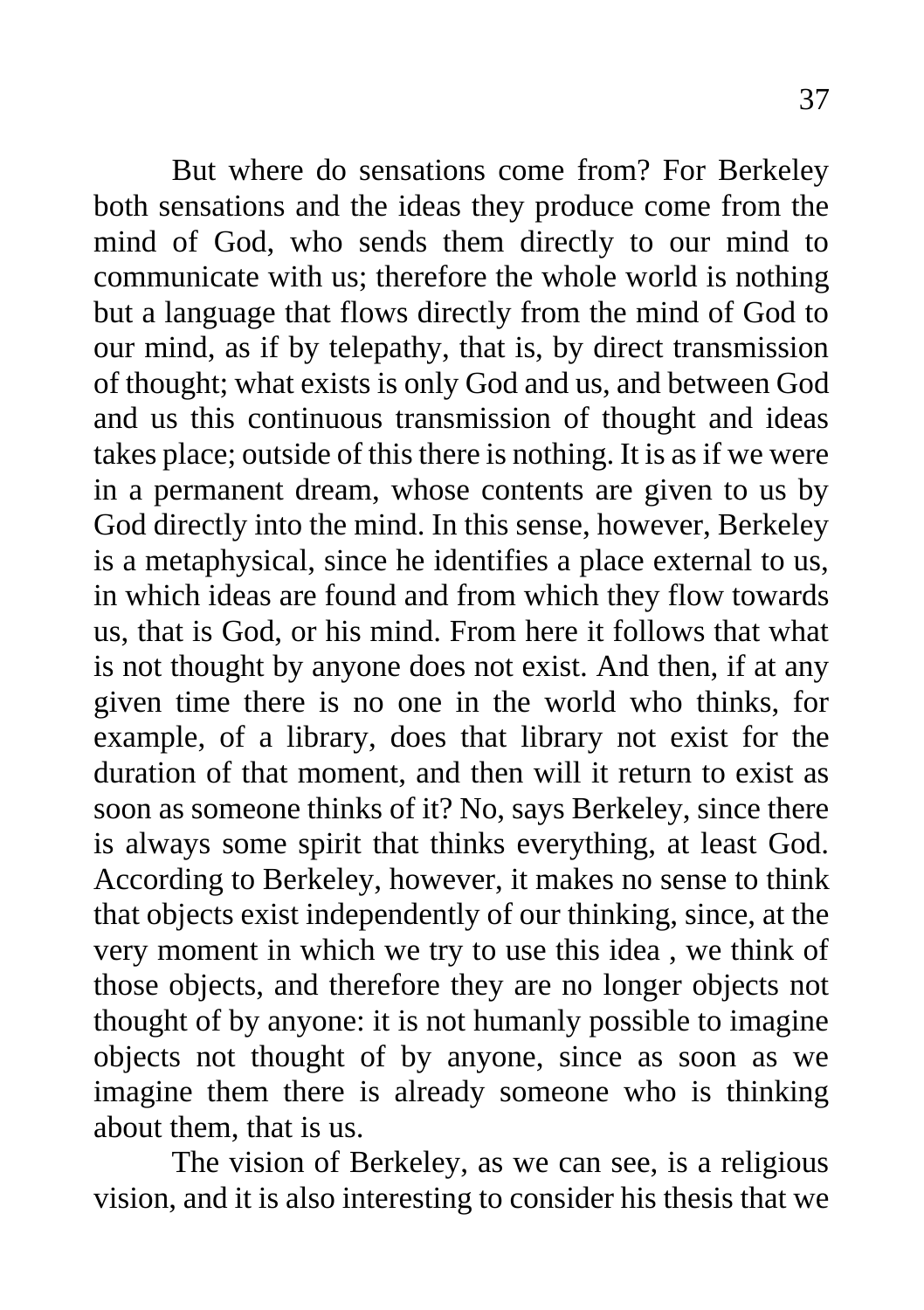must believe in miracles, since their comprehensibility is no less obscure than the foundations of the sciences: if we go back to look for the basic ideas of any science, we will discover that they are as unknown and obscure as the idea of any miracle.

#### 2.16 Hume

Along the same line of Pascal and Berkeley, David Hume (Edinburgh, United Kingdom 1711 - 1776) believes that the interest of philosophy should be directed towards human nature, compared to the previous philosophy, which instead sought to understand the world. Like Berkeley, he states that what we perceive is only a bundle of sensations that nothing authorizes us to lead back to objects that would be the source. Our mind does nothing but associate, aggregate, look for similarities, and so imagine the existence of an objective world, creating to itself ideas of particular objects . When we return to observe an object after a certain time, our imagination provides to fill the observation gap, assuming that that object has continued to have its own existence even when we did not look at it.

The universal concepts are nothing but the fruit of our memory, of our habit of noticing certain similarities between some similar objects; actually no human being is able to think of purely universal ideas: the moment he believes he is doing it, he does nothing but remember many particular similar ideas that he thought during his existence. The same criticism also applies to the concepts of cause and effect: we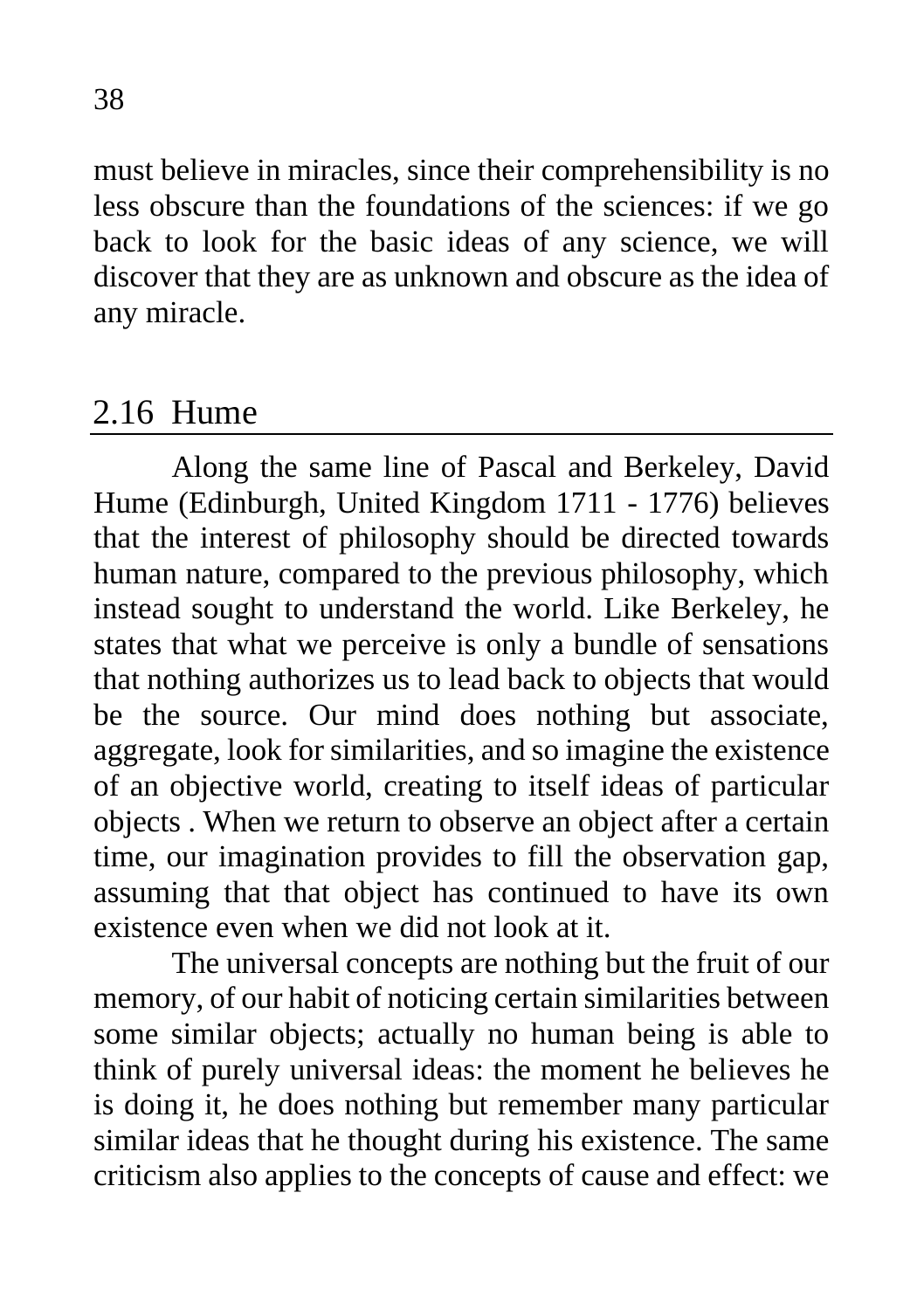think we understand its meaning because we have become accustomed, over time, to associate certain consecutive phenomena, which occur one after the other, but actually nothing authorizes us to think that the phenomenon that occurs first is really the cause of what occurs immediately afterwards.

Hume also extends these concepts to the perception of the I: we too are nothing but bundles of impressions that our mind associates, aggregates, deciding to bring them back to a single "I", which would be at their base. We, that is the I, are instead something like a theater, where impressions and ideas continually pass and repass; this theater, however, is to be conceived not as a stable building, but simply as the passing and repassing of impressions itself. We have no proof, actually, of the existence of such theater. We can consider this conception as a strong criticism against Descartes: he had said "I think, therefore I exist"; Hume would say "I think, therefore my thoughts exist"; but nothing allows me to conclude that behind these thoughts there is an "I" that hosts them; it is only our imagination, which we have no chance of demonstrating. In relation to this way of thinking, according to Hume there is no freedom: it is a meaningless concept.

#### 2.17 Kant

Immanuel Kant (Königsberg = Kaliningrad, a little more to the north of Poland, 1724 - 1804) was what today we would call an "anti-metaphysical": according to him we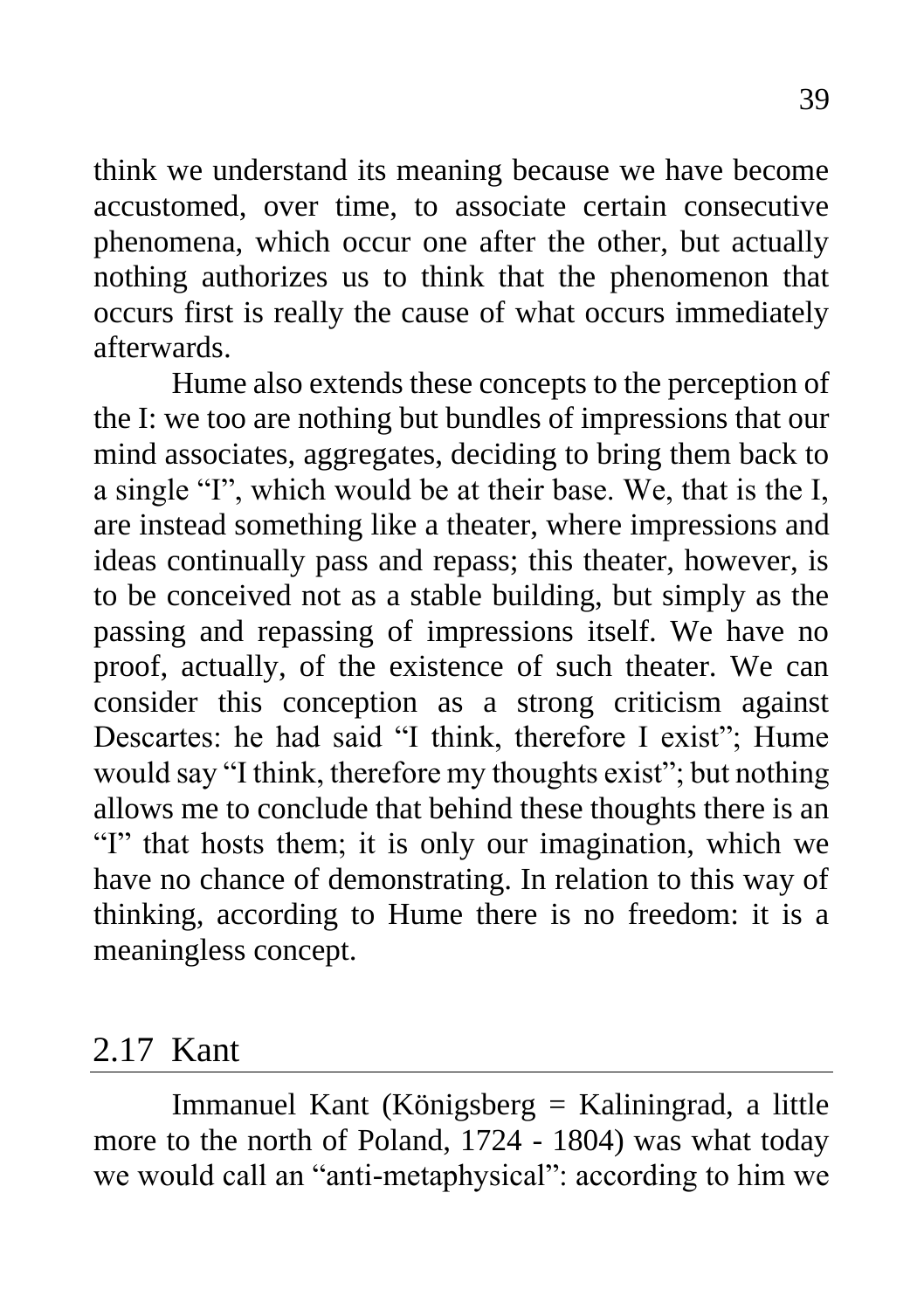have no possibility of establishing what is outside our mind; he calls this unknown world "*noumenon*" (which means "*thought thing*"), as opposed to "*phenomenon*" (meaning "*appeared thing*", and therefore perceived). Kant therefore directs his efforts to investigate how our mind knows. Our mind knows because it frames feelings in some patterns it possesses by constitution; these patterns are essentially space and time. Therefore space and time are not to be considered as qualities possessed by objects; they are rather the coordinates with which nature has equipped our mind, so that it can have a knowledge of things. Space and time can be considered universal, however not in the sense that they are part of the whole external world, but in the sense that they are found in the minds of all people of the world, as references within which to frame every knowledge. The same is true for the unities that we are able to identify in the world: every unity we understand is not to refer to objects, but to the structure of our mind, which tends to conceive it as unitary. For example, we perceive a car as a unitary object, rather than as a close set of various pieces each on its own, because our mind tends to unify, to gather. Even the perception of ourselves as "I" (which Kant calls "*I think*") is

nothing but a tool with which nature decided to equip us, to live in this world in a human way; it is not a singular, exclusive self, but a structure with which the reason of every human being is organized and which induces it to represent to itself an idea of itself as "I".

Since our categories will never be adequate to fully know the reality (or *noumenon*), and yet they continually push us to go further, since we don't know their limits, we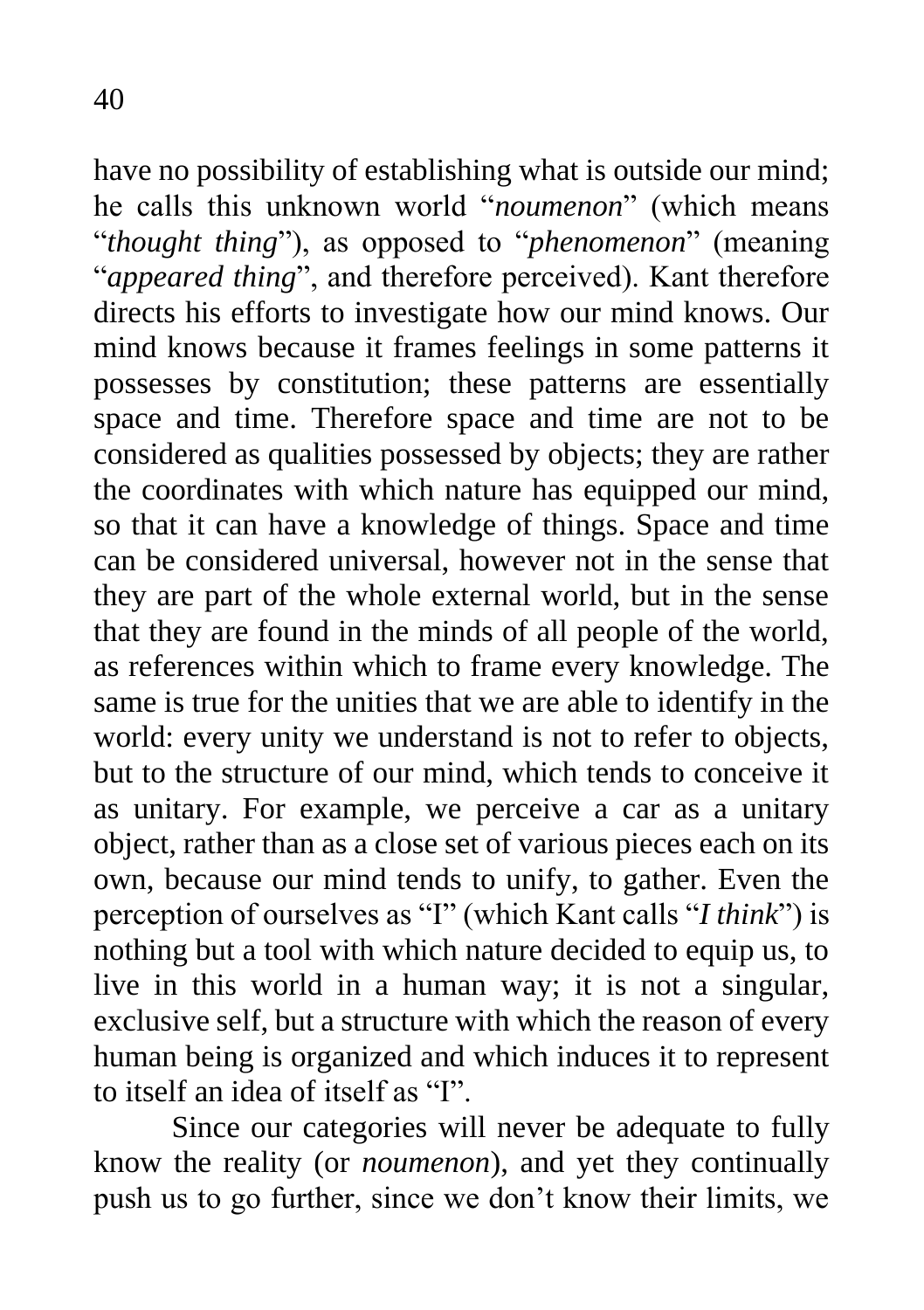are inevitably condemned to a continuous mistaking, which consists in the claim to know more than our mind is able to; in order to repair this error, which by nature will always accompany us, a continuous work of self-criticism is necessary, which Kant calls "transcendental dialectic": "dialectic" indicates a reasoning work that never stops; "transcendental" indicates that this work refers to the activity of our mind, when it abuses the transcendent categories, that is, present in our mind beyond the sensible experience. The mistake we are talking about is the temptation of reason to move away from perceptions and go ahead on its own, by pure reasoning, with the pretense of advancing in knowledge on its own, by pure theories. For this reason the work of transcendental dialectic was entitled by Kant "*Critique of Pure Reason*". The errors to be corrected consist essentially of three ideas. The first idea to criticize is that of the I: it cannot be understood or treated as a metaphysical object, since it is nothing but a subjective effect of the unity of knowing. The second idea to criticize is that of the world: it as well cannot be thought of as a metaphysical object; if we treat it as a metaphysical object, four problems without solution arise: 1) does the world have a beginning or does it not? That is, is it finished or infinite? 2) Is it better to take into consideration global objects (the car) or the single parts (so many mechanical pieces each on its own, that have been assembled together)? 3) Is there freedom or a mechanistic vision is more real? 4) Is there a primordial cause at the origin of everything, or not? These four questions make no sense according to Kant: they arise from the error of considering the world as a metaphysical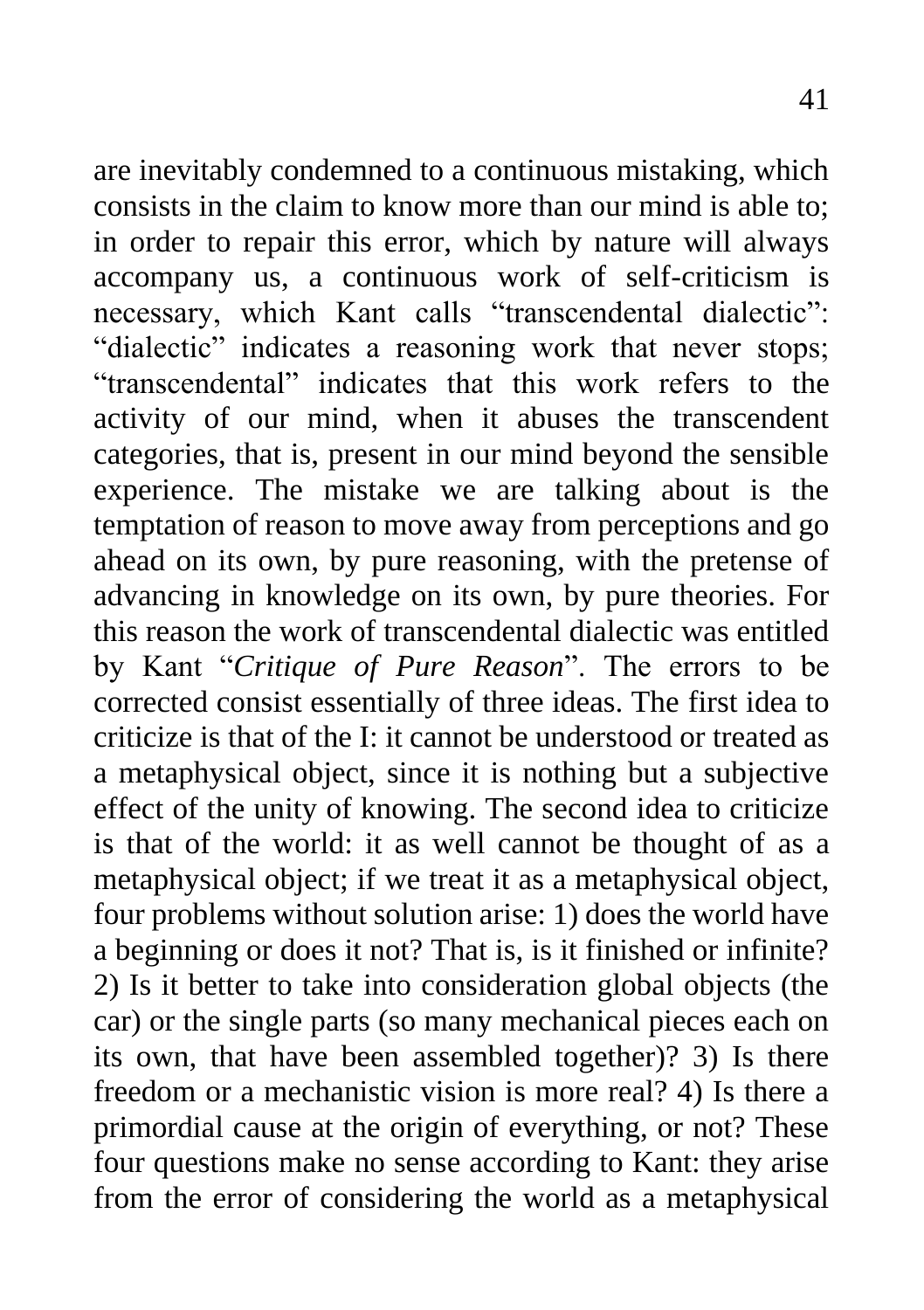object, distinct from our mind. The third idea that is wrong to think metaphysically is that of God. These three ideas cease to be errors if, instead of thinking them metaphysically, we use them as categories that can sometimes become useful, convenient to frame unitarily our knowledge of the world.

Unlike reason, practice instead, in order to function well, must be guided by exactly opposite criteria: it must find something that is within us and establish it as a universal law. This something cannot be constituted by a particular element, because otherwise it would automatically become relative, that is valid only for me. Therefore, if I want to find a guide to life, a criterion of universal practice, I must necessarily disregard any content. We are in the "*Critique of Practical Reason*". But if we remove the contents, what's left? The form remains. The contents indicate what to do, the form how to do it. The "how to do" corresponds in Kant to the type of will, to the intention. What can become universal must then be a rule concerning the will, regardless of anything to do or not to do. Kant identifies the universal, categorical imperative, in carrying forward in ourselves a kind of will that we believe would also work as a universal law, that is, a way of wanting (not a "what to want") that we think would be good if it were adopted by everyone. Kant's proposal, for his reference to the universal, eventually becomes another way of expressing the saying "don't do to others what you don't want them to do to you". Kant then notes that a person who obeys the categorical imperative stirs in others an inevitable feeling of respect, regardless of whether these others then accept this feeling in themselves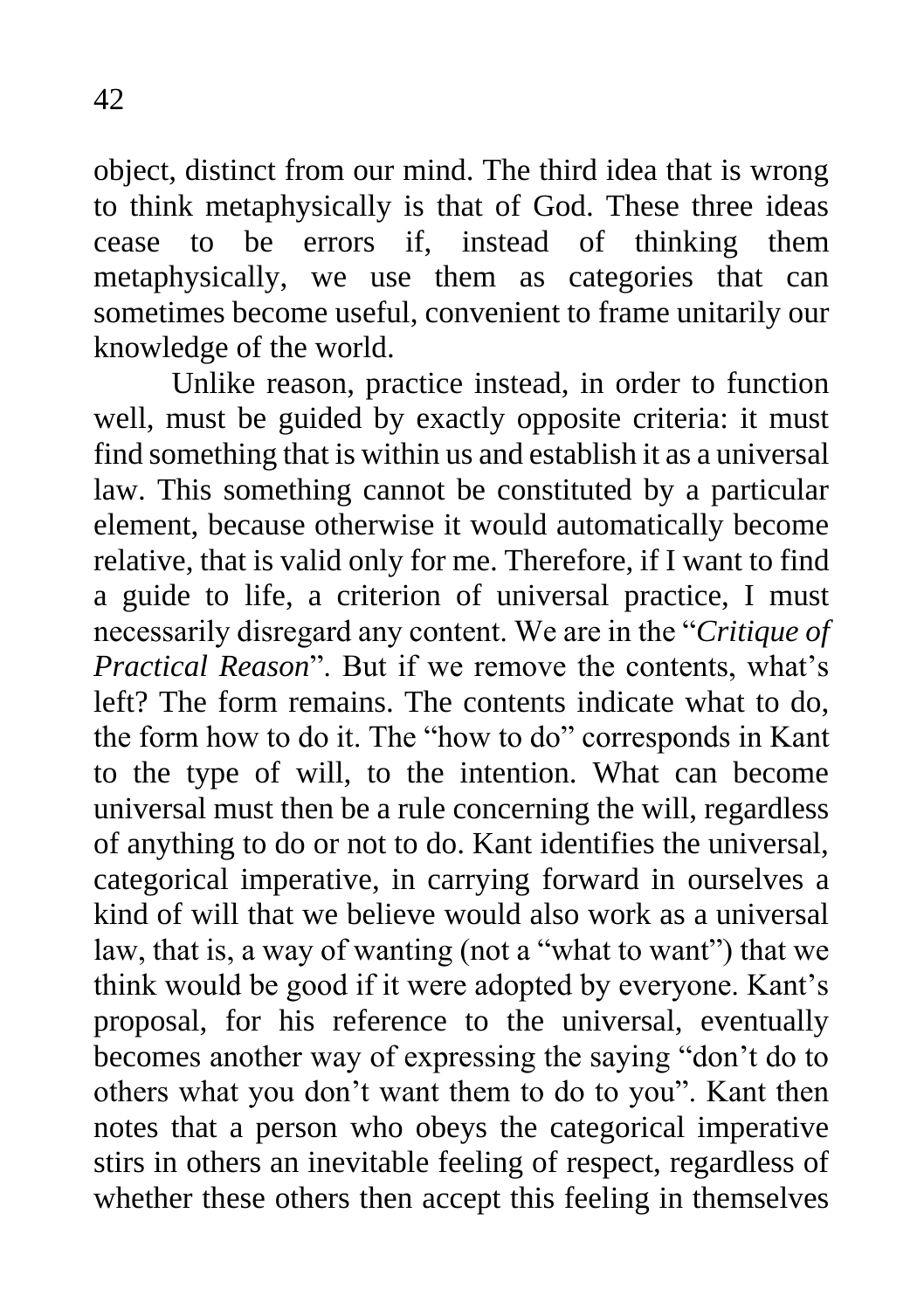or prefer to hide it from others or from themselves. In this context, for Kant freedom exists: it is not thinkable in a metaphysical sense (compare point 3 above), but it exists as a necessary criterion that allows us to ask ourselves about our own behavior; it is a criterion that does not derive from reasoning, but is present in our mind as a postulate, an intuition, a noumenon that can and must guide practice, moral behavior.

# 2.18 Fichte

Johann Gottlieb Fichte (Rammenau, Germany, 1762 - Berlin 1814) brought Kant's anti-metaphysics to an even greater degree. Kant had said that behind the sensations lies a noumenon that produces them. Fichte tells Kant that it is contradictory to say that there is the noumenon and then to affirm that of this noumenon nothing can be known: then it means that the noumenon does not actually exist, it is our invention; what exists is only the sensations. But then where do the sensations come from? Fichte says that it is the I that produces sensations, they are not objects. Kant had said that we frame the things known in our mental categories; Fichte says that we don't just frame the known things, but actually we create them completely; the I creates not only the sensations, but also the object that produces them. To realize Fichte's way of thinking it can be useful to observe that he interprets our relationship with the world in the likeness of a dream. We can therefore translate his three fundamental statements into the comparison with dreaming.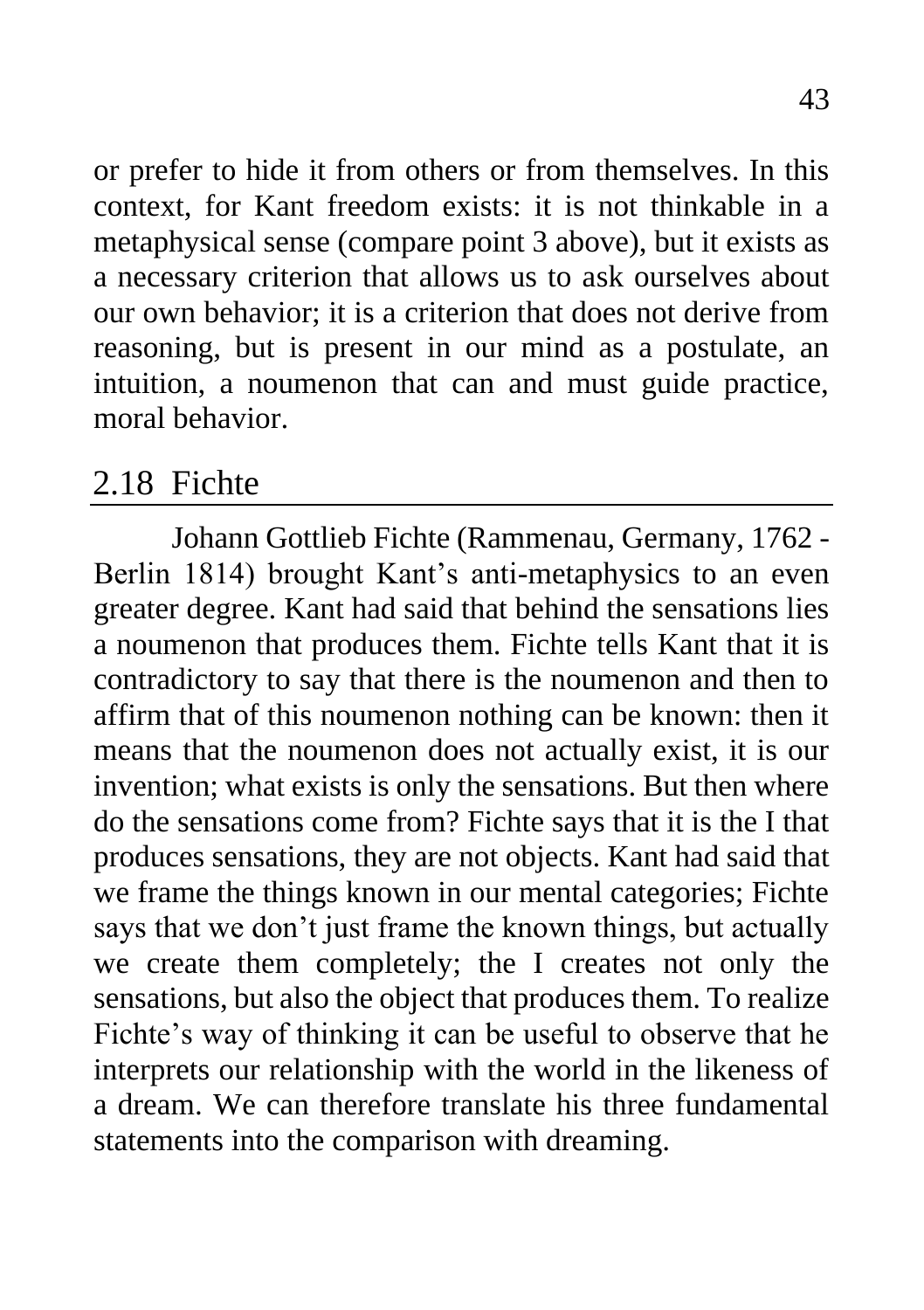1) Thesis: the I posits itself. As if to say: at the origin of our interpretation of how things are, we must say that there is an activity that we call "I": it is an activity, not a metaphysical object. As if to say: at the start there is the dreaming of someone (who does not prove the existence of this someone: we only know that there is this dreaming).

2) Antithesis: the I opposes a non-I to itself. In other words: a person who dreams introduces certain contents into the dream; she invents a reality and puts it into the dream; she invents a world, an environment, other people and makes them exist within the dream. In fact, according to Fichte, the non-I that the I creates is created within itself, within the I

3) Synthesis: the I opposes to the divisible I a divisible non-I. In the language of Fichte divisible means limited; limited means that receives resistance. To understand this concept we can consider some objections that could be made to the hypothesis of dreaming.

One could say: sometimes it can happen, for example, that I insert the keys in another person's car that is identical to mine; then I realize that it is not mine and I go back to my car; so I was convinced that this was my car, and then reality forced me to admit that it wasn't true. This shows that reality is not my invention, so much so that it often behaves differently from my expectations. Answer: even in dreams it happens that we meet realities that oppose our expectations, yet nobody doubts that those realities are nonetheless an invention of the one who is dreaming. This is the meaning of point 3: the I invents a non-I able to resist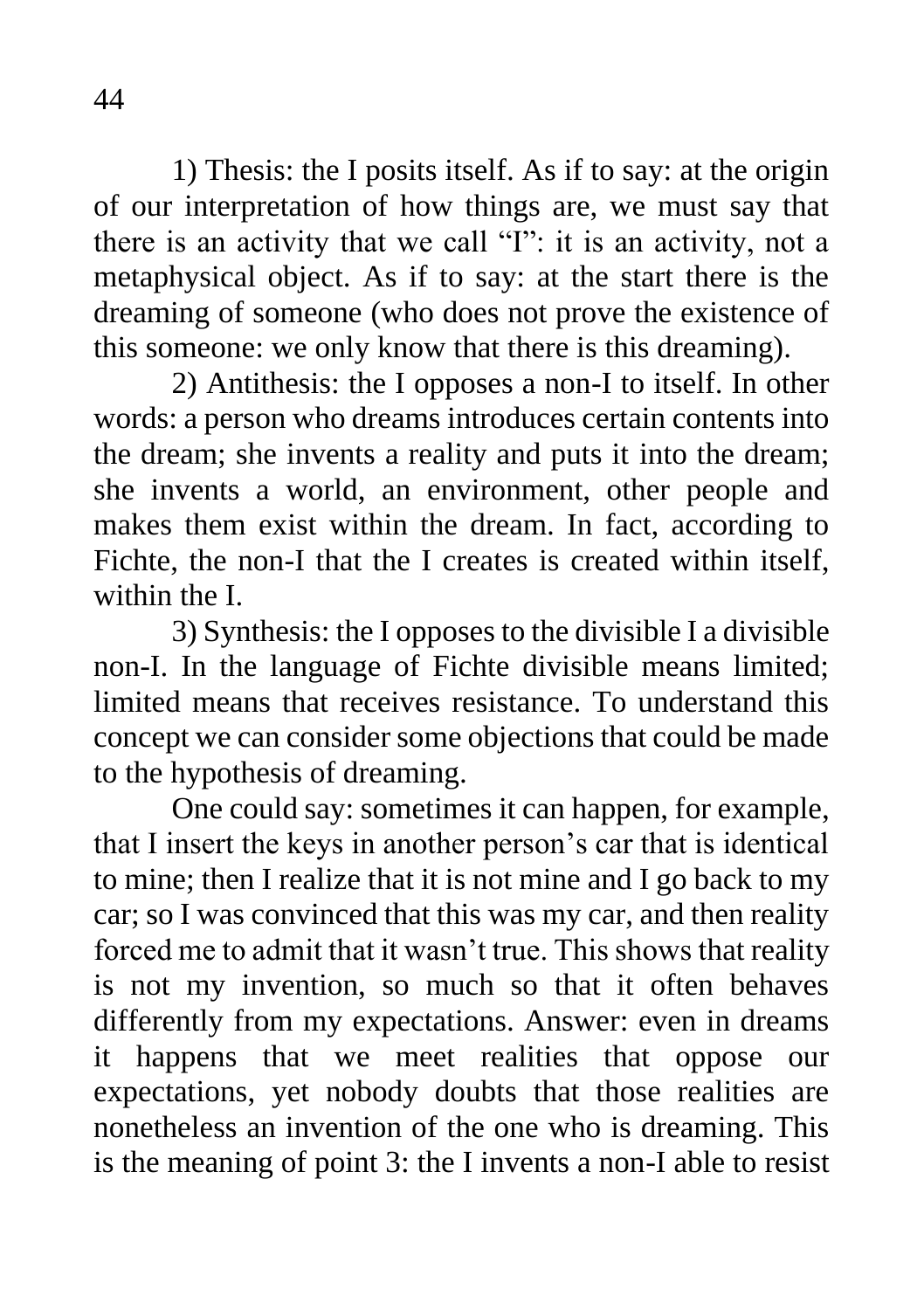him, to oppose him; but it is anyway an invention of the I, as it happens in dreams.

Another similar objection could be that of the interest: if it is true that it is the I that invented reality, what interest could the I have in inventing a reality that so often for him is suffering, illness, difficulty? Answer: even in dreams it happens that we experience situations of malaise, situations from which we would like to go out, nightmares; what interest could our mind have in inventing a dream that makes us feel bad, a nightmare? And yet it happens.

We could even make a counter-objection: just like so many people deceive themselves, by believing that in dreams there is an external intervention, for example a dead person who dictates the numbers to bet or predicts the future, in the same way we can deceive ourselves by thinking that the reality that we have in front of us derives from something external, whereas instead, in the likeness of the dead person who gives us the numbers to bet, it is not an external fact, but we are inventing it on our own.

Once we understand this mechanism, we can understand that even the fact that the sensations of other people correspond to ours does not succeed in dismantling the dream hypothesis: we can just note that there is still the possibility that we are the ones representing other people having sensations in agreement or in disagreement with us; we can even dream of asking another: what are you seeing? Do you see what I see? But the fact remains that, both the other, as well as his answer, can continue to be an invention of us who are dreaming: I invent the other and also his answers.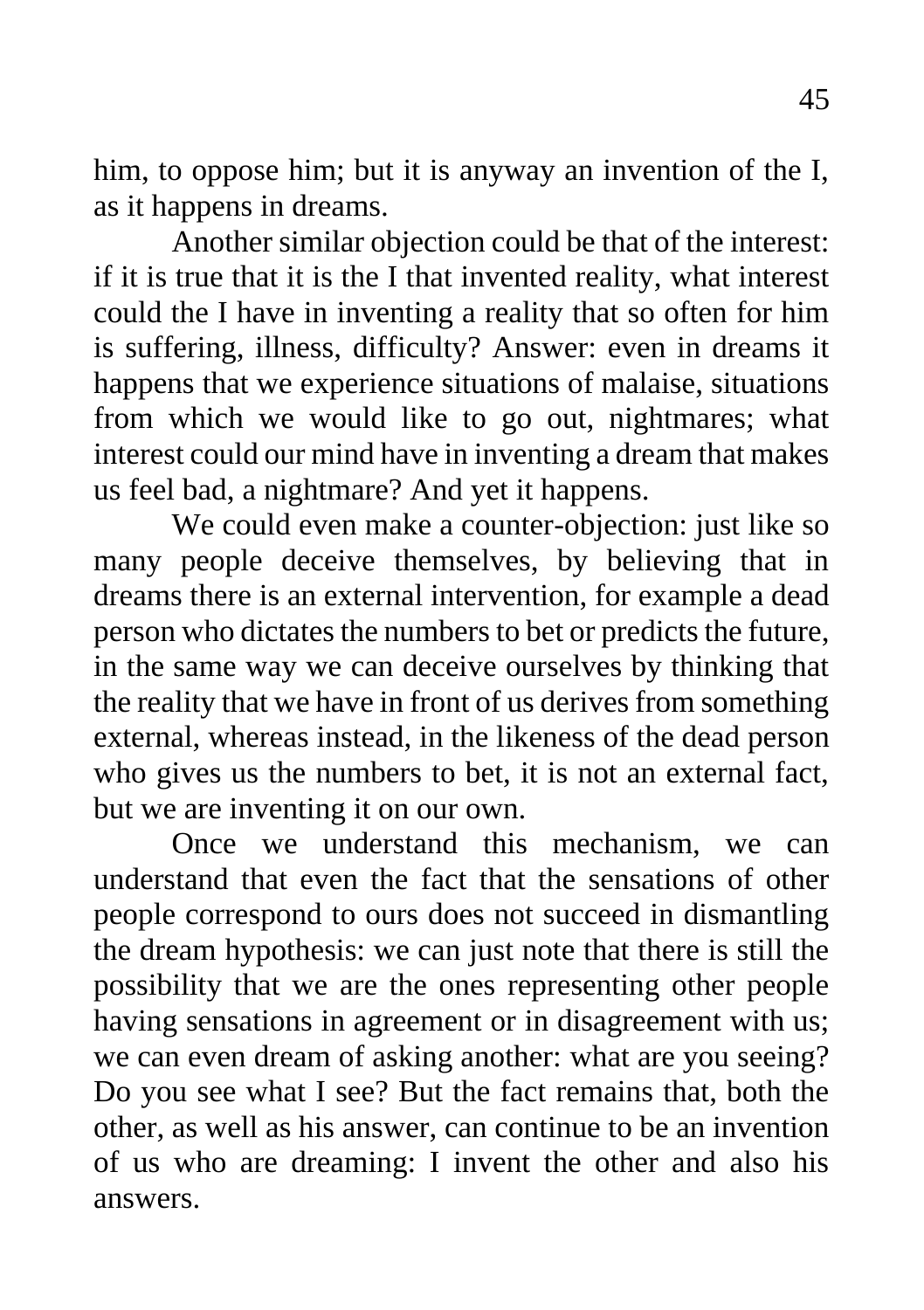In summary: it is not possible to prove that real life is not a dream. Indeed, for Fichte this is the best, most suitable way to understand it.

# 2.19 Schelling

Friedrich Wilhelm Joseph von Schelling (Leonberg, Germany, 1775 - Bad Ragaz, Switzerland 1854) highlighted an aspect that was already implicit in Fichte's philosophy, but was not developed. Fichte had said that it is the I that does everything, that creates everything. Schelling deduces that, if this is the case, it can be said that the non-I is not different from the I, but has the same nature, it is intelligence all the same.

To understand this thought it may be useful to start from another completely different assumption, but one that will guide us well to understanding.

Let's start with one that says that everything is matter, everything is mechanism; one that says that we ourselves are nothing but small computers; except that computers are a bit simpler, they have another architecture, while our brain and our body are a bit more complicated; computers are made of metals, wires and plastic, whereas we are made of proteins, vitamins, tissues; but many operations respond to the same logic: the brain moves muscles by sending electrical impulses through the nervous system, in the same way as a computer puts in motion the printer, connected to it through a cable; the brain reasons by creating electrical connections within itself, making them interact with one another; a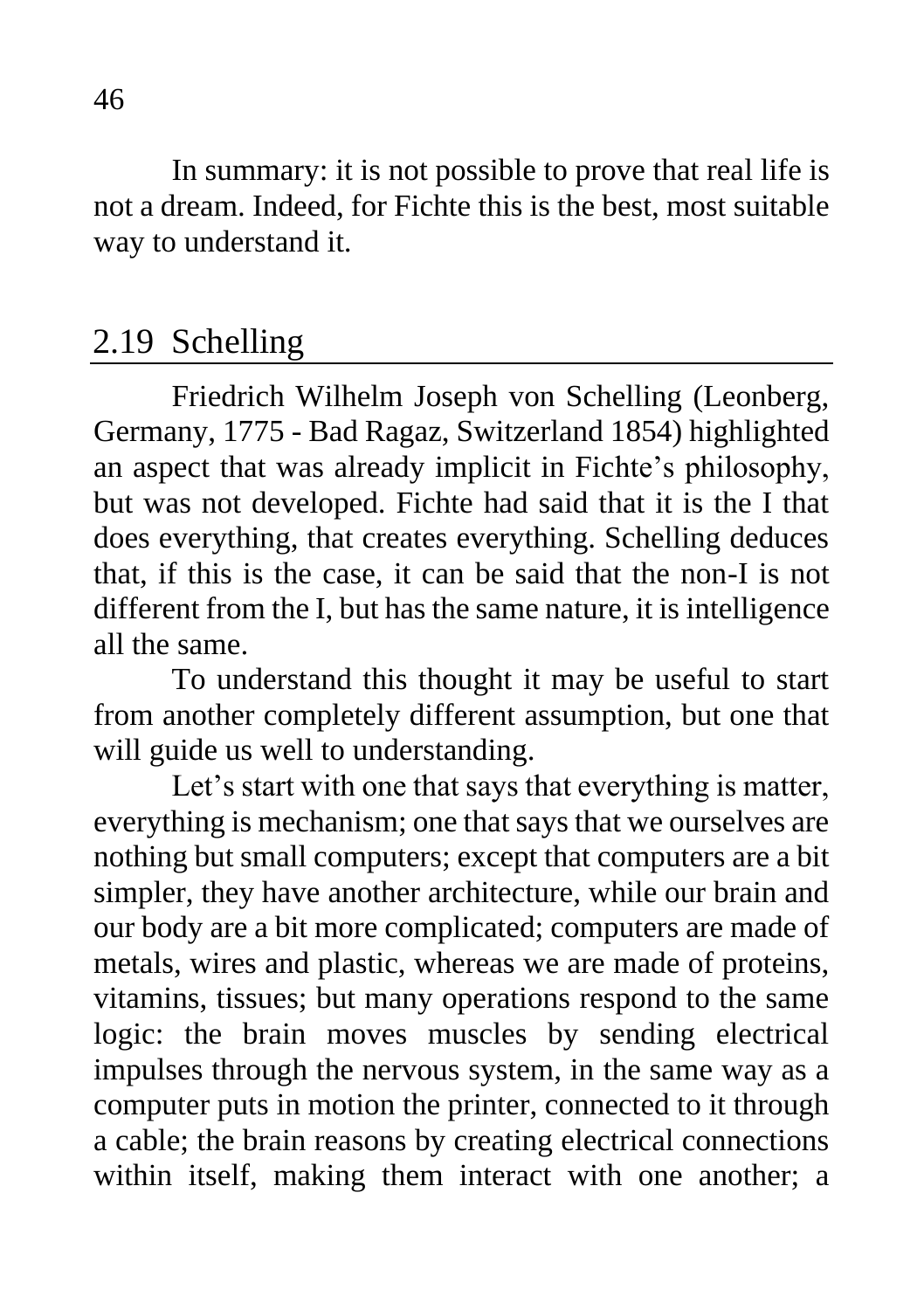computer also processes by making certain electrical connections react. The activity of a computer can be displayed on a screen; that of the brain can also be visualized and interpreted on an electroencephalogram; today it is already possible to send some commands to a computer directly by the thought, through electrodes applied to the head.

At this point an important question arises: what then is intelligence and the I? In this way of thinking intelligence is nothing but the action of the electrical impulses that interact in our brain; consequently, a computer or animal should not be said having no intelligence, but only that they have less, or that they have it structured with different architectures. Naturally, if we begin to descend from man, to the animal and the computer, we arrive down to the stone: even a stone then has its own intelligence, because even within it there are electromagnetic forces that interact the one with the other, only excepting that they have different operating structures. So the whole universe is nothing but a mass of matter, which, since it contains in itself the interaction of electromagnetic forces, can be considered as a cluster of intelligent matter, only excepting that intelligence is distributed in very different ways among one object and another, for example among a man and a stone.

Now let's take the step that will allow us to return to Schelling and understand it. We have said that the whole universe can be considered made of intelligent matter because it contains electricity; but now let us remember that actually we don't know what matter is: Kant called it noumenon, saying that we cannot know anything about the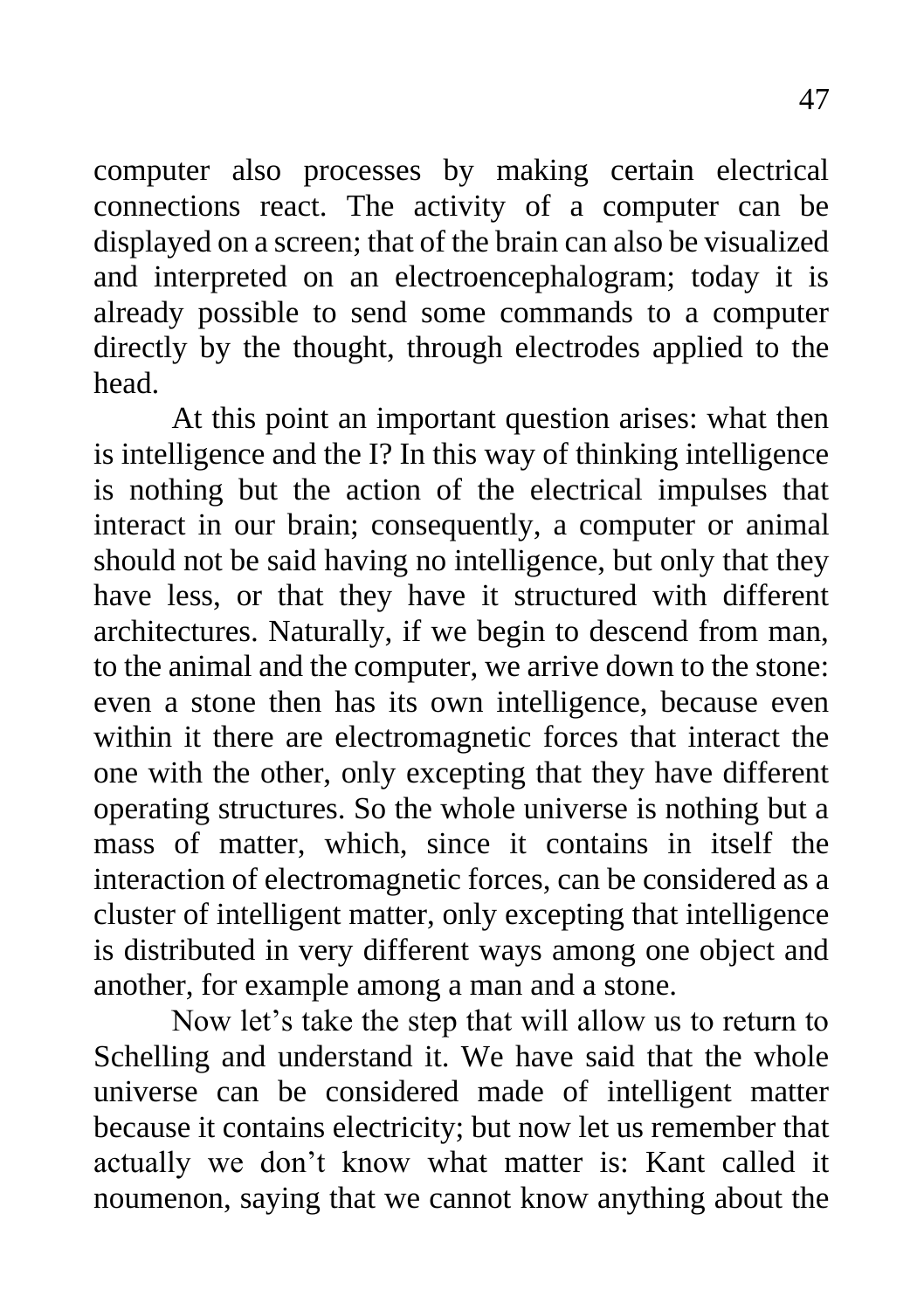noumenon. So, if the universe is intelligent matter, but we don't know what matter is, and even if it really exists, the only thing that remains is that the whole universe is intelligence. Here is the thought of Schelling. With Schelling we no longer have the "I" that produces the non-I within itself, as Fichte had said; we have instead that everything is I; the objects are a natural extension, a prolongation of the I, in the same way as our arms or a portion of our brain are; this is true whether it is my

particular I, or the I that is the whole world: all is I.

# 2.20 Hegel

The philosophy of Georg Wilhelm Friedrich Hegel (Stuttgart, Germany, 1770 - Berlin 1831) is a synthesis and development of the previous ones of Fichte and Schelling. In Fichte the I produces in itself its dream world, in Schelling this world is nothing but the I itself; Hegel addressed to Schelling a criticism that became famous: this vision, in which everything is I, is like "*the night in which all the cows are black*". In Hegel the I realizes itself rather in the form of history. History means the political history of the whole world, as well as the small personal histories of every single person; it means dialectic of struggle and overcoming, therefore continuous progress, even war if necessary, ever greater realization of an absolute spirit that is the universal I. In this perspective every negative event is nothing but a passage to reach a higher stage, in which the universal reason continues to realize its absoluteness ever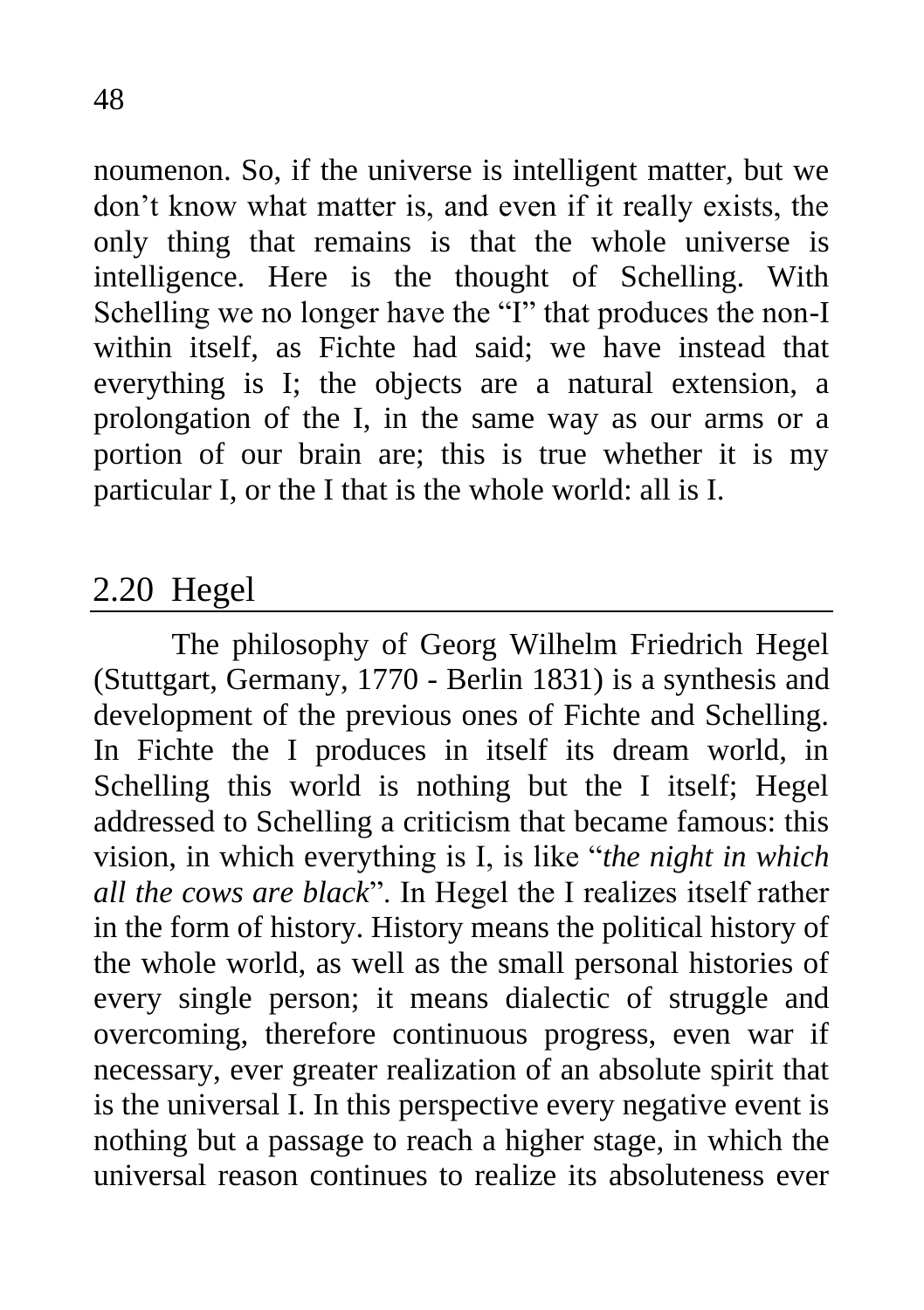better; if to get to this somebody will be killed, let's be patient; what's important is the infinite I, represented, for example, by the State, to which the individual "Is" (meant as a plural of I) who are part of it must possibly be sacrificed. This is why Hegel's philosophy was suitable be exploited in the service of dictatorships, even if the intention, at least in the beginning, of its author was not this.

An important aspect of Hegel's philosophy is the awareness of the world and of existence as history, as a development, a series of overcoming, which must be read, interpreted, in such a way as to exploit their orientation towards the best progress. This way of thinking would lead us to look this way at nature as well, which for example goes on according to its own laws, according to the law of the strongest, ruthlessly sacrificing the weakest beings. About this instead Hegel diverges: for him, nature is not part of the history of the I, but is only a negative moment to be overcome. Hegel's optimism regarding the history of the I does not apply to the nature itself; the history of the I is for Hegel political history, or the events of the single person, but nature was seen by him as something dead, which has not an I; he expressly stated that he felt no interest, for example, when he saw a beautiful landscape: looking at snowy mountains he felt only a sense of boredom.

Within the awareness of history as a development of the I, its interpretation of the relationship between servant and master is interesting. When a person has the courage not to fear death, to risk, to invest, then he becomes master; the coward who has not courage, but only knows how to put himself in the employ of someone, is destined to become a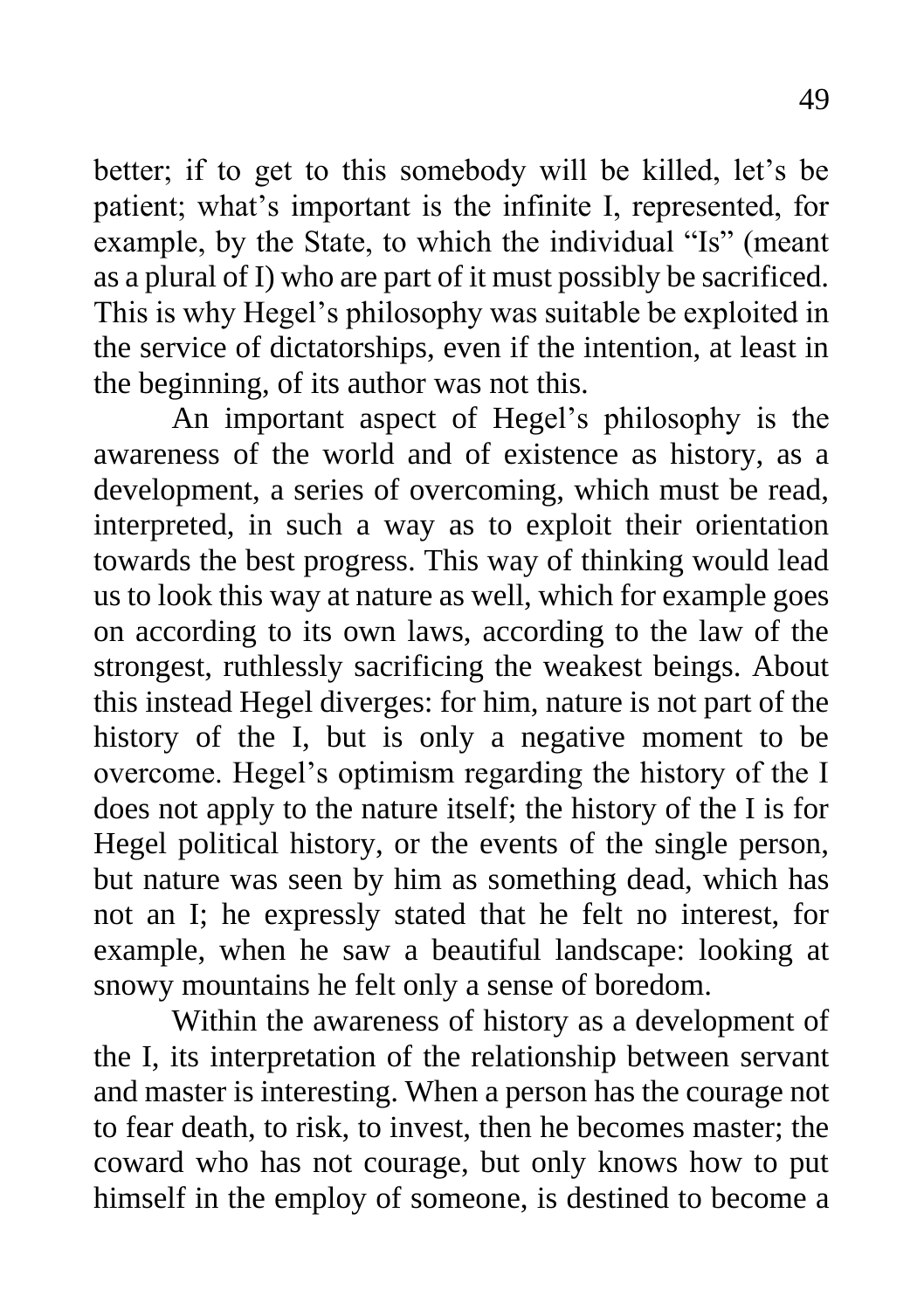servant, a slave; but, once these respective positions are reached, it happens that the master does not know how to use the objects of work and fails to see in the servant a conscious conscience able to stimulate him to a development; then the master, in the absence of further prospects, gets losing his I, while instead the servant finds himself in the ideal condition to be motivated to fight for self-awareness; here then the servant realizes himself as I, while the master decays. The key to this development is the ability of the work to function as an engine of realization of the I. This philosophy prepares that of Marx.

### 2.21 Marx

Hegel said that the I develops in the form of history; Karl Heinrich Marx (Trier, Germany 1818 - London 1883) criticizes Hegel saying that it is not the I that makes history; things are exactly the opposite: it is the economic structure, that is the course of history and the economy, that confers on the ego its ideological superstructure, that is, its mental physiognomy, its conscience; this reversal operated by Marx is the "*historical materialism*". According to this thought, it is necessary to study not how the I is made or works, but how history, material things are made and work, since they are the ones that form the I; the dialectic of Hegel's I must be transformed into "*dialectical materialism*". History is dialectical history of opposition of the social classes, which at the time of Marx are identified as bourgeoisie, equivalent to capitalists, that is, owners of the means of production and the capital, as opposed to the proletariat (literally: those who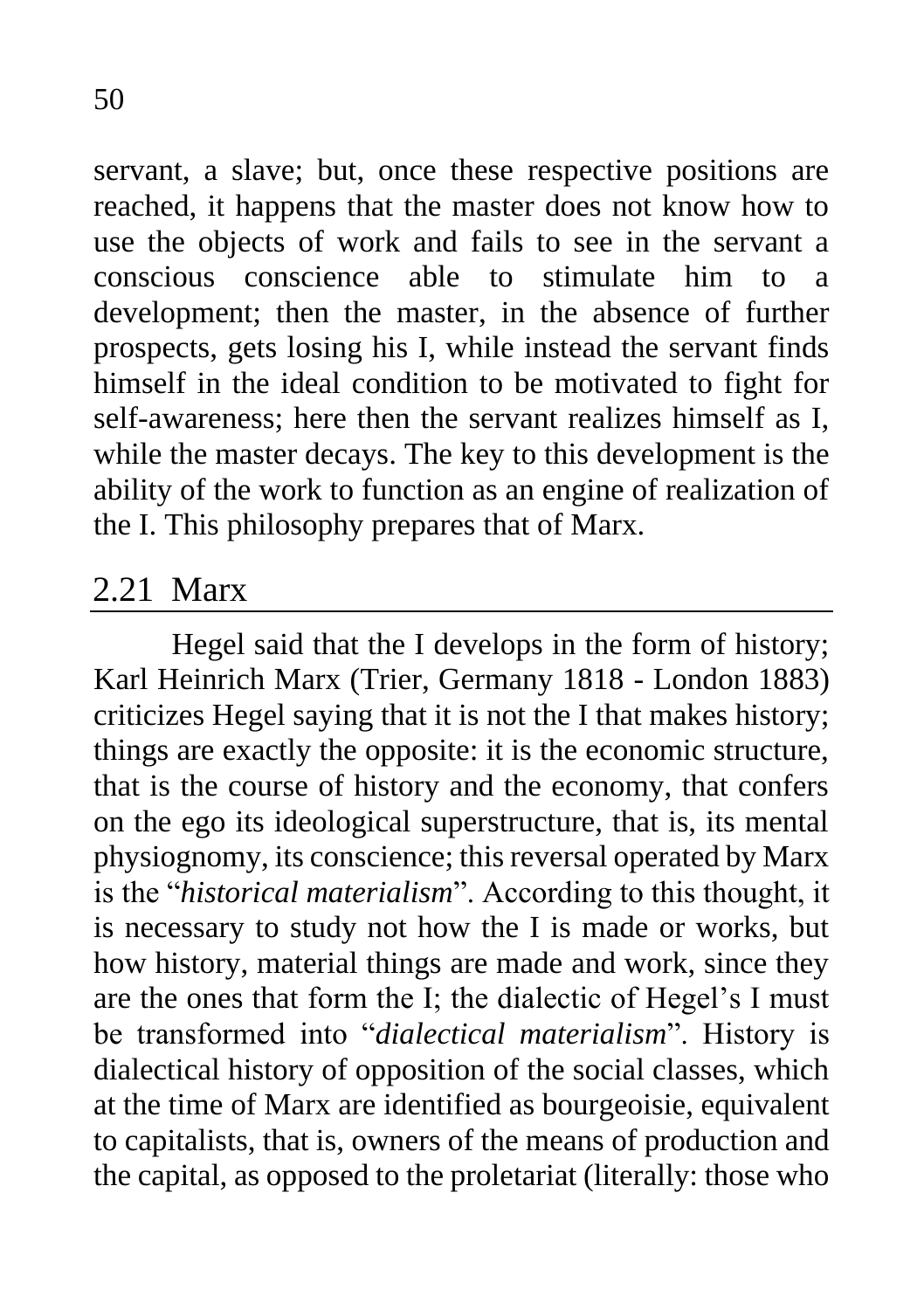have only the offspring, that is the children, as the only wealth), who are the propertyless, who have as their sole resource to sell only their workforce. The worker poses, alienates his life in the object he produces; the capitalist takes possession of it, paying this work less than it is worth, and this way takes possession of the life of the worker. In fact the worker in six hours produces with his labor force a value sufficient to make him live, equivalent to the pay he receives; in the remaining hours of work he produces a plusvalue, that is an added value, which actually is not paid to him. Another way in which unpaid surplus value is formed is when several workers work in collaboration, because this way they produce more than they would produce by working on their own, and yet the pay they receive continues to be like the one they would receive for working individually; to this the advantage of using machinery can be added. All this produces an ever-increasing concentration of wealth in the hands of an increasingly restricted number of people, opposed to an increasingly numerous and poor mass of proletarians, until the mechanism no longer holds up, the proletarians inevitably become aware of themselves and make the revolution to take possession of the means of production. The Marxist phrase has become famous: "*Proletarians of the whole world, unite*!". This way a society without private property, without social classes, without division of labor, without alienation, without a State is destined to form: that is, the communist society, as opposed to the previous capitalist society. These political theories would later have to materialize in the intentions of communist Russia and China, whose political and economic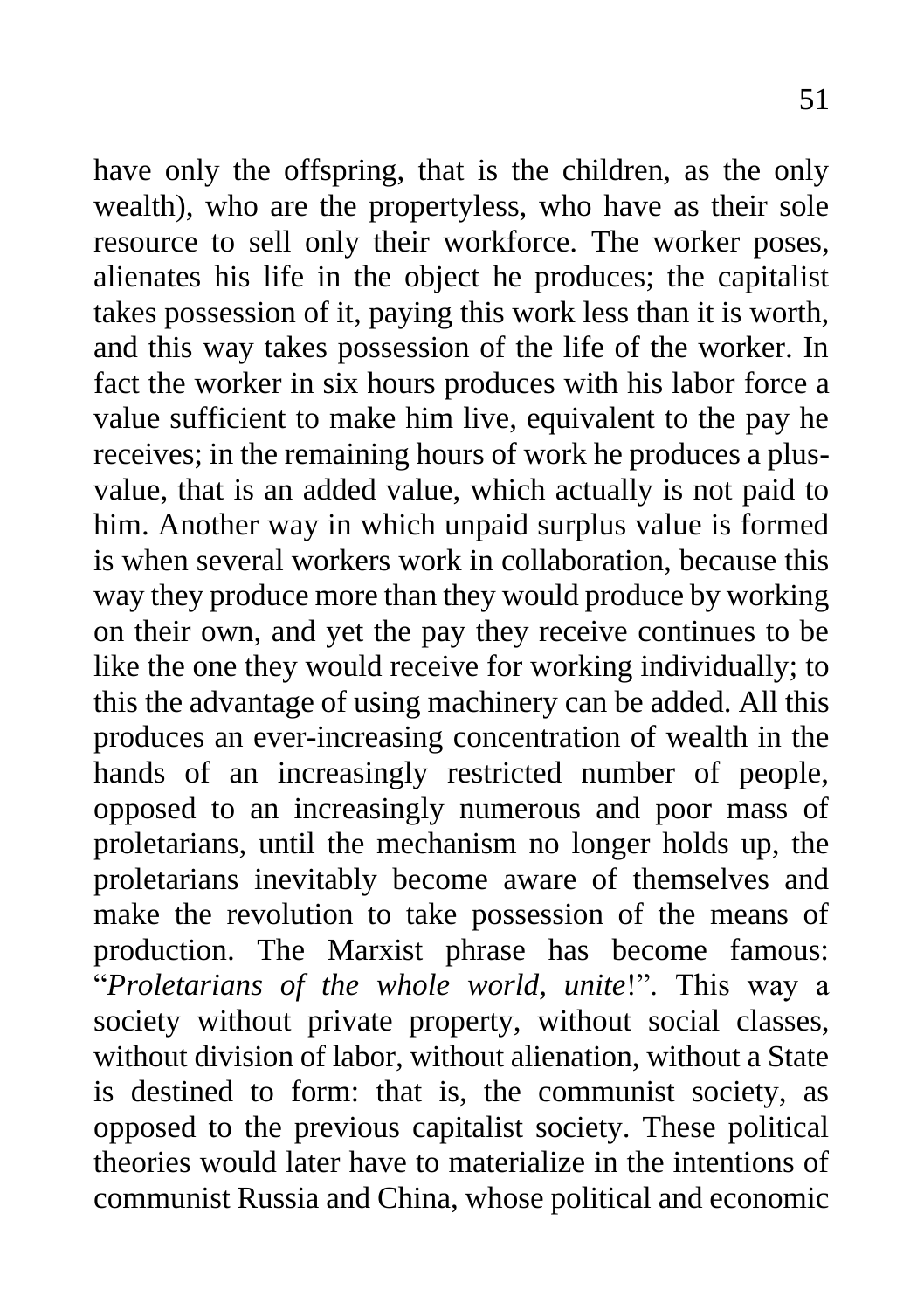history has shown the difference from how things go in reality. One of the limits of Marxist theory is the fact of limiting the value of objects to the amount of work that was necessary to achieve them, thus neglecting other factors, such as the influence of market laws, the relationship between supply and demand, etc.

Religion was defined by Marx, with an expression that became famous, "*opium of the peoples*"; in it man finds himself distracted from the concrete political struggle and instead invents an imaginary world, in which to project his desires, his frustrations, a world in which to see resolved the conflicts and the contradictions that afflict him in the real world; to combat this projection, alienation, we must fight not it directly, but the historical conditions that determined it.

### 2.22 Nietzsche

The thought of Friedrich Wilhelm Nietzsche (Röcken, Germany 1844 - Weimar, Germany, 1900) can be interpreted as a romantic and enthusiastic faith in nature, accompanied by a critique that strives to be perceived radical as much as possible. A characteristic of romanticism was the idea that the infinite lies in the finite; Nietzsche does not believe that nature is inhabited by some God, but he has the certainty that it is able to lead beyond itself, to let it experience a continuous self-overcoming, without thereby needing to become something different; on the contrary, it is precisely because it is always the same, in its eternal return, that it succeeds in preserving and transmitting its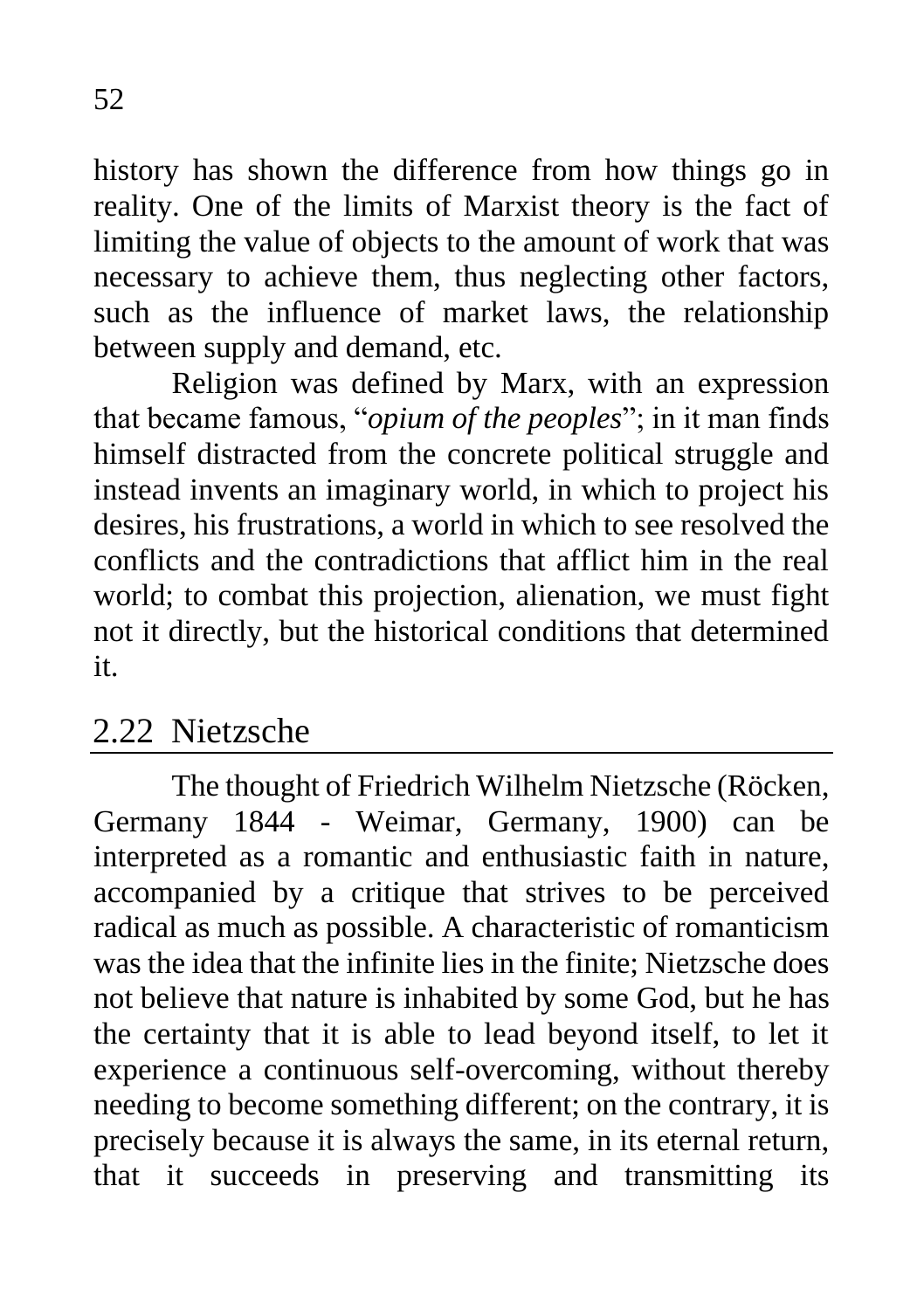unrestrained force, capable of making us experience life as the maximum liberation of instincts, joy, the pleasure of a continuous exceeding, of making us feel "over-men". On the other hand, he turns his heaviest criticisms towards every element of the world that is rather in search of a measure, balance, moderation, prudence, traditional schemes within which to close itself

One of these enemy components is God himself: according to Nietzsche we must become aware that God died because we killed him; the meaning of this statement is clear: our critical ability has now reached such a degree that it has become impossible for Christianity to still be able to fool us with the proposal to believe in a God; the time of religious fables is over; today it is no longer possible to believe in God: we have become of age. There may also be nostalgia for past innocence, but the fact remains that it is now impossible to return to the previous state. The over-man has understood that his desire for the infinite finds its maximum realization in the material, human, earthly world, in nature; the reference to God, to the existence of a supernatural world, despite appearances of openness to different perspectives, is instead a cage, which oppresses man's ability to go beyond himself. Jesus Christ, however, receives appreciation from Nietzsche because he has taught us to throw ourselves with courage into death, which is part of nature. Pilate is to be appreciated as well, because he has hinted that the word "truth" indicates something that does not exist and never existed.

Disinterestedness, love of neighbor, compassion for the poor are nothing but a petty revenge that some men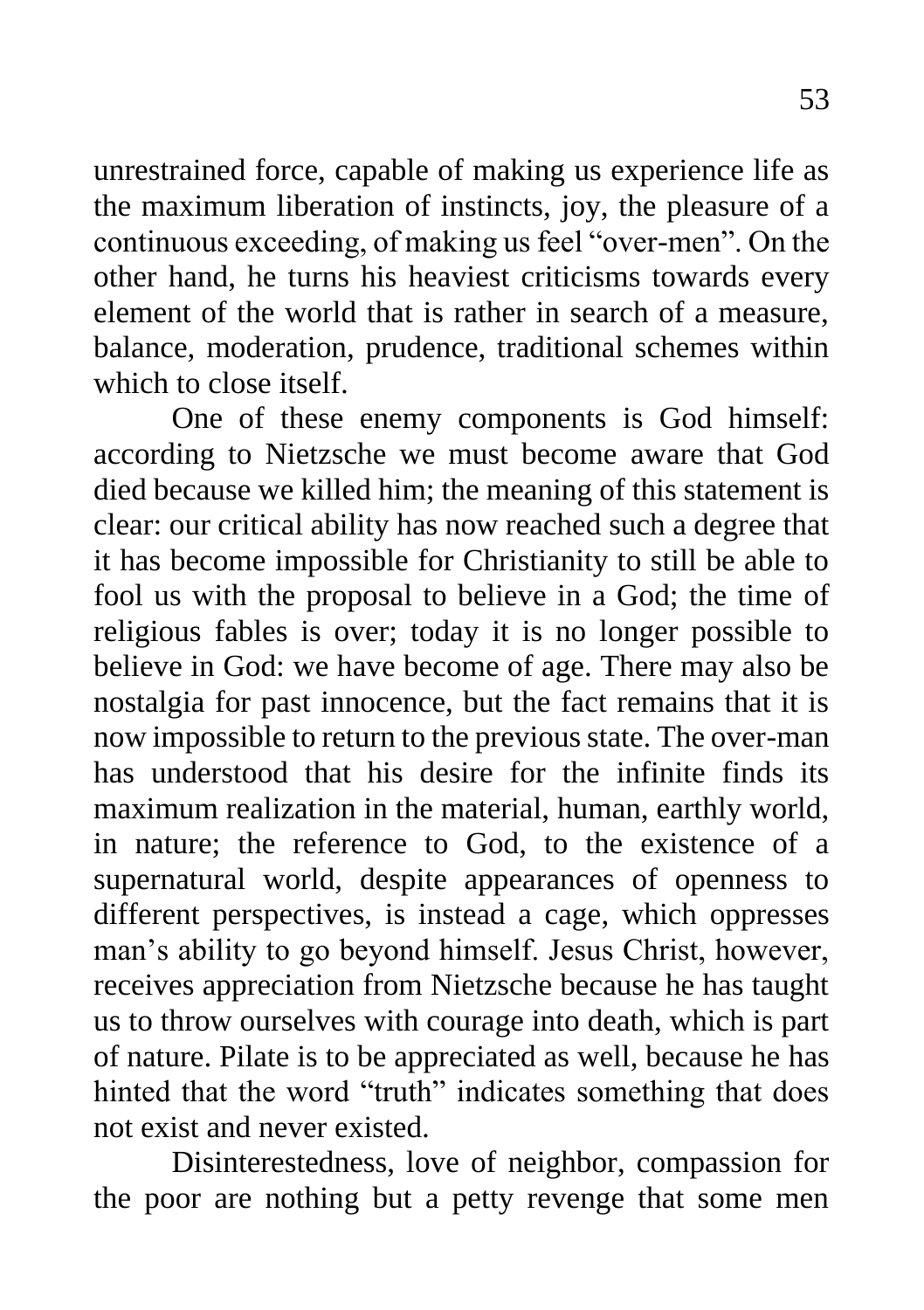exercise, due to the fact that life denied them the chance to live unbridled and satiated joy, health, strength, sexual love, enjoyment, the highest culture, art, domination, the will to power. The morality of doing good and not doing evil is nothing but a mentality of slaves, of weak people who harbor resentment against life, because it has been lacking in joy with them; it is the attempt to do something that appears meaningful, valid, but it is only because they did not succeed in obtaining what is truly superior and infinite, that is full, natural, happy life; so, the best things in life are declared sinful, out of envy against those who enjoy them happily.

The philosophy of Nietzsche is nihilism, from the Latin word "*nihil*", which means "nothing". That is, there is no longer anything within which to continue to be caged, there are no principles, no values (they do not exist because actually they never existed, except as deceptions), methods and criteria of reasoning to which to remain bound; finally, people who accept Nietzsche's philosophy have the possibility of living fully.

Luther, according to Nietzsche, called the papacy to flee from corruption, and instead just that dissolute and corrupt papacy testified to love for life, pleasures, enjoyment; Luther brought the church back just in a period when the pleasure of living and enjoying the earthly joys was finally establishing in its hierarchies.

A merit that we can recognize in Nietzsche is that of having indicated the path of the human as a direction in which to search for the most enriching aspects of existence, trying to avoid the recourse to phantom supernatural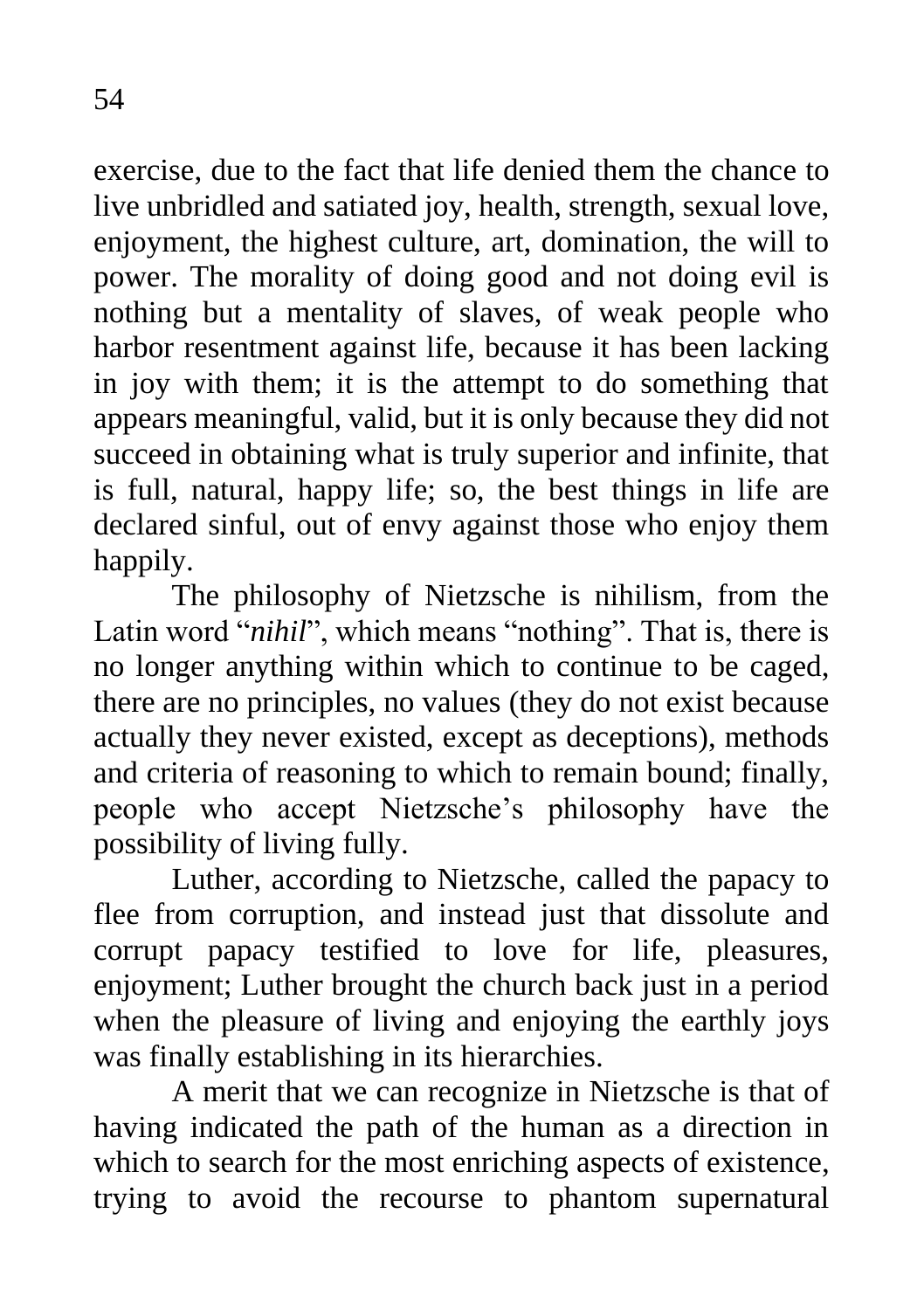horizons, understood metaphysically, which actually are only impoverished visions of reality.

# 2.23 A philosophical story

I created this summary of the philosophy in the form of a story, from the beginnings to Nietzsche, to break up a little the monotonous seriousness of the speech and help to have a synthesis.

#### *The beginnings: abstract reflection*

Once upon a time there were some philosophers who started arguing. First a certain Parmenides spoke:

- Guys, this philosophy is a great thing: with one word you can understand everything; and do you know which word? "Being": we can just say "being" and everything has been said.

But another group of these friends, nicknamed "sophists", and a certain Zenon as well, disagreed. They told Parmenides:

- Parmenides, you're really naive; you don't realize that when you talk you are playing with words; and words are of no use: they are toys that you use as you like, but that don't guarantee you any truth.

At this point, another who was called Heraclitus could no longer restrain himself and he also wanted to say his idea:

- Don't be offended if I tell you that you have understood nothing. The word "being" says nothing; and moreover it is useless getting lost in wordplays: this way you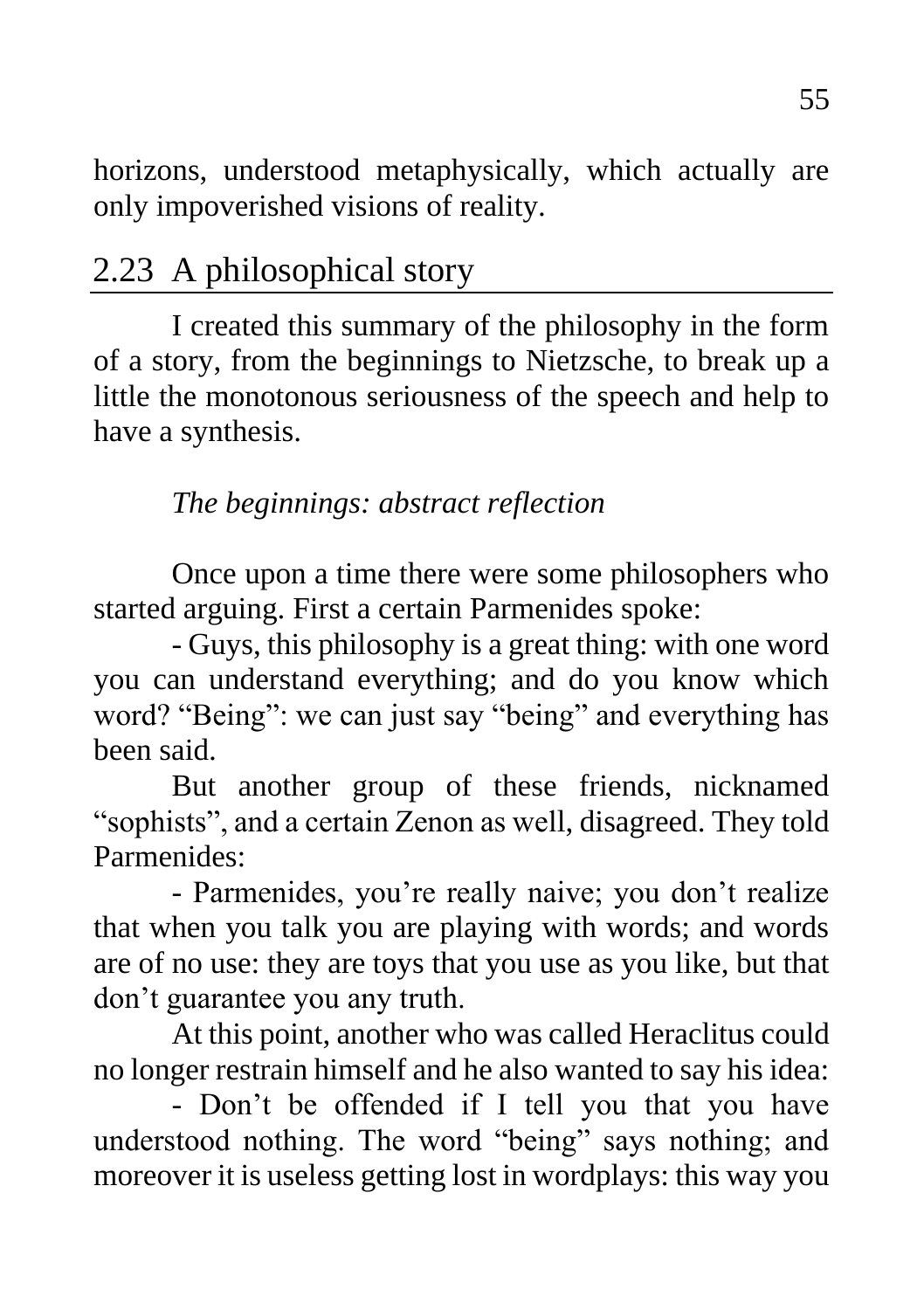don't go anywhere. Instead look at the world. What do you see? Don't you realize that everything moves, everything flows? The world is movement. Here is the key to understand everything.

However, Plato felt himself more intelligent and educated than Heraclitus and told him:

- And the words, the words, where do you put them? And ideas? What is the use of saying that the world is a mixture that moves? It serves no purpose. I tell you instead what you have to think: you have to distinguish that there is the visible world and then there is another world that cannot be seen, but it is the most important one. It's the world where ideas are.

#### *Metaphysics*

Aristotle thought: "At last an intelligent person spoke. But not as much as me, of course. I know better what's what". And he said:

- Forget the fantasies of the world of ideas. Look at the world with your eyes. What do you see? Think about it for a moment: the world is made of objects; and all objects are simply made up of two things: matter and form.

Anselm of Aosta approved this speech and said:

- Finally one who speaks seriously and with some wisdom. Well done, Aristotle. You are a capable mind. And I will tell you more: to all this we must add a clarification on God. You will say: but who tells us that God exists? And I say to you: it's simple: God must necessarily exist, otherwise we would not explain who made the world.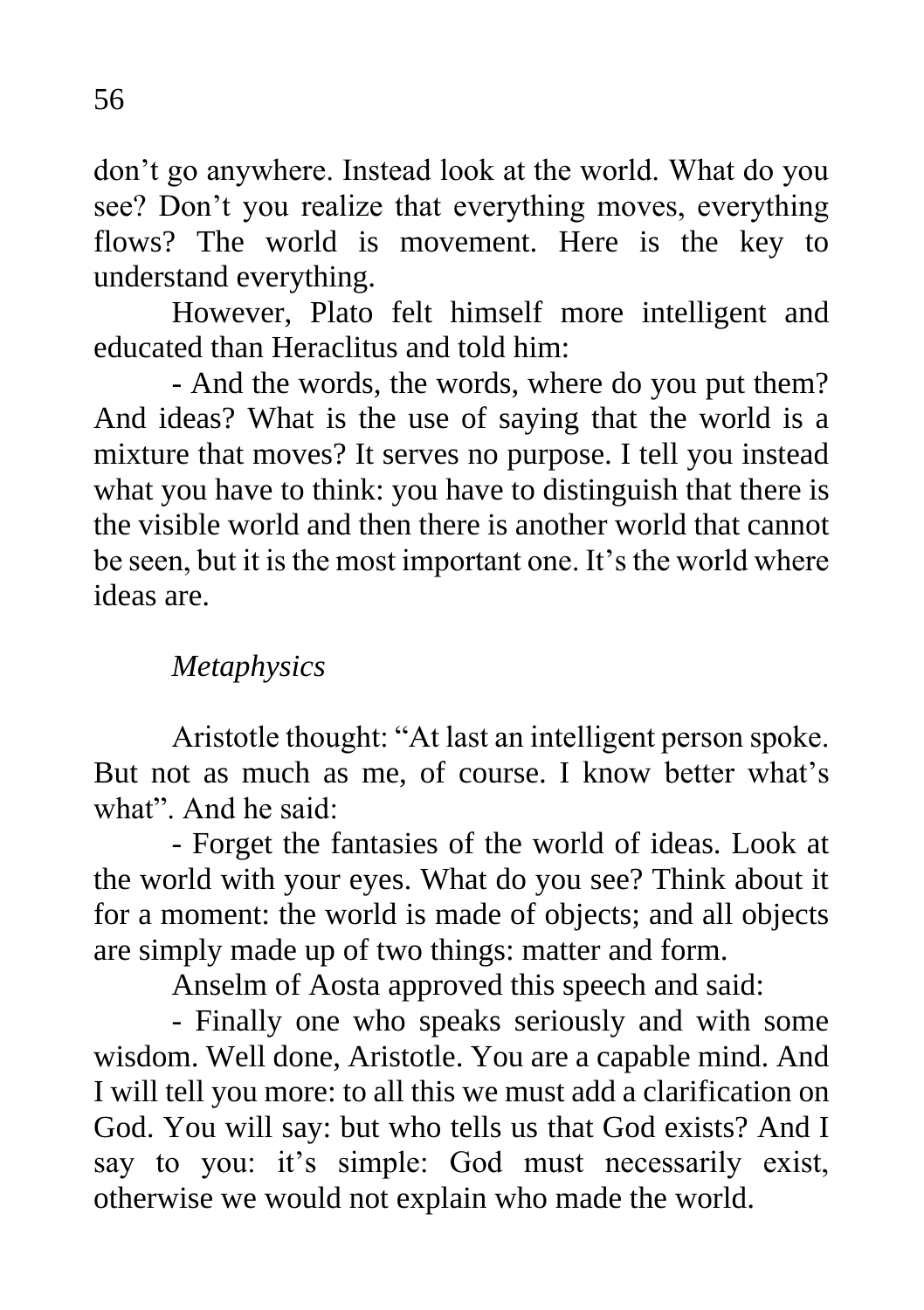Thomas Aquinas was delighted:

- Friends, Aristotle, Anselmo, you really are geniuses. What happiness, to see how the knowledge of the world brings us to the knowledge of God, all in full harmony.

#### *Practical thinking*

William of Ockham, faced with this enthusiasm, couldn't restrain himself anymore:

- What stupid harmony? You invent a lot of fantasies and say it's harmony. Be serious! Philosophy is not done by fantasies. If we want to know the world, we must look at concrete objects, one by one, not matter and form: we must not build castles in the air and say that these castles are the world and they are harmony.

Machiavelli applauded:

- What Ockham said is true: what matters is concrete things. And tell me what is more concrete than politics! And I also tell you what politics is: it means being without scruples, without fear; when it's needed it's needed; when wickedness is needed we must also use wickedness. This is life!

Luther agreed:

- Machiavelli, you really understood how the world goes. And do you know who the worst and most unscrupulous ones are in this dirty policy? I tell you. It is the Pope, who collects money from morning to night by selling tickets for places in paradise.

Descartes felt the need to put some peace: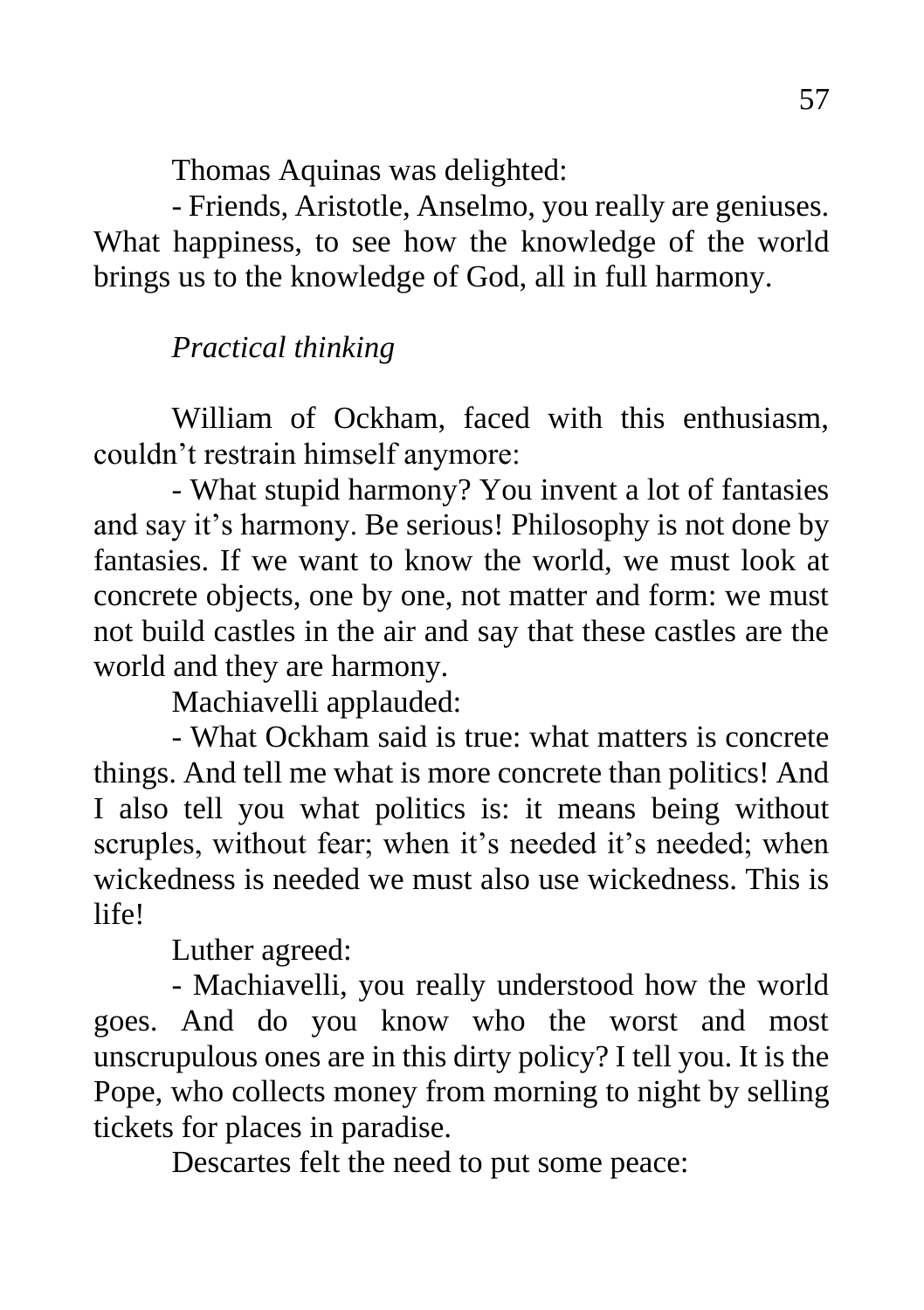- Stop! We are close to going to war. Calm down! Don't you see that if you let yourself be taken by practical things, then you don't understand anything about the bigger ones? Who we are, where we come from, if we exist; Luther, are you sure you exist? And who tells you that? You see? I can tell you instead: you exist, as I exist; you exist because you think; I exist because I think; here is the basis of what we are.

Hobbes turned red and punched Descartes in the face:

- Don't be ridiculous! I think! What do you think? This we are rather: we are punches in the face, we are all wolves, ready to tear each other to pieces; this is reality.

Pascal, seeing Hobbes' punch, was moved and said in his tears:

- How can one be so rude? You don't realize that you behave like barbarians, without any finesse, without spirit, without the love of Jesus Christ! You are like the boys of discos and stadium, who leave to have fun and then end up giving themselves punches and blows.

#### *Idealism*

Berkeley patted Pascal on the shoulder and said:

- Thank you, friend Pascal! Luckily you intervened, otherwise it was really bad here. Let's try to be humble, modest. Don't you see that the only thing we know is not the world, but only our own mind? We don't even know the world out there; on the contrary, I tell you: it is not at all there, it is God who makes us dream about it. This life of ours is a daydream.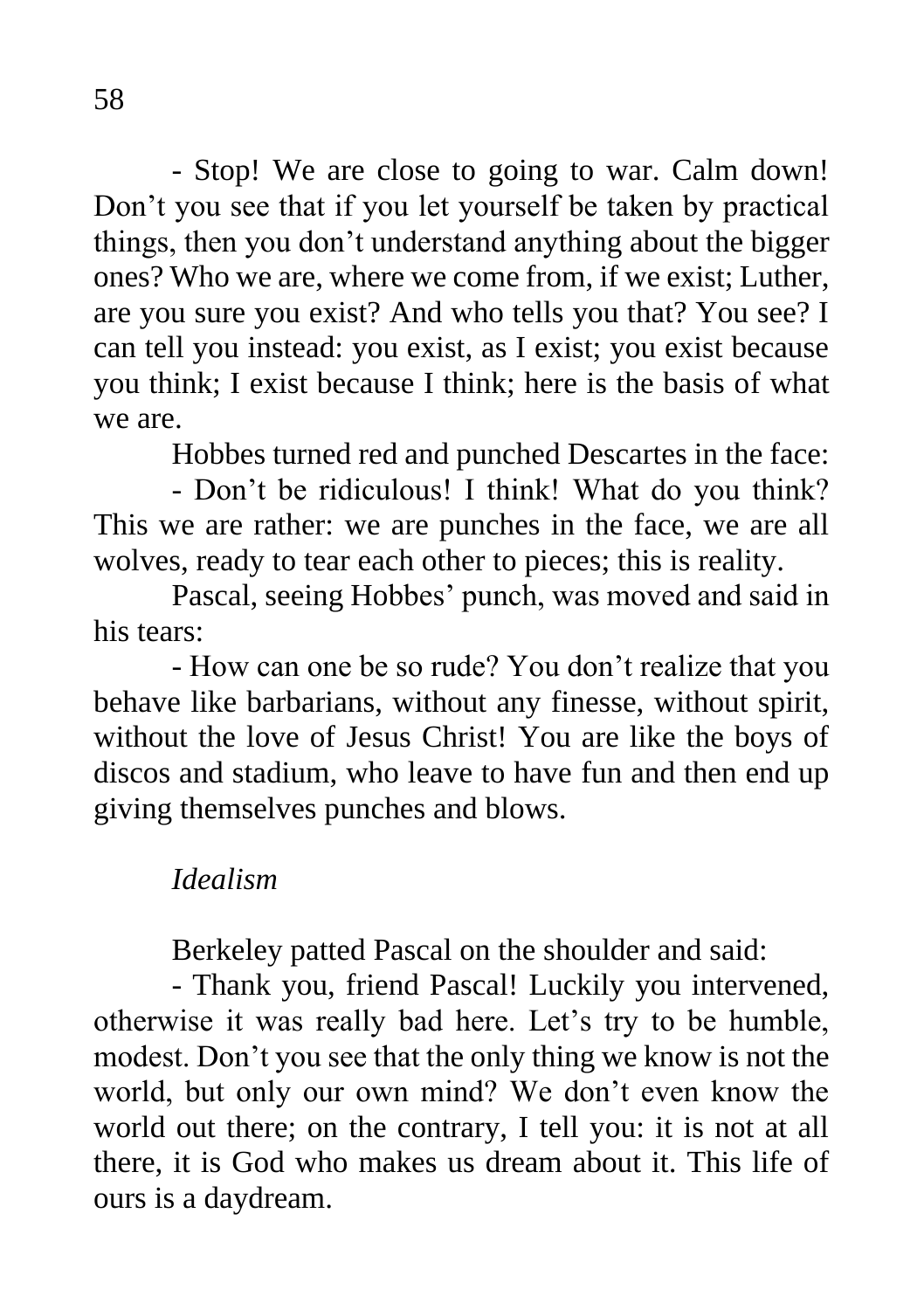Hume smiled with satisfaction at these words:

- Berkeley has figured out what we should think about: if we want to understand things, we have to think of ourselves, of the I, of our imaginations; this way only we can understand the world.

Kant as well, happy, wanted to express his solidarity:

- Friend Hume, you took the words out of my mouth. I was just about to say this: let's be careful about ourselves, our brains. Don't you see that we are the ones who make our own ideas, who adapt everything basing on how we think, basing on our mentality?

Fichte had held himself timidly aside and did not want to talk, but after this speech he took courage:

- This is what I wanted to say too. It is we who make everything: we make our ideas, we make thoughts about the world, we make the world; the world is inside our head, not outside.

Schelling's eyes shone:

- I will tell you even more. The world is neither outside nor inside our heads: I am the world, you are the world; I am everything, you are everything.

There was an amused laugh from a corner: it was Hegel:

- My dear Schelling, don't take it badly if I tell you it, but your philosophy is all silliness: if you say that everything is me, it's like darkness, like night, in which all the cows are black. Yes, the I is fine, but the I is not an equal dough: the I is life, it is development, it is struggle, it is history: the I is society, it is the State, it is politics. Long live the State! Long live the Emperor!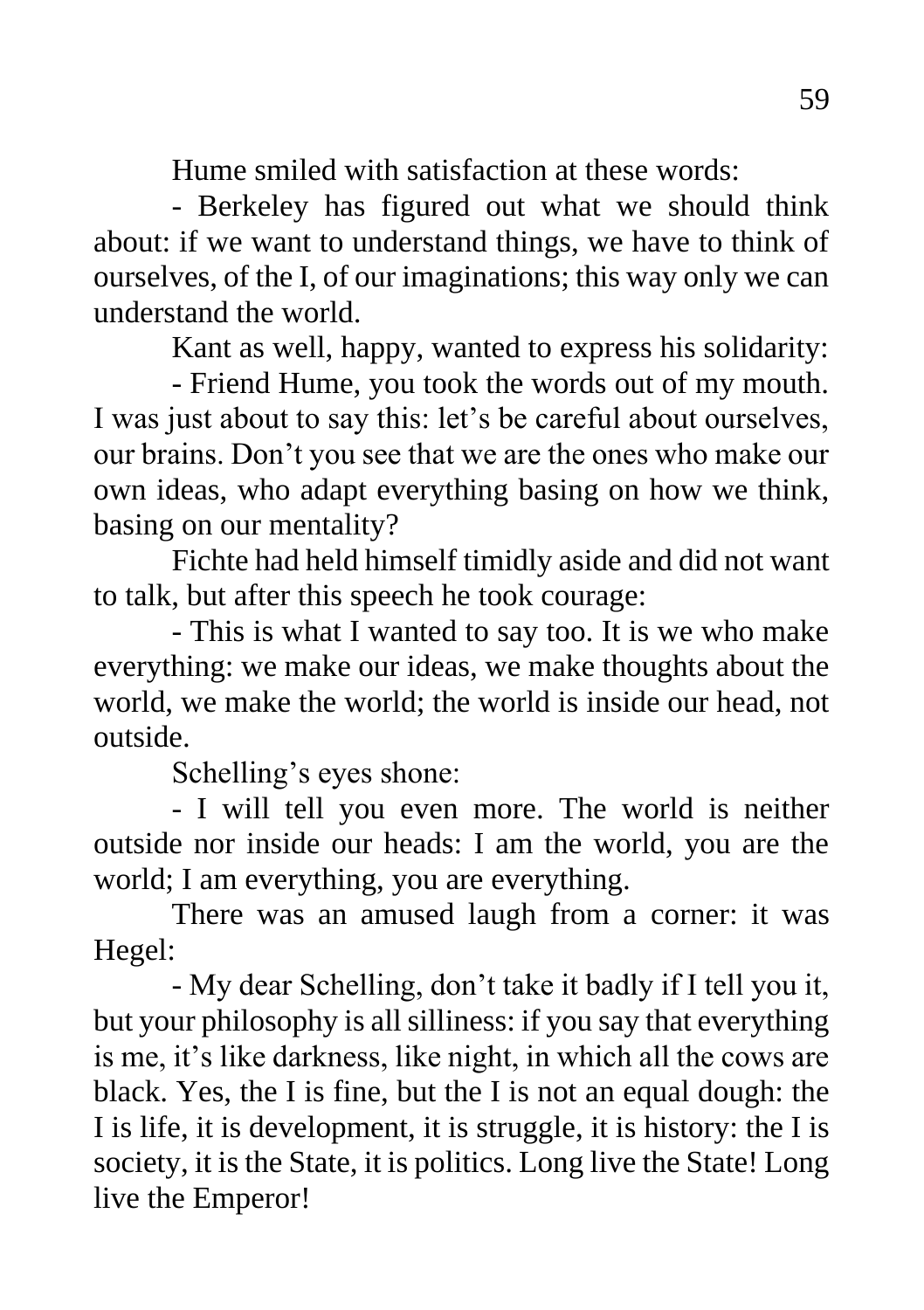#### *Radical criticism*

Marx trembled with emotion and finally gave vent to his nervousness:

- Friend Hegel, notice that things are exactly the opposite: it is not the I or the State that makes history, but it is history that makes people: it made these ones poor, those others rich; for this reason we must move and act in history, if we want to change people: we must destroy power, we must make equality against the exploiters and against the Church, which puts people to sleep; workers all over the world: you must unite! Come on, let's fight!

Nietzsche was sad; they asked him:

- What's wrong with you?

He answered:

- You confused me; you're driving me crazy; I don't understand anything here anymore; don't you see that we aren't able to understand anything? Just nothing. We are in freefall, and we don't even know where we are falling towards. We fly. Moreover, I tell you more: we must fly. This is being men: beyond being men; beyond, over, towards the infinite, towards life and towards death, towards art and towards poetry, towards all, towards nothing!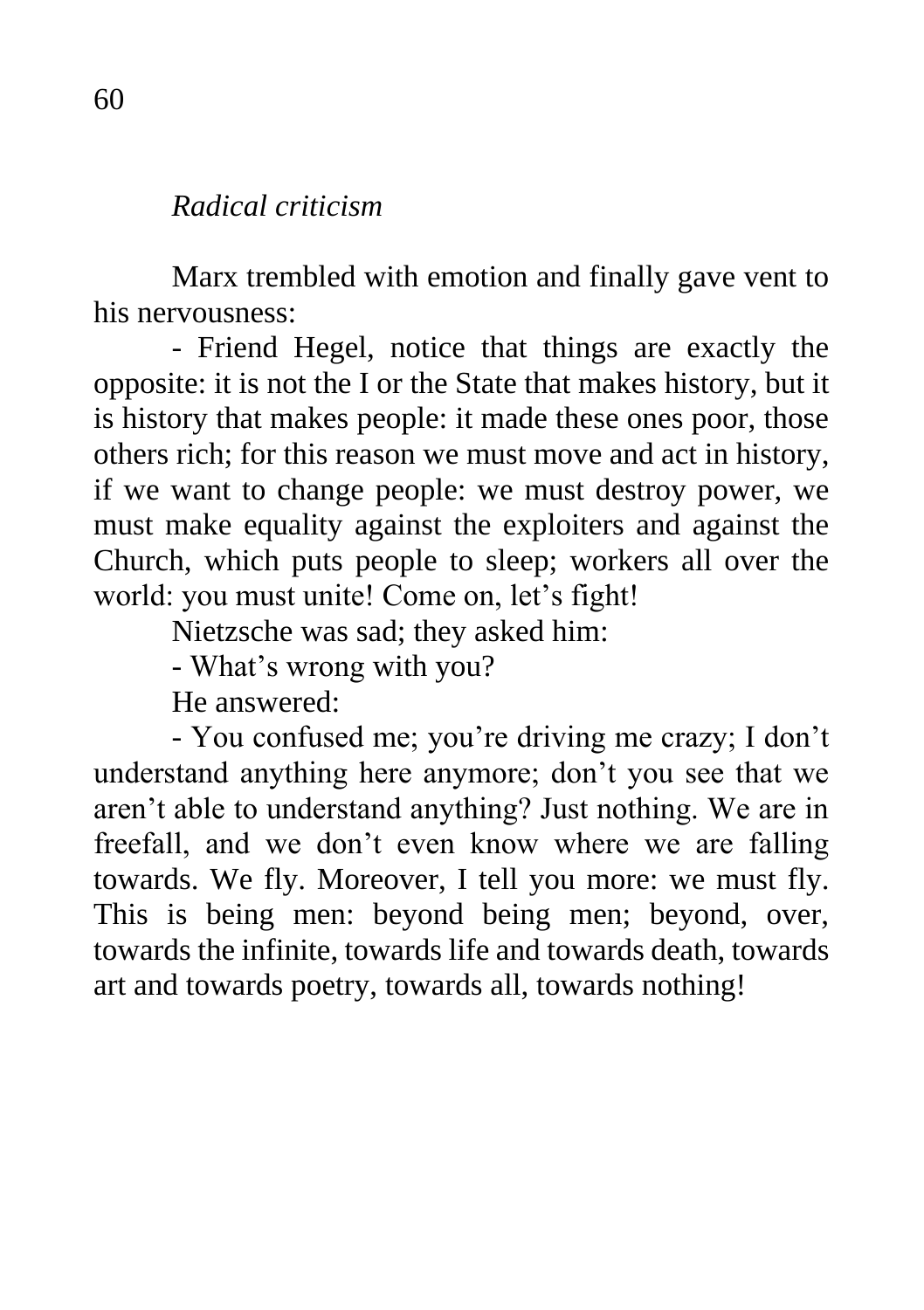#### 2.24 Sigmund Freud

Freud (1856-1939) was not really a philosopher, but the founder of psychoanalysis, that is the work that the psychologist does on the patient to understand his problems, and of modern psychology, that is the discipline that studies the human mind, according to the criteria identified by Freud. His research, however, had obvious consequences also on the philosophical conception of man, of existence, of our thinking. In treating his thought we must not let ourselves be deceived by the interest that it can arouse: we should not forget that, in fact, we are talking about how he thought and not how psychology is structured today, even though there may be correspondence in something.

His fundamental discovery was that of the presence in each of us of two essential basic components, which then go on to globally constitute our self: the *Es*, also called *Id*, and the *Super-Ego*, also called *Super-I*.

*Es* in German (in Latin *id*) is the pronoun of third person of neutral gender, that is neither masculine nor feminine, used to refer it to things or animals: it corresponds to the English *it*; Freud's choice indicates the intention to express with this term the instinctive, animal part which is in each of us; the *Es* is, according to Freud, that part of our ego where *libido* is based, that is the desire for pleasure, which includes every kind of pleasure, but whose essential background is sexual; this accentuation of sexuality in Freud is a merit and a defect of him: on the one hand it has laid bare the sexual origin of many of our behaviors, on the other hand it has instead been criticized, among other things,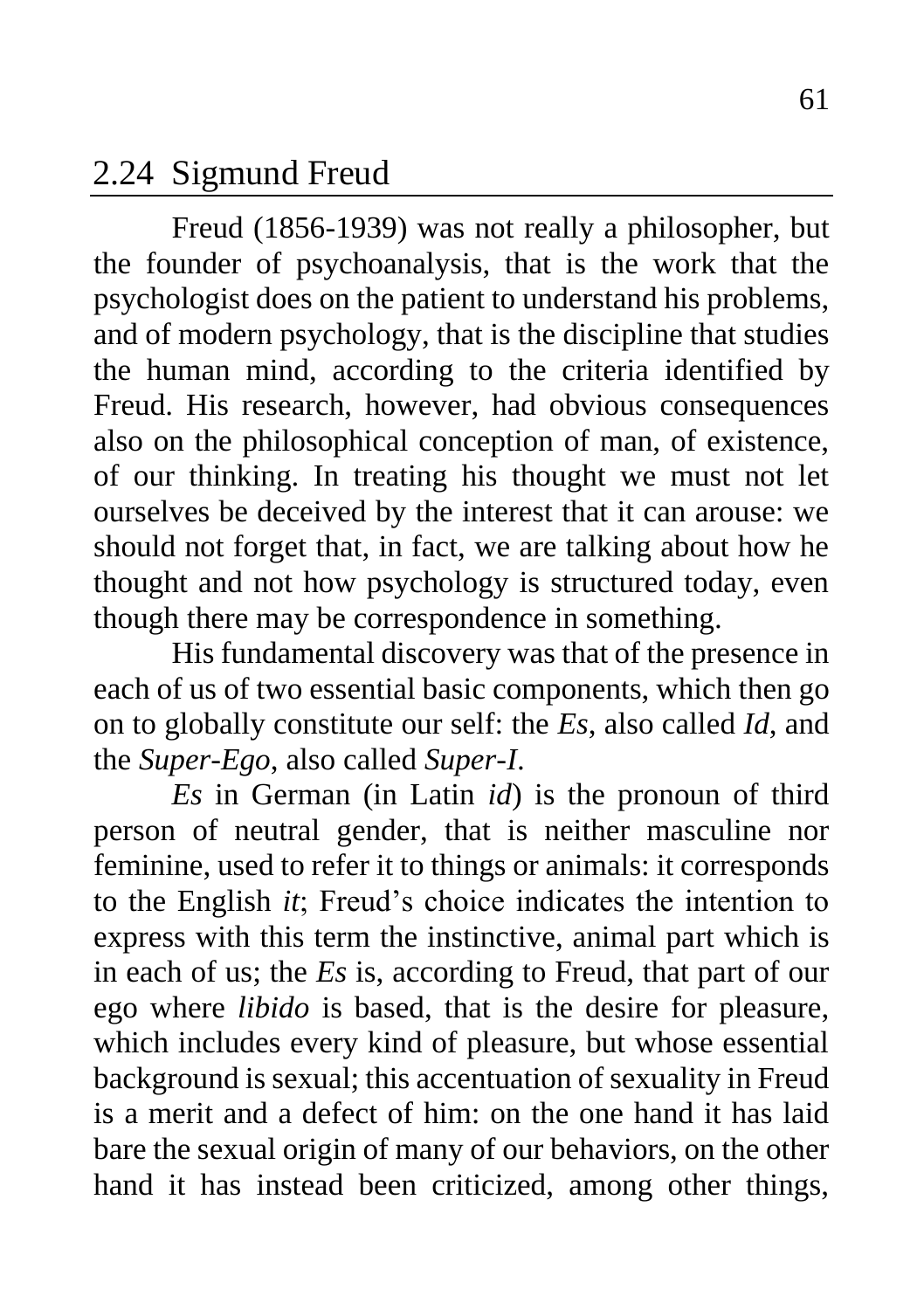precisely because of the claim of bringing almost everything back to sexuality. A child, according to Freud, is born as *Es* and his *libido* begins to go through some phases. His sexual pleasure, in the first eighteen months, is in an *oral* phase, that is, he finds pleasure in using the mouth, for example sucking milk; between eighteen and thirty-six months he passes to an *anal* phase, that is, he finds interest and pleasure in the production of feces and can even consider them a gift made to his mother; between the ages of three and six he passes to the *phallic* phase, during which he falls in love with his mother and considers his father a rival, who could castrate him because of this (in the event that this feeling stops and he does not pass to successive phases, Freud speaks of *castration complex*). In this situation one can

develop a sense of guilt, also called *the Oedipus complex*, from the ancient Greek story in which Oedipus marries, without knowing it, his mother. The same vicissitudes are attributed by Freud symmetrically to girls, for whom he speaks of *the Electra complex*; he says that in this case a penis envy and a rage towards the mother, held responsible for this lack in them, also develops in girls. According to Freud, this envy offers an explanation of many female behaviors and, in general, of the unconscious tendency of many women to consider themselves inferior to men. Subsequently, in the adult woman the child takes the place of the penis. In a second moment of the phallic phase, the male child learns to earn the love of the mother, trying to look as much as possible like the father, and likewise, symmetrically, the female child. At the phallic stage, a *phase of latency* follows, between the age of six and puberty, so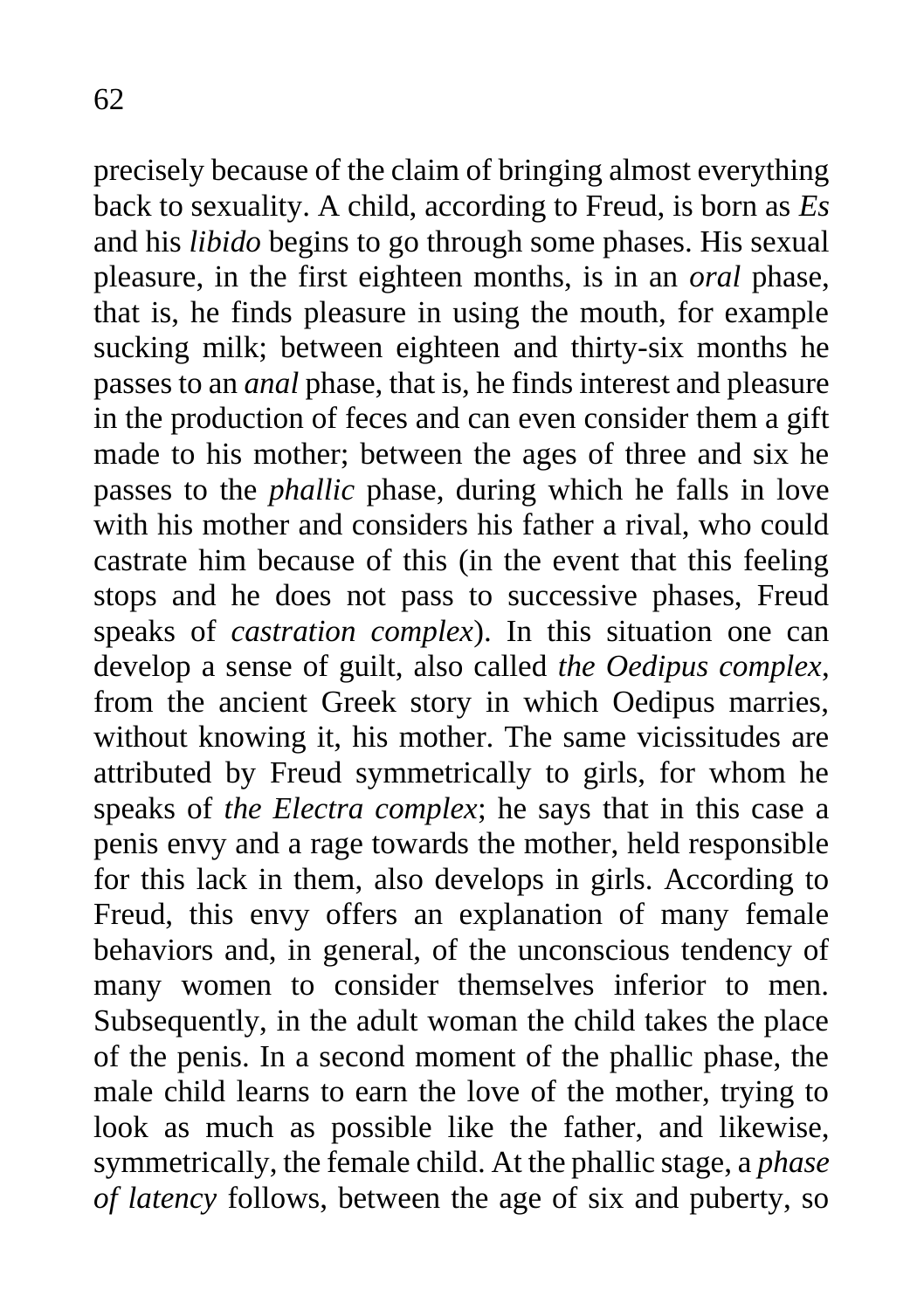called because in this period, according to Freud, the *libido* is latent, that is, hidden, dormant; in this phase the child develops his friendship with individuals of the same sex and focuses attention on his physical development (with the pleasure of experimenting, for example, school and athletics). Finally, from puberty to the rest of life, we live in the *genital phase*, because in it the libido concentrates again on the genital organs; it is characterized by an ever greater harmony and balance between all the psychological components, including a generative ability, able to not limit itself to physical functions only, but which becomes an ability to love with all one's being and to engage in work; in this last phase the individual must resolve the conflicts and the fixations deriving from the previous phases because otherwise he will not have a balanced development. It may be the case, for example, when a person, due to some problem in his childhood, does not adequately develop these steps and remains in some respects still tied to the oral phase, that is too tied to pleasures that involve the mouth, such as eating, sucking, smoking, drinking alcohol, but also, more indirectly, being a victim, always wanting to talk or wanting to always make pungent jokes, be spoiled. Fixation in the anal phase can occur in the child who defecates in inappropriate places, or immediately before or after being placed on the potty; in the adult we will find a stubborn personality, loath to any authority. Fixation in the phallic phase can create adults unable to develop a relationship of authentic love with other people.

Freud's theories are primarily masculine oriented and this has led to criticism from feminists. Freud had difficulty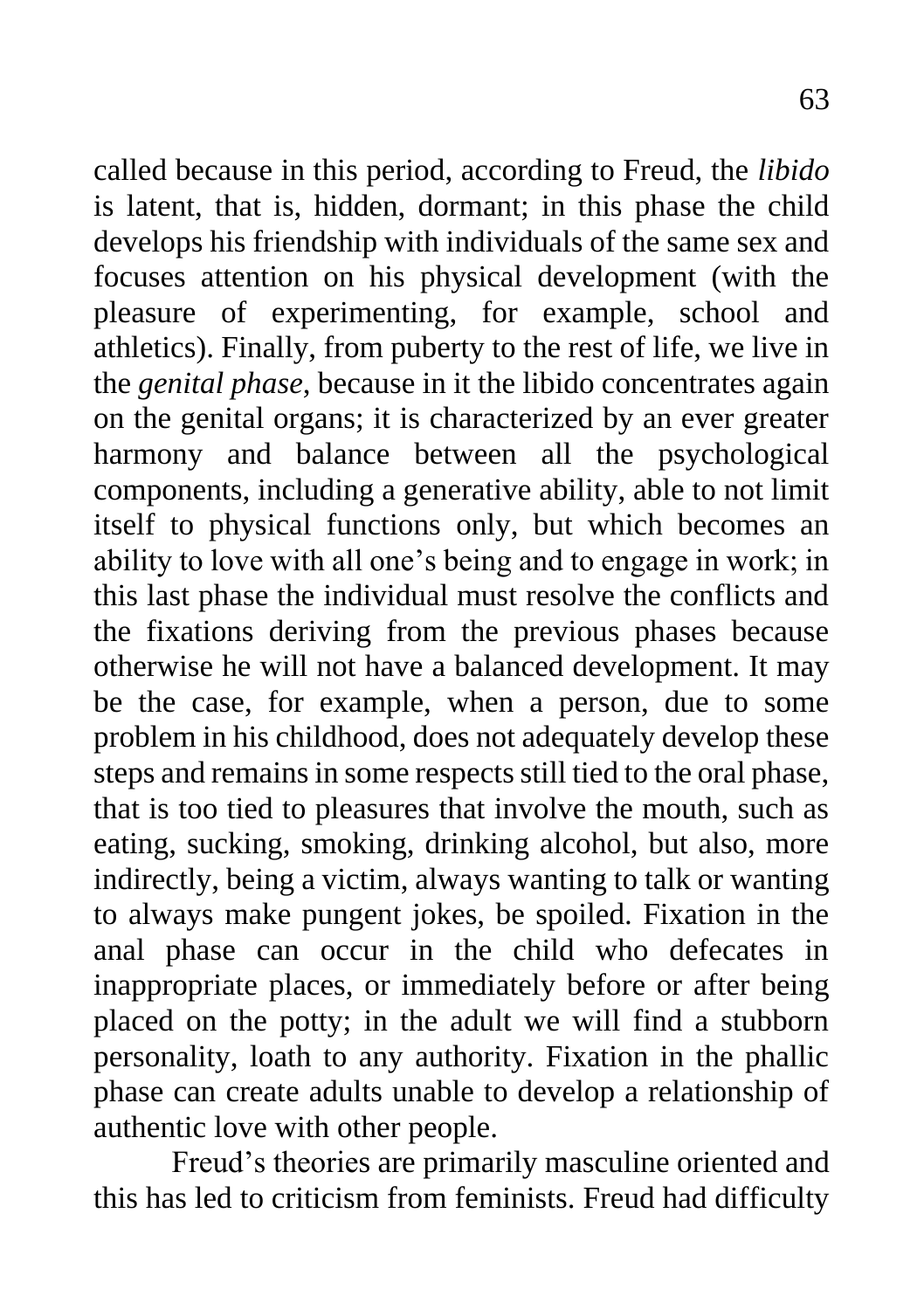incorporating the desires of females into his theories and this led him to state that "*psychology is unable to solve the enigma of femininity*".

From the moment the child comes into the world, he begins to build above the *Es* a whole set of rules, censures, prohibitions, commands, forbiddances, which come to form a second self superimposed on the *Es*, which Freud calls the *Super-Ego*, and which constitutes the seat of the moral sense, of values, of guilt, of authority, etc. Because of this mechanism, the original impulses of the *Es* are gradually set aside, hidden, removed from consciousness, and go on to form an accumulation over time, which is one with the *Es*, and which Freud calls *unconscious*. The unconscious, that each of us has, no matter how hard we try to know it, is never attainable, because that I, who should be in charge of reaching it, actually at the same time never fails to filter and censor it; even by trying to eliminate from our minds for a moment all censorships and prohibitions, by trying to see which impulses emerge from our unconscious, actually we can just reach the *subconscious*, that is a part of the self that is halfway, but at a very superficial level, just hidden from the *Super-Ego*; in other words, we can only know the first few centimeters that lie beneath this sea of our self, deep, by comparison, a some hundred kilometers.

The unconscious emerges partly in dreams, because in sleep the surveillance of the *Super-Ego* is loosened, even if never completely; in this situation of semi-surveillance, the unconscious finds a way to express itself in the form of symbols, which form the contents of our dreams that we sometimes tell others; keeping in mind this fact, we can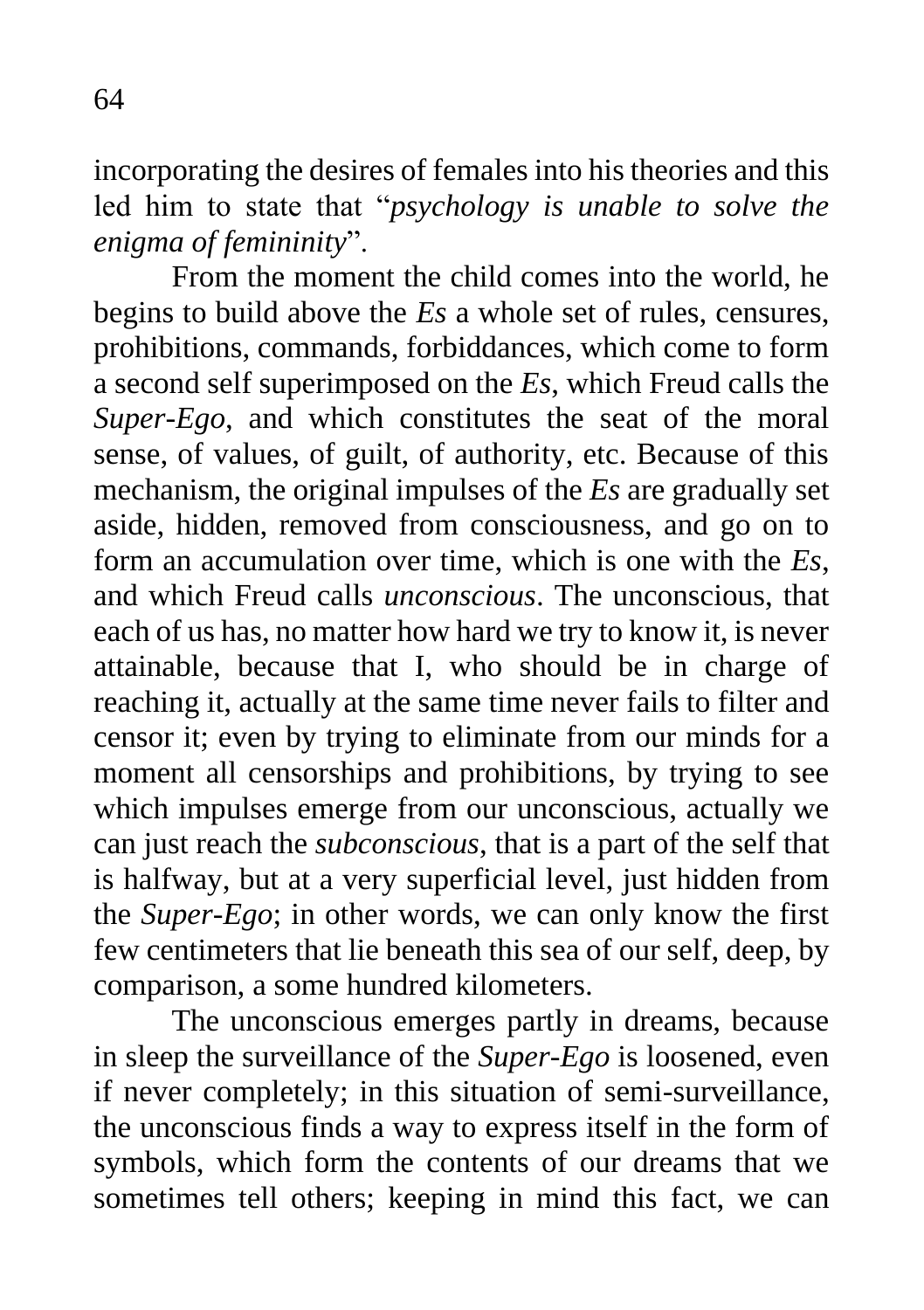realize that we always dream, for the simple fact that our brain never stops expressing itself, thinking, in any way; when we believe we have not dreamed anything, it is only because upon awakening, for any reason, the *Super-Ego*, with all its rules and schemes, has intervened to set aside the dream before its residues could reach our consciousness; vice versa, we remember the dream if for some reason, at the moment of awakening, the *Super-Ego* has had some delay in putting its control into operation and therefore something has managed to pass up to the level of consciousness.

Another way in which our unconscious expresses itself through symbols is certain casual, involuntary behaviors, such as small errors, tics, forgetfulness, distractions, short casual gestures; to indicate these phenomena the expression *Freudian slip*, that is Freudian error, has become famous; for example, if one, who should say "six", accidentally errs and instead says "sex", according to Freud very probably did not mistake casually, but the error is a symptom of the repressed, censored unconscious that occasionally seeks to come to light and to express itself. To take other examples, keeping hands behind one's back can be a symbol indicating that that person feels she has some thoughts or feelings to hide from others; the rearing that boys do with their mopeds or bicycles can express the sexual symbol of mounting or of domain, and so on.

A second component of the *Es* drives, identified by Freud, in addition to sexuality, is *aggressiveness*. It is a reserve of reactive energy, designed to guarantee survival; think, for example, of lions, which without their aggressiveness could not face the harsh conditions of the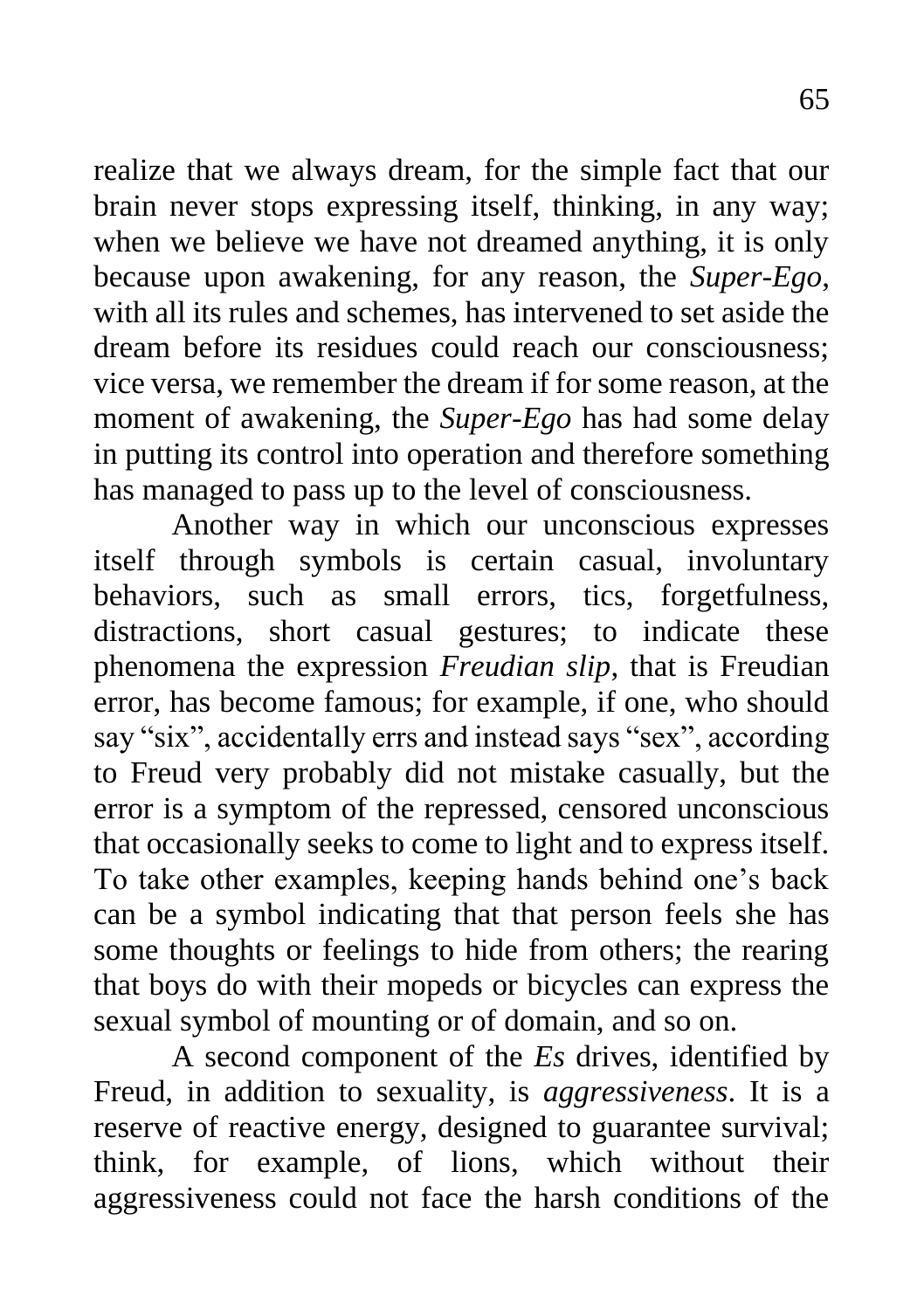natural environment in which they live; but aggressiveness can also be triggered in inappropriate ways, for example due to disproportions between its size and the possibilities of unloading, or between the entity and elements that increase it and make it disproportionate, or, on the contrary, undersized. It could be said that, according to Freud, a behavior, if it is not determined by sexuality, is then provoked by the need to give space to agressiveness; even a daily and very simple gesture, like for example opening or closing a door, or tapping with the accelerator, can contain the satisfaction of winning the small resistance of the door, or of the road uphill, and therefore give a small vent to our aggressiveness. Two other components of our instincts, which oppose each other, are the instinct to life, to love (said by Freud *eros*, which in Greek means sexual love), which generates behaviors targeted, for example, at the joy of living, at esteem, and the instinct to death and destruction (called by Freud *thanatos*, which in Greek means death), which generates behaviors such as war, the pleasure of destroying and killing. In this view it is clear that for Freud man is never a harmonized being, but, on the contrary, he always has some imbalance, some conflict, which he expresses in various behaviors, including artistic productions and professional activities; they often fulfill the function of allowing the person a bit of balance, because they allow her a space in which to release her impulses. About this, Freud speaks of *sublimation*, that is, the camouflage of an instinct in the form of a more noble, constructive, socially accepted activity. This does not mean, of course, that through sublimation we can completely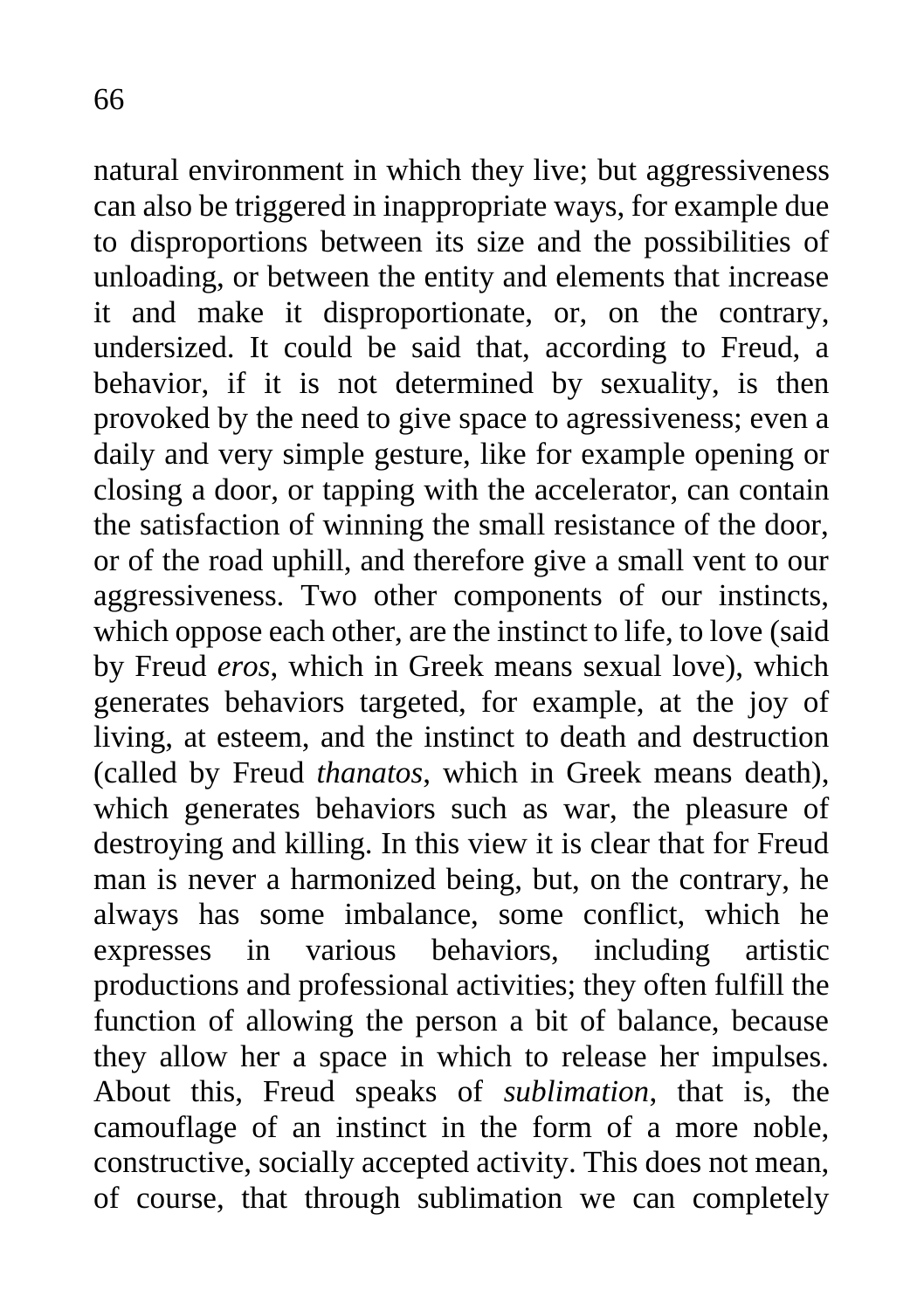compensate for the psychological imbalances, by using simple substitutions.

One of the psychologist's skills consists in interpreting the contents of a dream or a behavior, trying to understand what the *unconscious* is trying to manifest. A method sometimes practiced to achieve this goal can be that of hypnosis, through which one can try to make the patient relive a forgotten moment of his past, which may be at the origin of his psychological problem. In the patient's relationship with the psychologist, the *transference* mechanism may occur. It consists in the transfer, the unconscious projecting of certain roles on the psychologist, by the patient, based on his inner conflicts that he needs to solve; the psychologist could also initially accept this attribution, since it could serve the patient as a tool for a path of liberation.

A problem caused by this set of things is that at first glance they are suggestive, fascinating, attractive and can even seem quite easy to understand and practice, with the result that anyone who has read a few psychology books could be tempted to improvise as a psychologist and decide how to interpret the symbols of dreams or behaviors, his and others. The result is equivalent to that of those who improvise a doctor, thinking of knowing how to interpret the symptoms of certain diseases; the damage caused by these presumptions can be incalculable, even irreparable, especially on people who have a fragile, vulnerable, easy to suggest character. Today Freud, after having been the father of psychology and having inspired its starting points, is in many ways overcome, precisely because of the excessive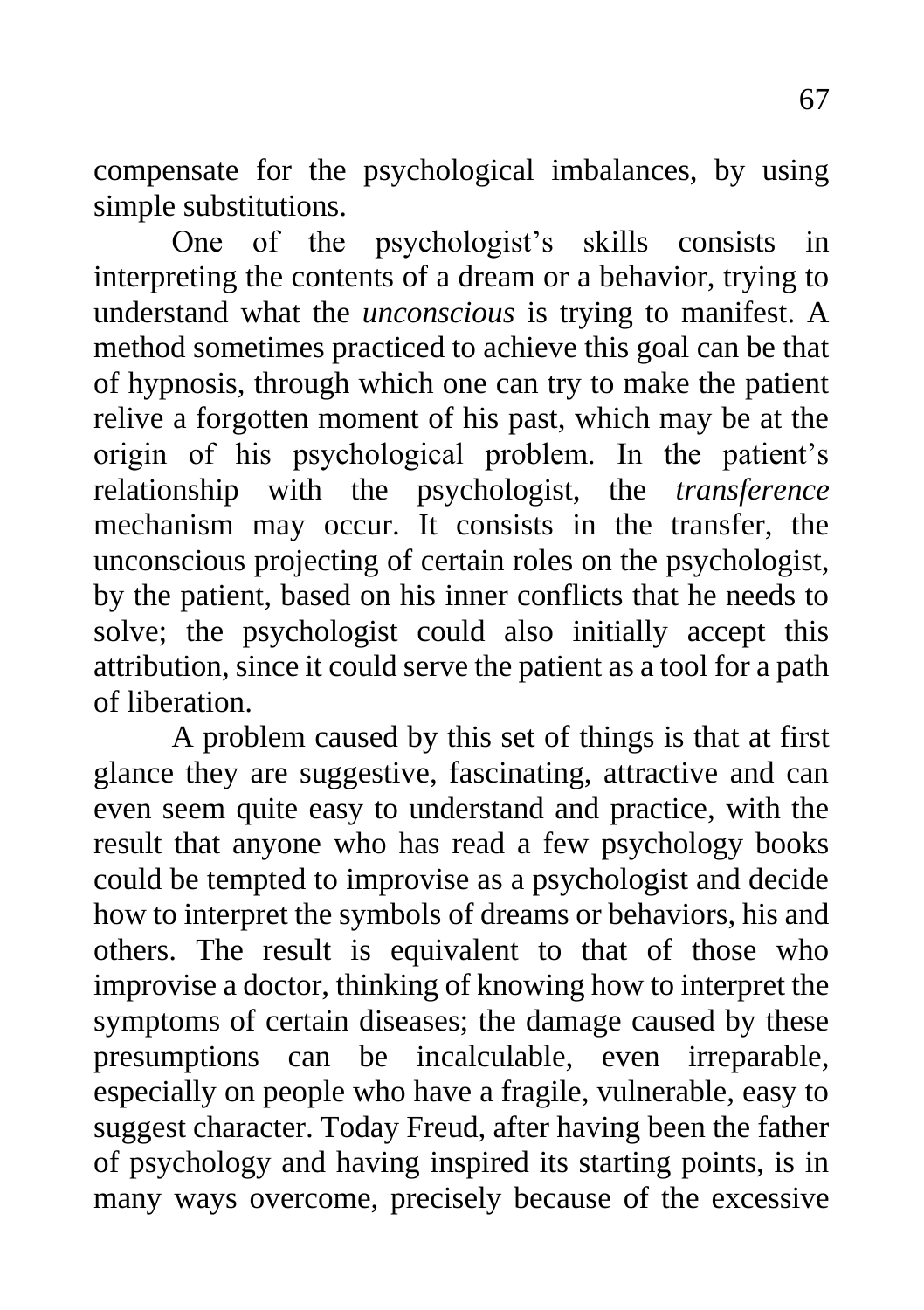simplicity of his conceptions. Psychology today is inspired by a multitude of schools and theories and above all it strives to rely on elements as objective as possible (measurements, analyses, statistics), rather than on interpretative keys containing the claim to make everything understood starting from a few and simplistic criteria.

A philosophical consequence of Freud's studies is that more and more the human being comes to appear as a determined being; as for Marx man was determined by economy, with Freud we add to be determined by the mechanisms of the psyche, by the oppositions of conscious and unconscious that inhabit and act in each of us. This is quite the opposite, therefore, to when we said that it is the I that puts itself, that creates his history and his becoming. We come to find ourselves thus, gradually, in a new context of ideas called *structuralism*: man is determined by the structures that are around him and within him, among which we will consider later also those of language. As, according to Nietzsche, God had died, for structuralism man died, understood as I, as subject, who is thus shattered, dispersed, in the midst of economic and psychological analyses. However, structuralists themselves are accused of idealizing structures, as if they were, metaphysically, the ultimate being of reality.

### 2.25 Bultmann and myth

Rudolf Bultmann (Germany, 1884-1976) was a professor of theology, of Protestant religion. He therefore believed in God, but not in a metaphysical sense; on the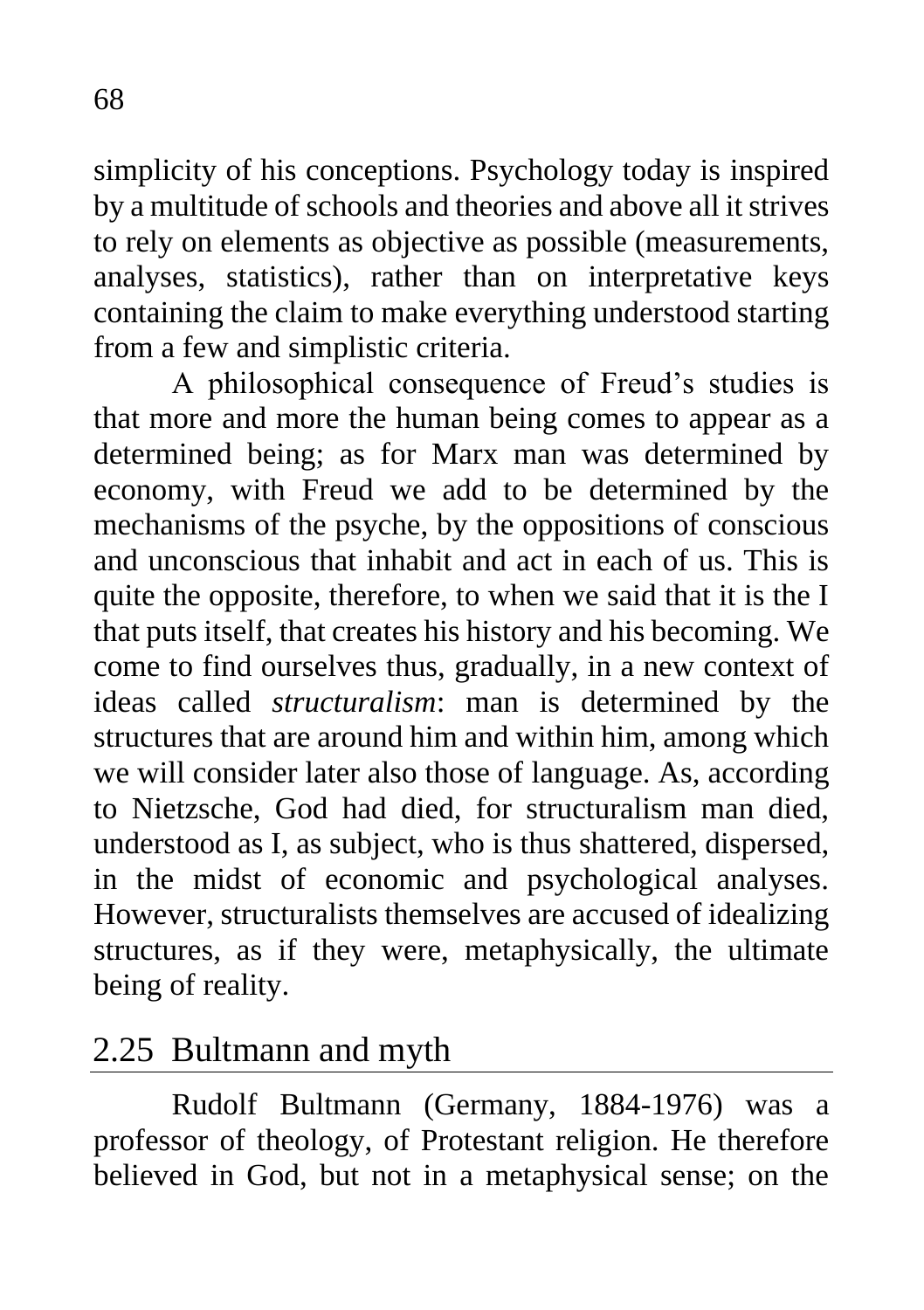contrary, in his thinking, this is precisely the error from which it is necessary to purify the faith. Believers have attributed physical characteristics to contents of faith that must instead be understood and lived in an *existential* sense. According to Bultmann, when believers describe the contents of faith within worldly coordinates, that is, belonging to the physical world, then they create *myth*. For example, if the transcendence, that is the superiority of God that goes beyond everything, is expressed in terms of height or spatial distance (we can think, for example, of the of the prayer that, if literally translated from Greek, is "*Our Father who are in the skies*"), then it happens that a faith content is clothed in a mythical, or mythological, form. So, according to Bultmann, if we want to grasp, for example, the truth of the messages present in the New Testament stories, we must first free them from the mythical covering in which they were incorporated, that is, strip them from their references to physical reality (one can think, for example, at the resurrection of Jesus imagined as a physical exit from the tomb), in one word demitize them, so as to bring out the meaning of those stories that can enrich the existence of man in this world with meaning, authenticity and perspectives (Bultmann takes the concepts of "existential" and "authenticity" from Heidegger, which we will consider shortly). At this point it is easy to understand that Bultmann's thought was usually rejected by the Catholic sphere, as seen as bringing about an emptying of the contents of the Christian faith and the Bible from any reference to concrete reality.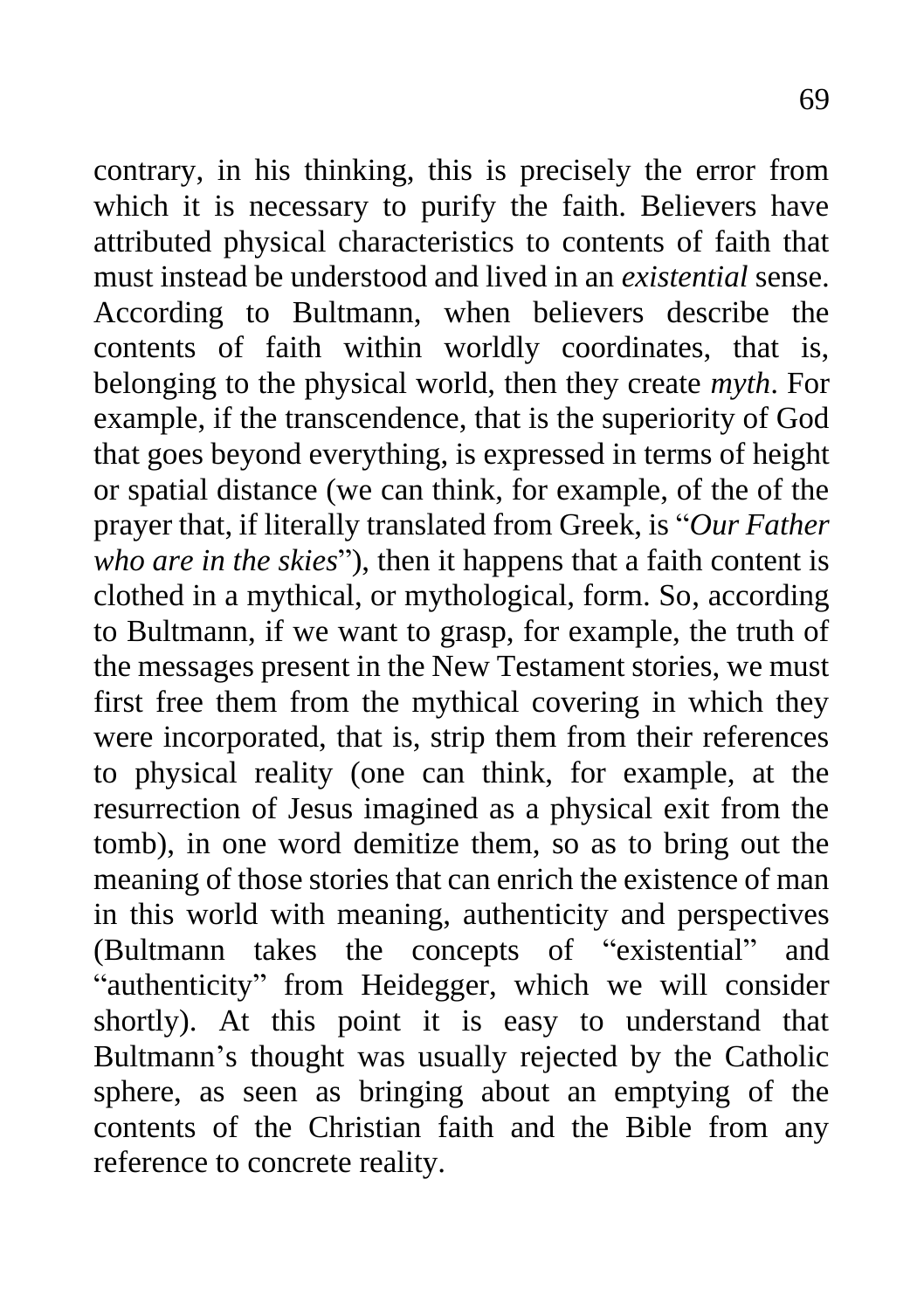If, from an anti-metaphysical point of view, Bultmann's thought can be appreciated today, it must be added that over time the positive value of the mythological tale has gradually recovered. If for Bultmann the mythological contents were like a bark from which to free the existential sense present in the stories, now, after we have learned from Freud the importance of the symbolic languages with which the unconscious expresses itself in dreams, it will be easy to understand that the myth, rather than a peel to be thrown away, should be considered as a precious tool to grasp the sensitivity and many profound characteristics of the human soul. Just as the bizarre and colorful course of a dream can allow the individual to better know who and what he is, in the same way many ancient mythological tales allow us to touch certain characteristics that dwell in the heart of men of all the world and of all times. We can think, for example, of the story of the serpent with Adam and Eve, or that of the universal flood, stories that are not exclusive to the Bible, but, on the contrary, are found with great similarities in the ancient cultures of the whole planet. So the myth, if is appreciated as a language that expresses the depth of the human soul, is an irreplaceable tool to better know who we are, both as individuals and as a whole humanity, in the same way that certain fantasies, phrases, behaviors or drawings made by children, which may seem strange to us, incomprehensible or meaningless at first sight, actually can represent an irreplaceable door of access to understand their soul and to establish with them a more conscious and rich dialogue.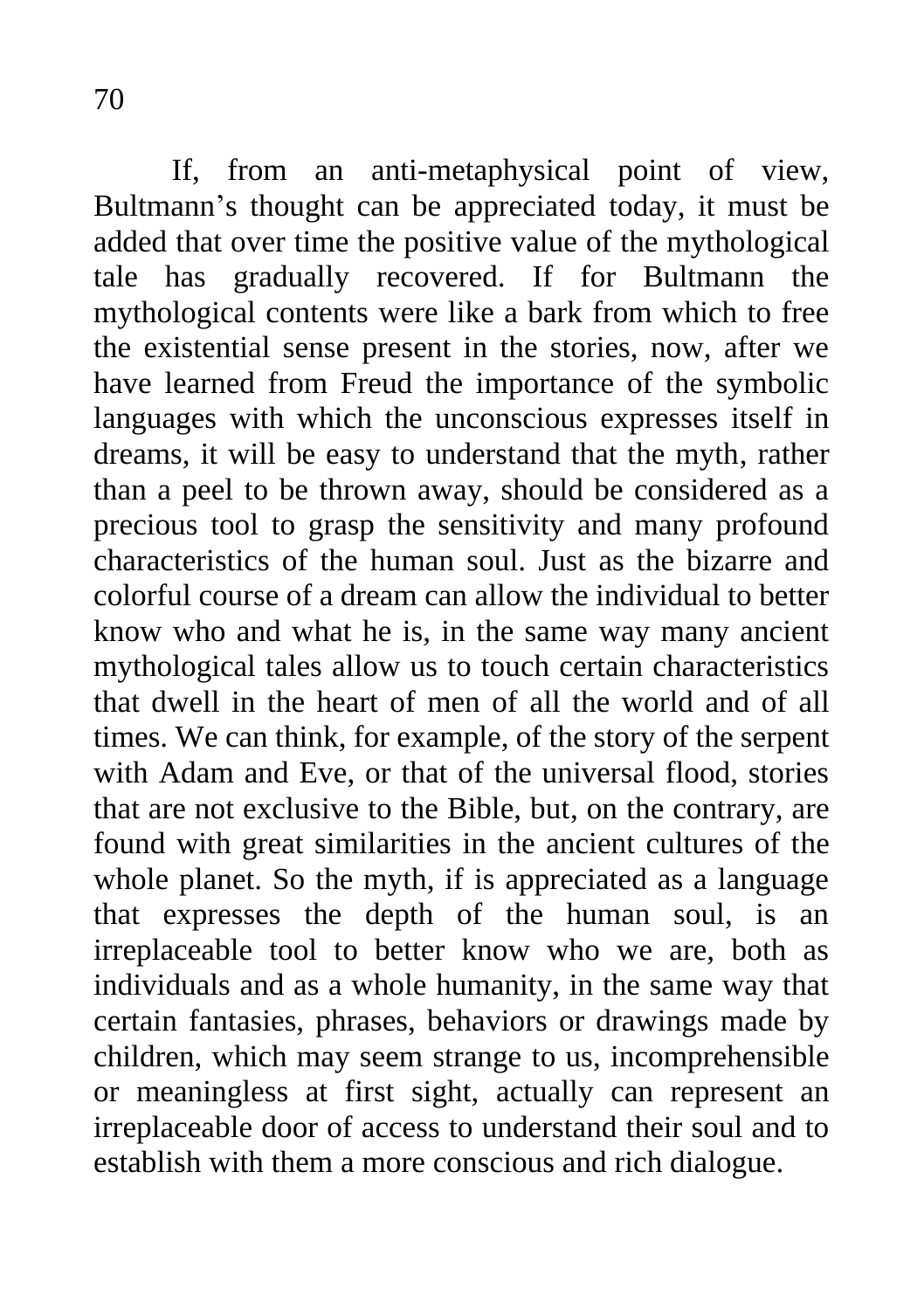#### 2.26 Einstein

Albert Einstein (Germany 1879 - United States 1955) was a great physicist; though he was not a philosopher, his discoveries in the field of physics were so great that they had profound consequences in philosophy. He is considered by many people the greatest physicist, or even the most intelligent man ever existed. His equation  $E = mc^2$  is very famous, meaning "Energy = mass (which has a meaning almost equal to "matter"), multiplied by  $c^2$ , ie the speed of light squared". Along with this equation, he developed his famous "theory of relativity"; some consequences of this theory help to get a general idea about it:

• matter can be transformed into energy, developing an enormous quantity of it, and vice versa; this means that, basing on physics research, we no longer know what the matter actually is, contrary to the clarity that came from Aristotle; we are used to thinking of energy as a characteristic possessed by objects: a table that is falling from a window has a certain amount of energy, which is easy to notice; according to Einstein's theory, we can take part of the matter, suppose a table leg, and transform it into energy, for example transforming it into an increase in table speed; but, according to the same theory, it is also possible to do the opposite: take some energy and transform it into matter, as if to say: remove a bit of speed from the falling table and transform it into wood, to lengthen, for example, the table legs. All this may seem pure fantasy, but the construction of the atomic bomb is based precisely on this possibility of transforming part of the matter into pure energy. This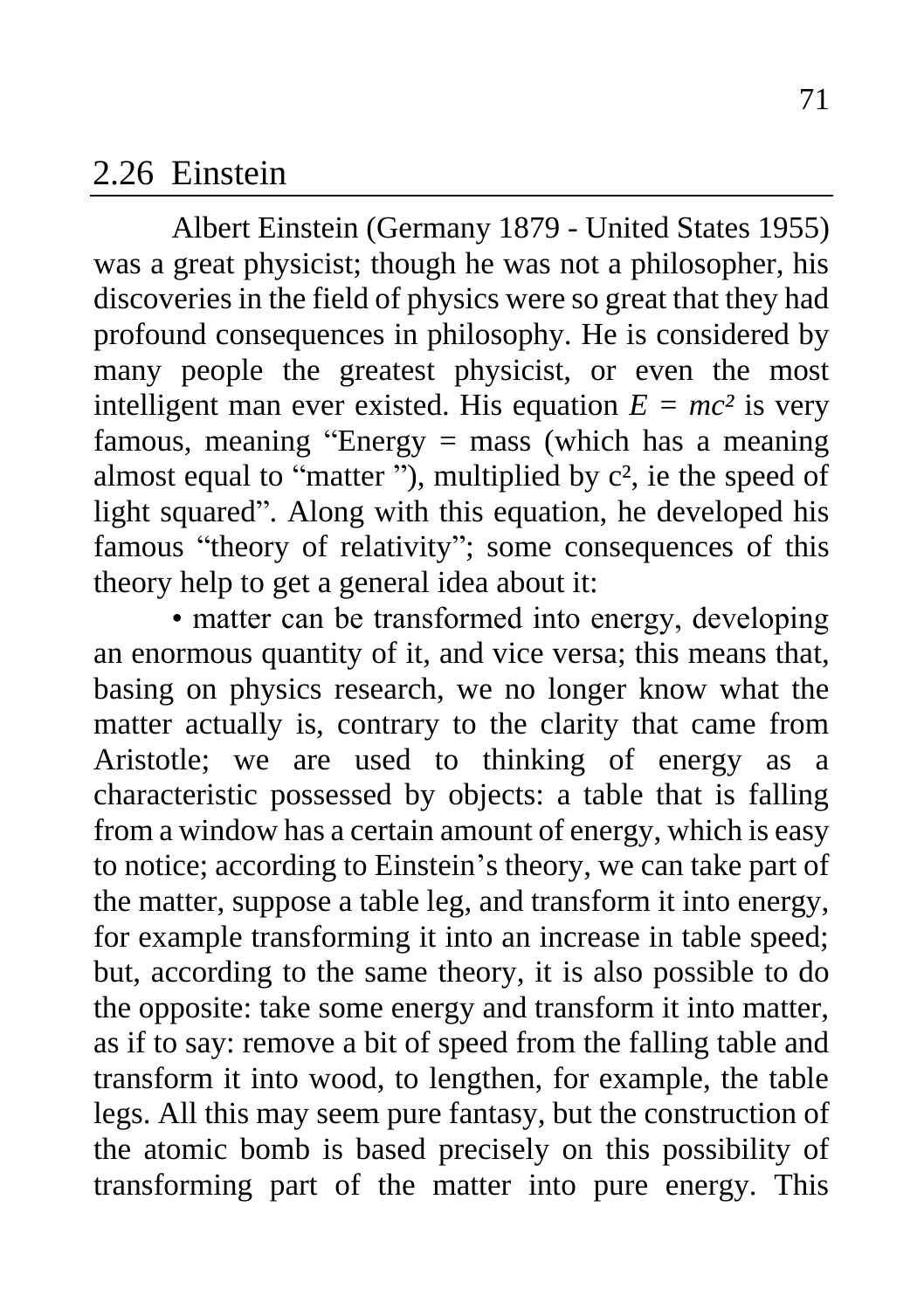phenomenon must not be confused with the energy that develops by burning the table or by exploding gunpowder: in the latter case, in fact, the quantity of matter (and therefore also of weight) always remains the same, although it is chemically transformed; even if the ashes added to the smoke produced by the burned table would give the impression that there has been a decrease in the quantity of matter, actually in that transformation the quantity of matter and the quantity of energy present in the world have always remained the same: if we could measure the weight of the world before and after the table was burned, we would notice that there would be no change; instead, after the explosion of an atomic bomb, there is a little less matter in the world, the whole world has become a little lighter, while the amount of energy present has increased in it.

• another consequence of the theory of relativity: time does not always flow with the same speed. As we move faster, it slows down, compared to those standing still, the closer we get to the speed of light; to illustrate this fact, the example of twin children has been devised: let's suppose that one of two twins is placed in a spaceship, making a journey through space at the speed of light, that is 300,000 km per second. Let's suppose that about 70 years pass on earth: the brother who has remained on earth has become oldnow; the spaceship returns and - surprise! - the child in the spaceship instead remained a child: that is, by traveling at the speed of light, time has stopped for him. There are still discussions about the precise reality of this phenomenon, but we are interested in the philosophical consequences of this physical phenomenon, that is the questions we are forced to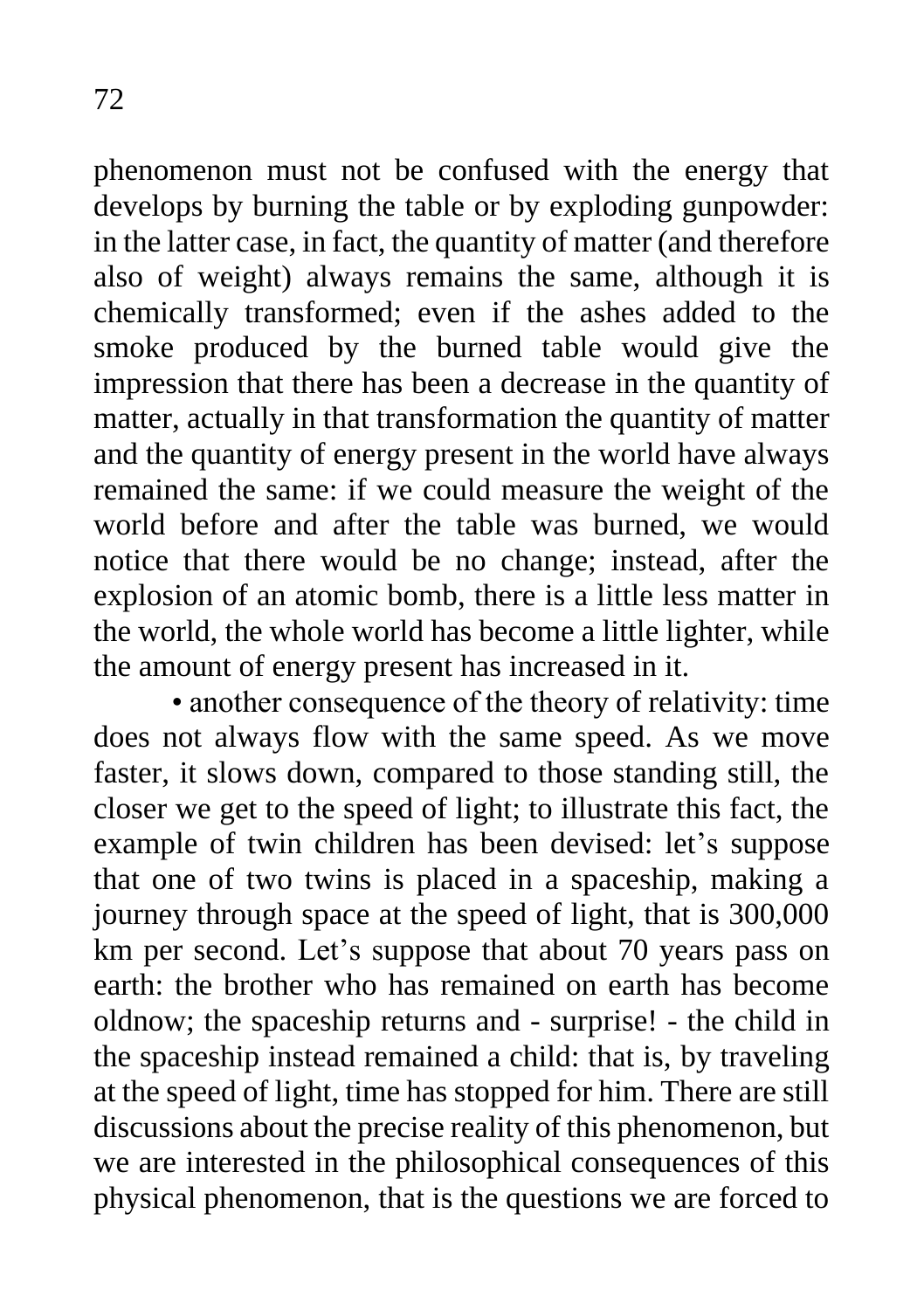ask ourselves: what is time? Is it an absolute thing, or is it conditioned by the set of matter and energy referred to? And what meaning do the words past, future, present have?

• finally, let's consider even another consequence of the theory of relativity: the weight of an object also depends on the speed with which it moves: it increases proportionally, as its speed approaches that of light. The child on the star would not only see time stop, but would also see his weight become infinite.

After what has been said on the theory of relativity, we come to have a confirmation of what Nietzsche claimed: even the discoveries of physics force us to admit that, if we wanted to say what the world is and how it is made, with the clarity that Aristotle thought he had reached, we would no longer know what to say precisely, because we no longer understand what objects, energy, time, but also, therefore, man, life, existence are exactly.

## 2.27 Heisenberg

Werner Heisenberg (Würzburg 1901 - Munich 1976) was a physicist and demonstrated that in science it is impossible to observe any phenomenon without at the same time modifying it. We could take the example of a photographic film: it is impossible to see what it looks like, what color it has before it "burns" once it is exposed to light, because in order to see it we must necessarily expose it to light and then "burn it". Things can become more dramatic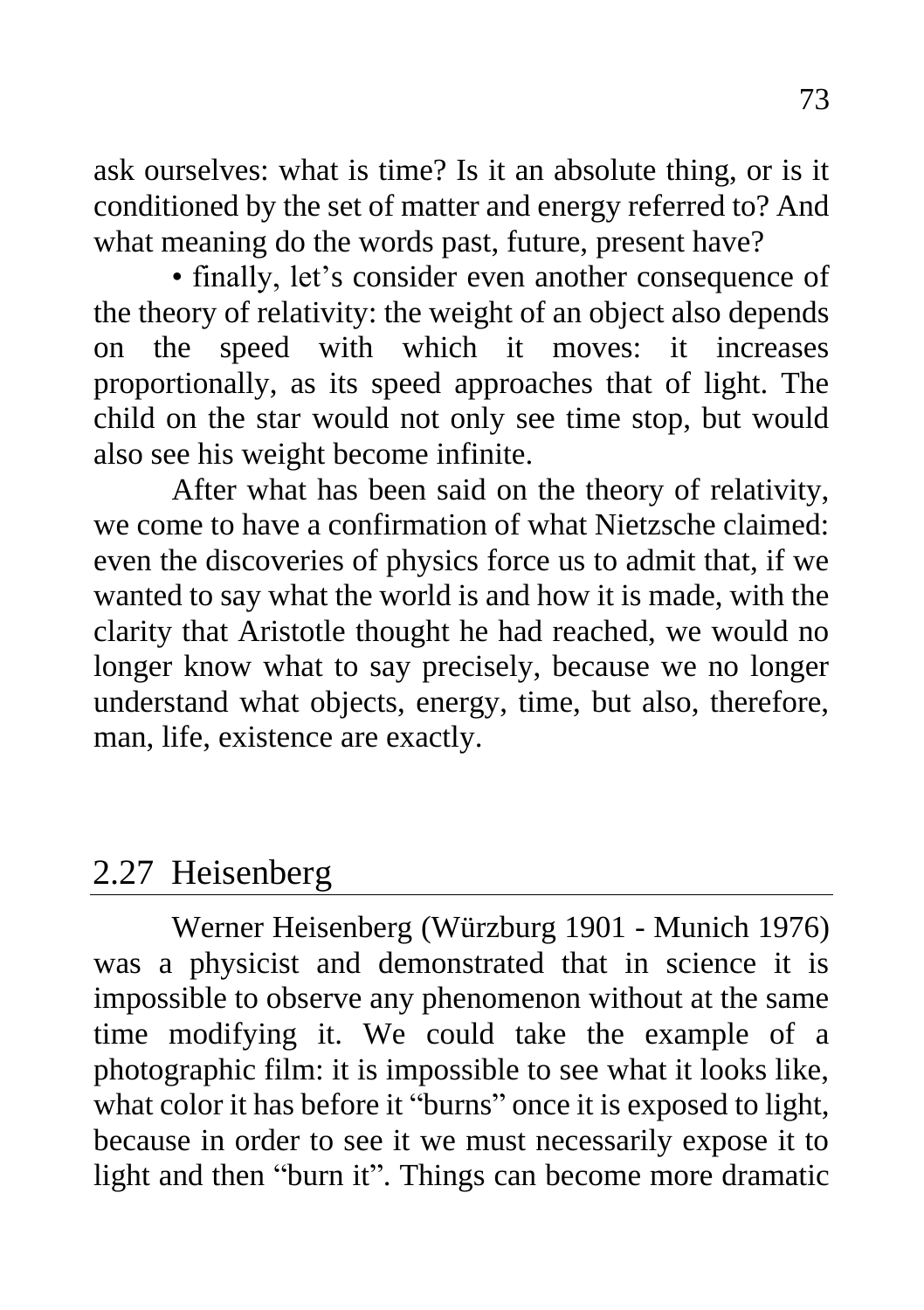if we extend this Heisenberg uncertainty principle also to ideas and everything else: it is impossible to think of any idea with our brain without automatically changing it through our own brain: it follows that for each of us it is impossible to know how any idea is before it is altered by our brain. This question can be traced back to relativity, in the sense of relativism: there are no ideas that are not conditioned by the relation with the person who thinks or thought about them. In other words, it is not possible to talk about objective ideas or facts, to say "this thing is this way": we can only say "this thing is this way for me", or for you or for others, but not "it is this way in itself, by itself": everything is relative, subjective. From this it also follows that it is not possible to talk about determinism, that is about a world that functions mechanically, like a clock, with every phenomenon reduced to being the pure result of the factors that preceded it and therefore caused, determined, provoked it: we cannot talk about this because this conception is part of a claim to speak objectively, that is to say: the world itself is like this, it works like this. Instead, it is not that it works like this, but it is our brain that at a certain point believes that it can frame its course within this conception; but this conception is nothing but a pure instrument invented by our brain for its needs for understanding, not a description of reality that could claim to be objective. In other words, it is as if a farmer said that cows exist to be milked and drink milk: it is an idea of convenience; in the same way, all our ideas are always ideas of convenience, created by our brain for its advantage, for its convenience. From this, however, the opposite cannot be deduced, namely that freedom,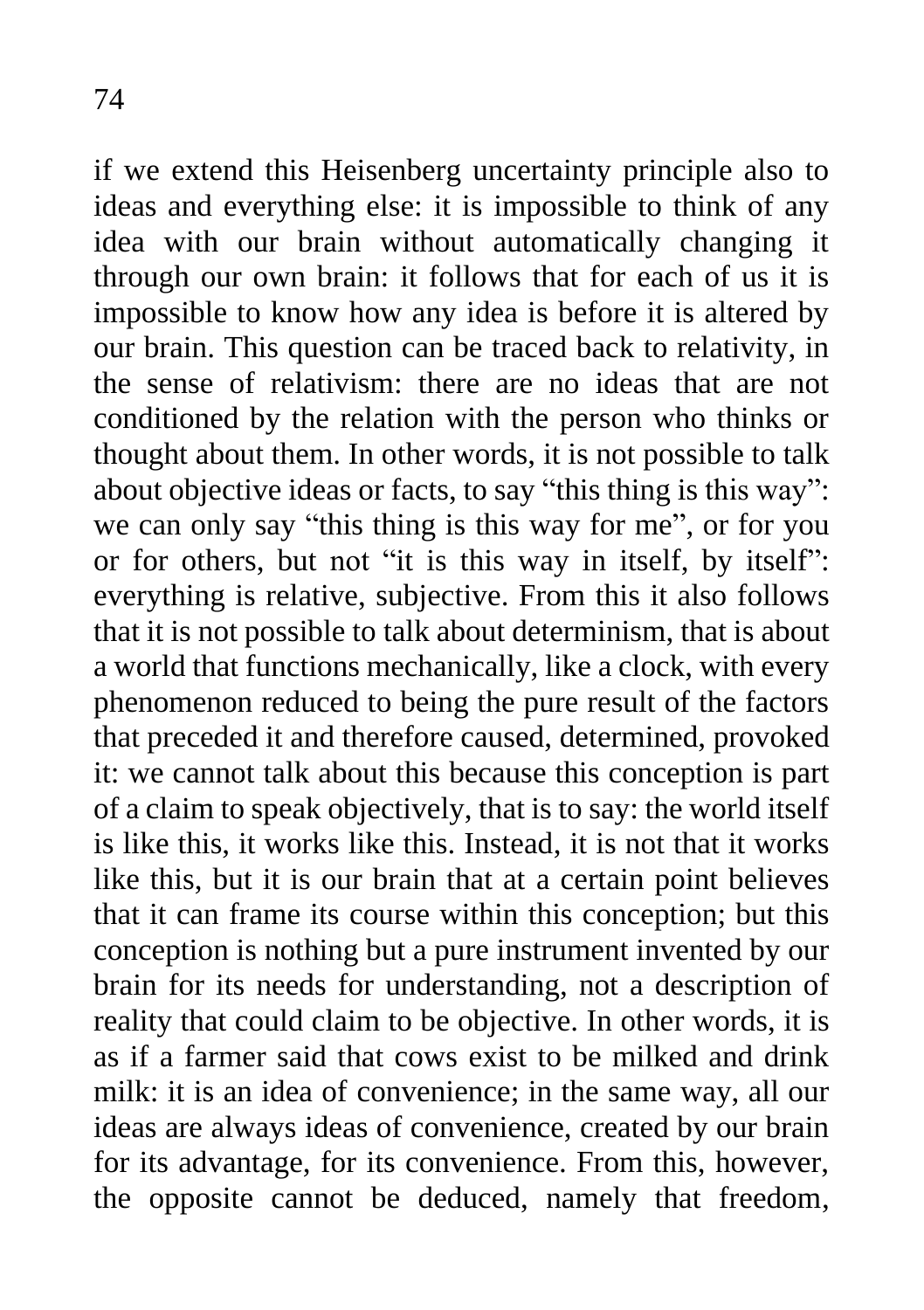creation exists: even the idea of freedom can be accused of having been invented by our brain for its needs to be able to successfully navigate in the midst of events of the world. In conclusion: we cannot expect to know reality, things as they are, the "being"; we can only move in the midst of this world, but without ever claiming to have understood anything definitively.

At this point, it becomes necessary to distinguish between contexts of analytical, technical and precise ideas and contexts of generic, synthetic and humanistic ideas. In an analytical context, of in-depth study, we say that everything is questionable; but in a context of daily life, or of art, or of literature, this kind of ideas is not useful, they would be capable of being only negative, destructive, paralyzing criticism, they would have the sole function of hindering, blocking life, existence. Moreover, there are conceptions, thoughts, ideas, experiences, which are completely unattainable starting from a type of analytical thought, or at least they come out infinitely impoverished or voided, whereas instead, if considered from a humanistic point of view, they become more easily understandable, enjoyable, place of creativity, in their richness of various aspects. Humanistic thinking obviously has the opposite limits: it risks being instinctive, emotional, not very critical, unaware of the many mechanisms that condition it. In life it is necessary to manage these two types of thought contexts: the context of in-depth, analytical, technical, critical investigations, which protects us from illusions and fanaticisms, and the context of humanistic, synthetic, literary, or everyday life, which allows us to free the best of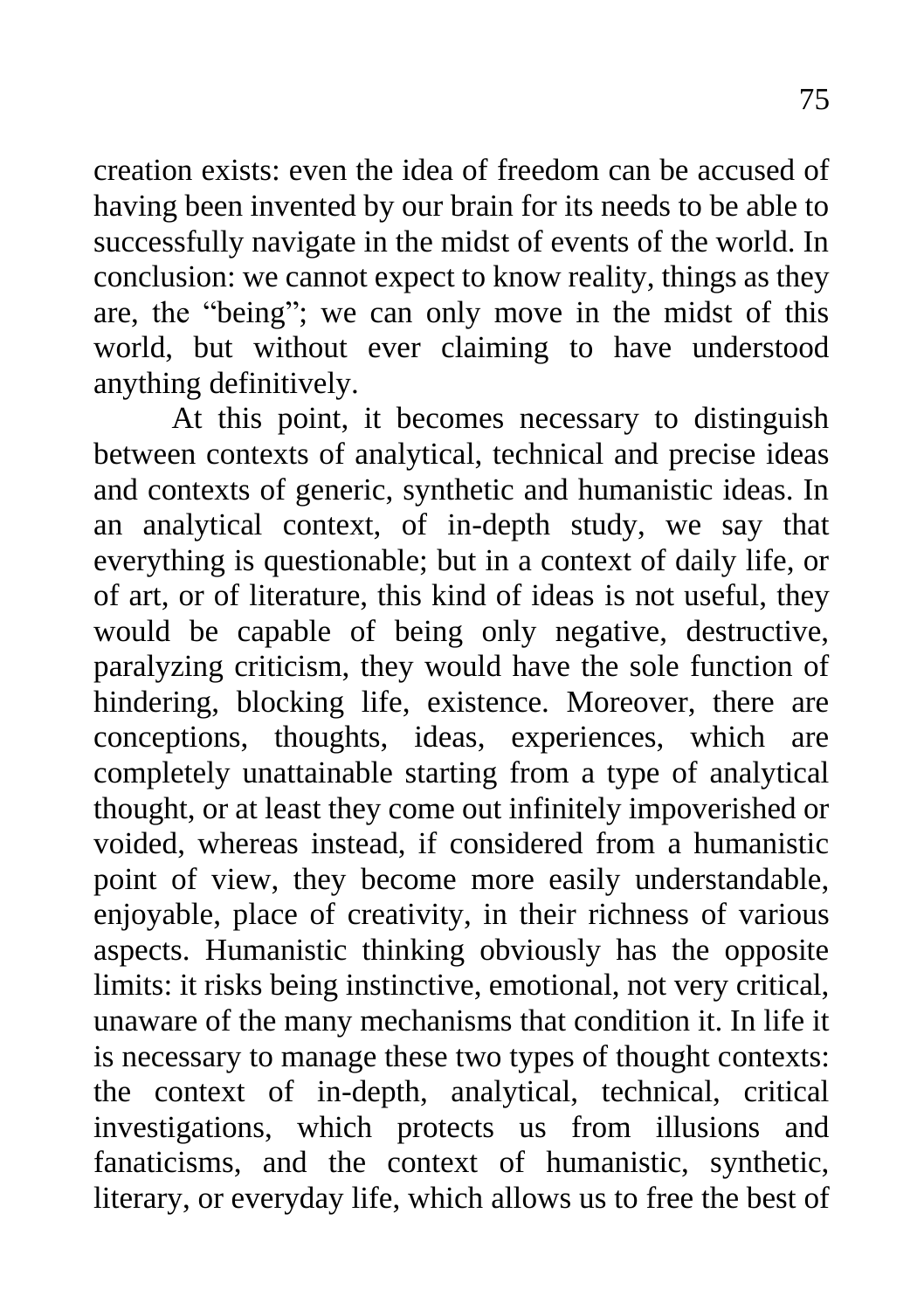ourselves without having to wait to have understood its functioning before.

#### 2.28 Karl Barth

Karl Barth (Basel, Switzerland, 1886-1968) was a Protestant theologian. One of his famous ideas was that of God understood as "totally other". In this expression "other" means different, separate, distant, unattainable. For this reason it is also possible to say "other than me"; God is different from me, from us: that is, God is different from us, separate from us, distant. On the basis of this conception, he states that we human beings, despite all the efforts we can make, will never be able to think of God, because he belongs to a totally different dimension, foreign to the one to which we belong. All our thoughts, as ours, are and will always be exclusively human thoughts, and therefore they will never be able to reach the divine.

Given this starting point, Barth goes on to state that our human thinking can only make us know our limits, our misery, our unsurpassable state of sin. According to him, however, this path of thought, which we could consider depressing, is not to be avoided, but rather is fruitful. Man plays his part by moving forward along this line, becoming ever more aware of his own misery and, just when, because of this, he reaches the limit of despair, then it happens that God takes the initiative to break his separation, his being totally other, to meet us. In the experience of this meeting, however, God always remains above our capacity for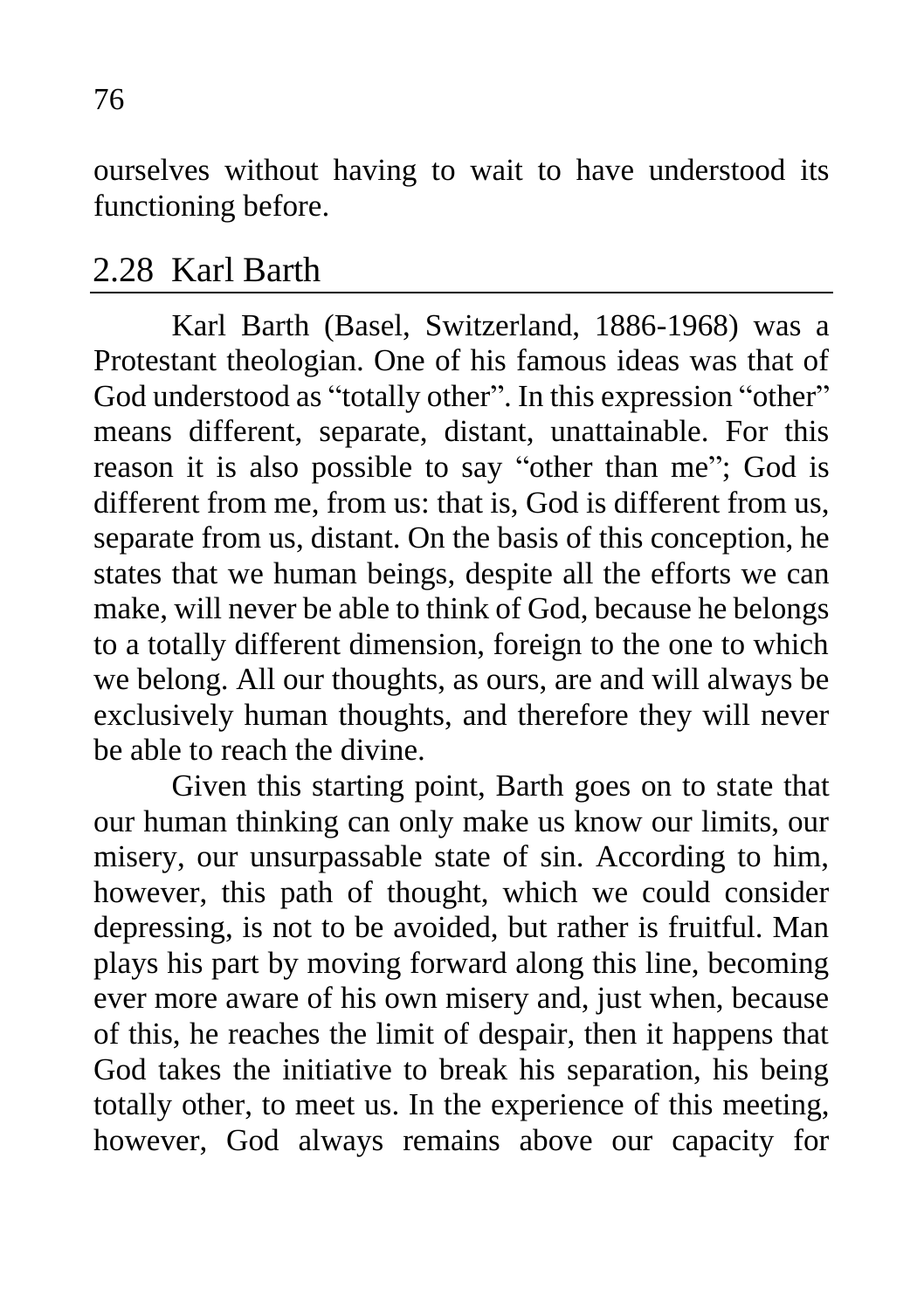understanding; this is why Barth means the act of faith made by man as a leap into the dark, into the unknown.

This way of thinking of Barth poses to us today the problem of how to understand this diversity, this difference of God compared to us. In practice, Barth seems to assume that there are two extremely different and noncommunicating worlds (except by God's initiative); this way of thinking cannot but appear to us metaphysical, in the likeness of how Plato spoke of the existence of the world of ideas. But Barth is not so naive as to fall into a metaphysical way of thinking. Then we can try to understand Barth on an existential, experiential way; that is, Barth wants to tell us not how the world is made, separated into two planes, but rather to describe to us what the experience of faith is; according to him the experience of faith consists in becoming aware of our own misery and then experience of seeing us rescued by God who takes the initiative. However, this way of framing Barth's thought can give the impression of betraying him, because it frames everything in a perception of the experience on the part of man, while he instead maintains that man by himself is not able to come to think God. But we could tell Barth that, although he speaks of the unattainability of God, actually he describes the action of God; he may then say he arrived by faith, by revelation, and not by reflection.

The substance of this problem can be considered in the interweaving of perspectives, of points of view: each perspective is able to frame all the others, but in turn can be framed by the others. Since there are no privileged perspectives, the best thing is to make them talk on equal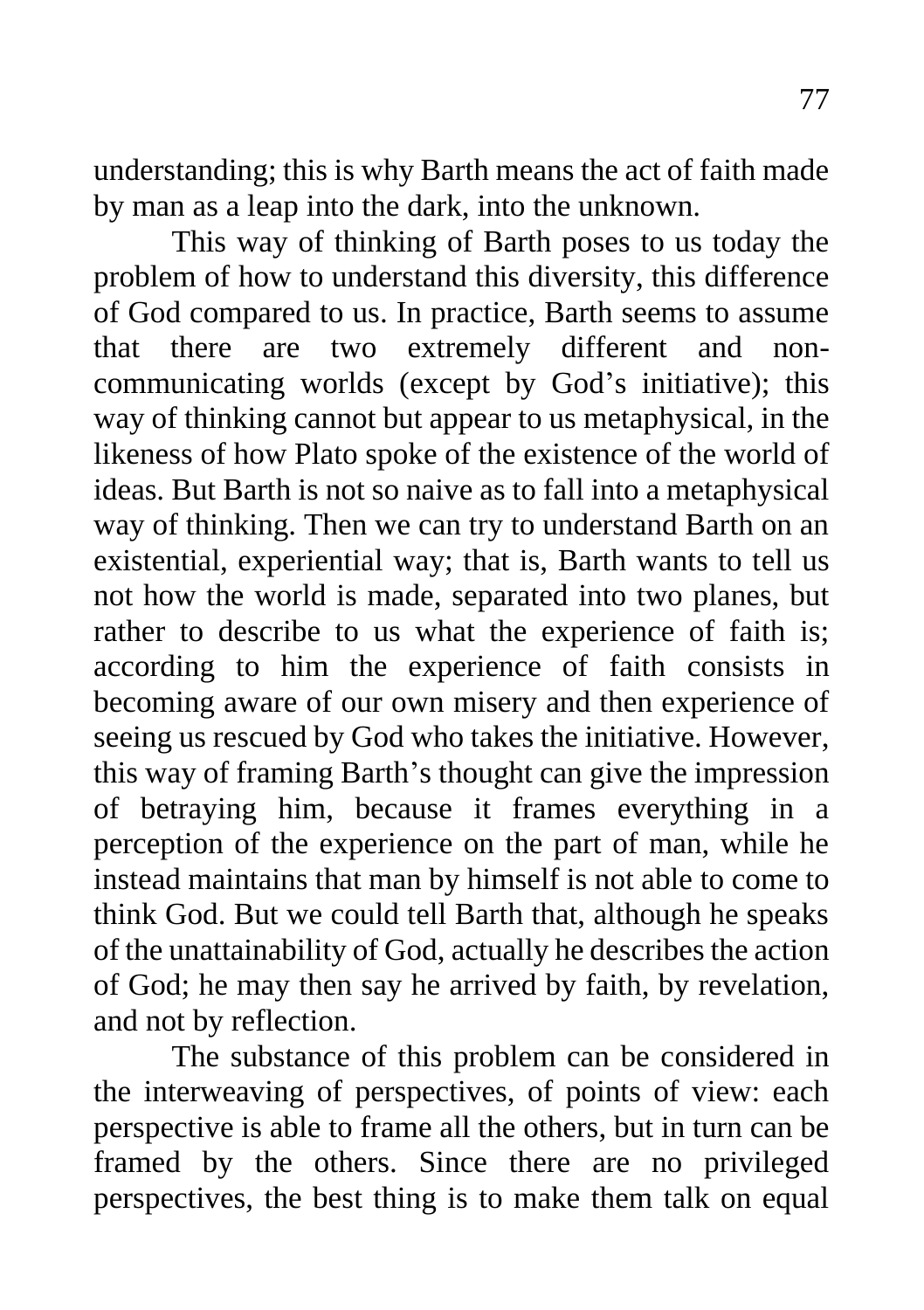terms. Then, as Christians we can live our faith in a dialogue, within ourselves, between human perspectives and perspectives that appeal to experiences that come from outside the human, even if we do not know exactly what this "from of outside" is. Appealing to sources of thought different from the reason makes possible perspectives that, even if not proven, are able to describe and even guide our experience. In other words, a Christian could also say this: I do not know if there is another world, but equally I decide to refer to it, because this provides me with other mental tools to understand and live my faith, tools that prove to be able to make themselves being appreciated with seriousness and to talk openly with reason. This awareness can help us to understand that we can also accept talking about miracles, hell and heaven, angels and devils, even if we do not want to refer to them metaphysically. In other words: the reference to the supernatural can be appreciated as a language, which succeeds in expressing aspects of our experience of faith that rational or simply humanistic languages fail to grasp. A bit like when we use dialectal expressions, because we perceive that certain things are impossible to express in all their richness through the tools that the official language makes available to us. We will then be careful to ensure that our use of these tools becomes a reason for enriching rather than impoverishing ideas.

## 2.29 Karl Jaspers

The philosophy of Karl Jaspers (Oldenburg, Germany, 1883 - Basel, Switzerland, 1969) highlights above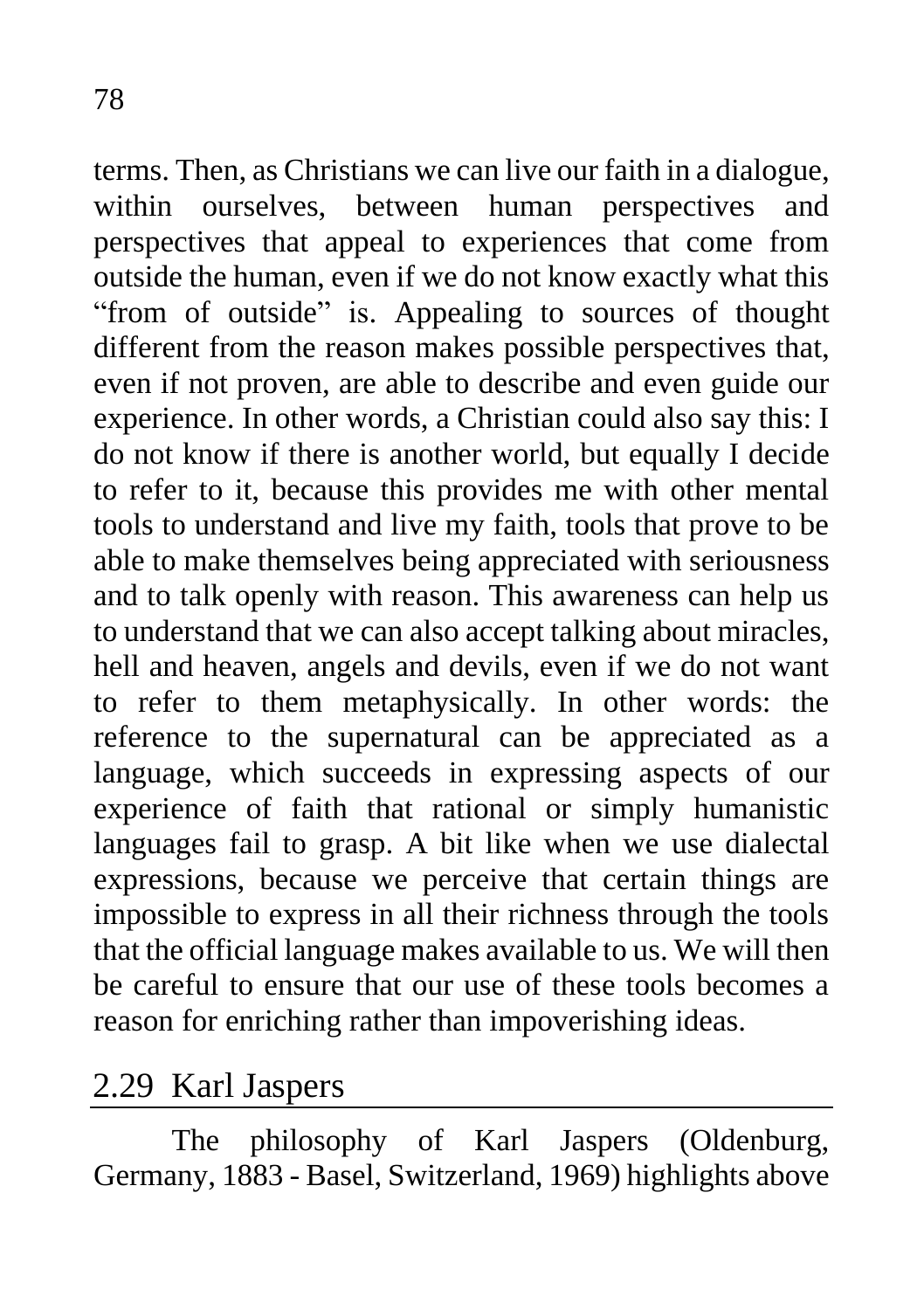all the fact that each of us is a particular, unique, unrepeatable existence. Besides this there is also reason, which guides us to think that there are also equal truths for everyone. Now, if each of us is closed within his unique being, how is it possible to identify universal truths? In other words, Jaspers addresses the problem of the relationship between subjectivism and objectivism. Both seem to lead to dead-ends: subjectivism leads to relativism, that is, leads to say that everything is relative and there are no truths able to impose themselves on the whole world; objectivism establishes that there are universal truths, but the presumption of having understood, identified, leads to oppression, to dictatorship. According to Jaspers there is a way to connect these two perspectives, and it is communication, intended as communicating, that is action that does not stop, never ends; when it stops, the destructiveness of subjectivism or the dictatorship of objectivism would immediately take over. For this reason, communication, in order to make it never stop, must correspond to an experience of failure of the communication itself. In other words, when a person thinks she has understood what the other person has said, she will stop listening, and then the closure, the end of the dialogue, will automatically take over; communication can be kept alive only if we continuously perceive it as unfinished, failed, even impossible. This experience of failure can only be sustained, according to Jaspers, by faith; if communication is necessary, and yet it is also necessary to always keep in mind that communication is in itself impossible, never exhaustive, man comes to discover that his being, as well as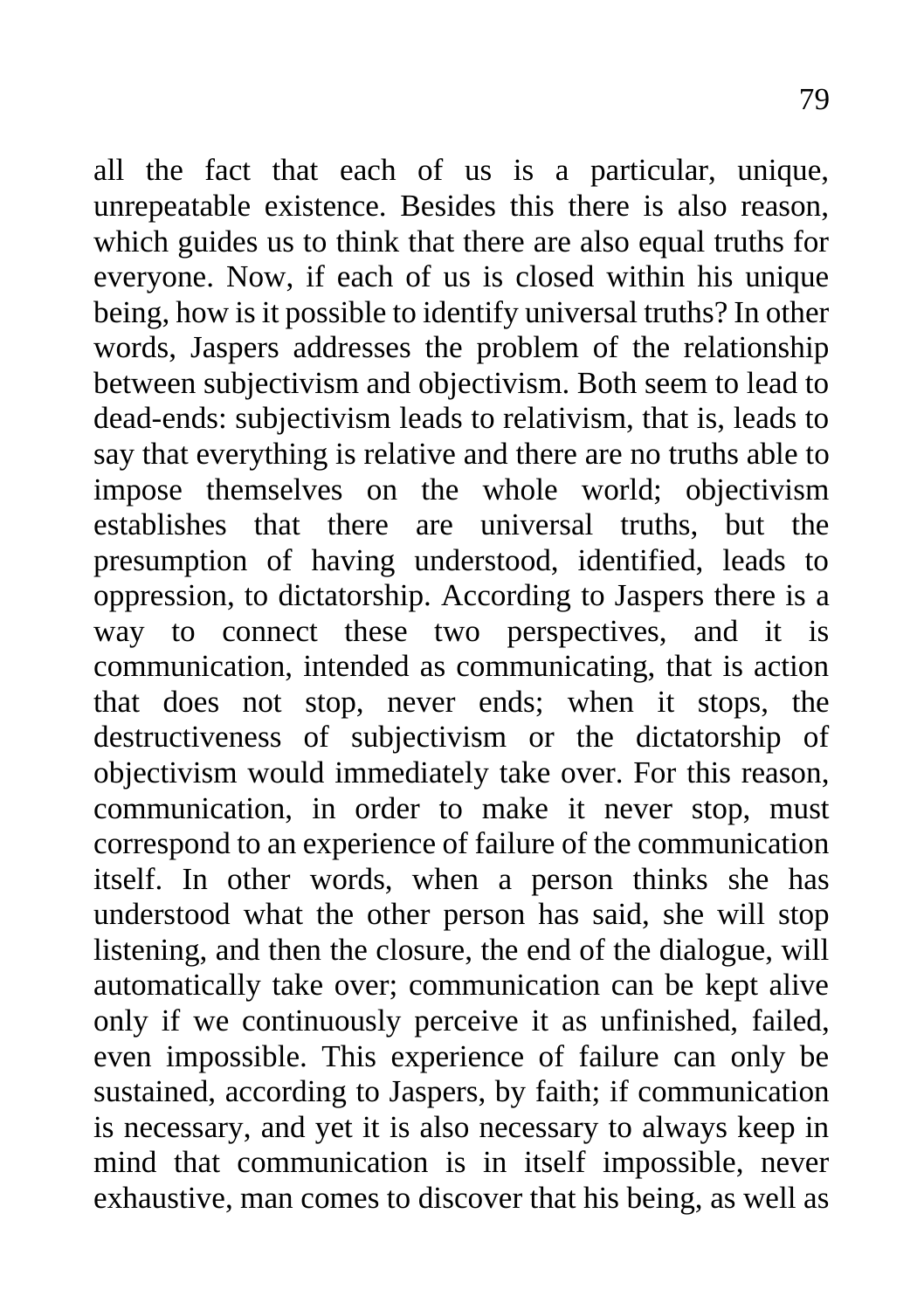consist in communicating, consists in having faith: we can find the strength to communicate only by believing that something of what is said will come to the other; but this cannot be demonstrated, it can only be believed with an act of faith in a possibility of communicating that goes beyond our possibilities of control. From the necessity of this act of faith, Jaspers deduces who God is: God is truth, but truth understood as a continuous becoming; this truth is such to the extent that it is continually achieved as communication. In other words: God is truth because he always communicates; the truth, which is God himself, is to communicate without interruption.

## 2.30 Martin Heidegger

When we happen to ask ourselves about the meaning of existence, we are doing nothing but trying to use a research tool, which actually is a precise philosophy, in the hope that perhaps this instrument will help us to orient ourselves in the world; we ask ourselves questions, hoping that they are the most effective questions, the most able to get us to the core of the issues. The philosophy that questions itself on the meaning of existence is called *existentialism* and its main representative was Heidegger (Meßkirch, Germany, 1889 - Freiburg 1976); naturally he was not the first to ask himself what sense living has, but he was the first who made this question a method of systematic research, an organized philosophy. His thinking starts from a critique of previous philosophies: they have questioned themselves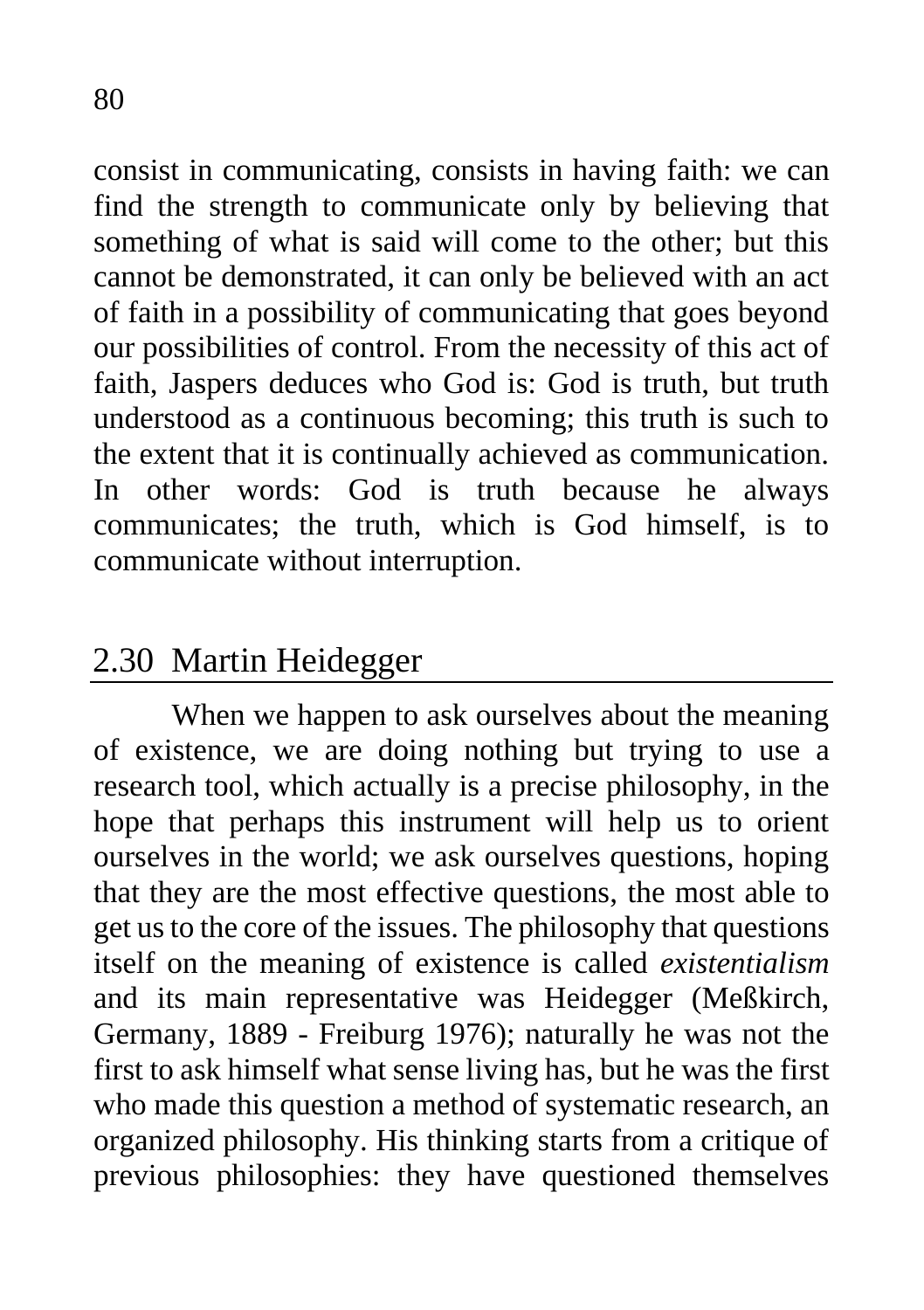about the world and the I; at first they tried to understand how the world is made and how it works; then they set out to understand the world as a creation or part of the I. Heidegger highlights that things are the opposite: it is not the world that is part of the I, but it is the I that is one of the many objects in the world. A similar reversal had been made by Marx, when he said that it is not the I that makes the world, but the economic world that makes the I, but the thought of Marx had then taken the way of an attempt at economic redemption of the I. Heidegger instead takes the way of accepting all the limitations of the I. Therefore, in Heidegger the I is nothing but an object *thrown in the world*, among the many other objects that are there; but there is a difference: among all these objects, this I is ourselves who are reflecting on these things. The world is *being*, but we are *being there*. This has consequences. For example, even a mouse wonders, in its own way, about the world that surrounds him in order to survive in it, but the fact is that what involves us is not the way of questioning that mice have, but the way of questioning of the I, that we ourselves are; we are not interested in the questioning of other beings. Therefore, when we try to understand the world, we cannot help but include ourselves in this understanding. This makes meaningless any traditional *metaphysics* trying to talk about the world or the I as if they were objects other than ourselves who are talking. Instead of metaphysics, a particular attention to *language* becomes essential, especially poetic language, becomes essential, to be understood as an instrument modeled according to the physiognomy of this I,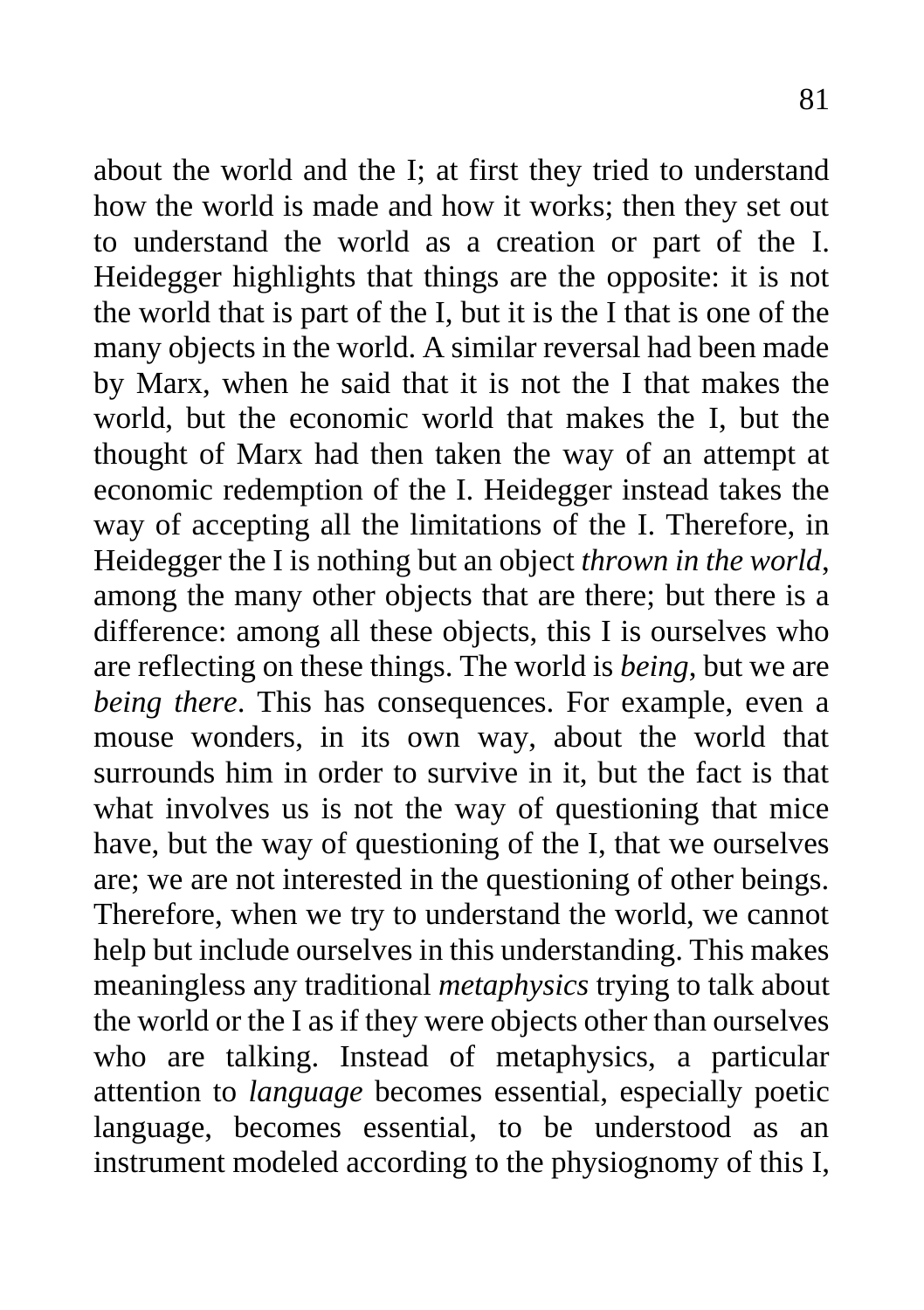which seeks to understand the being, that is, the world that also includes ourselves.

The moment we include ourselves in the discourse, a fact emerges that reveals itself as the main fact: the world is what it is, we are what we are, we are trying to understand, but we cannot help but keep in mind that this action of understanding may at any moment end existing, that is, at any moment we can die. At this point we must correct this last sentence: dying means not that the work of understanding that we have begun will end, but that it will simply enter into another way of being realized, which we do not know how it will be; speaking of an end would be claiming to be able to establish exactly what will happen with death; instead we have to talk about it referring to what is significant for our point of view, that is the I. What, according to Heidegger, is significant for the I is the reference to the concepts of *possibility* and *impossibility*. That is, our human understanding spontaneously means existence as a set of possibilities: some are realized, and they constitute the past, others are aimed to the future; therefore the most suitable, most significant way for us to understand death is not as an end, but as an impossibility. Where is the difference? It consists in the fact that the concept of the end is a concept that we refer to the future, to something that one day will happen; instead the concept of impossibility invests us already in the present; in other words, death is not an end that will seize us in the future, but a condition of impossibility that already conditions our present. Without our realizing it, actually all our thoughts and actions are conditioned by the idea that we are not in this world forever.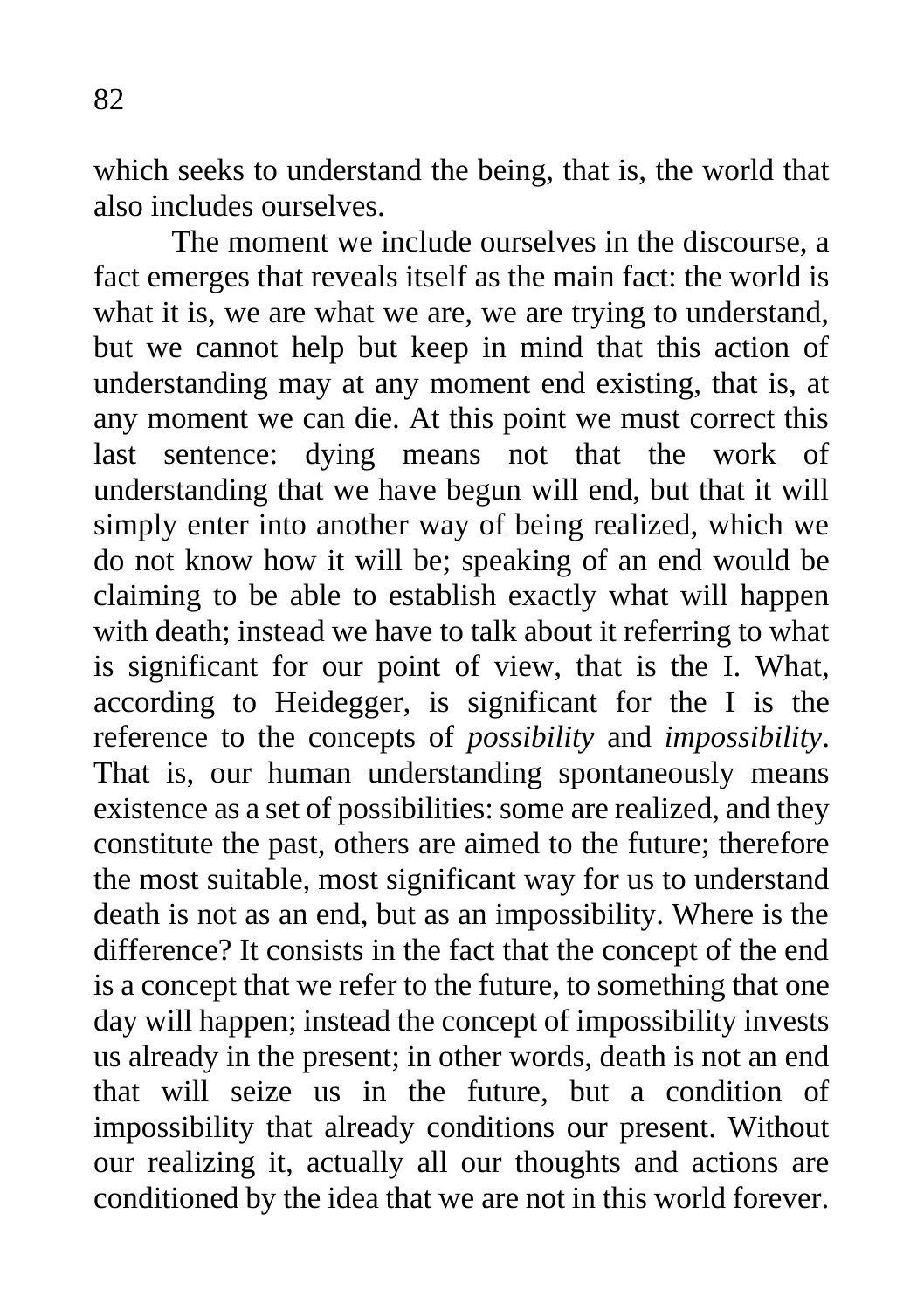We exist toward death: this is the meaning of our life. *Being toward death*, however, does not mean living in depression and propensity to commit suicide; rather it means living an *authentic* existence, in which the prospect of death is not marginalized, but rather is assumed as an element that gives a particular physiognomy to everything we do. Heidegger is therefore not a pessimist, but one who wishes to show the truth. He also speaks of *anguish* as a sign of authentic existence, but even in this case anguish does not mean wanting at any moment to kill ourselves, but rather to include the awareness of the destiny of death in all our projects, thoughts, actions. The *inauthentic* existence is instead that of those who think they can discard the thought of death, believing that they can think of the objects of the world without including themselves among these objects: among them there are the metaphysicians. Heidegger, with his philosophy, has been the culmination of antimetaphysics. The anti-metaphysics of Vattimo will then start from him.

## 2.31 Bloch, Moltmann and others

Heidegger had argued that an existence is *authentic* when it is marked by the awareness of its condition of *possibility* and *impossibility*, especially the possibility of *death*, understood as the possibility that anything suddenly becomes impossible; we sometimes use to say that "*anything can happen*".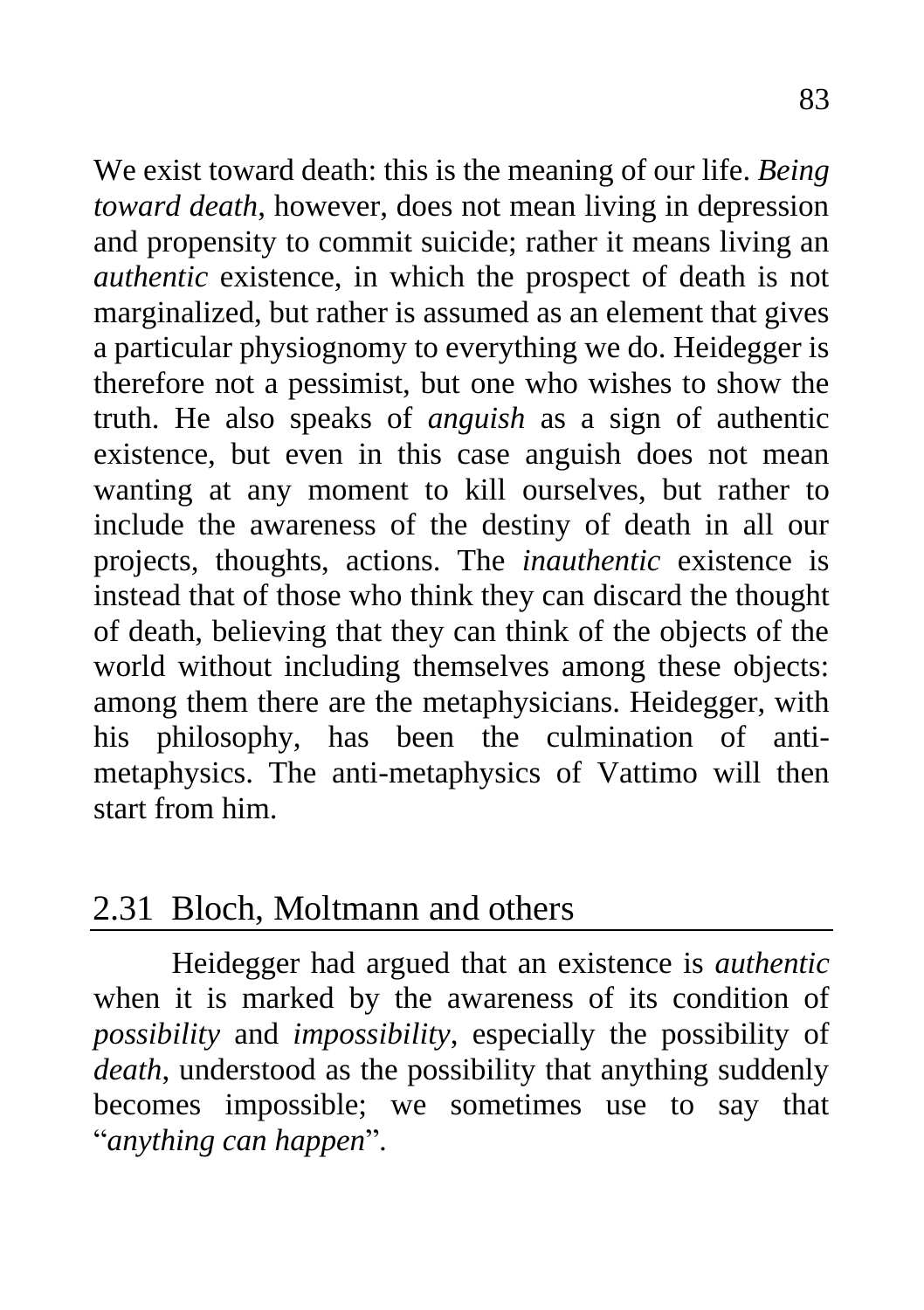According to Ernst Bloch (Germany, 1885-1977) we must not however neglect the condition of *possibility* understood in a positive sense, that is the fact that at any moment prospects of life, of improvement, can arise, even unexpectedly. We all need something to wait for, which keeps alive our desire to live. An important fact is that *hope* can open up especially thanks to our action in the world. For this reason, philosophy and theology of hope have found their congenial terrain in Marxism: it placed great trust in the possibilities that are opened up by concrete human commitment. Bloch also appreciated the hope of a religious nature, but refused to identify it in precise figures, therefore not accepting faith in a God; the flaw of religion is, according to him, to have crystallized this feeling in the relationship with a God who is too precise, determined.

According to the Protestant theologian Jürgen Moltmann (Germany, 1926 - living), in Christ is, compared to the vagueness of Bloch's hope, a concrete answer to the problem of death. The resurrection of Jesus allows the real possibility of further future events, worthy of being lived as hope. Furthermore, it also has the ability to face with destructions of hope caused by human sin. An interesting symbol of the need for hope that dwells in man is the game: in it we invent hopes and determine the ways by which to experiment our ability to realize them. Moltmann's logic overturns the Marxist idea of religion as opium of people: according to Moltmann, if God would not exist, we could resign ourselves to the *status quo*, to injustice and violence; but since God exists and is right, we cannot be resign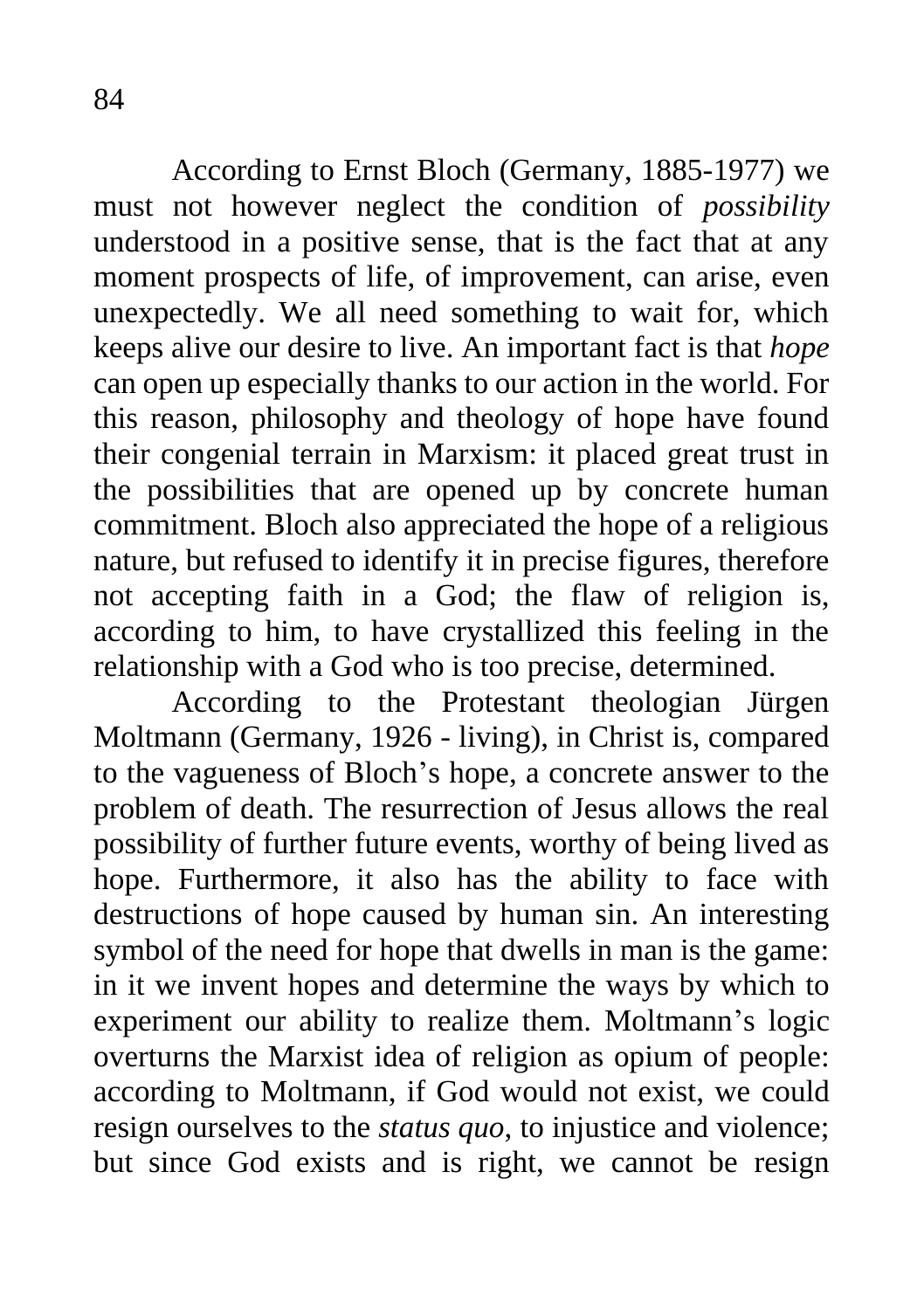ourselves, but we must live in the effective hope that leads to action.

The Catholic theologian Johann Baptist Metz (Germany, 1928 - living) introduced the concept of political theology, arguing that today theology cannot limit itself to establishing definitions, but must engage in the concrete problems of the world and become involved in the daily search for solutions. The theology of Giuseppe Ruggieri (Pozzallo, 1940) also has been oriented, in various aspects, on a line comparable to that of Metz. In the 1970s the "liberation theology" was born in Latin America; it proposed to be embodied in the life situations of poor people and to identify, by sharing their problems, the concrete answers with which to react to situations of injustice.

On all this set of ideas the Catholic Church has reacted by criticizing the politicization and the Marxist (and therefore atheist) background that hide behind these intentions of struggle in favor of the poor; for their part, instead, the theologians of hope and liberation have accused the Church of crystallizing in a way of institutional existence, which lacks concrete commitment and openness to a true hope that is not relegated to the afterlife.

## 2.32 Erich Fromm

An interesting field of study, which was studied in depth by Fromm (Frankfurt, Germany, 1900 - Locarno, Switzerland, 1980) and by Max Horkheimer (Stuttgart, 14 February 1895 - Nuremberg, 1973), was that of mutual influence between authoritarian state structures and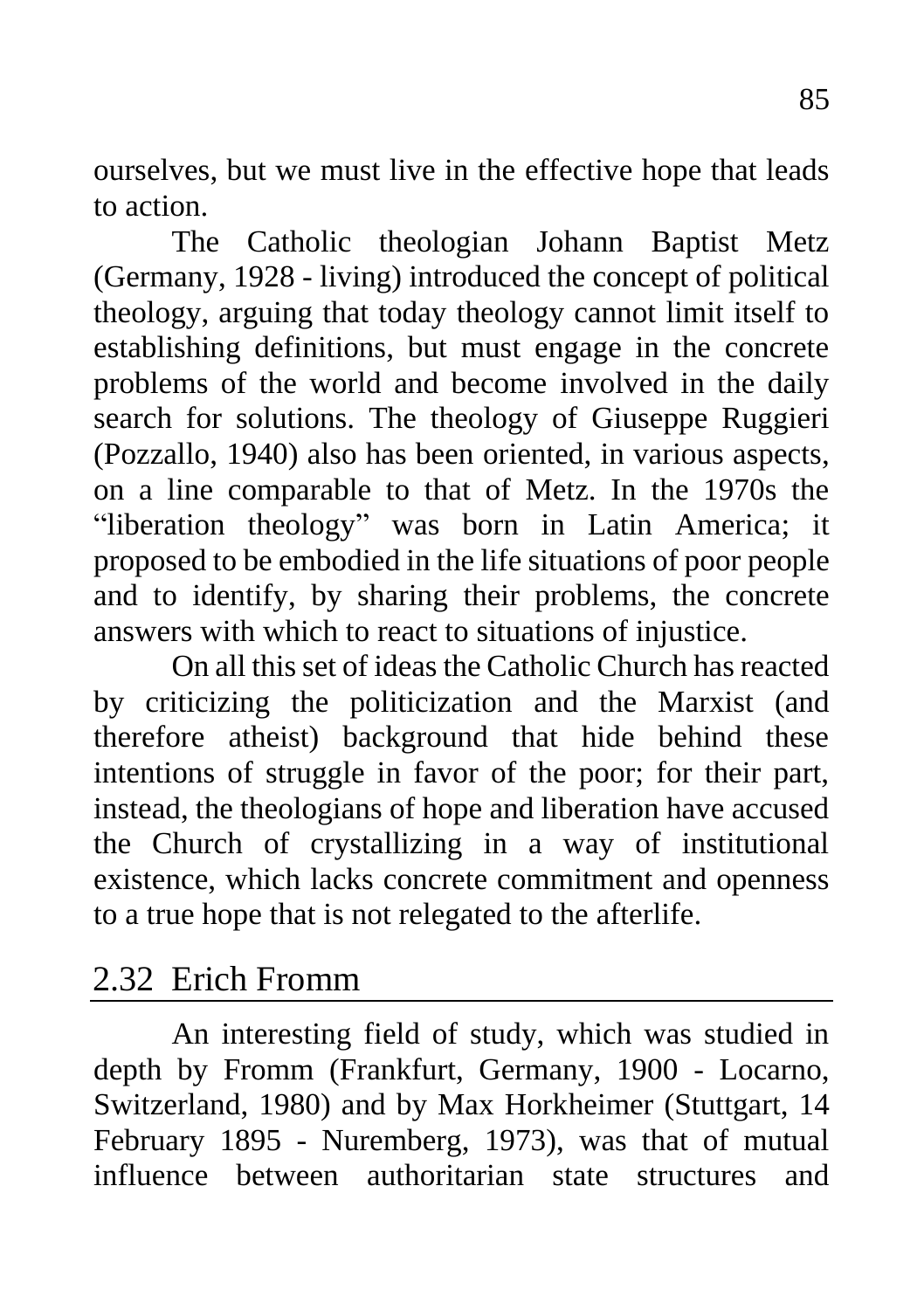authoritarian family structures. The authoritarian structures of the family take the function of making the child internalize a certain perception of who has unquestionable authority, at a time of his age in which he is not able to react, because he does not yet possess the mental instruments of criticism that for this purpose would be needed. As a consequence, the child who became a man will unconsciously find, in the authoritarian social context embodied by the State, a set of structures that he has now internalized and which is therefore prepared to accept uncritically. In this context it is possible to observe how the authoritarian social structures of all kinds (dictatorships, systems of political power, of religious or moral power), aware of this function of family as a fundamental place capable of inculcating submission to authority, have always sought to strengthen it as a conservative institution, defending the most suitable characteristics for this purpose: prohibition of extra-marital relationships, propaganda for procreation, education of children in an authoritarian manner and relegation of women to the domestic hearth. Consequently, as Horkheimer pointed out, a real change in the authoritarian structures of politics will not be possible without a parallel work of change in the life of family, which would otherwise only continue to continually recreate the mentality of submission and authority that we would try to correct on a political-social level.

On the positive side, Fromm has developed the concepts of existence to be understood as being, as opposed to having, and as loving, to be understood as art. Existence, understood as being, aims to make people become aware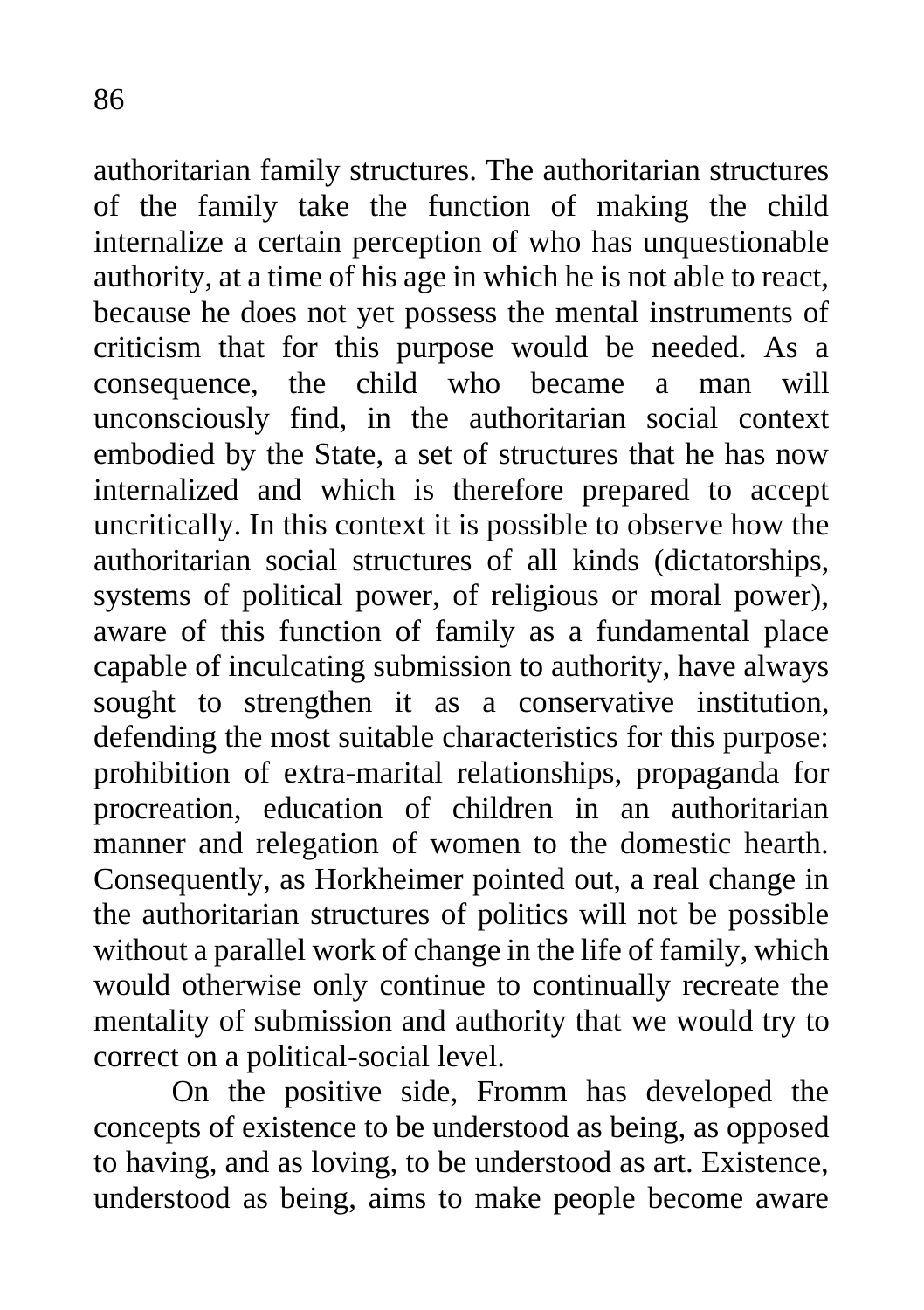that an authentic way of living must become aware of the importance of the subject and its positive abilities, while instead the world that surrounds it leads it, erroneously, to identify its being with his having. In other words, Fromm tells the man: become aware that you are and must be what you are and not what you have. On this line Fromm specifies his concept of love: it is to be understood as the development of the subject's best abilities, which are acquired as one acquires an art, that is, with a long and patient work of selfformation. The sick society, as it tends to convince that man is what he has, also tends to convince him that love means possession and sexual enjoyment; according to Fromm, this is precisely the reason why in today's society it is so difficult to meet truly mature people in their capacity to be and to love. The fact that it is art also means that, similar to what happens to arts, it is not possible to obtain these qualities through synthetic definitions, but only with a long work of training. As models of this existence Fromm quotes Buddha, Jesus and master Eckhart, the latter a German theologian, philosopher and mystic, who lived between 1260 and 1328 A. D.

## 2.33 Jean Paul Sartre

An interesting aspect of Sartre's philosophy (Paris, 1905 - 1980) is that which focuses attention on the other's point of view towards me. Sartre notes that when another person stands in front of me, that other person is not experienced simply as any object, but as one who in turn sees me, considers me, evaluates me, assigns me a position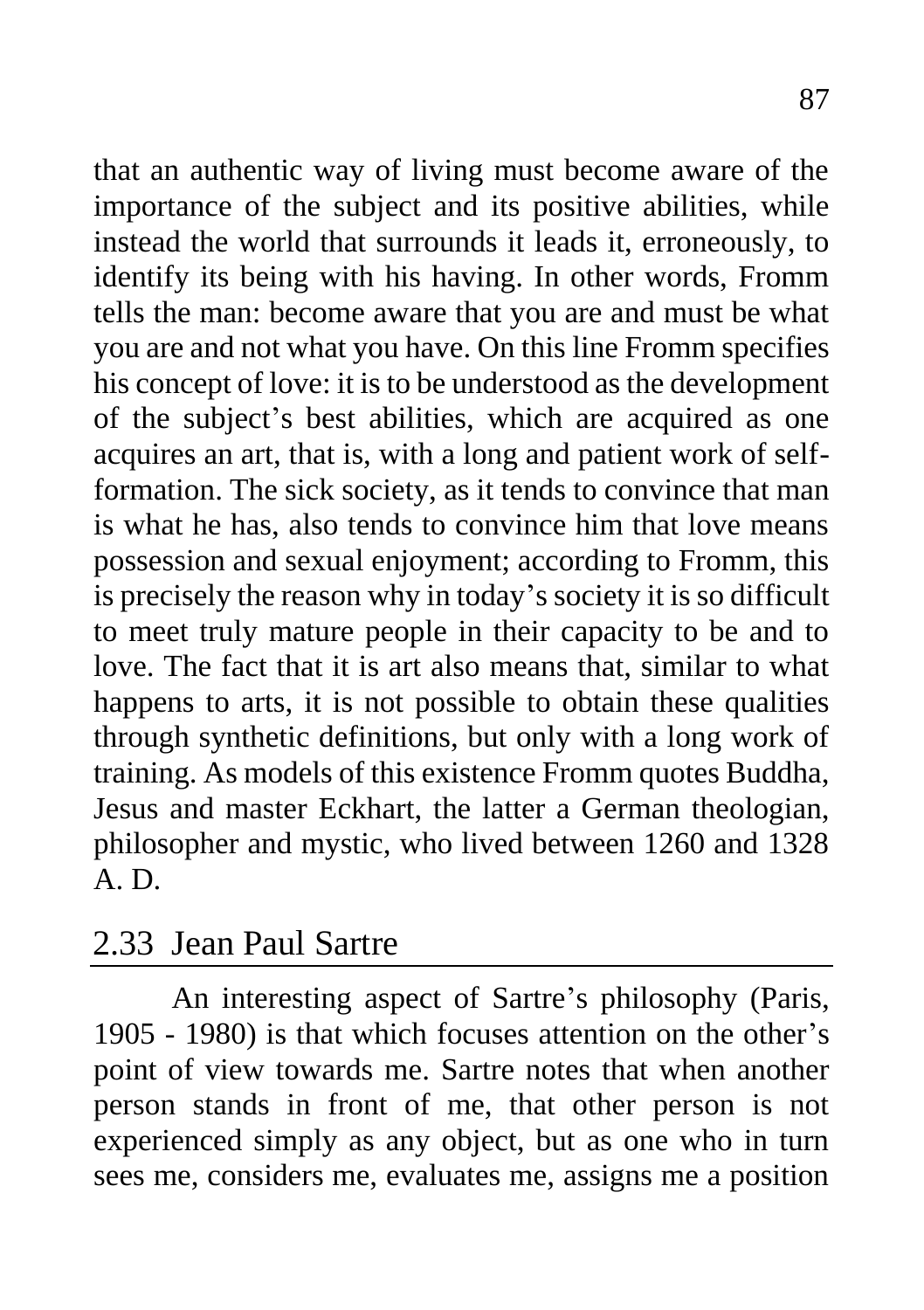at the inside of his horizons and his look. In other words, I can consider that there are so many objects around me, but, when I consider that there is also another person, I cannot help but notice that I, in turn, am for that person an object, I am "objectified". Consequently, from that moment I am forced to acknowledge that my being is no longer only what I think of myself, but is conditioned by what the other decides to think of myself. To this we must add that all men tend to enslave the world around them, including other people. Consequently, I, who fall under the look of the other, cannot help but perceive this tendency to the enslavement that comes to me from that look: the other, whether he wants it or not, while he looks at me, tends automatically to enslave me and I cannot avoid feeling it. In this context of ideas we understand the expression of Sartre: *hell is other people*. We can also understand how in Sartre's thought the I is not in consciousness, but it is an object like many others, which is outside of ourselves, there, in the midst of the other objects that are seen, among which there are also the "Is" (meant as plural of I) of other people. Because of this strong limitation of our own perspective, the I, placed in the midst of other objects, loses all its meaning and its motive to exist, in the same way that people had the feeling that the world lost its sense of existence when Copernicus (1473-1543) discovered that it was the earth that revolved around the sun and not vice versa; this absolute lack of motives turns even into feeling not wanted in the world, in short, like a guest who has not been invited, given that the I makes no sense, nor does receive it from objects or other Is. This feeling of disharmony with the world and others is called by Sartre,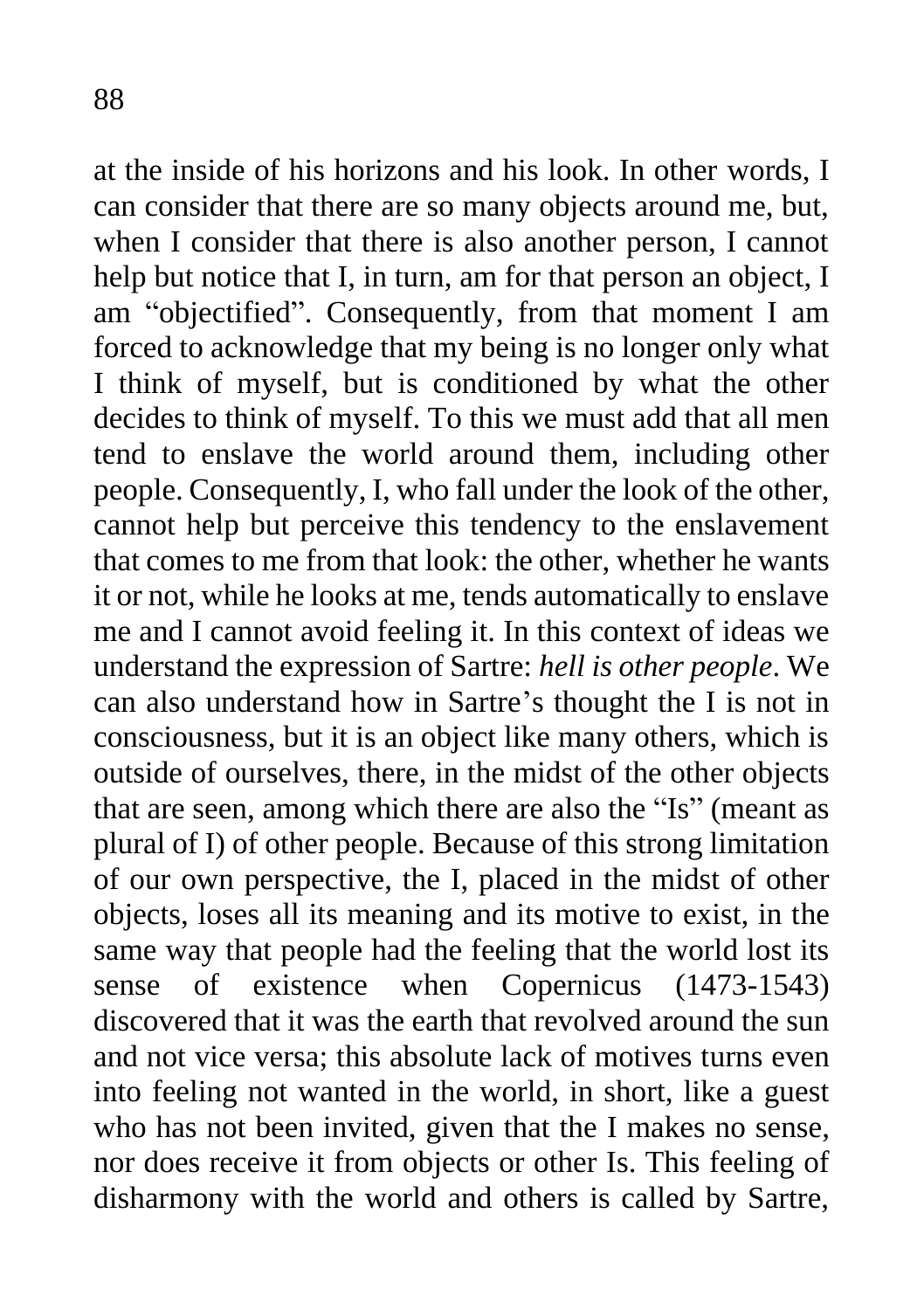with a term now become famous, *nausea*; that is to say that the I is nothing, but obviously others as well, both people and objects, don't have for the I any reason to be received, appreciated, to receive interest.

In this context of non-sense, for Sartre we are totally free beings, but of such a vast freedom that we cannot find any reason to do one thing rather than another; therefore, according to Sartre, our freedom is like a clash with the void, we are condemned to be free.

Also the character of Sartre was consistent with this form of nihilism: he could not fit into any system, any order, any framed lifestyle; he could be defined as an anarchist without goals, if anything to enjoy life, a rebel who, however, knowingly refused to have alternatives to propose. This evidently has similarities with Nietzsche and also with Heidegger, whose *anguish* and *being toward death* are concepts close to Sartre's *nausea*.

# 2.34 Michel Foucault

Michel Foucault (Poitiers, France 1926 - Paris 1984, not to be confused with Jean Bernard Léon Foucault 1819 - 1868, inventor of the famous pendulum designed to prove that the earth turns) studied in depth an idea that sometimes could rise in our mind: how do we divide mad people from doctors who instead should cure them? However, he did not stop in a simple relativism, but tried to analyze how, in the various epochs, the mentalities of the time established not only which the madmen were, but also the diseases to be considered more serious, and therefore more urgent to be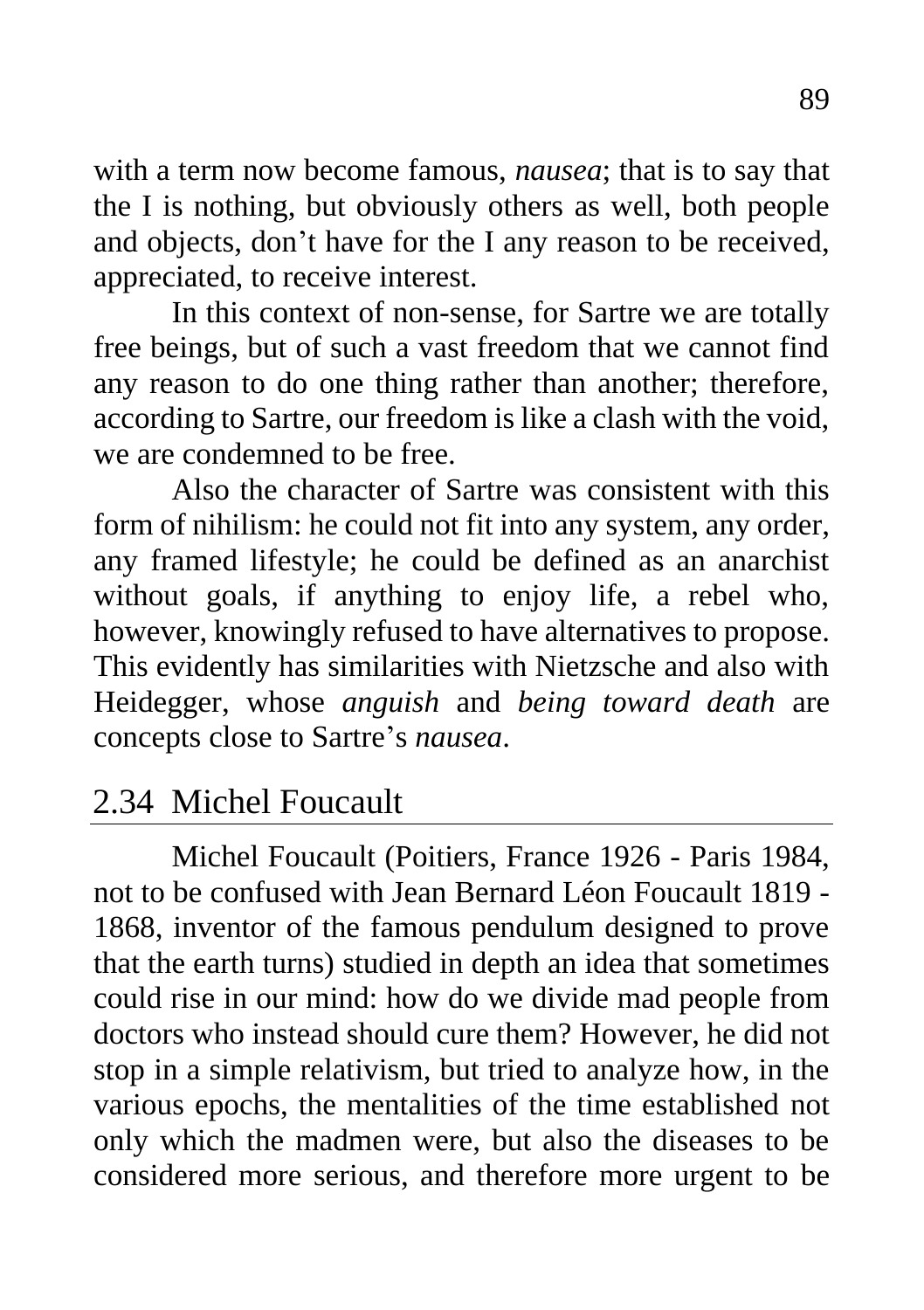cured; in other words, every age has tried to establish which were the incarnations of the evil of its time and this allows us to evaluate the way of thinking of that era; these epochal mentalities were actually one of the ways to establish who should command and who should obey. From this point of view Foucault also accuses Freud, who, without realizing it, establishes power relations when he determines who in the clinic must be the psychologist, and therefore must command, and who must be the patient and therefore must obey. Foucault, however, does this analysis not for superficially anarchist purposes, but in the effort to identify the coordinates of thought in which each historical epoch is situated.

Another interesting analysis carried out by Foucault was the attention to sex as an instrument of power, exercised not by someone who commands, but by the idea itself, which imposed itself and gave rise to convictions. From this point of view, according to Foucault, the Christian tradition of repression of sex and the subsequent tradition of liberalization are actually the same thing, parts of a single mechanism that has imposed a marked attention to sex and has led to believe, in both parts, that a certain attitude towards sex constituted a human liberation; in the Christian side it was believed that authentic human liberation consisted in the moralization of sex, in the secular side it was believed that liberation was a way of living sex that tried to free itself from any prohibition. Actually, in both cases it has always been the only idea of attention to sex to impose itself on human minds and to make them believe that in that attention there was a crucial point to achieve a liberation of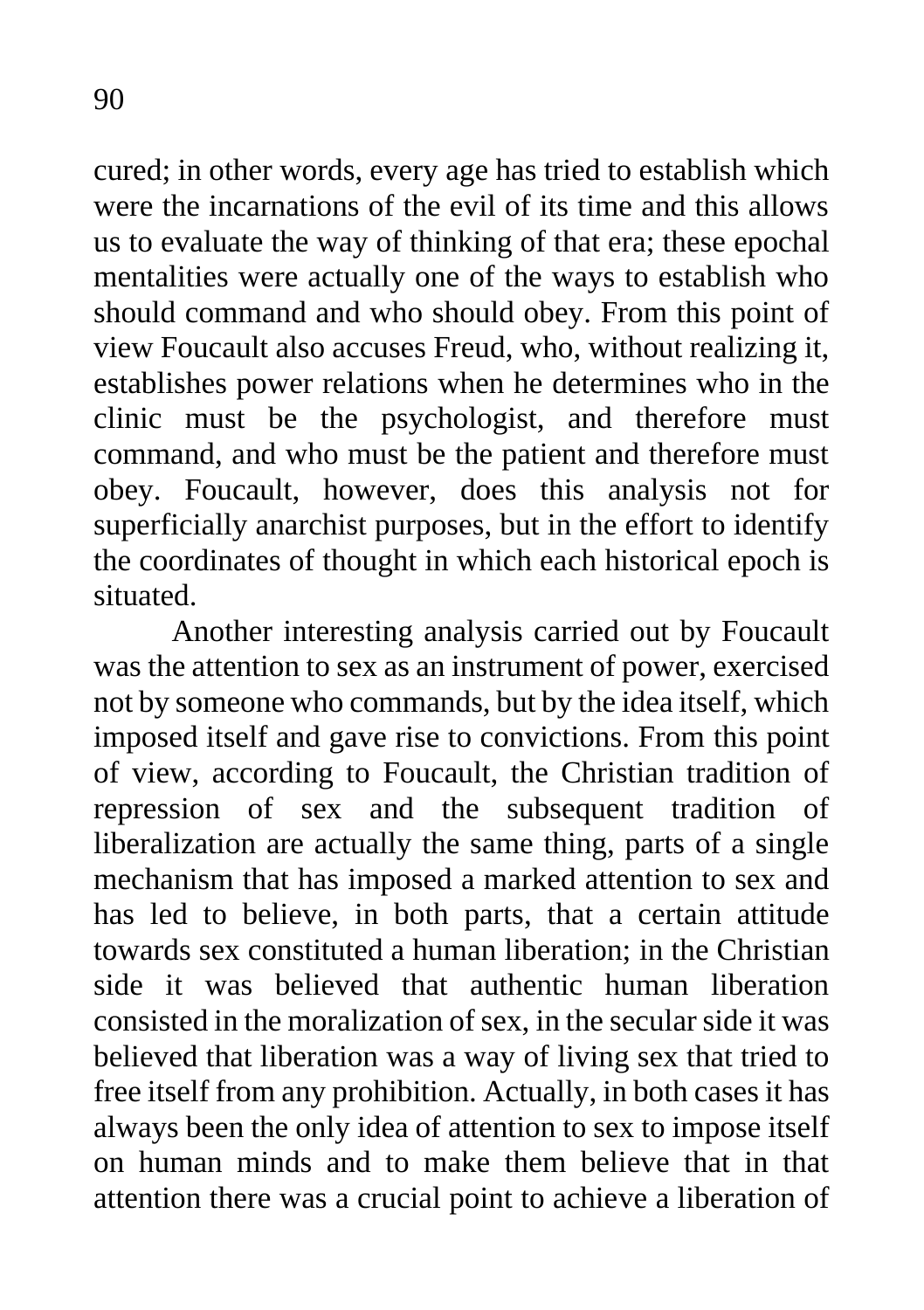man; actually this liberation did not occur either with Christian moralization or with secular anarchy, because the whole was nothing more than a mechanism of power that the idea of sex managed to trigger in human minds. In fact, according to Foucault, it is not people who manage ideas, power, language, but it is language that makes its way into man and manages him, determines his behavior. We human beings are managed by language and by many other mechanisms that make their way in us. For this reason, according to Foucault, after the time of God's death, the age of man's death came: the subject does not exist, but there are only mechanisms that determine it; it is structuralism: man is an element like many others, determined by the structures of which he is a part; what we can do is try to notice these structures, not so much to bring man back to life, but simply to become aware of how things are going.

## 2.35 Friedrich August von Hayek

The fundamental idea of Hayek (Vienna, Austria 1899 - Freiburg, Germany 1992) has been that no theory can ever fully take into account all the factors that determine the evolution of a society, since these factors are too numerous and can be considered only from many points of view, impossible to include in a single theory; furthermore, he considers, optimistically, that in most cases the spontaneous development of a society, the result of the innumerable and never masterable forces that act in it, has produced evolutionary results undoubtedly better than those that the human mind would ever have been able to design.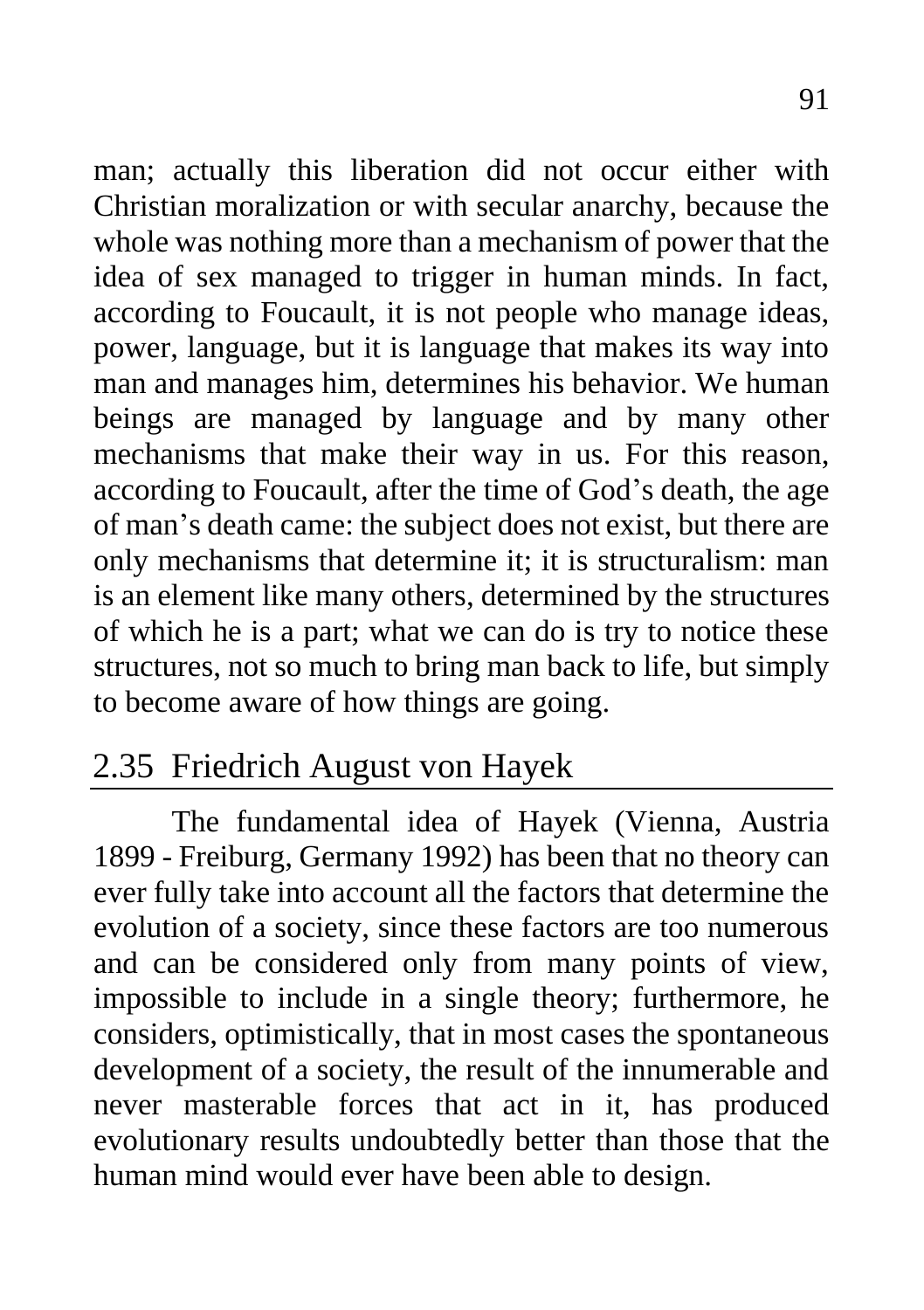From here it follows that any theoretical system, which wants to predict the progress of a society, is nothing but a falsehood, aimed at exercising a dominion over that society; such was, for example, Marxism, because it claimed to have understood the course of the world from an economic point of view, while in fact it then turned into a dictatorship. So Hayek also criticizes "constructivism", that is, the conviction that man has determined, with his projects, a certain type of society and therefore, as he has determined it, is also authorized to alter it and bend it to his purposes; but since, according to Hayek, it is not true that man creates a society, but rather they are an infinity of factors that escape his control and his awareness, then man cannot even consider himself authorized to design changes according to his beliefs; this does not mean that according to Hayek, man must just stand by and watch: he can intervene, but always bearing in mind that the real actors of change are factors that are outside his comprehension; man must therefore intervene with the intention of favoring an environment that allows the action of the many mechanisms that act by themselves and not with the idea of planning everything and mastering the world as much as possible.

A practical criterion to keep in mind, based on what has been said, is that the excessive centralization of a government is deadly, due to the fact that it is impossible for those who govern to know the different points of view present in its territory and therefore, if it will tend to centralize, it will only impose its particular point of view which, for having inevitably neglected the other points of view, cannot but prove oppressive and destructive. Instead,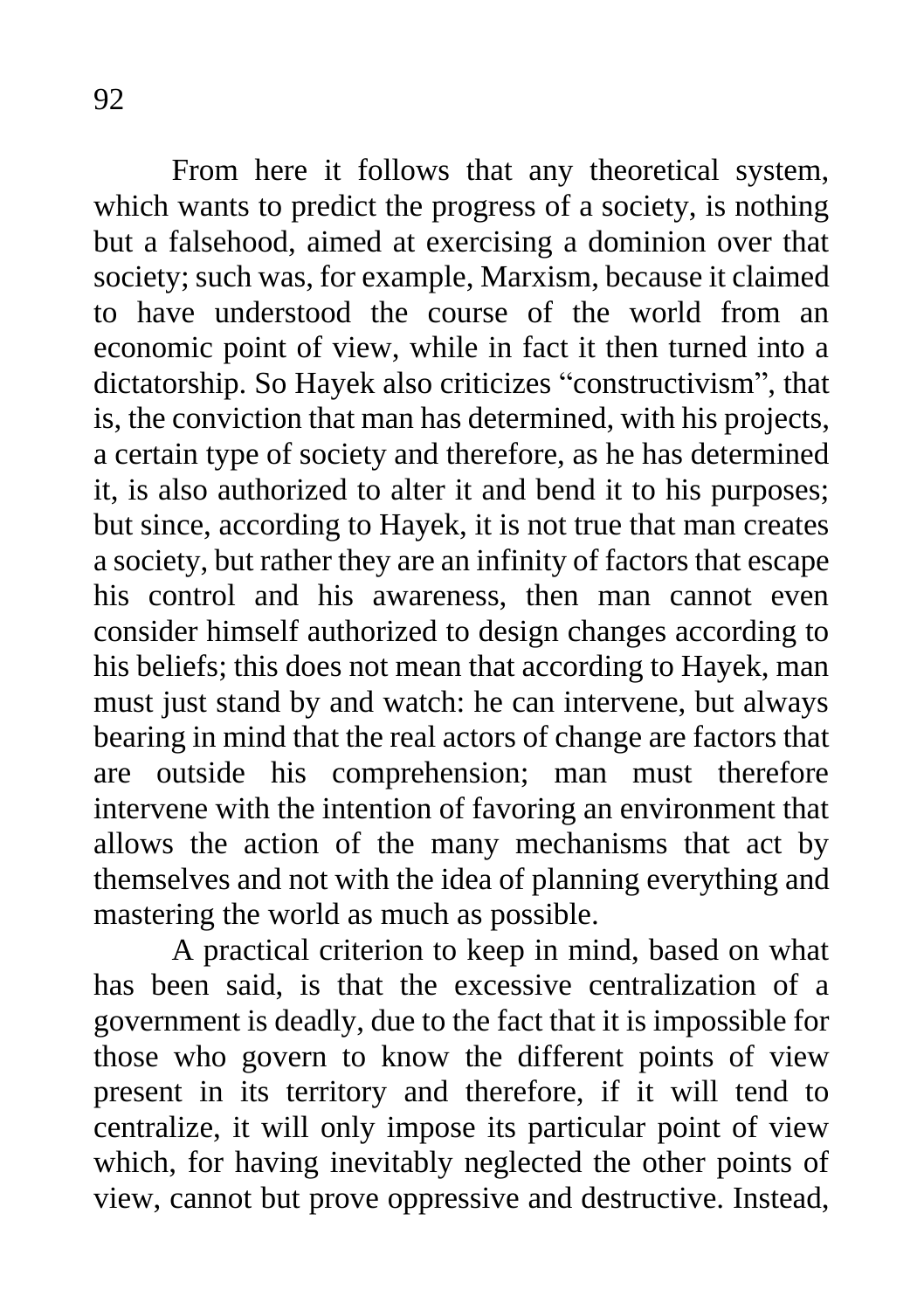freedom is based on the recognition of one's own ignorance, as each of us sees only what we can see from his point of view. This admission must lead to the search for the collaboration of all. Those who govern must not be able to issue any law they please, with the excuse of representing the majority, but, on the contrary, must be restrained, limited by other laws created specifically to limit their legislative possibilities: in fact the majority is only a part of the society and even if a government enjoyed the full support of the nation, in itself it would still constitute a limited point of view and therefore to be restrained in its claims. Therefore, a law will be good when it is generic, it will not represent a program that invades the free initiative of people, it will not serve a particular interest, it will have as its purpose not itself, but the freest expression of the forces present in the country.

From an economic point of view, Hayek is therefore favorable to the mechanisms of competition, since they realize the interaction of different points of view present in a given society. The State must not be able to have excessive control over the economy of a country, because this would limit the free possibility of action coming from the various factors present in that society. Private property is an indispensable tool for the existence of this freedom of action of the pluralities that are present in a State.

According to Hayek, a concept to be radically criticized is that of "social justice"; no one has ever been able to give a clear definition of it, not automatically conditioned by a particularistic point of view; and in fact, in the name of "social justice", nothing has been done other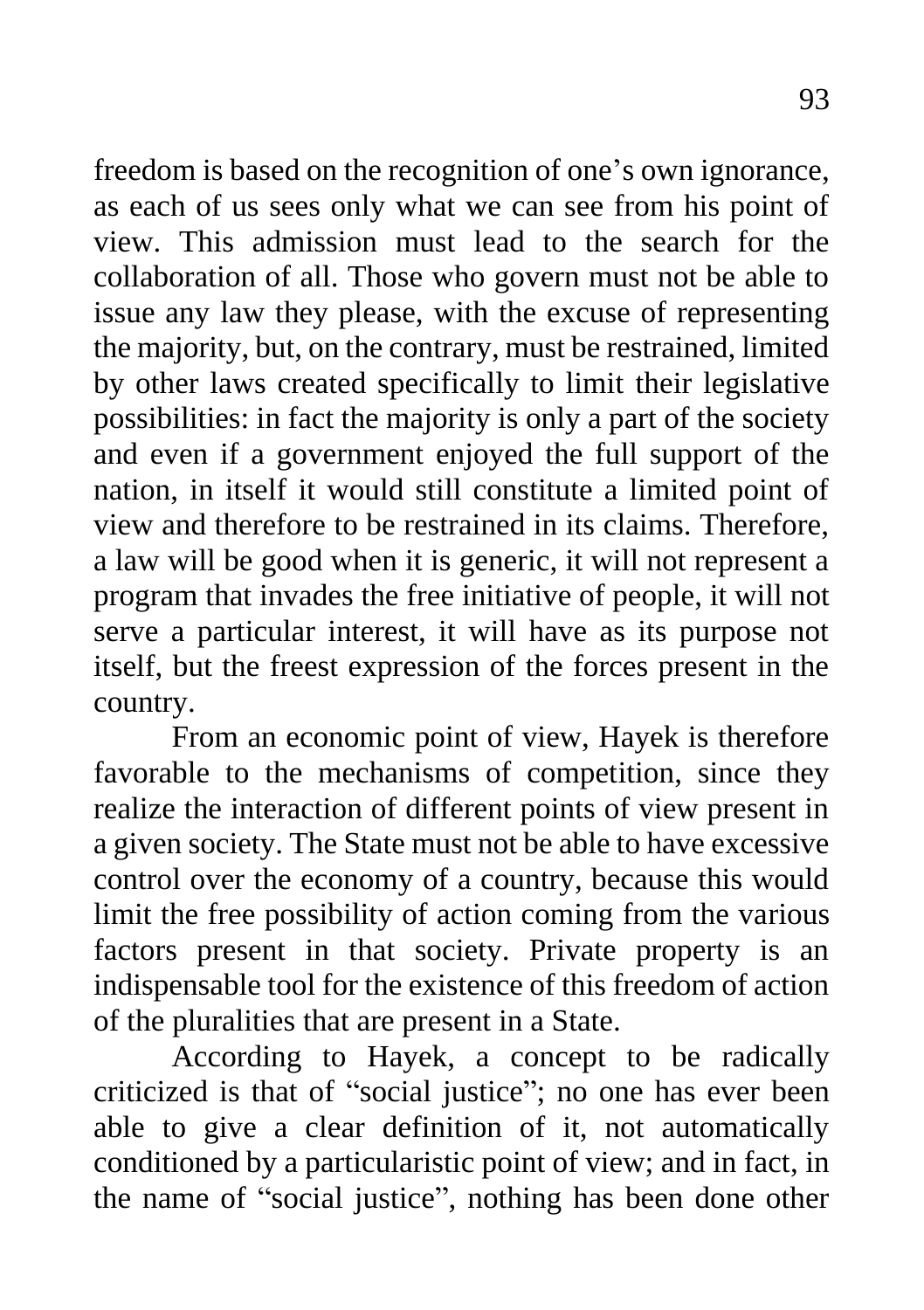than defending private interests, satisfying the requests of those who managed to make themselves heard or to influence more, financing projects and activities based on arbitrary choices made by who was in power, with the excuse of equitably distributing economic goods. The unions were born, in theory, to defend the interests of the workers, but, in reality, they had as their goal, since their birth, the defense of the particular interests of the group of people they represented.

In summary, Hayek admits that the State is in charge of help tasks and actions that are impossible to delegate to the private, but the basic criterion must be that the State must be continuously braked and not exalted as a central body that goes to solve problems anywhere they arise; it is wrong to want a strong state: in the first place must be free, private and collaborative initiative. For this reason, Hayek wrote in 1979, "*giving the government the monopoly of television broadcasting, as happens in some countries, is one of the most dangerous political decisions in recent years*"; moreover "*the thesis that the government must finance at least the compulsory education does not imply that this must be managed by the government and even less that the government should have the monopoly*". He also negatively considers the monetary and postal monopoly: "*the exclusive right to coin money and to ensure the postal service were not established to better serve the public, but only to increase the powers of the government*".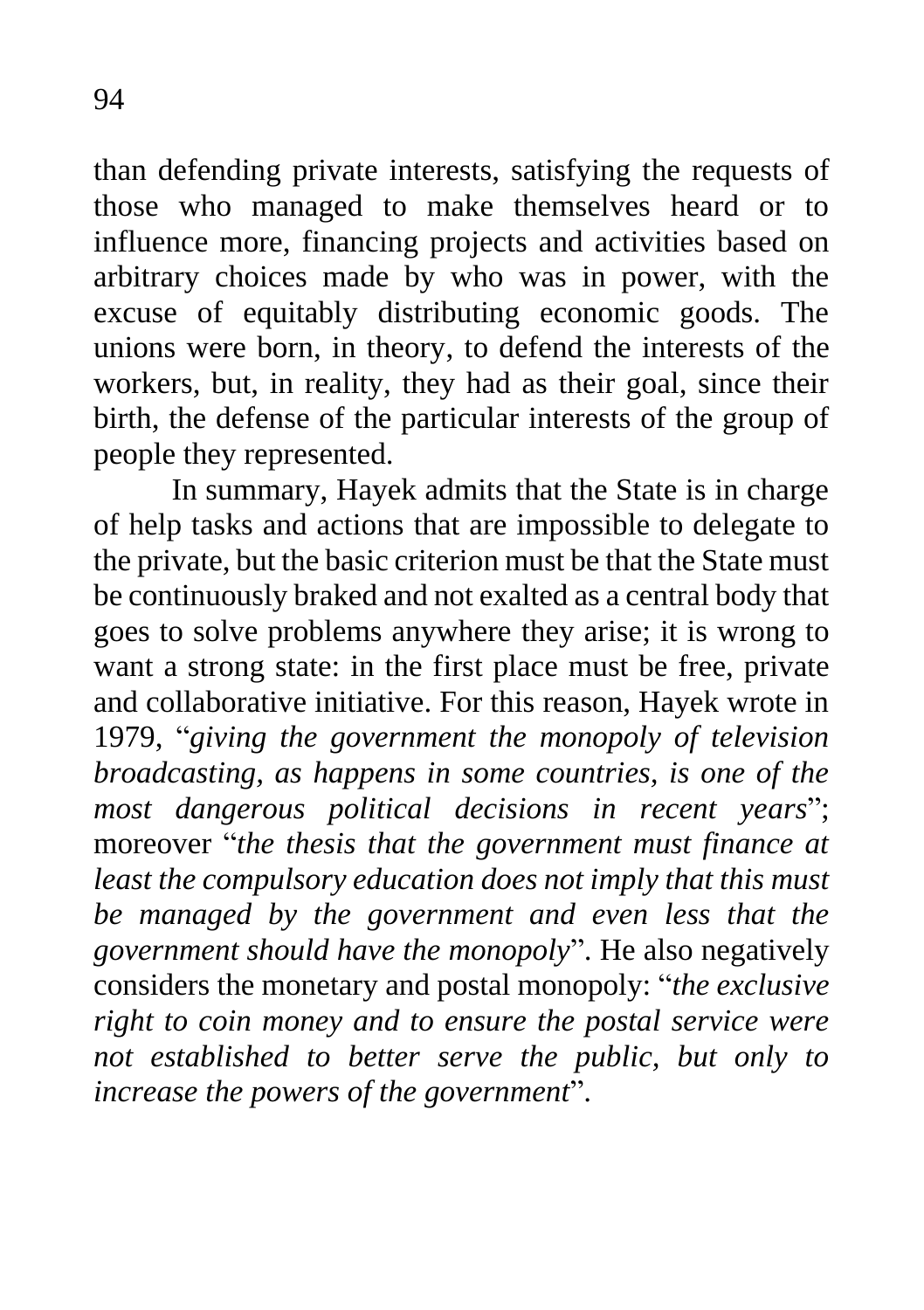### 2.36 Hans Georg Gadamer

Gadamer's philosophy (Marburg, 1900 - Heidelberg 2002) focuses on hermeneutics. This word comes from the Greek and means "interpretation", meant both as action of interpreting and as meaning that can be seen in a text. For example, a passage from the Gospel can be read in a political key, and then we can say that a political hermeneutics is applied. The hermeneutics can therefore be compared to a pair of colored glasses that each of us wears: they alter the perception of colors, but they also allow us to highlight elements that would be completely invisible to the naked eye or by using perfectly transparent glasses. Actually, there are no people wearing completely neutral glasses: each of us has in his mind, already as soon as is born, his preconceptions, the pre-understanding and predispositions that lead him to pay more attention to certain things and to neglect others. Since it is impossible to take off our glasses, the best thing is, rather than trying in vain to take off them, trying to become aware of them, as far as possible, taking advantage of the comparison with others, and exploit them to the fullest.

Another concept that Gadamer highlighted was that of a "hermeneutic circle". It means that when we read a text, we are not the only one to interpret it, but it is also the text that interprets us, in the sense that it imposes itself to some extent on our mind, contrasts some of our ideas, provokes us; then we go back to reconsidering the text, and here comes an endless circle of us interpreting the text and the text interpreting us.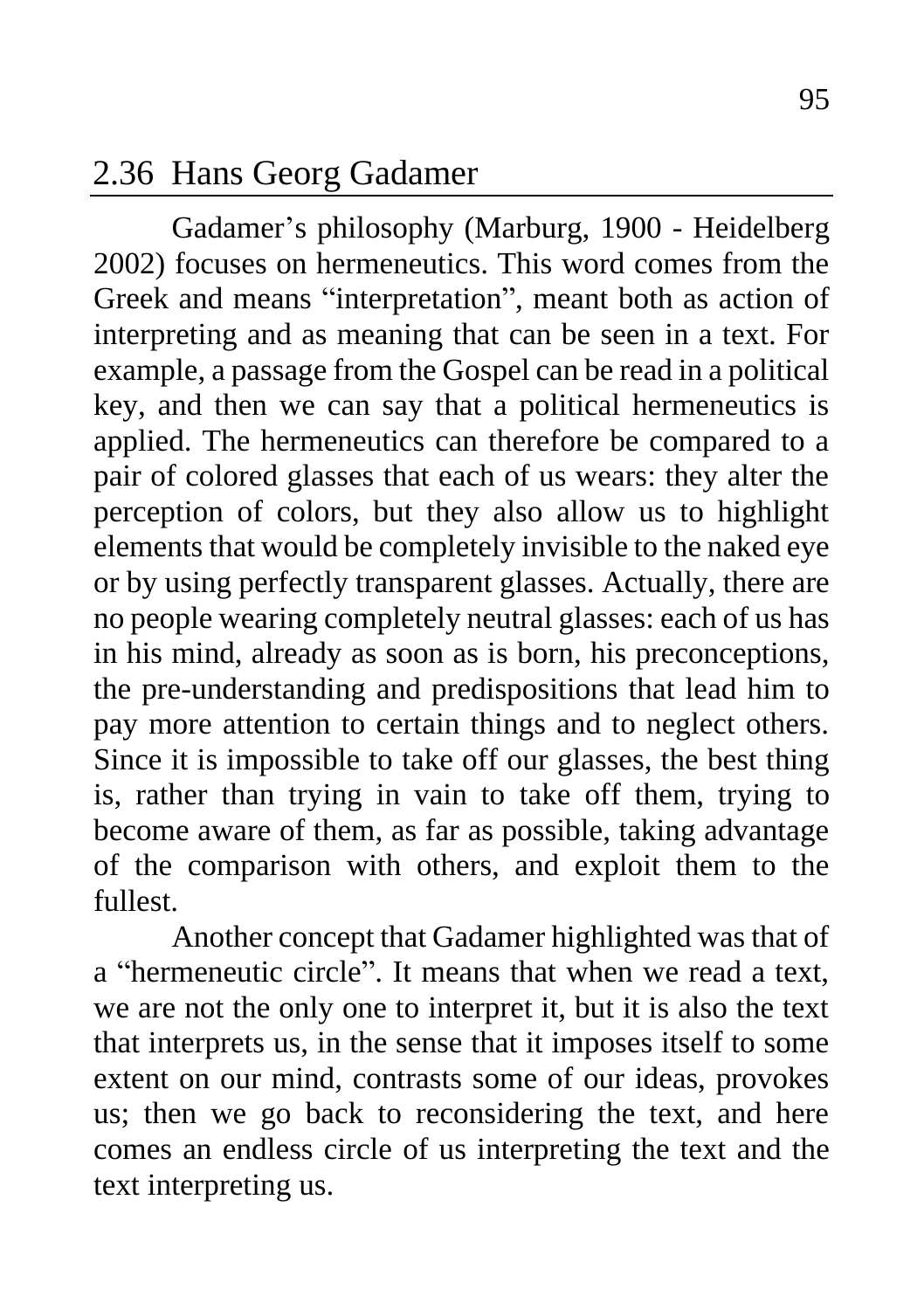A third important concept is that of the independence of the text from the author: it does not make much sense to ask whether the author has thought of the meaning we are seeing in a text (or a work of art, for example); in fact it is impossible to enter his mind, even if he were present before us and we could talk to him. Therefore a text must be interpreted for what it is and not for the intentions that the author could have, which could also be unconscious, therefore unknown even to himself. So it is also possible to study the history of the effects that a text has produced in the various epochs, up to see the effects it produces in us today. Everything can also be compared with the traits of the author's personality, which we can know in other ways, but it will still be a different work, even if an interesting one.

All these things assume a more general importance if we think that, in addition to a text, we can try to interpret life, the world, ourselves; in this sense Gadamer goes so far as to say that our whole existence is a continuous understanding and self understanding, a continuous interpretation, it is all hermeneutics; every human being is himself a hermeneutics, a way of interpreting life. Seeking the meaning of life is nothing other than trying to apply some hermeneutics to life.

I add a personal note here: we can connect the term "interpret" to the meaning it has in music; in music it means not simply understanding, finding meaning, but playing, playing a song. And then even in life we can witness to the world choices, interpretations, when we execute them. Who does some action in life is like one who "plays life" as a musical instrument is played and so lets others see and hear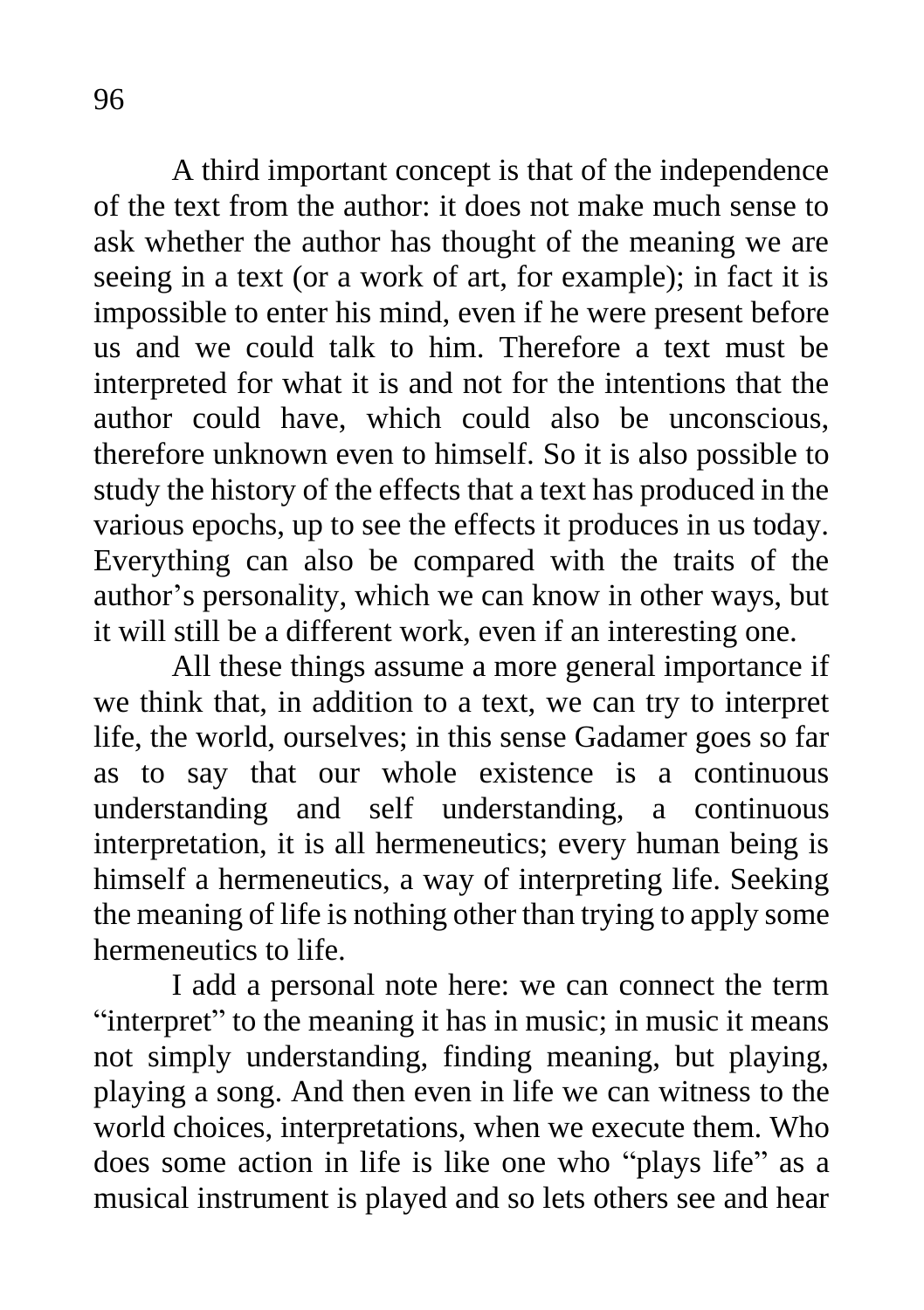it as he understands it, without even having to add words of explanation.

Today the alternative to Gadamer's thought is seen in structuralism: hermeneutics identifies syntheses, structuralism instead analyzes. The study of language, of the structures that make it work, of grammar, is analysis. Making sense of a sentence by expressing it with other similar words is instead making synthesis, interpreting, hermeneutics. Analysis does an orderly, systematic job; hermeneutics does a more rapid, transversal, almost at a glance job, being quickly able to see connections that analysis would identify in dozens of centuries, or even ever. The sense of "transversal" can be evident when referring to the game of "word search", in which, by examining a table filled with apparently meaningless letters, we have to identify here and there sequences, in any direction, that form words with a meaning.

# 2.37 Gianni Vattimo

Gianni Vattimo (Turin, 1936) has developed his philosophy in opposition to those who think they can say "how things stand". Whoever thinks this will sooner or later become a dictator, because he will tend to impose his idea on others; he is one who has an interest in mastering ideas first, and then, even unwittingly, men. At this point, however, Vattimo found himself in a difficulty: to oppose those who want to say "how things stand", we must propose an alternative; but the alternative may in turn be accused of wanting to establish "how things stand", albeit proposing a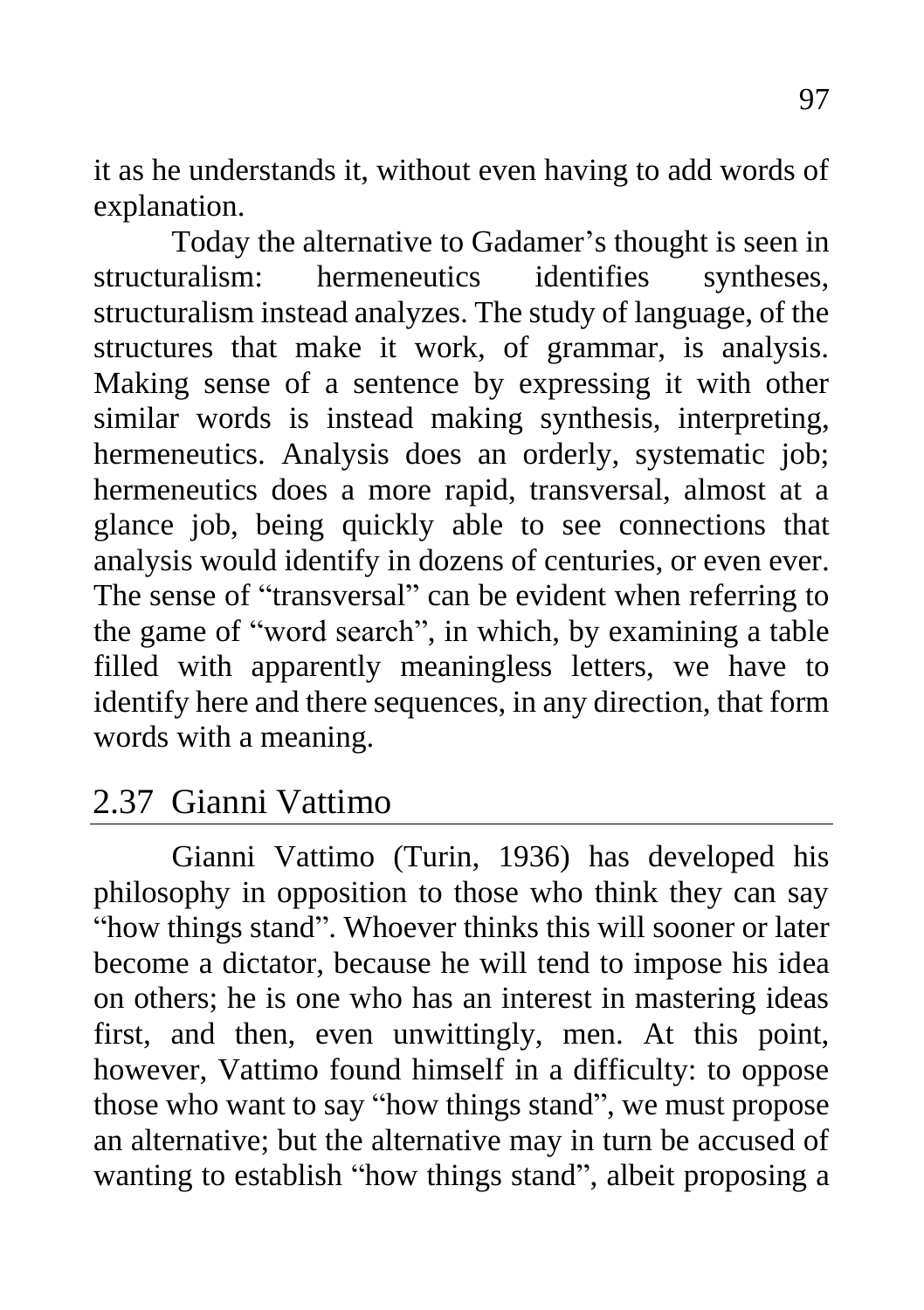different view. How to get out of this situation? He gets out of it by calling his thought "weak", which is equivalent to "relative"; it is a thought that is not stable, certain and sure, but instead it recognizes itself dependent on the past, the present, the complex of situations in which we find ourselves living today. In this sense his philosophy is above all negative, that is to say demolishing and therefore similar to that of Nietzsche; Vattimo, however, unlike Niezsche, recognizes that it is not possible to propose alternatives without relying, in some way, on what we want to oppose; as to say that it is not possible to show that a castle has fallen without using the stones that kept it standing; it is not possible to create a left party without exploiting tools provided by the right; it is not possible to oppose any enemy without exploiting, at least minimally, something that he himself gives us; we cannot fight evil without using tools provided precisely by evil and therefore, by themselves, at the outset created for evil; it is not possible to study the past without exploiting words and ideas provided by it; we can't live in this world without getting dirty; what we can do is only trying to calibrate the inevitable compromises and trying to direct them towards goals that seem better to us.

Vattimo's thought, as he himself states, is a hermeneutics, that is, a way of interpreting the world; indeed he, on the lines of Heidegger and Gadamer, maintains that it is not possible to know what the world is, neither if it exists nor what to exist means; what we are able to do is only handling our interpretations, trafficing them, comparing them.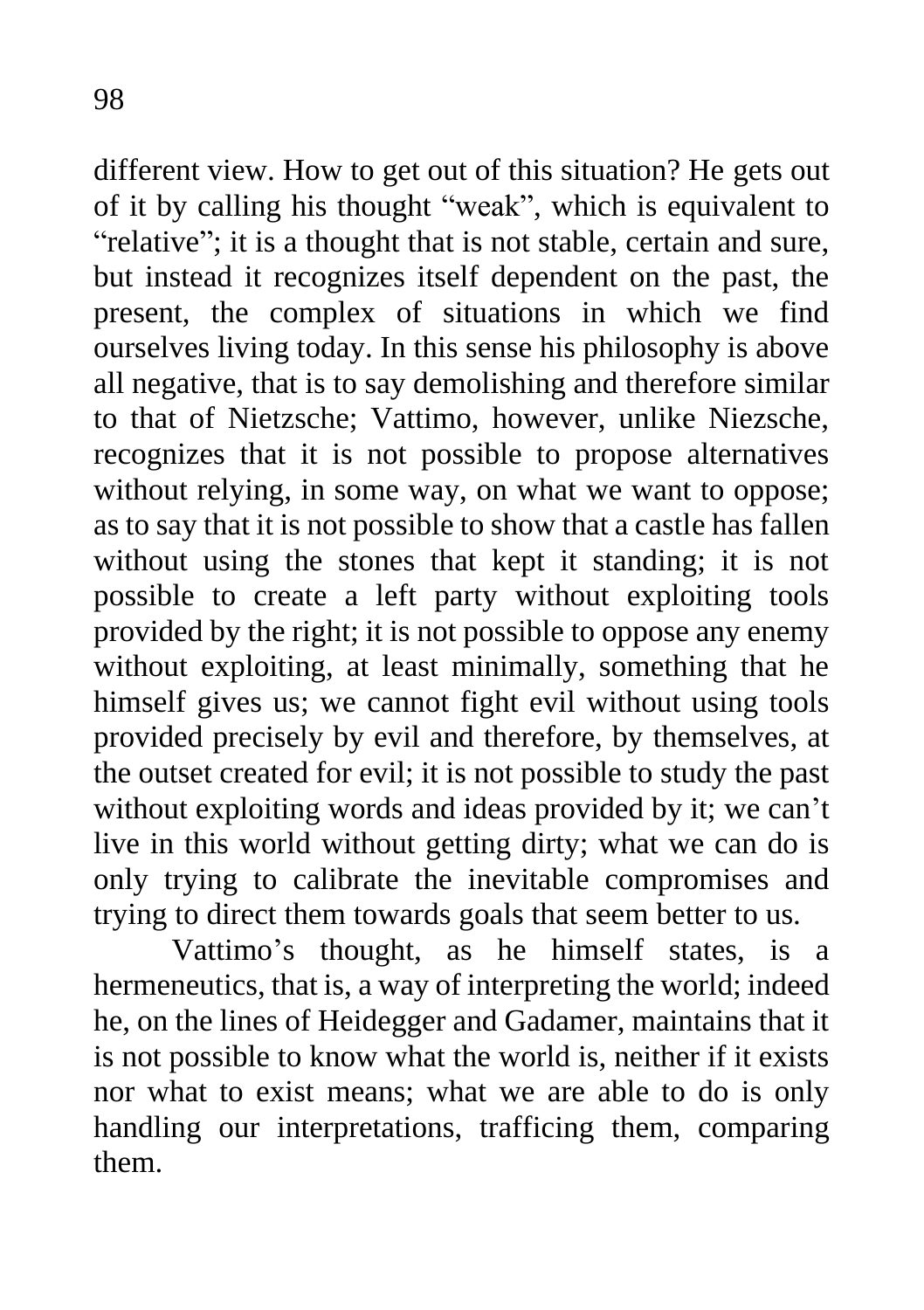Umberto Eco (1932 - 2016) argued in practice that however, this way, a lot of serious work done by serious people is questioned; to put it simply: it makes no sense to say that the work of a doctor is worthless because we don't know if the patient exists. Therefore, according to Eco, we need to maintain a value to the sense of being, of existence, so that our work and thinking retains its value; Eco would say to Vattimo: if nothing exists, what is the value of thinking, albeit in a "weak" way? Vattimo would answer that we can think the same, just being humble. This is what every scientist does: he humbly studies what he thinks he can study, without pretending to be the last person to establish how certain things are.

Developing the line of Vattimo, I personally think that being is weak because it is becoming, it is a being that "walks" and therefore does not have the power to preserve a strong identity, as the words with which we indicate things would suggest us to think, so deceiving us. This idea of dynamism of things corresponds to that which we first encountered in Heraclitus and which more recently is found in Whitehead (1861-1947). From this point of view, the humility of the scientist is due to the awareness that both he and his object of study are part of the same world that is becoming. Then, if we don't want to fall into the trap of turning ourselves into dictators, when we are tempted to say "how things stand", it is enough to learn to think that things do not "stand", but "become" and therefore the only thing we can try to say is how they transform, how they are progressing, how they are going, and not "how they are" or "what they are". Here, however, Vattimo's warning is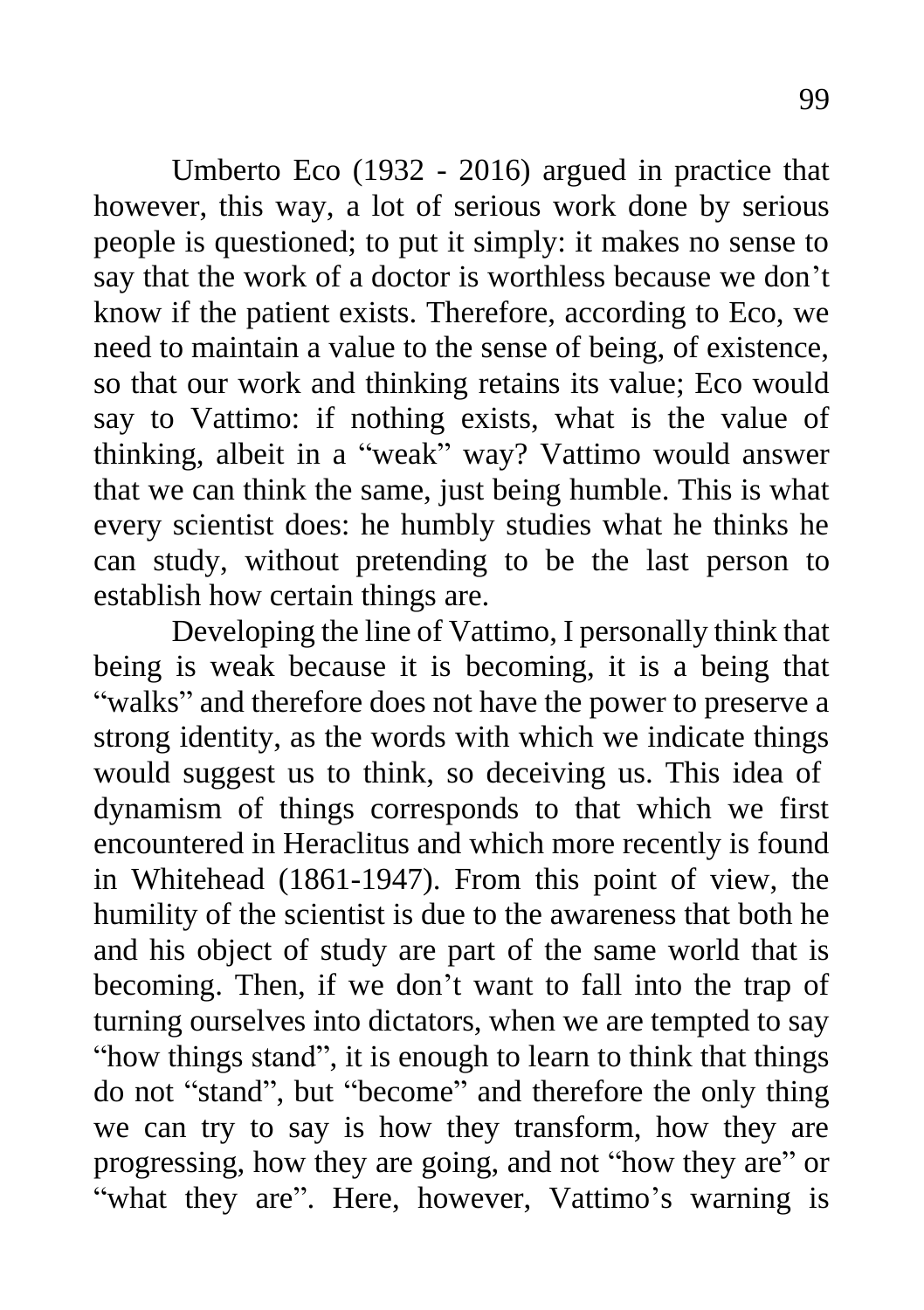important: it is impossible to eliminate the verb "to be" from our language (and so many other words having a "static" meaning), and therefore we must have the patience to use it anyway, as we are forced to use the stones of the fallen castle, because there are no other ones. Our thinking must then be a provisional synthesis, which needs to be updated day by day, collects the past and the present, makes every effort to welcome confrontation, self-criticism and seeks to move towards a future that we currently consider better. Therefore, it will also be first a self-formative thinking, an organization of projects that must always be reviewed, with the subsequent courage to assume human responsibility to make choices in the present and translate them into concrete behaviors, that should be able to say something to the world and to nature, as they appear us today.

# **3. A synthesis in five points**

What follows is a synthesis that does not mean summary; rather, it means trying to review the whole history of philosophy from an interpretative point of view, that is trying to understand where we are going; therefore it is not about repeating the above in a shorter way, but about reconsidering everything with different eyes; this means that the attempt of synthesis can still make us discover things that in the more detailed treatment could have been so implicit and hidden as to be completely invisible.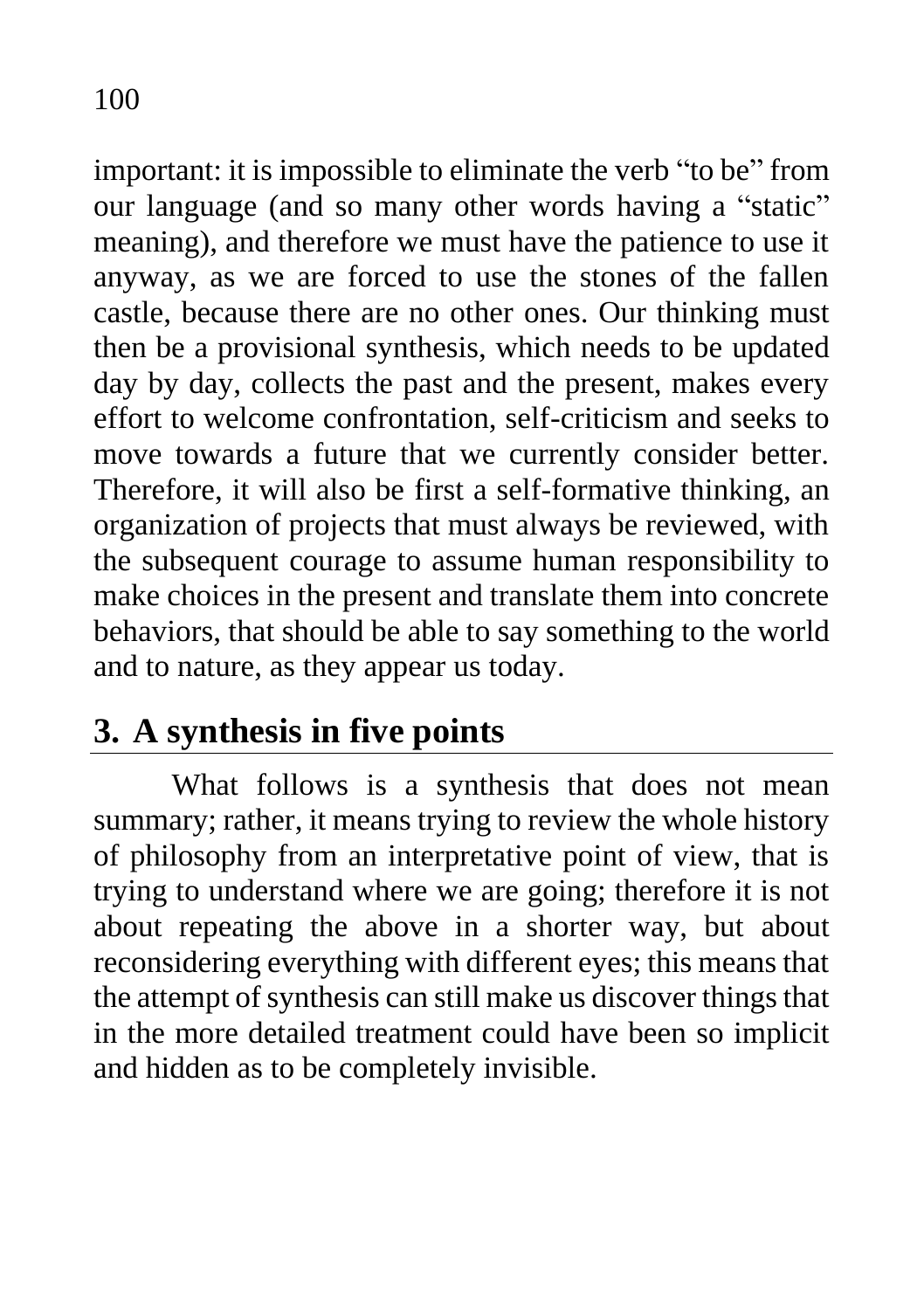#### 3.1 Criticism

A good starting point to realize the purpose of philosophy can be this one: taking note that everything can be criticized. There are no statements on which it is not possible to find arguments to validly support the contrary. But criticism is not just demolition; we can think, for example, of the art critic: his work does not consist in saying that every painting is worth nothing because of this or that defect, but, on the contrary, in helping others to realize first of all the merits contained in a work.

Destructive criticism cannot weaken truth: if something is true, there is no criticism able to destroy it; rather, it guides us to understand the meaning to be attributed to the word "truth"; criticism is a necessary criterion, vital for protecting ourselves from superficiality, illusions, fanaticism; it is not an enemy, it must not frighten us because of its destructive force; rather, it is a tool that, like all other tools, we need to learn to use, otherwise it serves only to do damage.

Among all possible criticisms, philosophers in the past have identified one that at least turns out to be among the most fruitful: it is not possible to prove that life is not a dream. Similarly, we can also observe that it is not possible to prove that while producing an argument the mind has not suffered distractions or deceit, that is, it has not dreamed a little; we can think, for example, of when we wonder about we having closed the door, or of when we count a large number of objects: if there is the doubt that we could have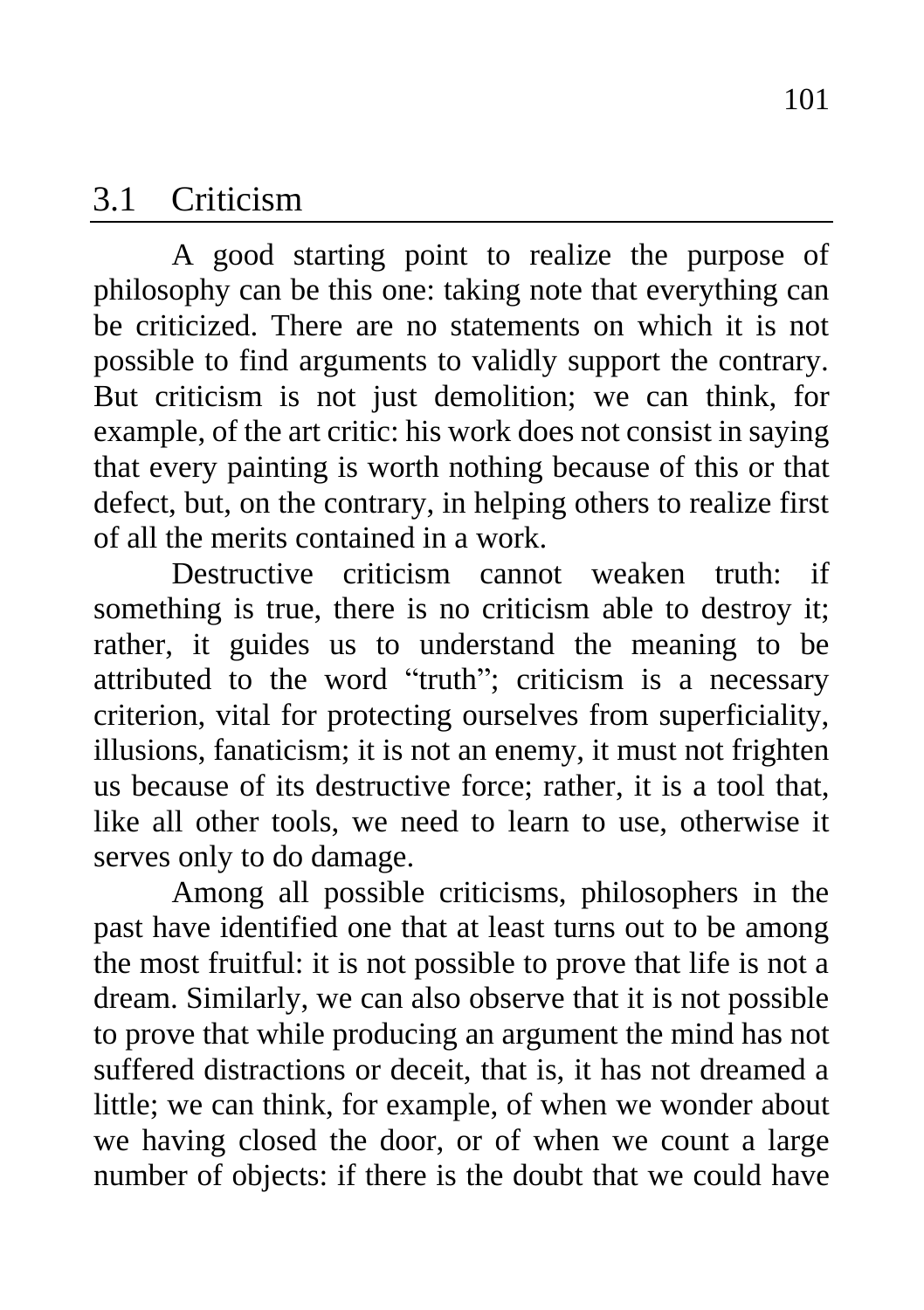been distracted (and therefore deluded) during the counting of a thousand card pack, nothing prevents us from thinking that we can have been distracted even in a very short count and, going down to the minimum, also in any thought that appears to our mind as immediate, evident.

Another critical awareness with which we should become familiar is that any reasoning that mediates two elements would in turn require further mediations and so on endlessly. Likewise, each demonstration is based on elements that in turn need to be demonstrated. Finally, we note that any criticism that wants to be really serious and radical must necessarily be able to take into consideration and also face criticism of itself; it needs to be able to do selfcriticism as well.

## 3.2 Metaphysics

Another way of indicating the most fruitful criticism is this one: all our statements are filtered by our brain. It is not possible to control what is outside our brain. The meaning of the words "being" and "reality" depends on the brain of the speaker. We can orient ourselves in this question by distinguishing three ways of thinking: metaphysical, antimetaphysical or "weak thought" and practical thought. Metaphysical thought is the one that chooses to believe that there is an independent reality outside our brain; the antimetaphysical one chooses to take into account the doubt, since it is never possible to know if brain is deceiving us; the practical thought chooses to go beyond these issues, considering that they don't lead to concrete outlets, and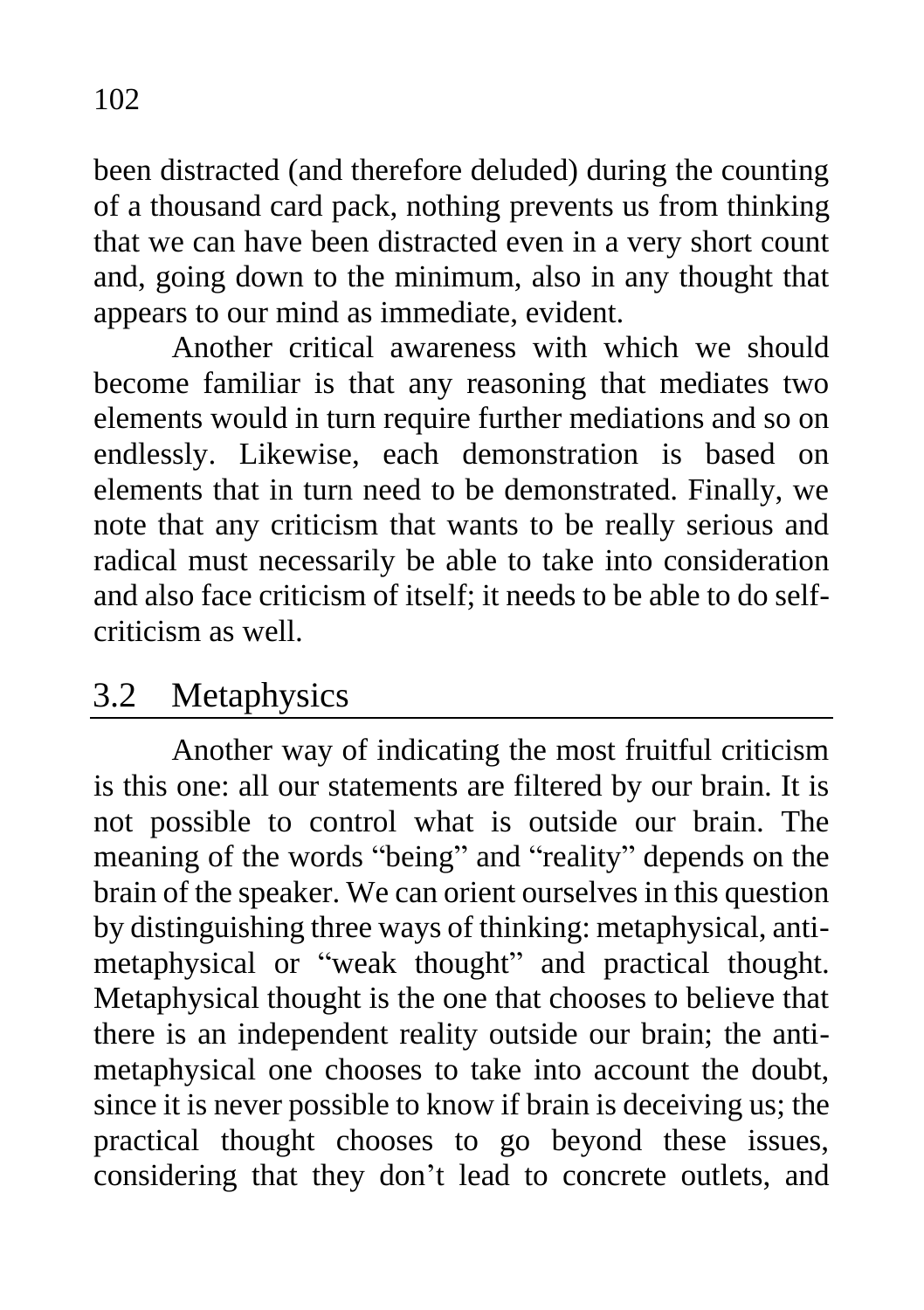directs attention to what can be done in practice, while taking into account the whole of the preceding critical journey. To understand the three lines more clearly, it may also be useful to highlight their limits. Some faults of metaphysics consist in the fact that it refuses to take into consideration dependence on brain and on becoming; it refuses to do self-criticism; it favors the arbitrary exercise of power, because who speaks believes he is saying the absolute truth, which therefore must be followed by everyone. On the other hand, anti-metaphysics has no foundation, because it rejects the idea itself of foundation; it is anarchist, believing that everyone can do what he likes; it is self-destructive, because it is self-critical. Practical thought, for its part, may be tempted to forget or devalue all previous research, thus falling into an uncritical way of life.

Practical talking seeks immediate experience, living here and now. This type of thinking has its own particular capacity to resist criticism, because it wants to be interpreted as a fact to be experienced immediately and not as a content to be analyzed philosophically. Let's take two easy examples of ways of speaking that happen not to be analyzed, but to react in a practical way: the supermarket cashier and the girlfriend who says "I love you". Let's imagine if a supermarket customer, in front of the cashier who tells him the total to pay, begins to say that we need to see if money exists, if life is a dream, and so on. The cashier would naturally react by telling him that he has no time to waste and that the only thing to consider right away is that he has to pay what he put in the cart. Where is the mistake? The mistake consists in the fact that that customer lost sight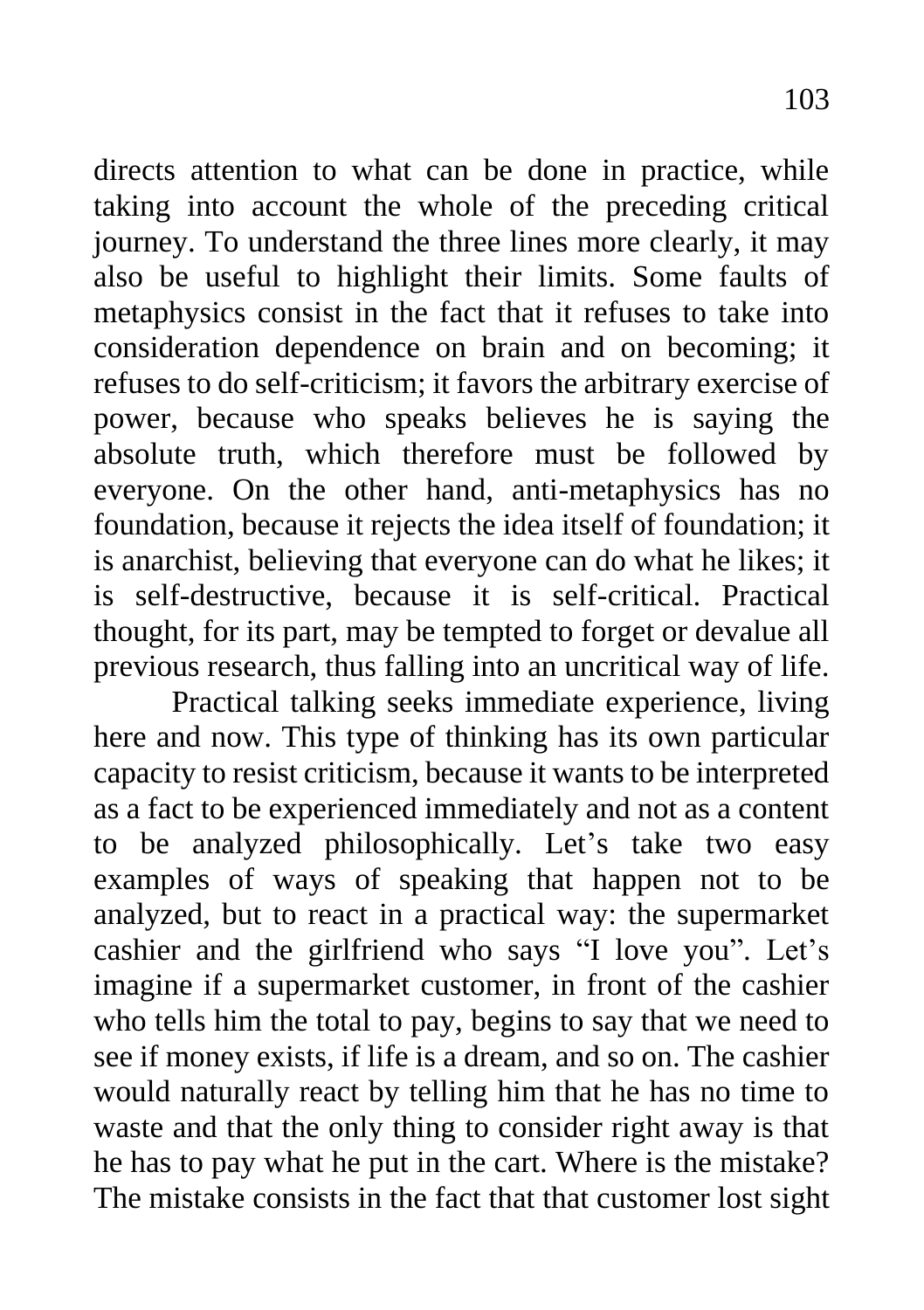of the immediate, practice intention of the cashier and, rather than questioning what he wanted, remained closed in the abstract questions of her mind. Likewise it would happen if a boy, answering the girl who says "I love you", replies that they need to see what that phrase means, they have to do the grammatical analysis of the verb to love, and so on. Here too, the error is that of not having taken into consideration the practical intentions of the other person who is speaking: the other person wanted only to know if he also loved her. At this point, beyond the grotesque side of these two examples, we must not miss the fact that the intention, both of the cashier and of the girlfriend, is not a rejection of philosophy, but rather another philosophy: it is a philosophy that we can call "practical thought" and that seems to be the most recent trend of our days. This does not mean that the thought of the previous philosophers is to be thrown out for having been too theoretical: practical thought is directed towards practice, but continuing to build over all the previous philosophical research.

To better understand the three types of thought described, that is metaphysical, anti-metaphysical and practical, it will be useful to note the respective language, that is, some more frequent words around which each of them moves, which can also be compared horizontally:

| <b>METAPHYSICS</b> | <b>ANTIMETAPHYSICS</b> | <b>PRACTICAL</b> |
|--------------------|------------------------|------------------|
| objective          | subjective             | practice         |
| metaphysics        | analysis               | synthesis        |
| reality            | brain                  | humanity         |
| being / existing   | becoming               | growing          |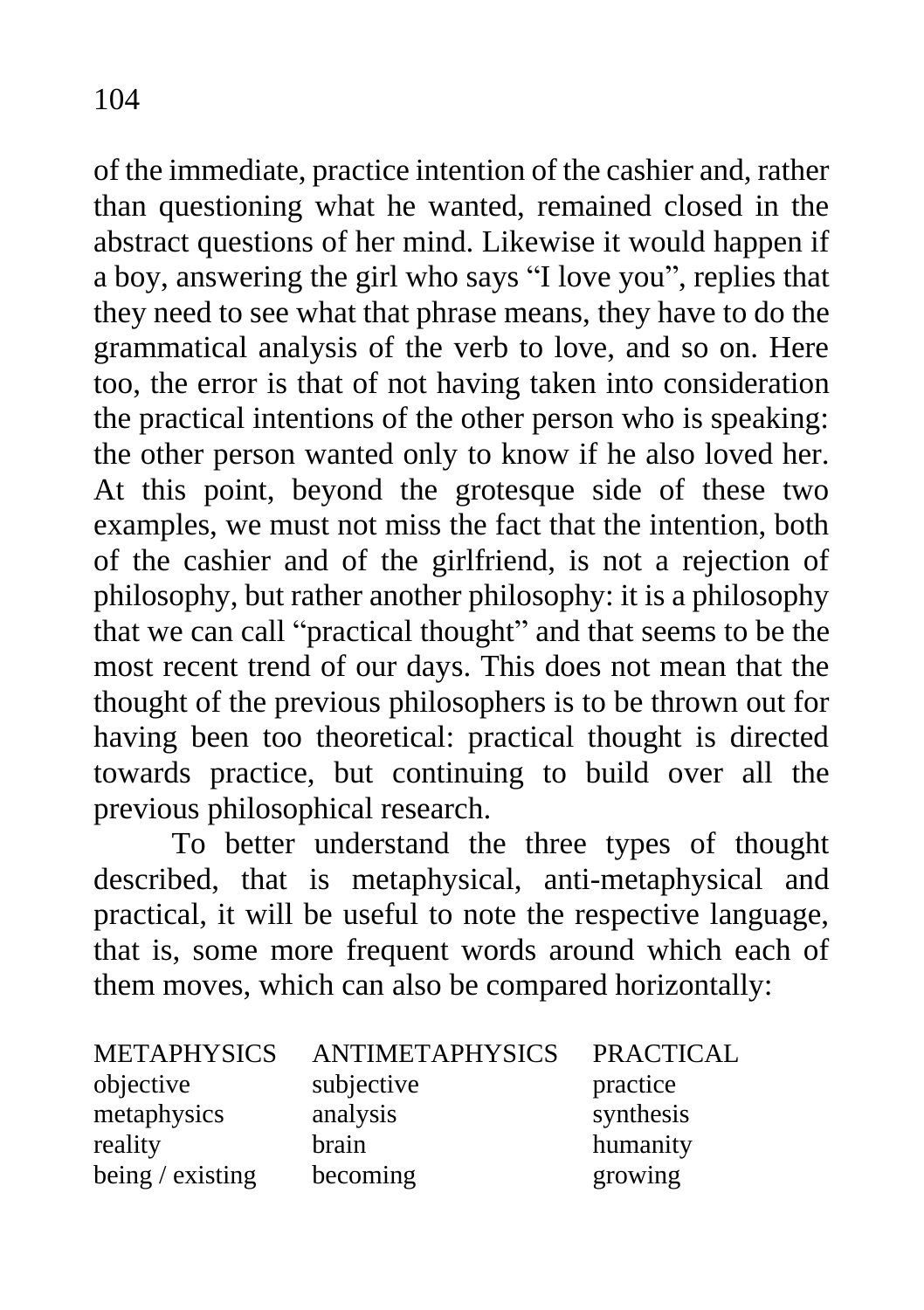| natural law<br>realism<br>certainty<br>foundation<br>conclusion<br>strength<br>morality | agreement<br>relativism<br>doubt<br>imperfect<br>dialoguing | experience<br>immediate<br>commitment<br>provisional<br>being involved<br>life<br>collecting |
|-----------------------------------------------------------------------------------------|-------------------------------------------------------------|----------------------------------------------------------------------------------------------|
| truth                                                                                   |                                                             | dialoguing                                                                                   |

In other words: facing a table, metaphysics states what it is; the weak thought says we don't know if it exists; practical thinking tries to see what to do with that table; in the third way of thinking the questions of the two previous ways are not scorned, but are considered instruments, on which, however, we must not stop, they are considered aids that must lead to practical choices.

### 3.3 Perspectives

In addition to the examples of the cashier and the girlfriend, we can also recall that of the novel: also a novel is written with a practical purpose; its author does not write it so that the grammatical analysis is done on it, or so that the reader wonders if that novel exists or not; the author wrote it to produce in the reader's intelligence an experience of reading, aimed at involving him in a global manner, thus also affecting his feelings, his emotions. Cashier, girlfriend and novel belong to the same third language, because all three of them aim directly at the experience, rather than at formulating definitions or criticisms.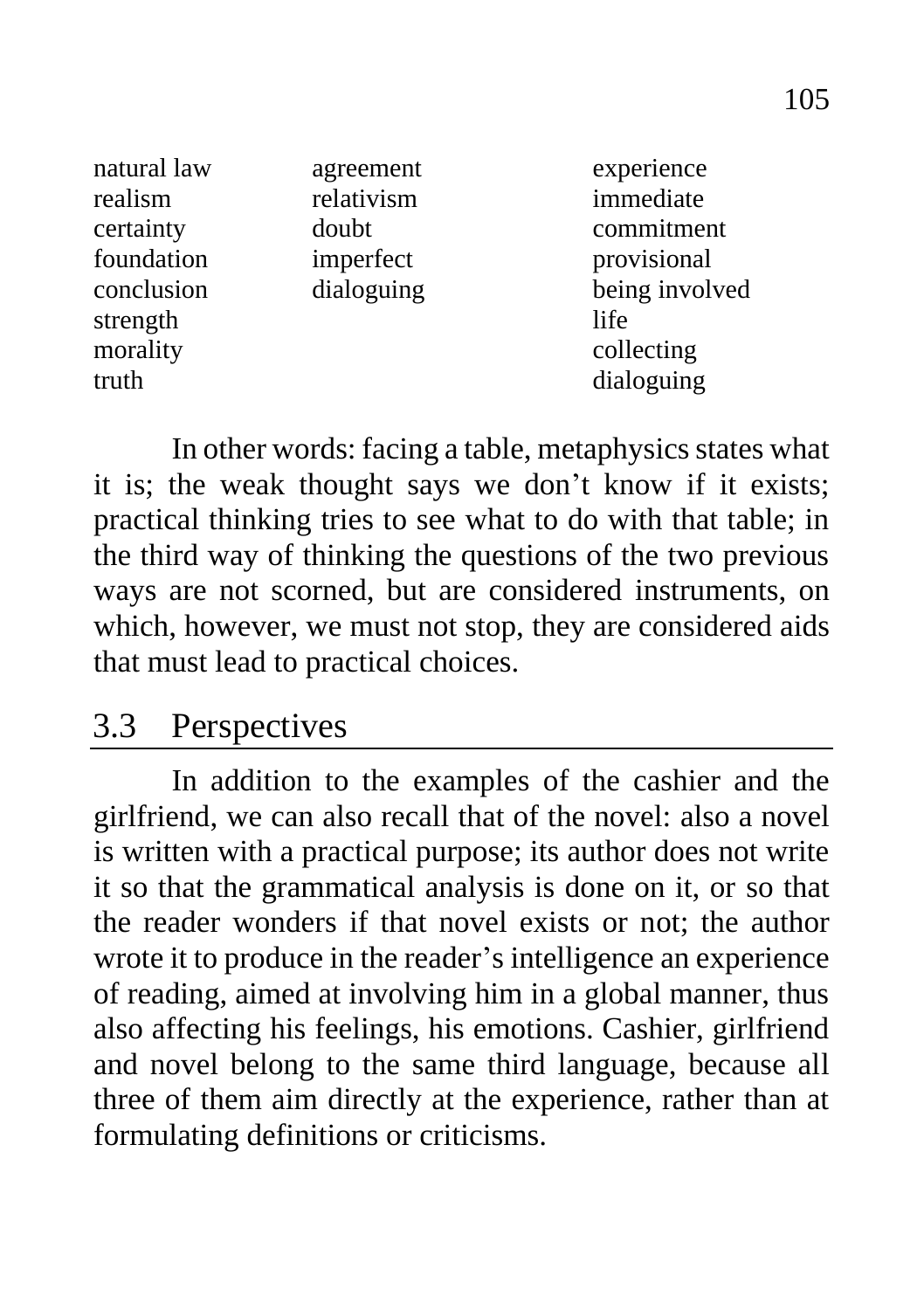The three languages I referred to, metaphysical, antimetaphysical and practical, are three perspectives, three points of view on reality, three ways of dealing with reflection or life itself; within them they can further subdivide into other perspectives, for example into perspectives of believers and perspectives of non-believers or atheists.

We can notice that practical language can also be expressed in terms identical to metaphysics, with the sole difference that it does not intend to establish universal laws, but recognizes that it is a perspective. In practical language, for example, we can easily say that a chair exists, but who makes this statement from a practical point of view does not intend to establish a universal truth, a philosophical principle; he means that that chair exists only to the extent that this statement serves him for practical purposes; for the rest, he is ready to admit doubt. Since therefore it is easy to confuse those who make statements for practical use with those who instead intend to place them as absolute truths, when we listen to a person we must refer to the context of the whole discourse that that person does, it is not enough to hear a single affirmation.

The prospects are like rooms; there is no being outside all the rooms, in a universal perspective. Every statement that is pronounced in this world is interpreted within a perspective. There are no statements that can be put out of any perspective, that is absolute or superior to the others. Each of us represents a different perspective. Instead, the dictator considers his own perspective as universal.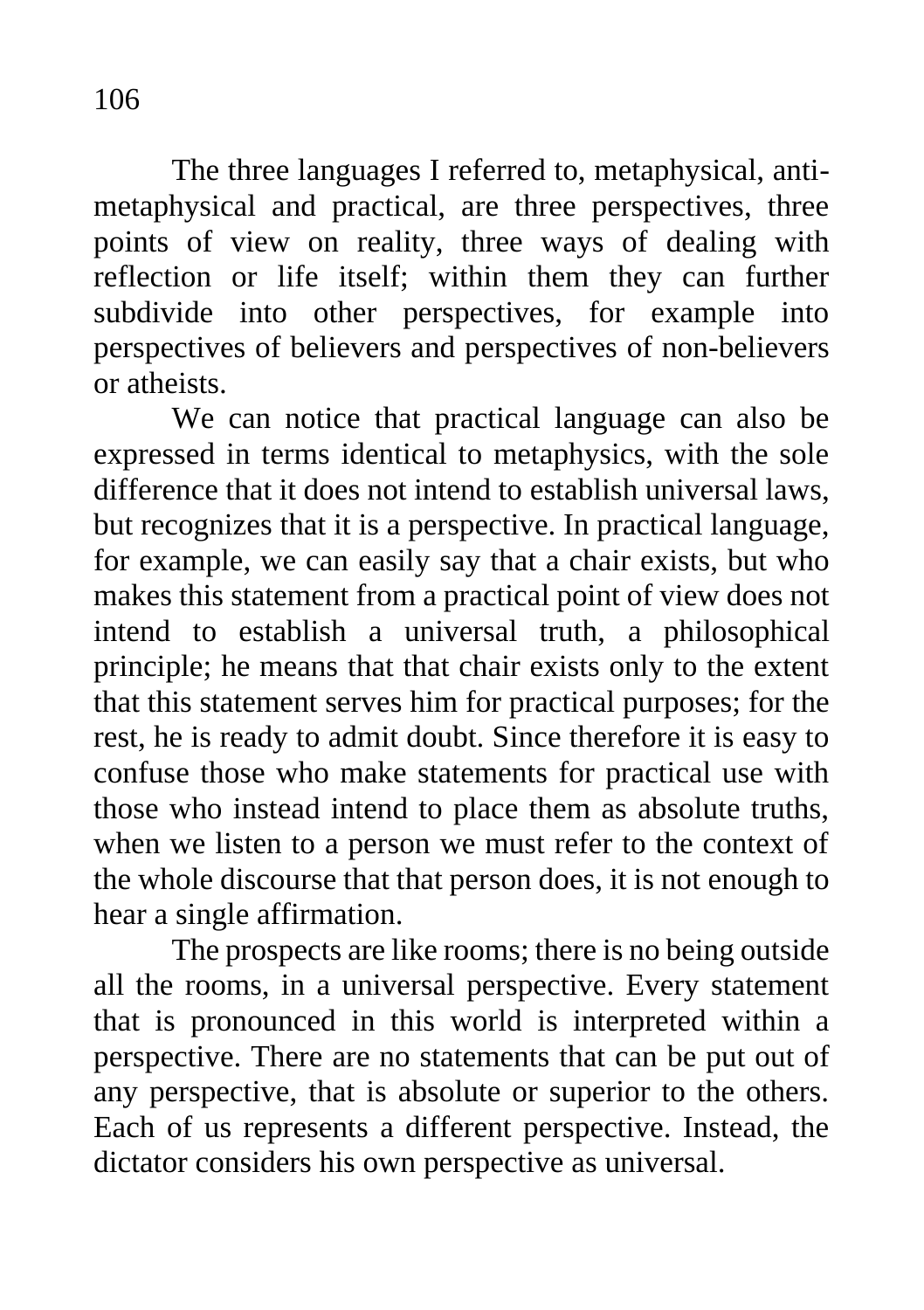A deadly defect of journalists is to say first the sentence pronounced and then the author of the sentence: this way they weaken the critical capacity of the listener preventing him from immediately placing the sentence in its context.

Different perspectives also coexist in the same person, based on different moments, moods, health, and even at the same time. In each of us different perspectives coexist in continual evolution, which uninterruptedly dialogue or contradict each other.

In order for making possible dialogue with another person it is necessary trying to welcome into us, at least temporarily, his own perspective. I cannot understand the thoughts of a thief if I never felt the desire to take possession of something. A husband cannot appreciate the beauty of another woman except by placing himself, at least to some extent, in the view of those who look at that woman with appreciation of her beauty; this way, however, we could say that, at least to some extent, that husband is cheating on his wife. Actually we can say that it is not betrayal, because in practice we all know that life is like this, feeling emotions and interests of all kinds within us; a different thing is then cultivating them specifically. Therefore, a boyfriend, at the height of his falling in love with his girlfriend, could say that all the other girls are nothing compared to his one; then he could come to his senses, look at things while considering other's points of view, and he will be able to tell others: excuse me, I spoke for a moment from the intimacy of my falling in love, but I realize that for each of you as well his one is the most beautiful. At this point the girlfriend could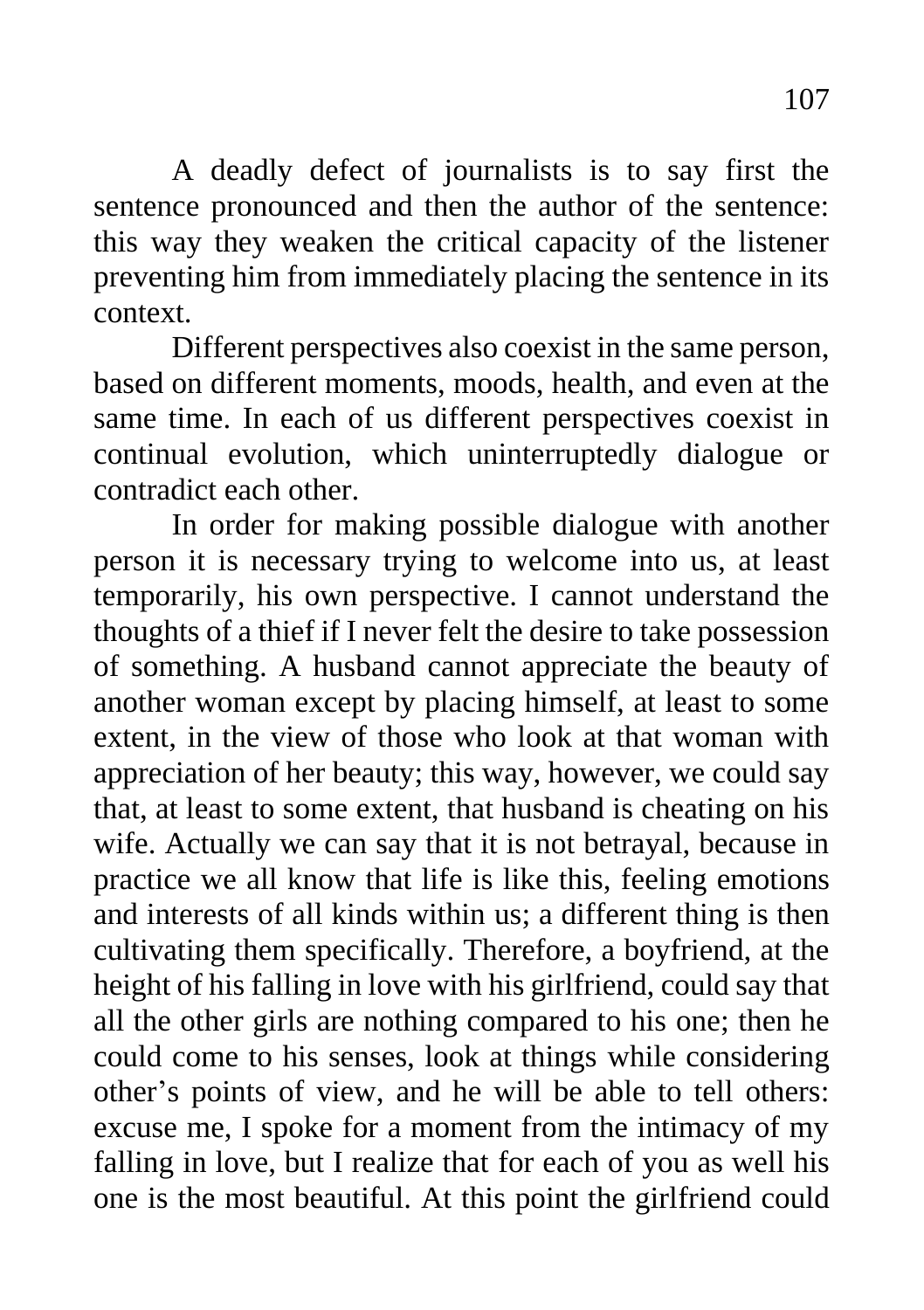also say to him: I suspect that you, by welcoming in yourself the understanding for the sympathy of others towards their girls, host this sympathy towards the others a little too much in you; that is, the girl could also begin to feel a little cheated on.

The same situation is created with regard to the relationship between a believer and his religion, compared to other religions. In this case, religion takes the place of his own girl, other religions take the place of other girls. God could complain to the believer that he, out of a desire for openness, a desire to put himself in others' shoes, is hosting the attachment to other religions a little too much in himself. God could complain about feeling cheated on by those who try to understand other religions.

Actually things are not like this, because this contamination with the desire of the other woman or of the other religion already takes place without us realizing it; it is practical experience that makes us understand that such contamination has nothing to worry about.

If instead it is considered from a theoretical point of view, it can also be interpreted as a betrayal of one's religion. This kind of exclusively theoretical consideration, without paying attention to what actually happens in practice, led Pope Ratzinger to conclude that dialogue with religions, strictly speaking, is impossible; he wrote it in 2008, on the occasion of a review of a book by Marcello Pera:

*Dear Senator Pera, recently I was able to read your new book Why We Must Call Ourselves Christians. It was for me a fascinating experience. With a stupendous*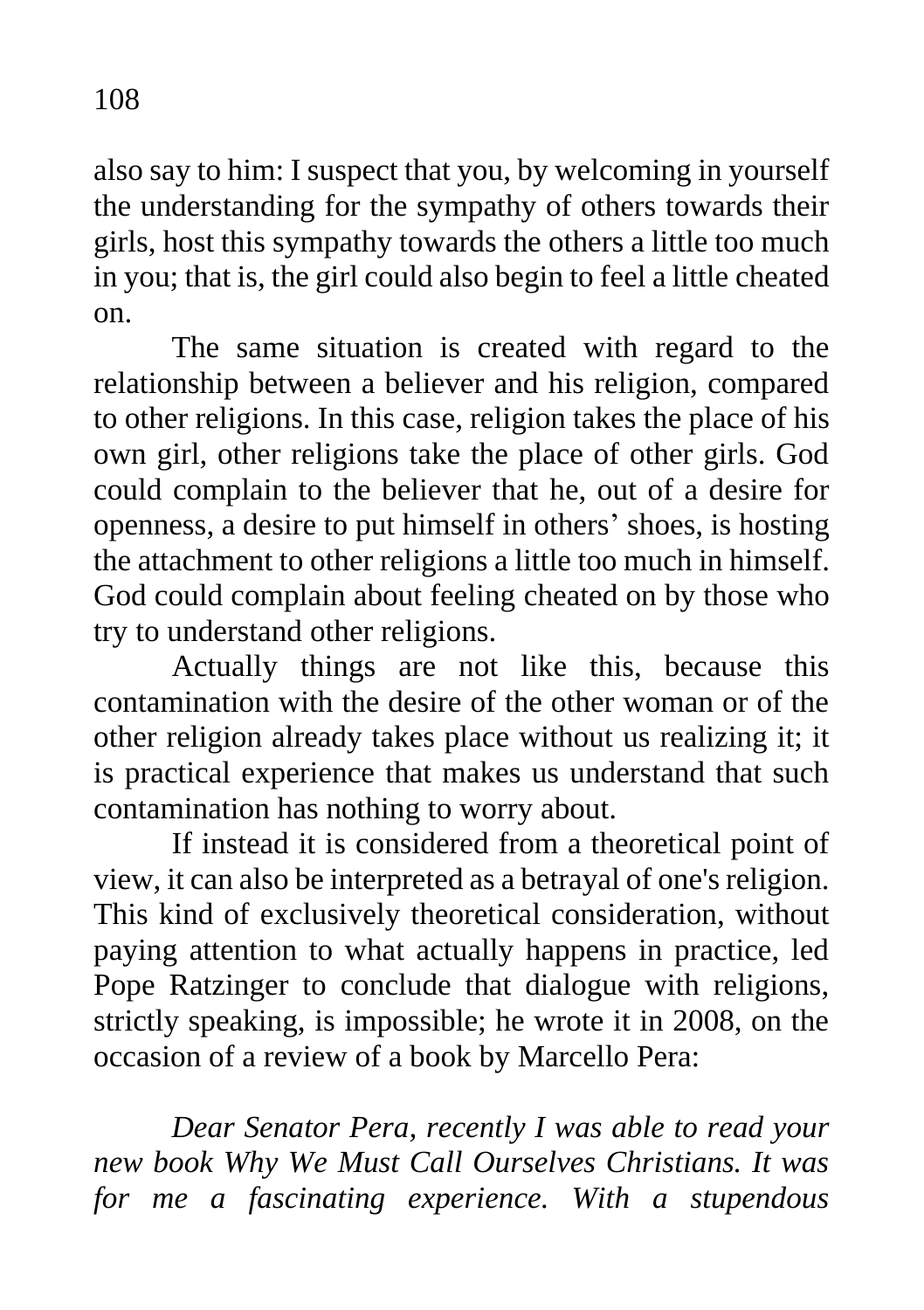*knowledge of the sources and a cogent logic, you analyze the essence of liberalism beginning with its foundations, demonstrating its roots in the Christian image of God that belongs to the essence of liberalism: the relationship with God of which man is the image, and from which we have received the gift of liberty. With incontestable logic, you show that liberalism loses its basis and destroys itself if it abandons this foundation. No less impressive are your analyses of liberty and of multi-culturalism, in which you illustrate the self-contradictory nature of this concept and hence its political and cultural impossibility. Of fundamental importance is your analysis of what Europe can be, and of a European constitution in which Europe does not transform itself into a cosmopolitan reality, but rather finds its identity in its Christian-liberal foundation. Particularly meaningful for me too is your analysis of interreligious and intercultural dialogue. You explain with great clarity that an interreligious dialogue in the strict sense of the term is not possible, while you urge intercultural dialogue that develops the cultural consequences of the religious option which lies beneath. While a true dialogue is not possible about this basic option without putting one's own faith into parentheses, it's important in public exchange to explore the cultural consequences of these religious options. Here, dialogue and mutual correction and enrichment are both possible and necessary. With regard to the importance of all this for the contemporary crisis in ethics, I find what you say about the trajectory of liberal ethics important. You demonstrate that liberalism, without ceasing to be liberalism, but, on the contrary, in order to be*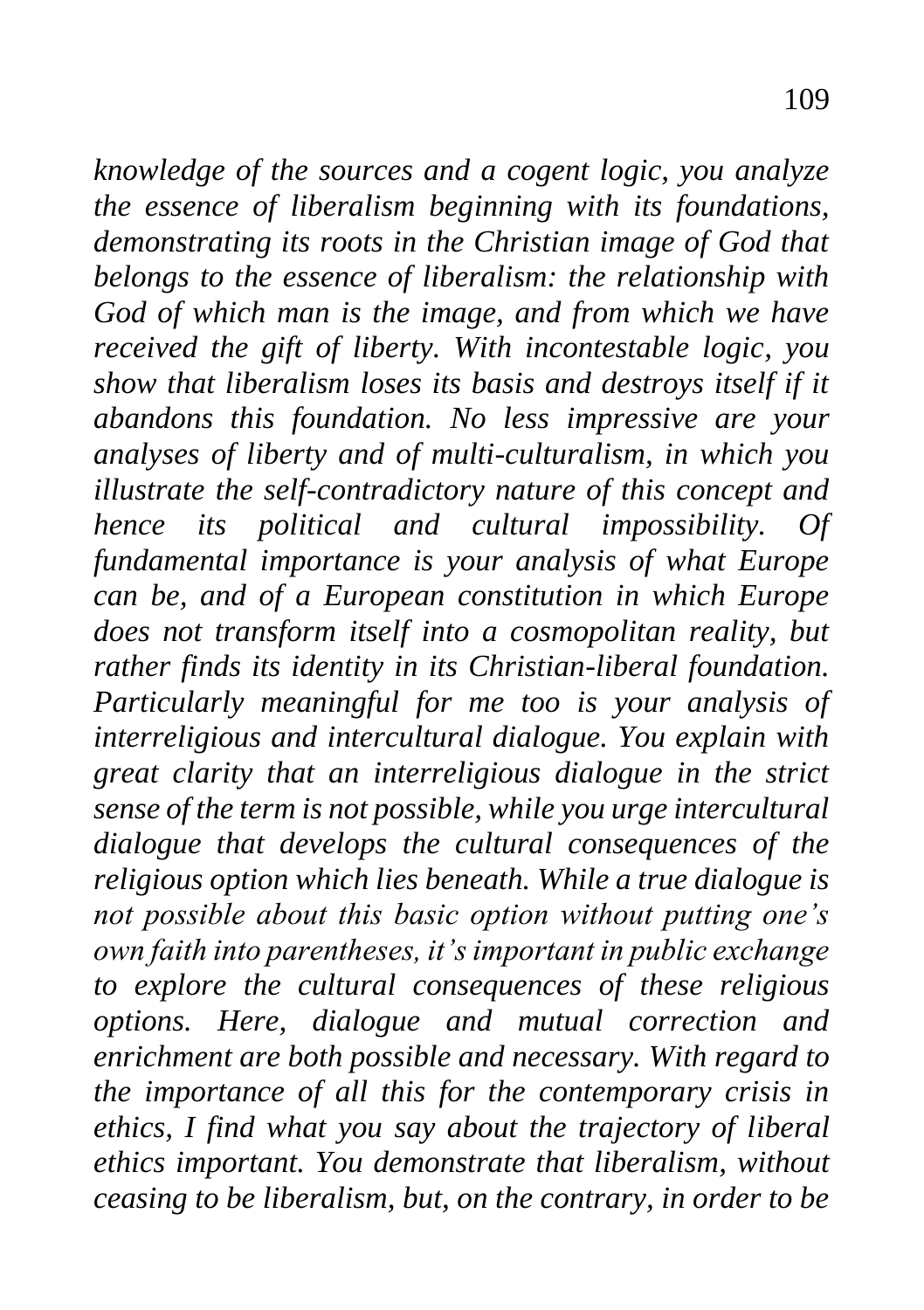*faithful to itself, can link itself to a doctrine of the good, in particular that of Christianity, which is in fact genetically linked to liberalism. You thereby offer a true contribution to overcoming the crisis. With its sober rationality, its ample philosophical information and the force of its argument, the present book, in my opinion, is of fundamental importance in this hour for Europe and for the world. I hope that it finds a large audience, and that it can give to political debate, beyond the most urgent problems, that depth without which we cannot overcome the challenge of our historical moment. With gratitude for your work, I heartily offer God's blessings.*

*Benedict XVI, 23 November 2008*

Along the same lines the Pope had already expressed himself in 2000, in the *Dominus Iesus* declaration.

After what we have said, we can realize that Christianity, despite making use of absolute languages, cannot help but confront itself with other perspectives, which are also able to relativize it. Each prospect is in contact with all the others and cannot avoid being influenced by them; in other words, the whole world is connected. If we don't accept to host extraneous perspectives in ourselves, we only make dialogue between deaf, in which everyone tries only to incorporate the other's perspective into his own. For example, one can tell me: in order to speak you use the principle of non-contradiction, which is objective; and I answer him: but the principle of non-contradiction is conditioned by our brain; and he tells me: you, to be able to answer, have right now used the principle of non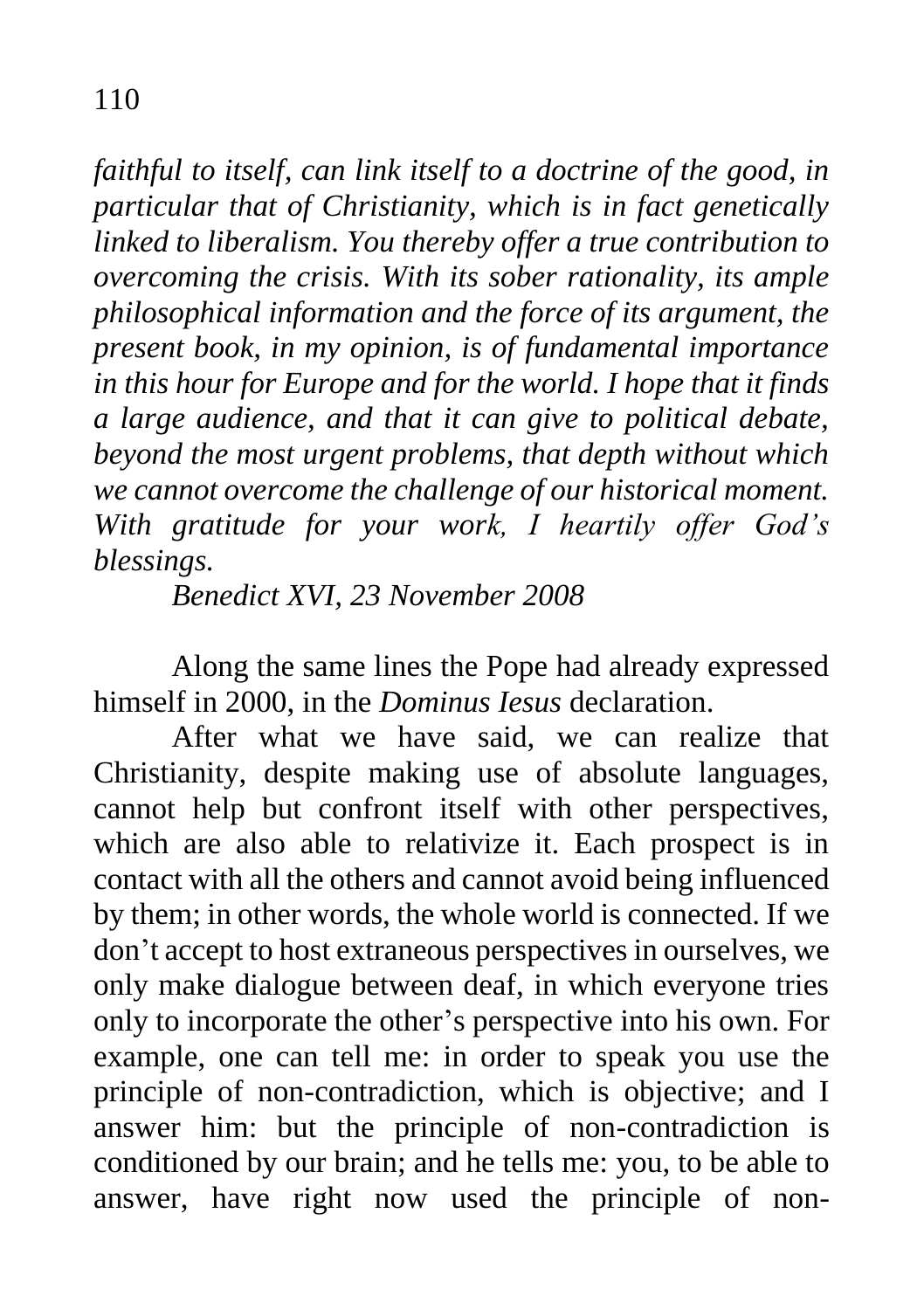contradiction ... and so on endlessly. Or if I said to a Muslim: you are a quasi-Christian; and he to me: you are a quasi-Muslim. In other words, there is no perspective able to impose itself and convince dialectically all the others who think differently.

# 3.4 Jesus' resurrection and miracles

Did Jesus really make the miracles told in the Gospel? Has he really risen? Here is what Pope Benedict XVI said in the general audience of April 15, 2009: *"Consequently, it is fundamental for our faith and for our Christian witness to proclaim the Resurrection of Jesus of Nazareth as a real, historical event, attested by many authoritative witnesses. We assert this forcefully because, in our day too, there are plenty of people who seek to deny its historicity, reducing the Gospel narrative to a myth, to a "vision" of the Apostles, taking up and presenting old and already worn-out theories as new and scientific."*

In the words of the Pope the term "historic" is ambiguous: if we understand it in the same way as we consider Giuseppe Garibaldi a historical figure, we should conclude that believing in the resurrection of Jesus requires not an act of faith, but a forced assent, in the same way we cannot allow ourselves not to believe that Giuseppe Garibaldi existed. But "historical" can also mean "of historical significance", that is "capable of having effects on history"; in this sense any novel is also historical, because it is able to arouse concrete effects in the people who read it, who are historical figures. However, the context of the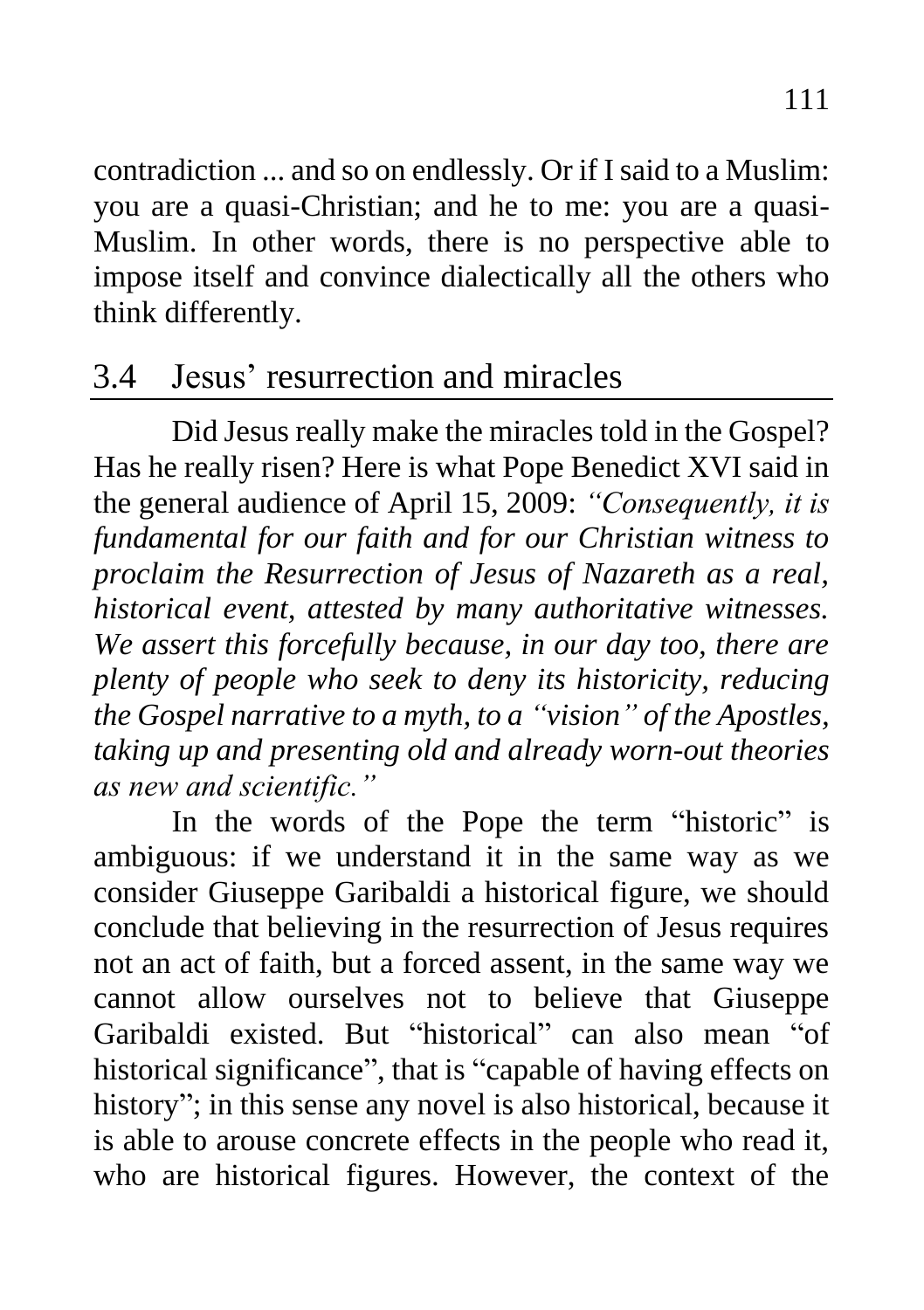Pope's speech suggests that he refers to the first sense of the word "historical" that we have referred to.

After knowing metaphysics, we understand that applying the term "real" to something does not increase its concreteness. The knowledge of the three main ways of thinking, metaphysical, anti-metaphysical and practical, leads us at this point to adopt practical thought as the best tool for thinking about the resurrection. We can therefore say that Jesus is "really" risen, but meaning the term "really" not in opposition to dreams, fairy tales, fantasies, since reality itself can be considered a dream, but in opposition to what is not capable to be appreciated with practical effects in our lives.

We can ask ourselves: but then does resurrection depend on our putting it into practice? In doing so, however, we would fall into a new metaphysics, that is, the metaphysics of our practice, which would become the source of salvation for everything, even for the resurrection of Jesus. Instead it is a matter of understanding that practicing something does not mean making it real, but relating to it in the way that today appears to us to be the best. We do not save the resurrection by putting it into practice, nor does it save us in a metaphysical sense. The term "salvation" itself contains a metaphysical, totalizing temptation. Today, instead, we find it better to say that the method of practicing appears to us better and, once this method is adopted, a Christian can realize that actually even God himself has always related to him in relative, practical, not absolute ways.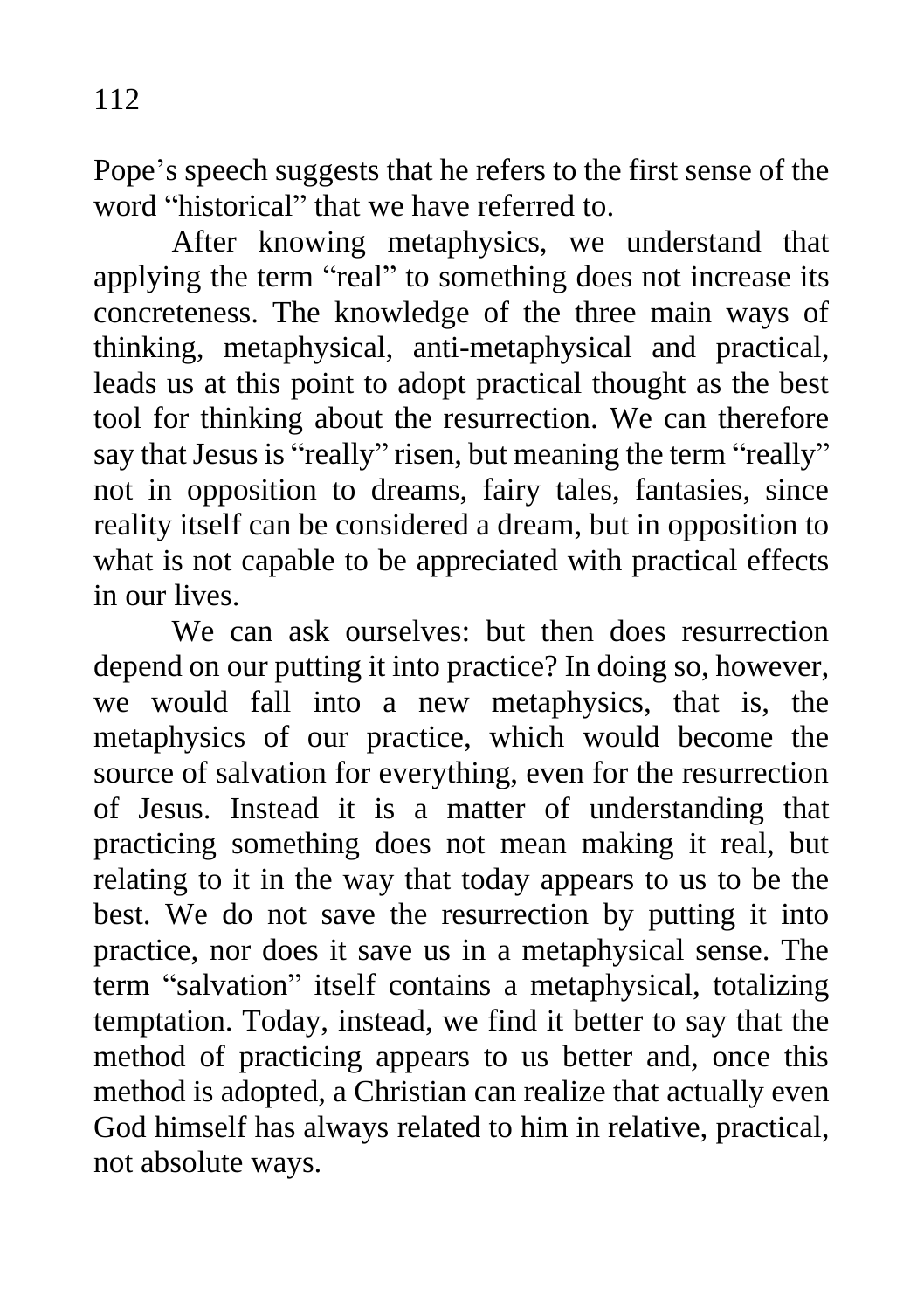After this, it will be easy to deduce that it makes no sense to ask whether miracles happened in a way independent from believing. The statements of the doctors cannot make a healing "real", because saying "real" does not mean anything clear. It would be like thinking of understanding a thing better if they explain it to us in Chinese. When doctors say that a person who could not heal is healed, actually they have not demonstrated anything. In fact, when we face unexplainable events, science refers to research and faith refers to choice; in both cases the need to stop on a definitive conclusion is disappointed. The insistence on doctors' statements is a dishonest effort to lighten the weight of the choice of faith, trying to steal some support from science, asking it for what it cannot give.

Why then does the gospel tell about miracles? It tells them not to testify scientifically, historically the existence of inexplicable events (it could not, even if it wanted to), nor to ensure that believers can comfort themselves by stealing scientific support from it, but to say that God is greater than the human mind and is able to accomplish what man is not even able to imagine. This actually already applies to any person. What does it mean to be God then? The greatness of God is not in the ability to break the laws of nature, also because actually we don't even know what breaking the laws of nature means, but in the fact that he offers the possibility of relationships capable of being appreciated practically as superior to those possible with the other people of this world.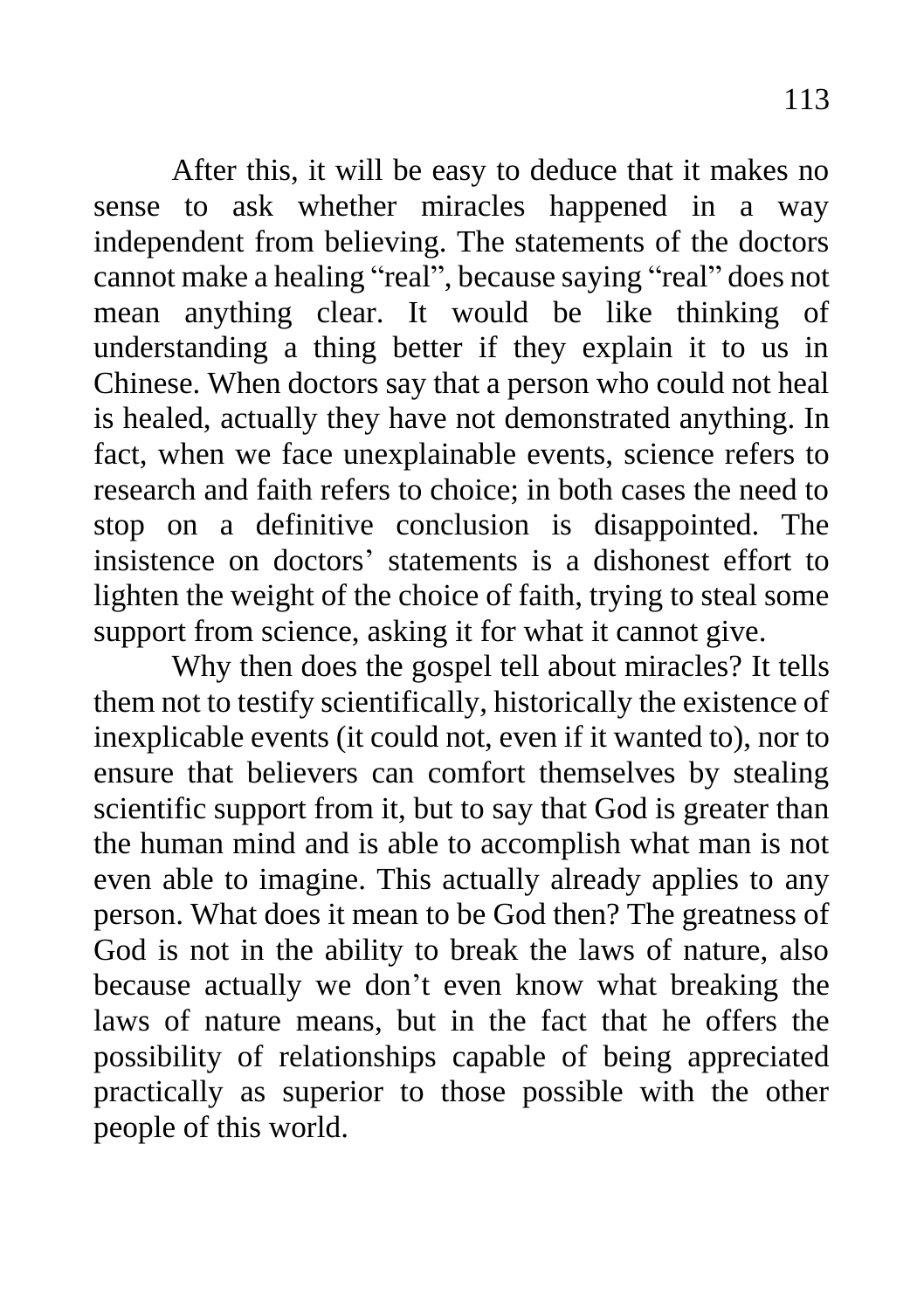### 3.5 Charity and politics

The philosopher Dario Antiseri, in an intervention on the italian TV channel Raitre for the program "Ballarò" of February 16, 2010, taking up the position of Popper, an Austrian philosopher who lived between 1902 and 1994, said: "*It is not a question of the Right or the Left, here is a question of rules. That is, an open society is open to the greatest possible number of ideas and ideals, different and perhaps conflicting. The basic question that, as it were, the theorist of the open society, or in any case the defender of the rule of law, poses, is not who should be in charge, but rather how to control those who are in charge. Because, if you look carefully, if we look at the answer that has been given in the course of the history of political thought to the question of the masters "who should be in charge", is an answer that has led to disasters: philosophers must be in charge because they know what it is good and what is evil, industrialists, priests, and so on. Then the past century came: who should command? This race; who should command? This class. I mean, really, the basic problem, I repeat, is not who should command. While we think the question "who should command" is so obvious, Balthazar must command, others ... this is not the problem. The problem is another, that is, how we control those who are in charge; that is to say, through which rules we control who commands. So, every time we, as it were, hit one of these rules, which can be the Constitutional Court, the Judiciary, the press, television, etc., one of these tools, of these presidia, a piece of freedom dies. It is often said: the people*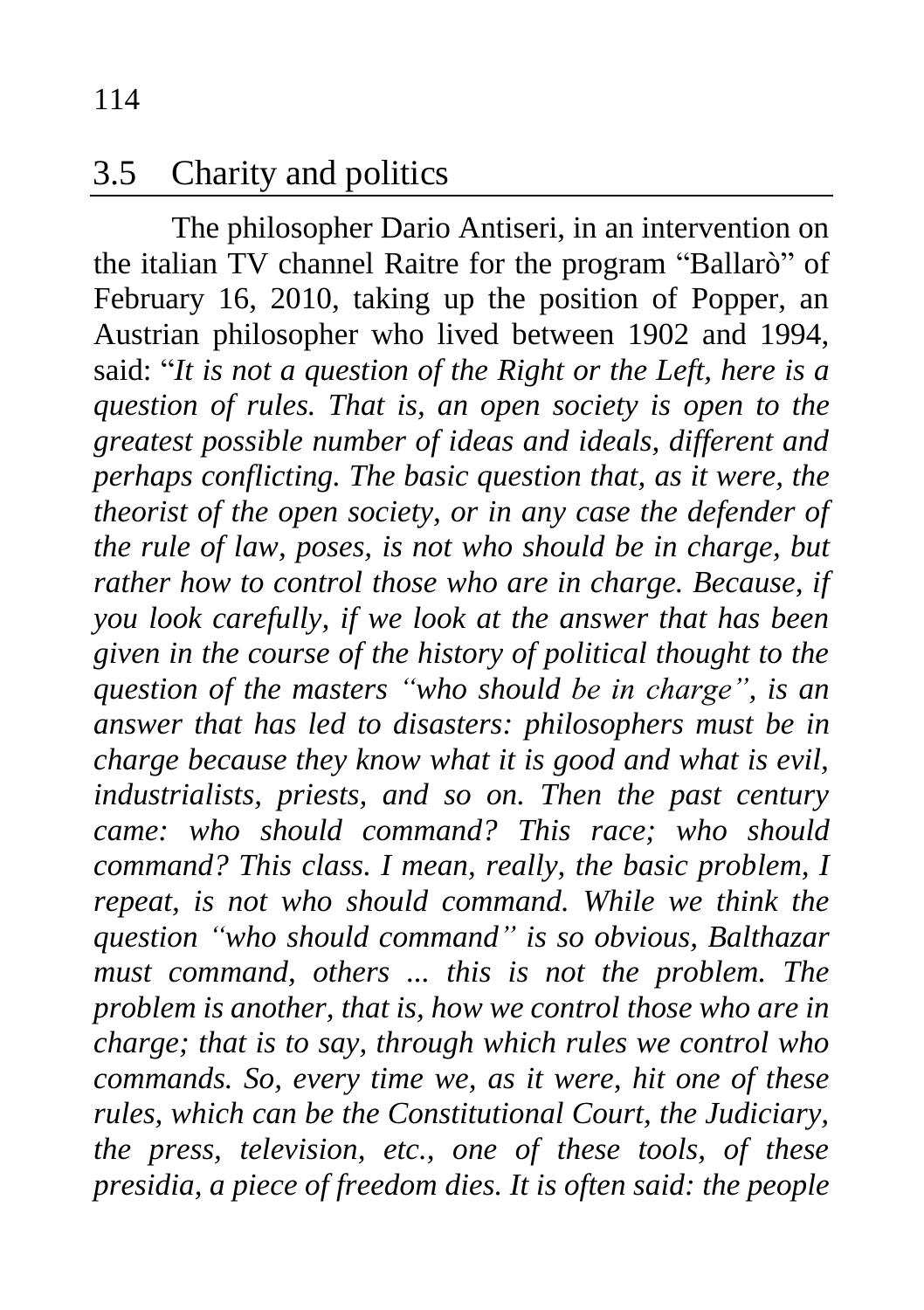*command. Applies to Right and Left. No. In a state of law the people do not command, the law commands. Sovereign is the law, and it is a law that sets limits to those who command. This is an important thing, because the people elected Barabbas; the people, as it were, went into raptures for Hitler, Stalin, Mussolini, etc. So I respect the people, but the people must be neither mythicized nor discredited. Lord Acton, a great English Catholic liberal, said that power tends to corrupt and absolute power corrupts absolutely. This is why the price of freedom is truly eternal vigilance.*"

Consequently, the real question turns to the voters' commitment after the elections: not so much "what tools does the candidate offer me to get controlled", but "what will we do after the elections to control the elected". But history shows that it is not certain that a people knows what its good is, so with what criteria will the people try to control who governs? In this sense, I don't share Antiseri's trust in the law, a trust that already Jesus did not have, and even less St. Paul in his letters.

When we tried to distinguish the three ways of thinking, I wrote: metaphysical thought believes it can affirm that this table exists; weak thought denies this possibility; practical thinking asks what to do with this table. At this point, it is a question of questioning ourselves about doing, since every man can believe that the best, most authentic way of acting is what he believes to be the best and most authentic. Faced with this subjectivism, relativism, the natural consequence is *conventionalism*: that is, the best way of acting is to constantly try to agree. The basis of the conventions is the being of the people who work for them.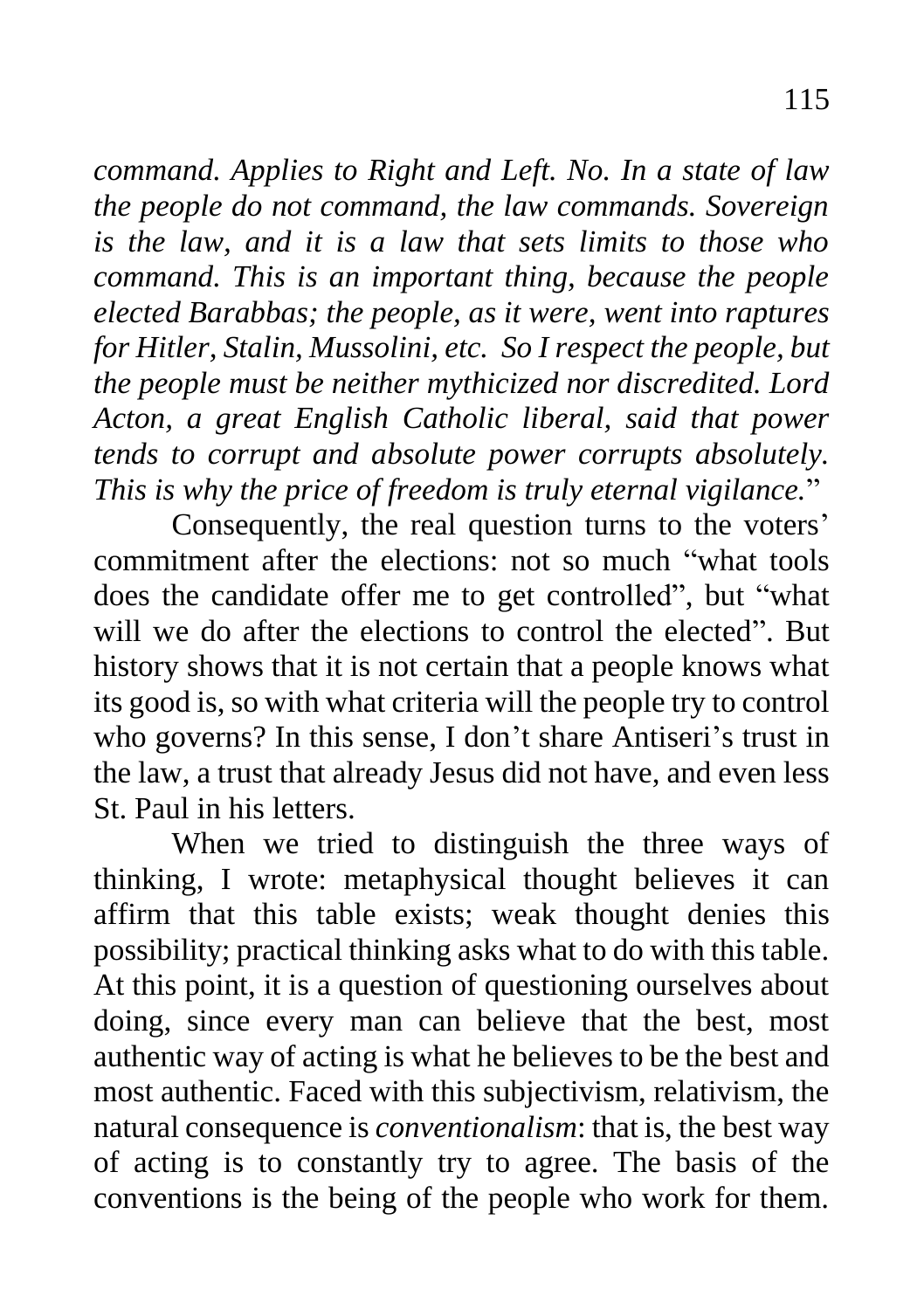Therefore the political commitment must consist in working first of all on one's own personal being, and then proposing it to the community as a contribution to the path of all.

At this point it is good to keep in mind that our being coincides with our cultural being, because the image we make of ourselves always passes through our brain, which is a human brain. It is impossible for us to think of ourselves except from a human perspective, and therefore from a perspective of human culture. Then the human criterion of doing charity and politics, that is, the way to the question "what to do with this table", must have as a basis the work of each on his own culture and then the proposal of this contribution to the community.

Therefore, the reason why to fight, for example, against hunger in the world, is because a hungry person, due to her urgency to eat, has no possibility to devote herself to research on herself, to self-criticism, to her culture; we must fight against dictatorships because every dictatorship, by imposing the thought of the dictator, prevents citizens from working to self-awareness, with the possibility of choosing which thought and culture to use. This is more than freedom, because the term freedom on its own is reduced to the possibility for everyone to do what they like, with all the problems that follow.

A people that fights only for bread and work, forgetting to fight for support for culture, is destined to elect a dictator, there is no escape. This was the Italians' mistake in having elected Berlusconi: they elected him because they saw him as the one who would give bread and work, losing sight of what culture he was the bearer. In some ways every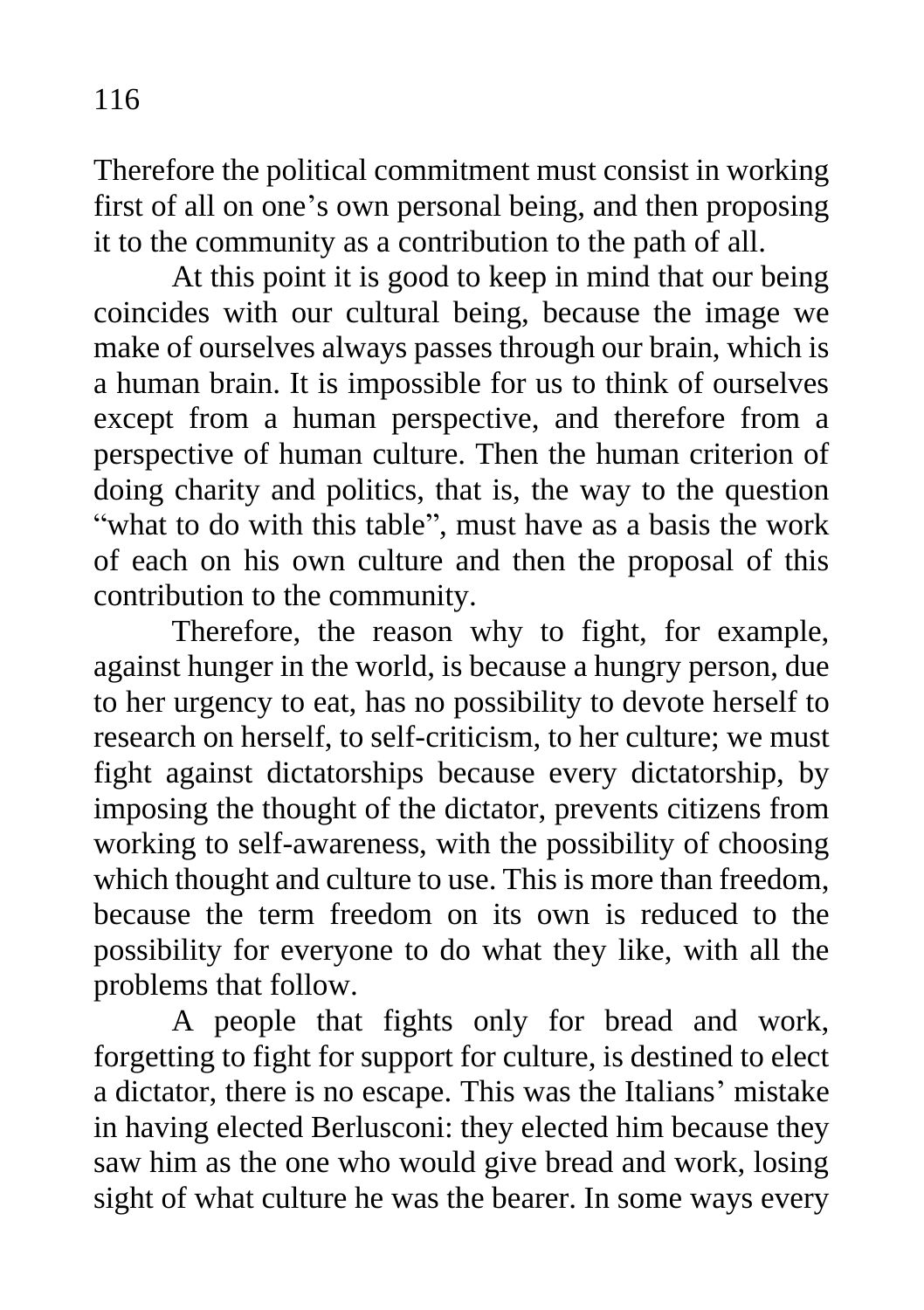people is doomed to this error, because democracy ultimately means mass power, but mass means superficiality and therefore it is obvious that the mass does not cultivate cultural research about itself. Therefore, if the Italians depose Berlusconi because he did not give bread and work, in order to choose another one that gives bread and work, they don't solve the problem, because the problem is the lack of cultural awareness in the Italians themselves. Then the real revolution is not made by electing someone who finally brings bread and work, but with the management of what makes culture, that is, school and the means of communication, and if anything electing those who prove to be more bearers of culture. It may also happen that a people depose a governor bearer of culture, because it is easy to take hold of the mass by waving all the problems of lack of bread and lack of work, which will always be there. A more culturally formed people will be more immune against leveraging these material arguments. If a governor is interested in culture, he will automatically be interested so that everyone can access it, while those who make bread and work propaganda are already working to become dictators, distracting people from cultural awareness. The same happens when in a family they work only so that the children have bread and work and not cultural reflection.

It could be objected that without bread one cannot have the energy, the life necessary to cultivate culture, but this reasoning is valid only in appearance, actually it is deceptive. On the contrary, we must keep in mind another one: if one seeks culture, he will automatically look for bread in order to have material life and make culture; the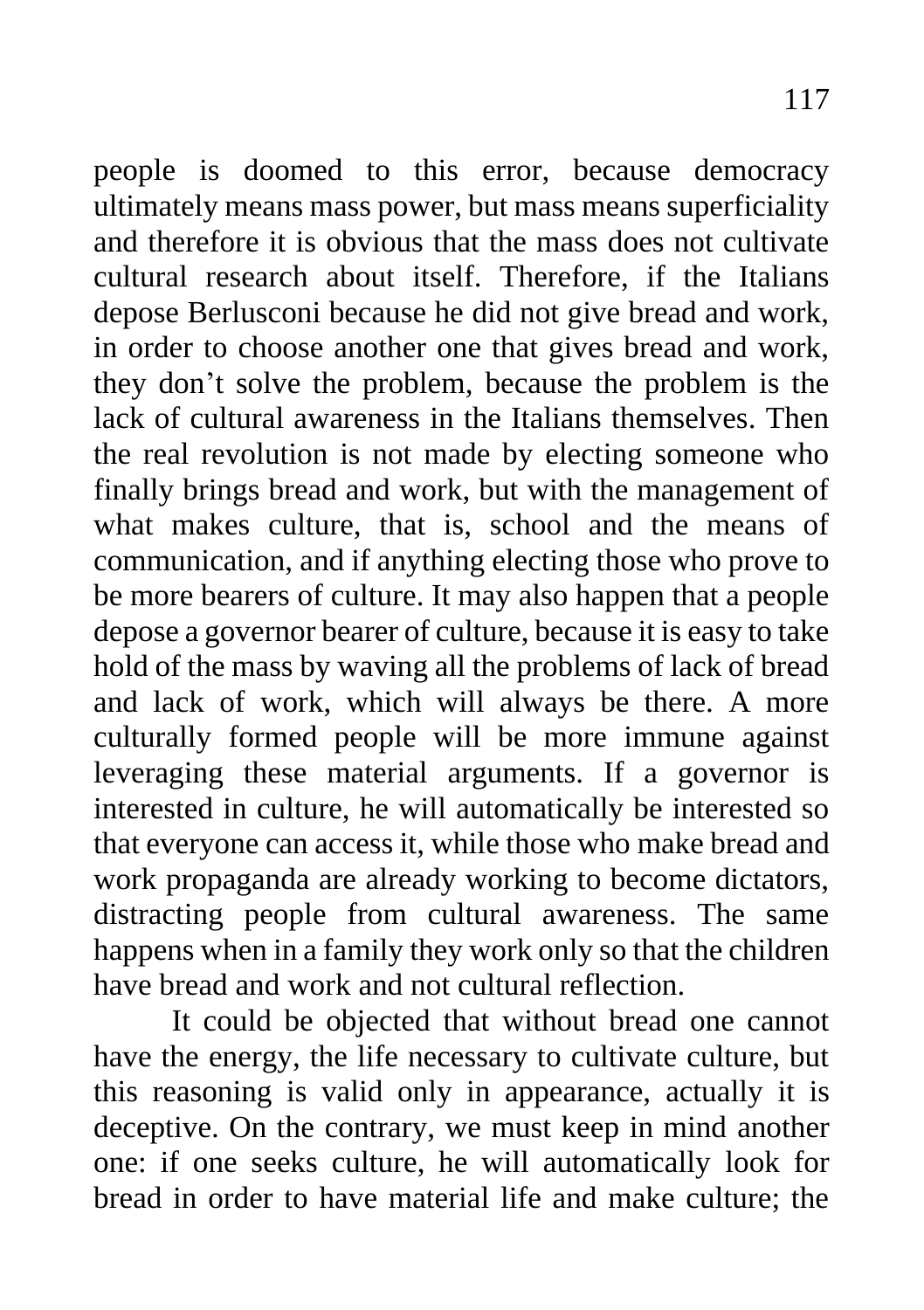starting motivation must serve to not forget that that bread must be sought not for itself, but to get to the next step, that is to do culture; instead, those who start with the search for bread are much more likely to forget immediately that the bread had to serve them for another thing.

In other words, if we ask ourselves what to do with this table and nobody in the meantime questions himself, it is sure that we will hand over the table to some dictator: it will be one of us, or a law, or any rule. In this sense it is always the people who create the dictators; even if a governor is not such one, when the members of the people do not reflect on themselves, they automatically make him a dictator.

In Italy the difficulty toward culture could be traced back to the fragmented political origins; Italian and world unity can then be achieved only by starting from this awareness in doing culture: culture creates union.

# **4. The Christian synthesis of the cross**

In this reflection I will indicate with the word "Christian" not the baptized person, but the one who, independently of having known Jesus Christ, carries out behaviors that appear to conform to the logic of the cross, which we will try to understand below. From this point of view, Falcone and Borsellino, Jesus, Gandhi, Socrates and many others come to be "Christians". Our purpose here is to try to understand something of this logic, which is appreciated as different from common thinking.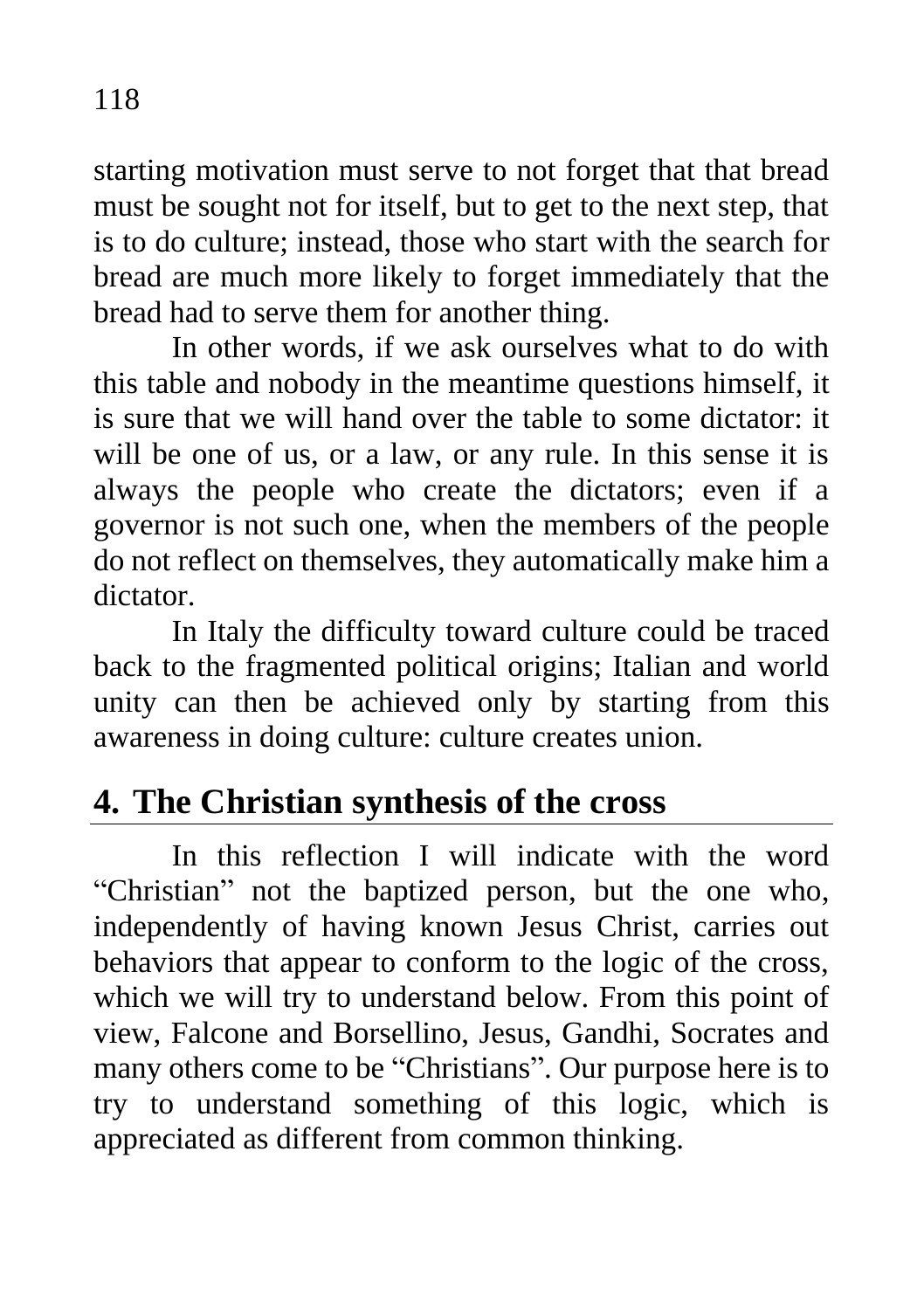In the logic of the cross, existence is lived as a struggle against evil; aspects of life such as serenity, relaxation, the pleasure of not working on holidays, of being able to do good even without suffering, are certainly appreciated, but the reference point, which gives the fundamental sense, with which to understand these things, is anyway fight. In this way of seeing things, relativism on good and evil is overcome by an attitude of uninterrupted openness and dialogue. The Christian does not struggle for his idea of good, but is always ready *to seek* together with others the sense of good. There could also be those who deny the existence of evil, but this vision can be accused of a metaphysical claim. The hermeneutics of existence as a struggle against evil does not arise as a metaphysical reading, since it is not based on definitions but on research. However, this research does not paralyze the struggle, because it does not absolutize itself, that is, it does not require doing nothing until a definition of what is good has been found, but it refers in semi-stable way to the temporary ideas of good that are shared in the present.

Once these premises have been clarified, we ask ourselves: in what sense is the Christian's death defeat and in what sense is victory?

It is defeat because the Christian dies; this death can also be understood in a broad sense: even the loss of five minutes, dedicated to the service of the neighbour, is a small death, because it is anyway a piece of our life that is spent on something; a part of life that, for a first immediate consideration, is lost. In this sense, evil won, defeated the Christian, because it managed to deprive him of a piece of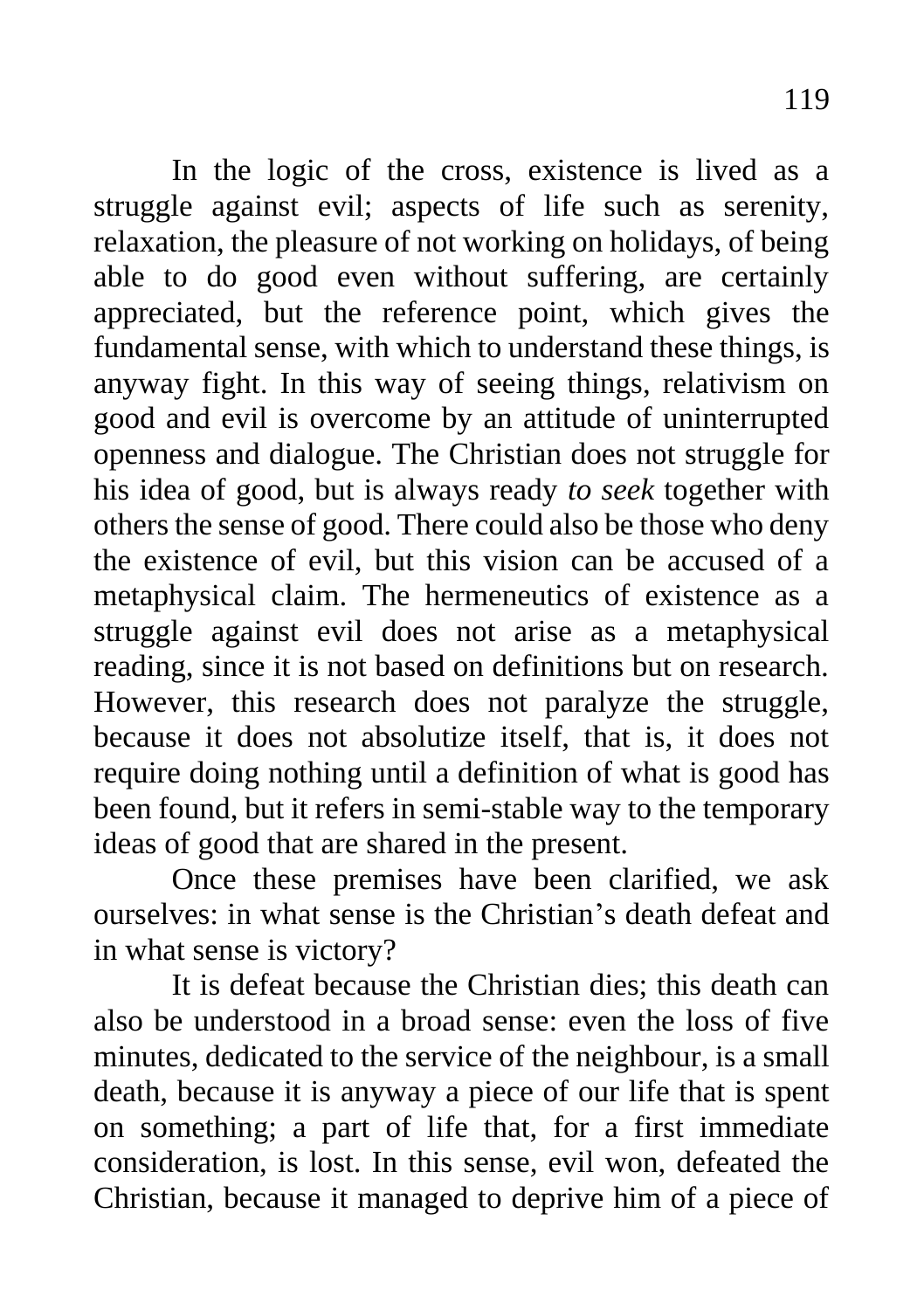life, which according to other logics would have yielded more if used differently; even more if it took away his entire life. Another important aspect, which can highlight death as a defeat, is the consideration of others: an action can be lost not only as time spent, but also because it may not have contributed at all to building a positive image of the author at the society in which he lives. On the contrary, even the opposite can occur: a gesture of love, due to the various mechanisms of logic and misunderstandings that can occur in the world, can turn into a cause of shame, of disapproval in the community. Let's take an example to make things easier. Let's suppose a train is about to run over a person, whom we will call victim; suppose that in the vicinity there is a Christian who decides to throw himself against the victim, so as to push her out of the trajectory of the train and save her; in this way, however, it is he who ends up under the train. Let us imagine that there is also a spectator, who from his point of view cannot see the victim who was about to be hit, but can instead see that, in the trajectory towards which the Christian threw himself, there is a coin. The victim is then saved, but after a couple of days he dies, for other reasons. The viewer writes an article in the newspaper and says: a Christian has shown himself so fond of money that to get a coin he ended up under a train. We can imagine a lot of examples like this, but life itself often puts us in front of similar episodes of unjust defamation that the existence in itself procures for the Christian.

It is more difficult, but not impossible, to understand in what sense the death of the Christian can be considered a victory. We cannot refer to the reputation of a martyr, and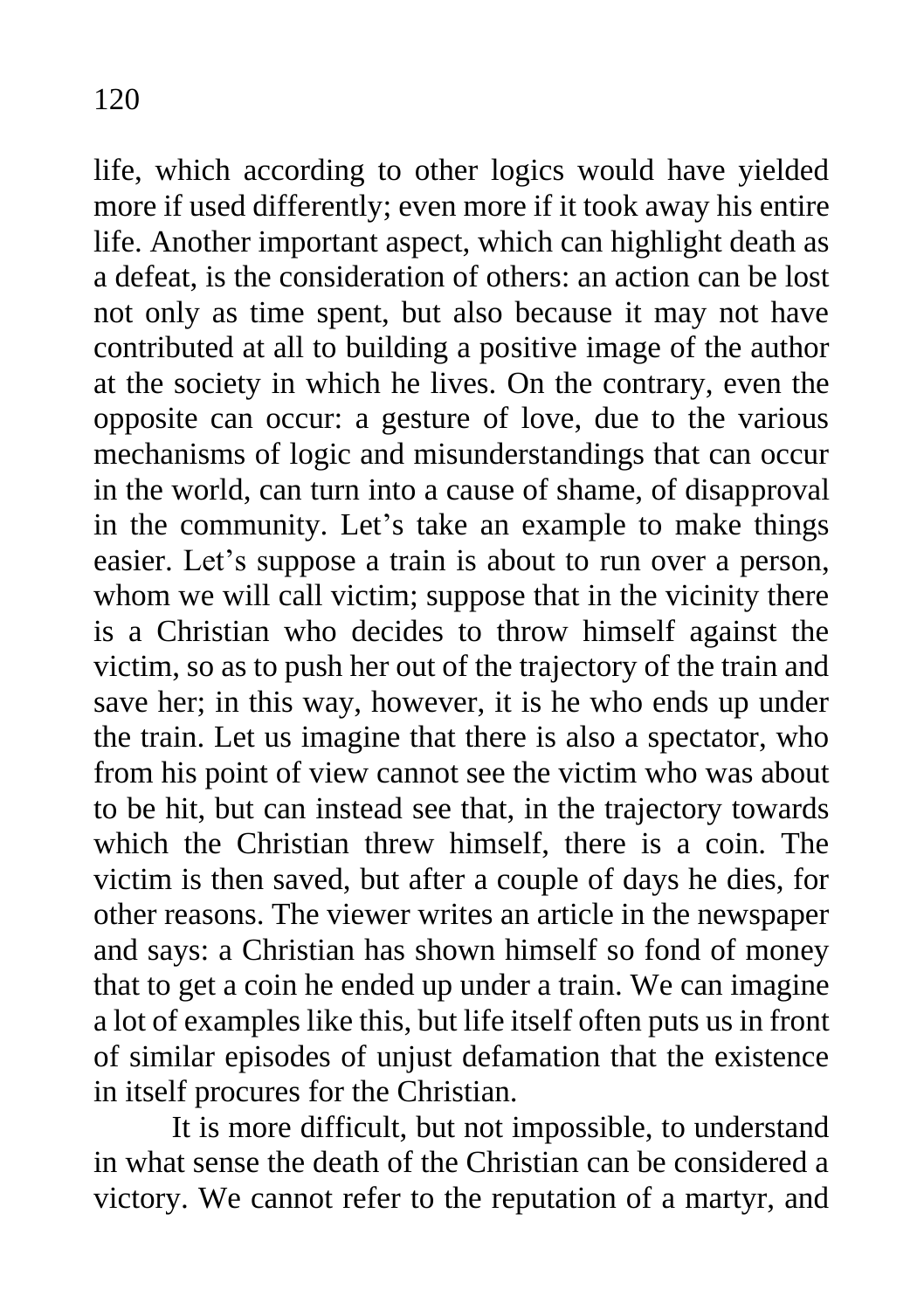therefore to the memory, to the publicity, to having been an example to others, since, based on what we have said in the previous point, fame is not guaranteed, on the contrary, it is often the life in itself that gives us unjust slander, sometimes even without anyone's fault.

A first easily understandable sense of victory consists in the fact that the Christian, at least on that occasion of crossing the cross, *did not do an evil thing*: the Christian, whether known or unknown, honored or defamed, in any case did not do evil. However, this sense of victory cannot but appear scarce, or even completely useless, because humanly we fail to understand what the resulting good is, once life succeeds in turning its meaning upside down, transforming an action into a opportunity for total misunderstanding and even defamation. We cannot even appeal to a fanciful hope, in the sense that sooner or later it will come out that that action was good, since the history of the world makes it easy for us to think of so many people whose accomplished good remained totally unknown. We cannot even refer to the indirect consequences of good, because man is not reliable, his gratitude is not guaranteed and therefore unfortunately he is also able to transform good into evil. Despite all these oppositions, which life is able to carry out against a done good deed, however, there remains the perception that not having committed evil, even if totally unknown, or misunderstood, is still a crumb, a speck of dust, a drop into an ocean, which in any case can no longer be destroyed, erased. Be that as it may, anyway it was a good thing, it was a gesture that saved a person's life; in this sense, this grain is able to maintain its indestructible consistency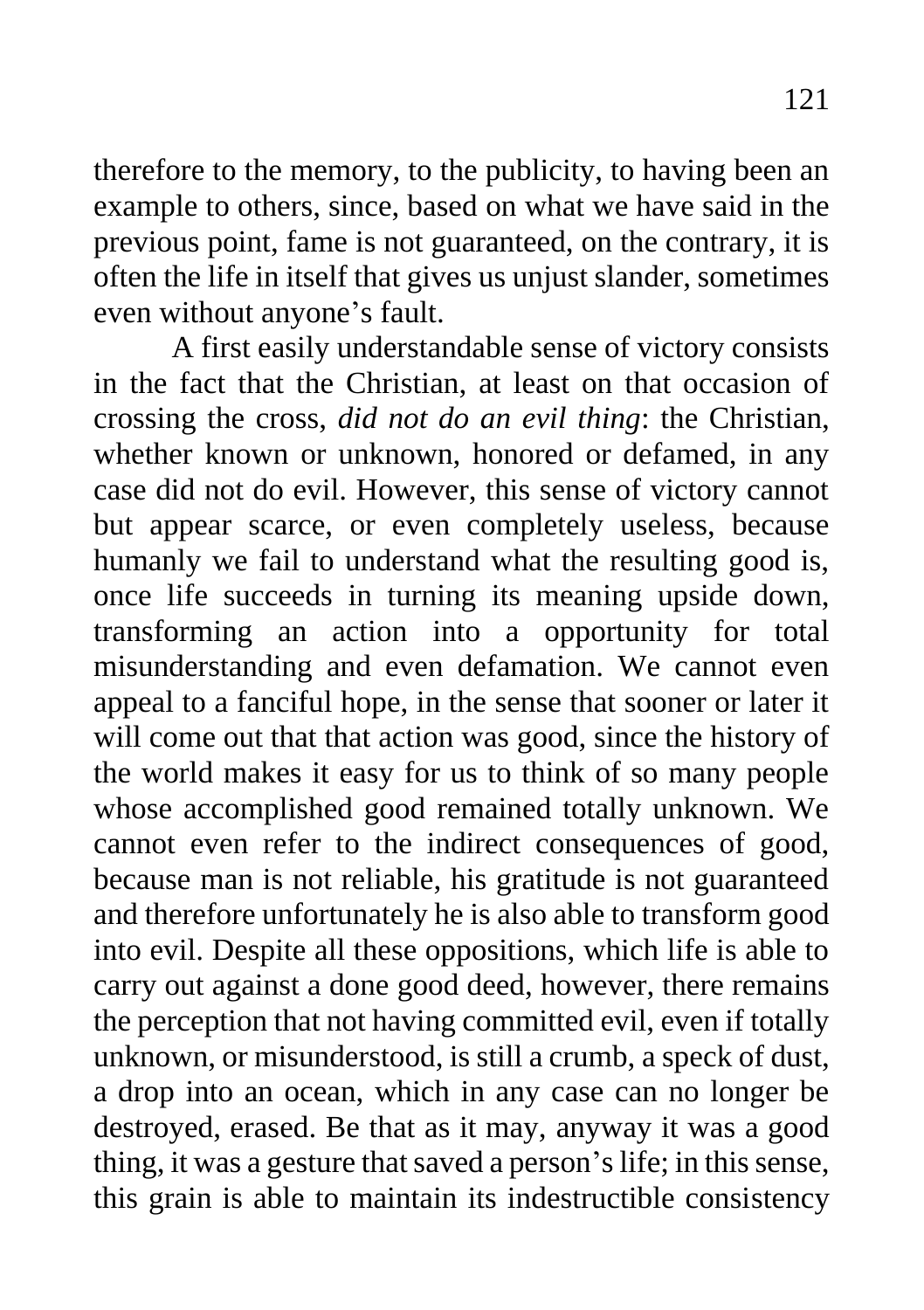even in the hypothesis of the bad intentions that may have lodged in the mind of that Christian; the Christian in fact is a sinner, but we perceive that anyway that gesture was a good thing, at least according to how we today, temporarily, can get an idea of what good is.

Another grain of victory in dying as Christians is the fact that, if physical death actually occurred, the Christian *can no longer do evil*; from this point of view, evil can no longer do anything against him, since he can no longer try it. This too is certainly an infinitesimal grain, a very thin consolation, but, like the previous grain, this too is indestructible, even in its smallness.

A third grain is the awareness that the Christian can have. He, even in the midst of his weaknesses, ambiguities, temptations, sins, may decide to appreciate the provisional objectivity of that gesture, precisely in the two aspects seen above of indestructible grains of victory. That is, just like we can appreciate those two grains, certainly that Christian himself we brought as an example is able to appreciate them. So that gesture that I have exemplified does apply not so much because we are understanding those grains of victory, but because, before us, he who made the gesture showed that he understood them. In other words, the train victim could also have been saved by a stone that rolled there by accident and pushed her off the rails, but we understand that it's not the same thing. The difference lies precisely in the fact that, if we are succeeding now in understanding those two grains, we cannot deny that that Christian as well was capable of understanding them; therefore, his *capacity for awareness* constitutes a third grain of indestructible victory. It is not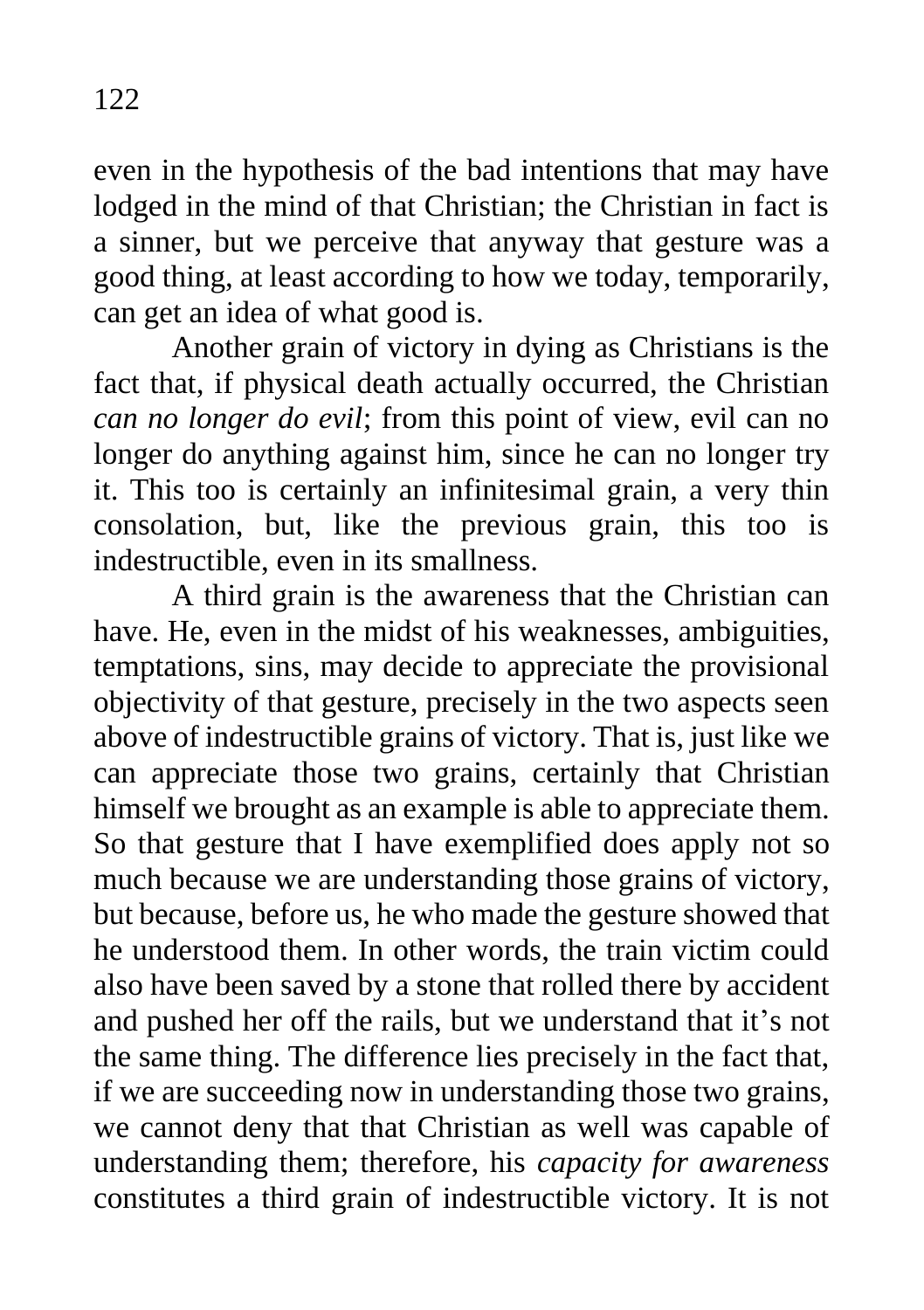even necessary that he actually thought of all the things we are reflecting on right now: certainly, in so many emergencies life doesn't gives time to do it; what matters is that he was not a stone that rolled there by chance, but a person able to be aware, to sense.

This capacity for awareness constitutes a healing, an overcoming of the limits of conscience of the Christian, because it is able to make him improve. He, during his action, as already mentioned, could carry with him wrong intentions, ignorance, superstitions, even fanaticism. However, the practical objectivity of that action is able to gradually lead him towards a global and continuous improvement of his awareness and also of his whole being. In other words, every action we take has an influence on ourselves. For example, one who, through the spirit of imitation, begins to adopt a coarse language, is, in time, moving towards a mentality of superficiality and contempt for things that have value. In the same way, one who for any reason undertakes a path of following good, will inevitably receive, as a consequence, an influence of growth on his being. For this reason, the Christian's action is *able to nullify his sinfulness*, as it shows him capable of growing. If one is on a path of growth, he is already in the utmost perfection; therefore his errors, his sins, have no longer any importance, any value that can claim a minimum of consideration. Also in this case it is a fourth infinitesimal grain, but indestructible: that is, it is a small gesture, which however influences in a non-cancelable way his personality, even if he were an inveterate sinner.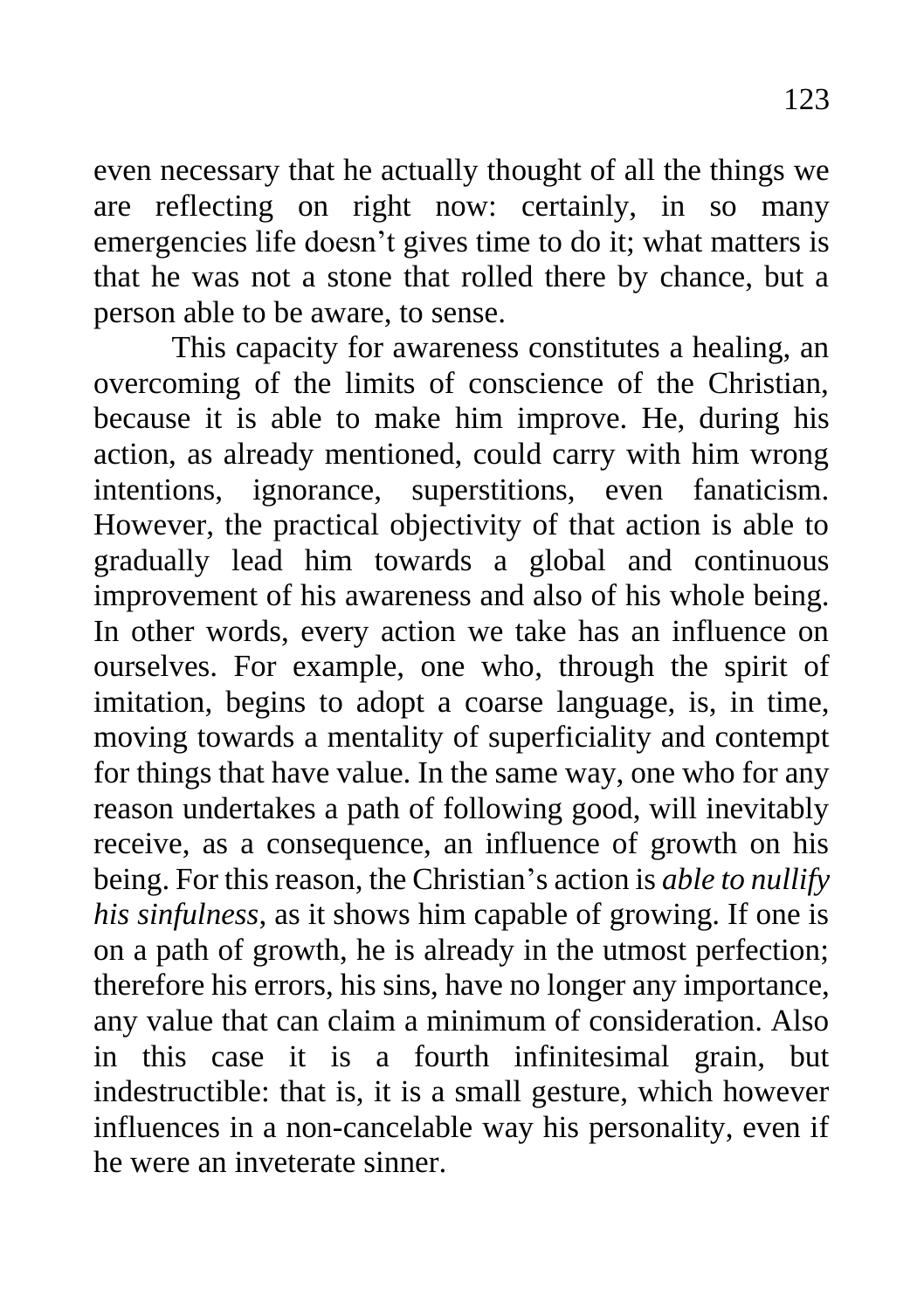A fifth grain is that of the *ability to convince and attract* that this gesture has. After taking into account the capacity of the world to produce and be evil, its ability to transform any good into evil, the fact that our very being is part of this world with these negative characteristics, the behavior of the Christian is the only choice capable of ensuring a practically objective good (at least in the provisional sense in which today we can understand the word "good"), capable of resisting the attacks of the world. This ability to resist corresponds to the different aspects of indestructibility that I highlighted above, regarding the grains of victory. In other words: given the wickedness of the world, it is not possible to think of ways of responding to this world that are more effective than this; such effectiveness is able to attract the hearts of people.

A sixth grain of victory of the Christian gesture is constituted by his *capacity to give concreteness to human hope*. Hope is an aspect of existence, without which it is not humanly possible to live, even at the cost of inventing it. Therefore, every man of this world finds in himself this need that he cannot do without, a need so urgent and inalienable that it is often satisfied even with consciously artificial surrogates, in order to find satisfaction, relief. Now, wanting to establish that all hope is in vain would mean entering into metaphysics, in the same way as mechanists. What to do then with this hope, or desire for hope, that every man needs to satisfy? The Christian gesture makes the object of this hope present in the world. It will undoubtedly be a grain of presence, something infinitesimal, but even here we find ourselves faced with a concreteness capable of overcoming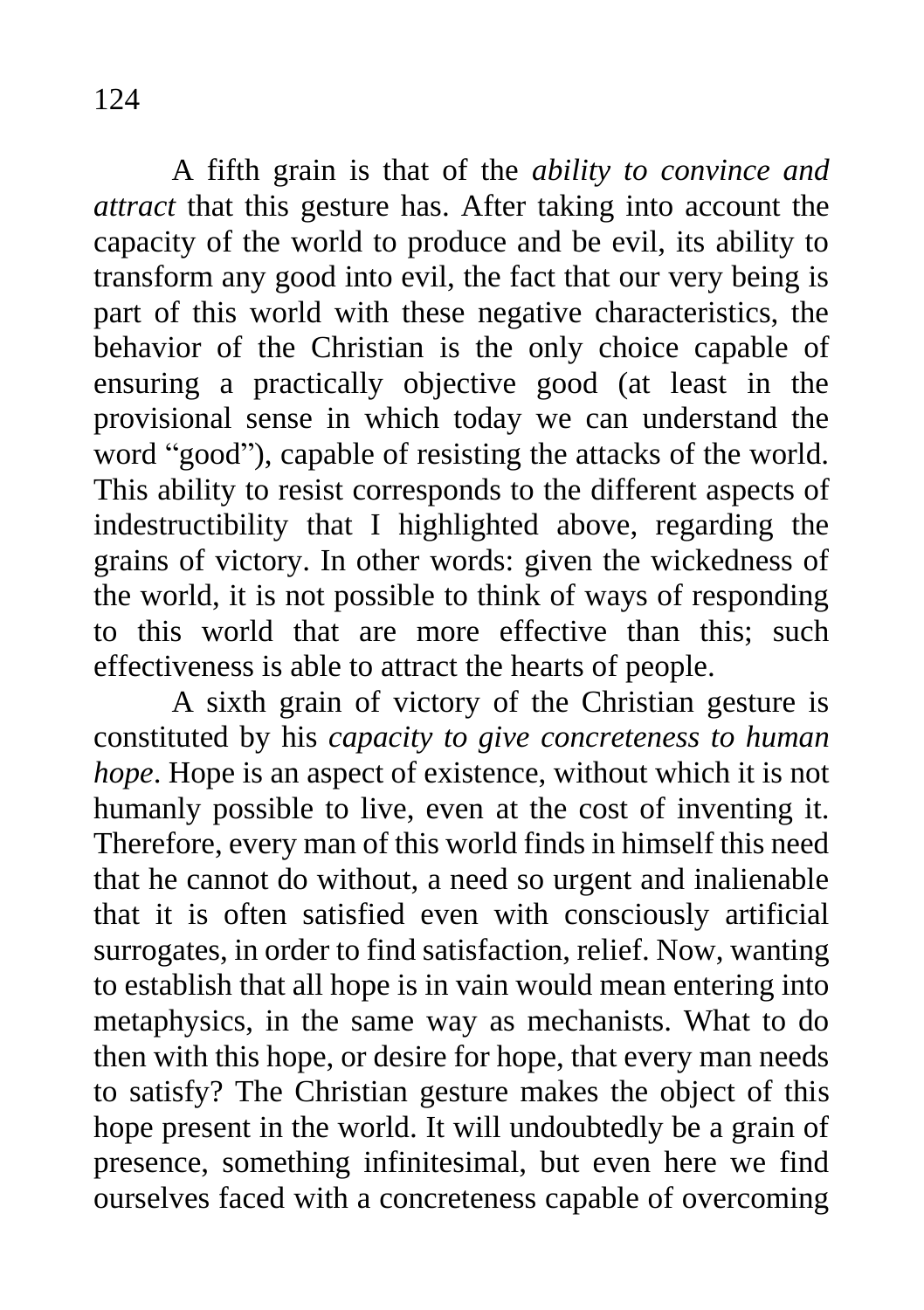any other concreteness that we can imagine; it is therefore a grain that for the sixth time is able to arouse the sensation of maximum materiality, of indestructibility; once the gesture is completed, it will no longer be possible to deny that, however it may be, for that moment the object of all supreme hope, that is good, has taken up residence in this world.

It doesn't however follow that for this reason the Christian will obsessively pursue tension and his own death: it would be like trying to commit suicide. Instead, thanks to his action, he is able to appreciate and enjoy every beauty of the world. Even if he knows that the world is polluted by its own constitutive destructiveness, even if he knows that he is fighting for goals that seem ultimately infinite and unattainable, yet that tiny concretization of a hope makes him aware that these goals have the capacity to become present. This is why his capacity for joy is not a flash in the pan, they are not flares of enthusiasm that last a day. The indestructibility of those grains is able to educate him to live with the optimism of an adult person, one who knows how to bring hope into the world, one who sees more than others see; he knows that this hope is greater than him, since lately he himself is unable to define it; he knows that it is not possible to establish how the perfect world should be structured, the ideal society; for this reason he knows that no form of politics can be adopted as the ultimate, ideal reference; it cannot because it would mean neglecting, ignoring the constitutive malice of the world and therefore also of all the people of this world, including himself; and yet, once he has experienced the concretization of hope, nothing can destroy this fundamental joy that sustains him,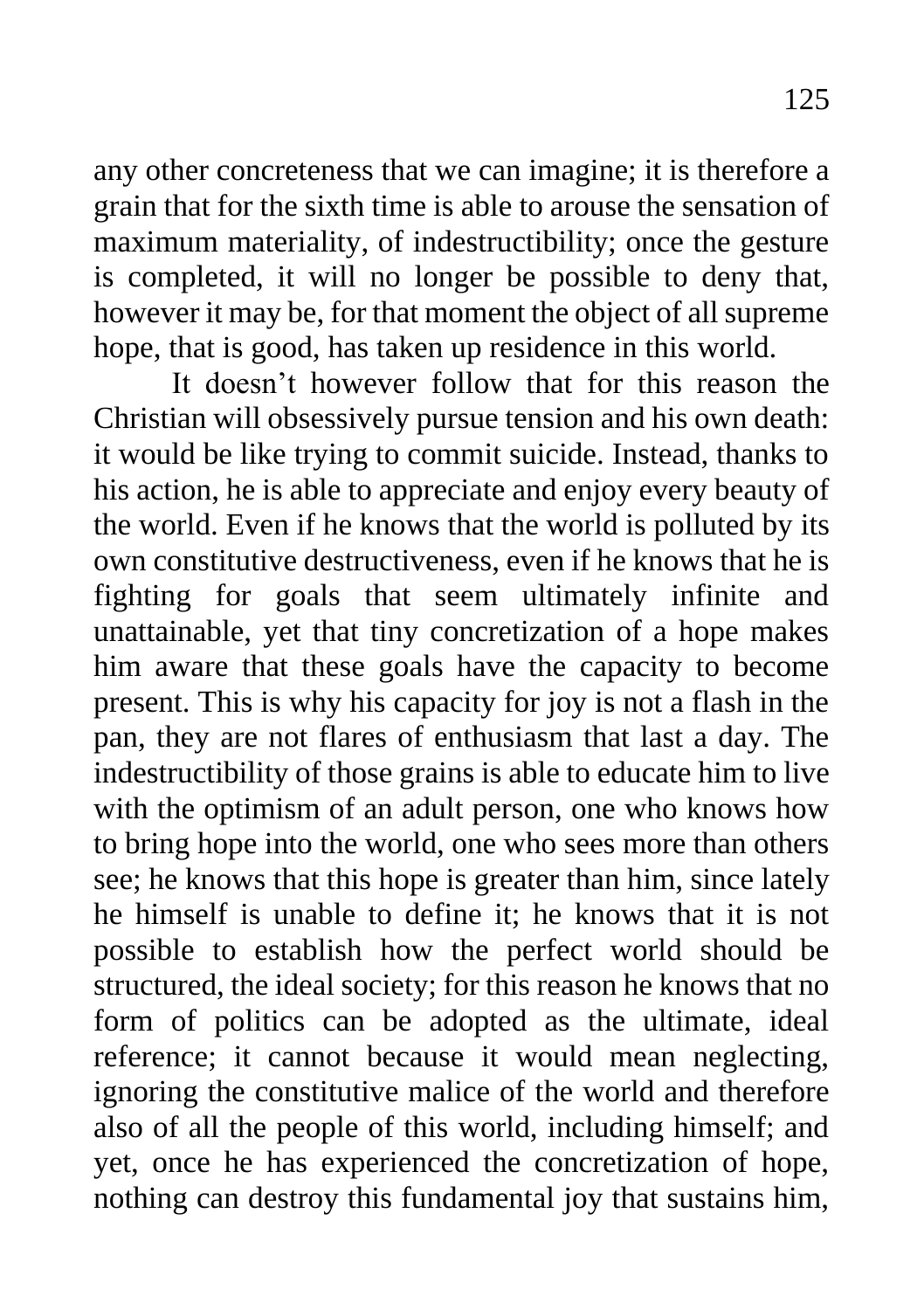even when he finds himself in tears and no longer sees any support. Note the difference of this concept, compared to the famous story of the footprints in the sand: the story of the footprints arises from the point of view of the final victory understood as the triumph of the good in which the defeats no longer exist: "You only saw a couple of footprints because I had taken you in my arms"; instead, what we are explaining is able to make itself appreciated even before the good triumphs, precisely *during* the defeat. The Christian aware of these dynamics will love his defeat, because he knows that the meanings of victory are already there, during the defeat and not only in a further moment of triumph of good. The next moment of triumph will be a celebration of what happened, a highlighting the true meaning of what happened, but the whole, the essence, takes place at the very moment of defeat. This is obviously not masochism, because the Christian's love for his own defeat means searching for it not as a final goal, but as an essential step to overcome evil. The Christian hates his defeat more than anyone else, he is afraid of it, yet he loves it, because he has understood that this passage can make him the winner of evil without appeal.

So far we have only considered those grains that can withstand the world's attacks the hardest; if we keep in mind that actually the world is not exactly evil and destructiveness one hundred percent, the Christian's gesture will come to be even more appreciable.

We must still note that the hardness of our grains does not mean ability to impose itself on reason; they impose themselves as happened facts, as undeniable provocations,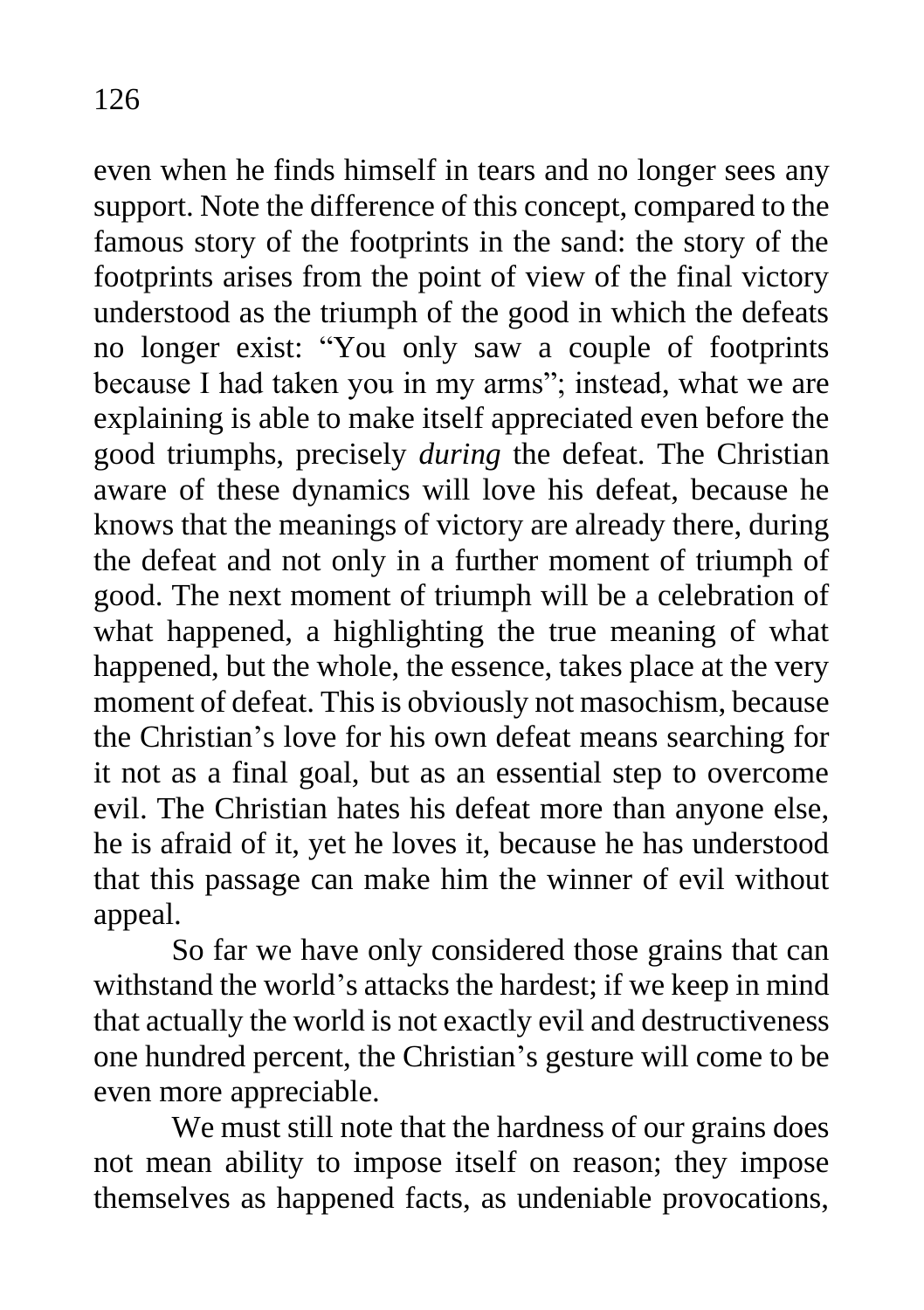but it doesn't follow that they are able to force the mind to a rational adhesion, as when it is shown, for example, that two and two make four. In other words, it is not possible to demonstrate in a stringent way the existence of good, nor what it consists of, nor that good wins. If a person wants to adhere to the logic of defeat, he will have to do it as his act of courage, as recognition of a good that gives itself to him, as a use of all his human faculties, not limiting himself therefore to using only reason, but in any case must necessarily be a free choice; the Christian can never say he relies on stringent, rational demonstrations. He must also contain a measure of listening to the human, so that it does not turn into alienation.

What relationship can be identified between the logic of walking, dating back to the time of Heraclitus, and the logic of defeat? A relationship can be identified in the fact that in the logic of walking the true goal is not the goals to be achieved, but precisely keeping on the move. The goals serve to give oneself directions to walk. Several people find a difficulty in the fact that it is frustrating to realize that so many goals seem to move away as long as we move forward. It can be kept in mind that those who walk are already in perfection, even if they have not yet achieved anything, and perhaps even in the future they will never achieve anything: what's important is being in the activity of trying to make progress. The cross is the same thing: in the cross everything seems having failed, yet the Christian perseveres in his struggle, because he saw that there is no other better way. This fact is also expressed by the parable of the talents: it does not matter if one received two talents and gained two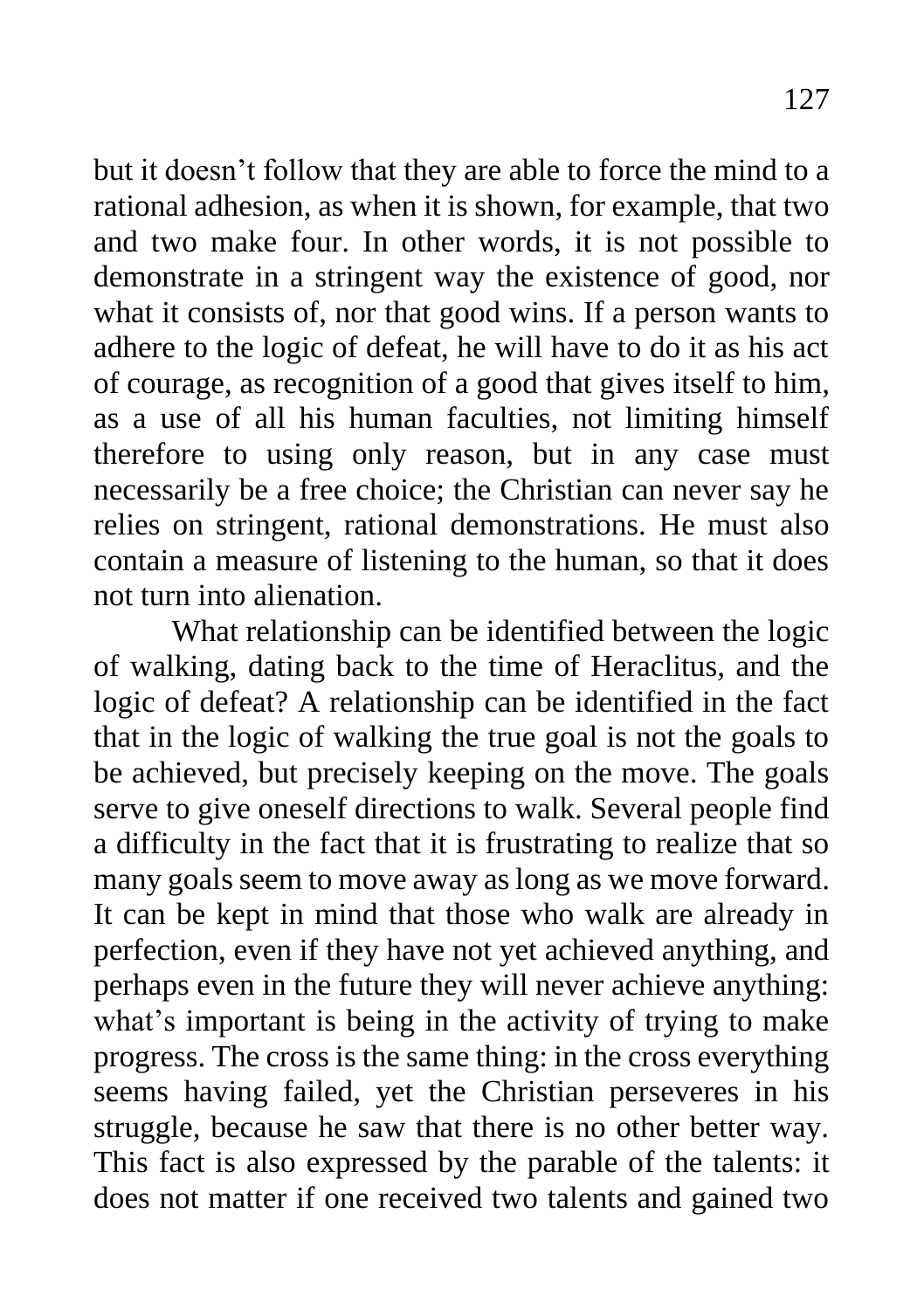more, another one five and gained five more; what matters is having traded. In this sense, those who have fought, although history may have canceled them and therefore no one will ever know them, in any case lived, walked, and therefore their action remains an indelible and indisputably beneficial fact. Thus we can understand the meaning of the saying of Jesus "do not let your right hand know what your left does".

The logic of indestructible granules can result as a metaphysical logic, which means that it claims to be able to establish objective and indestructible truths, which rhymes with unquestionable. But we must keep in mind that the logic of the cross is not based on theorems or reasoning patterns, but is only an invitation; it knows that it cannot prove himself and therefore is an invitation to make a free choice. It is therefore an invitation to acknowledge the value of certain facts, not basing on some reasoning or philosophy, but on the basis of our own decision to take responsibility for making choices, which will never be sufficiently sustainable by theorems or ideologies. In this sense, the very term "logic" must not be misleading: the logic of the cross is a type of logic that is humanly not logical; it is a way of reasoning that actually is not based on reasoning, but on free choices, it is based on the decision to see things in a different way, which is impossible to justify with human reasoning.

On the contrary, the idea that everyone in the world can consider good and evil in completely different ways, and therefore a real dialogue on the criteria is not possible, can be considered metaphysical. It is a metaphysical idea if it is taken as a justification for not taking the responsibility of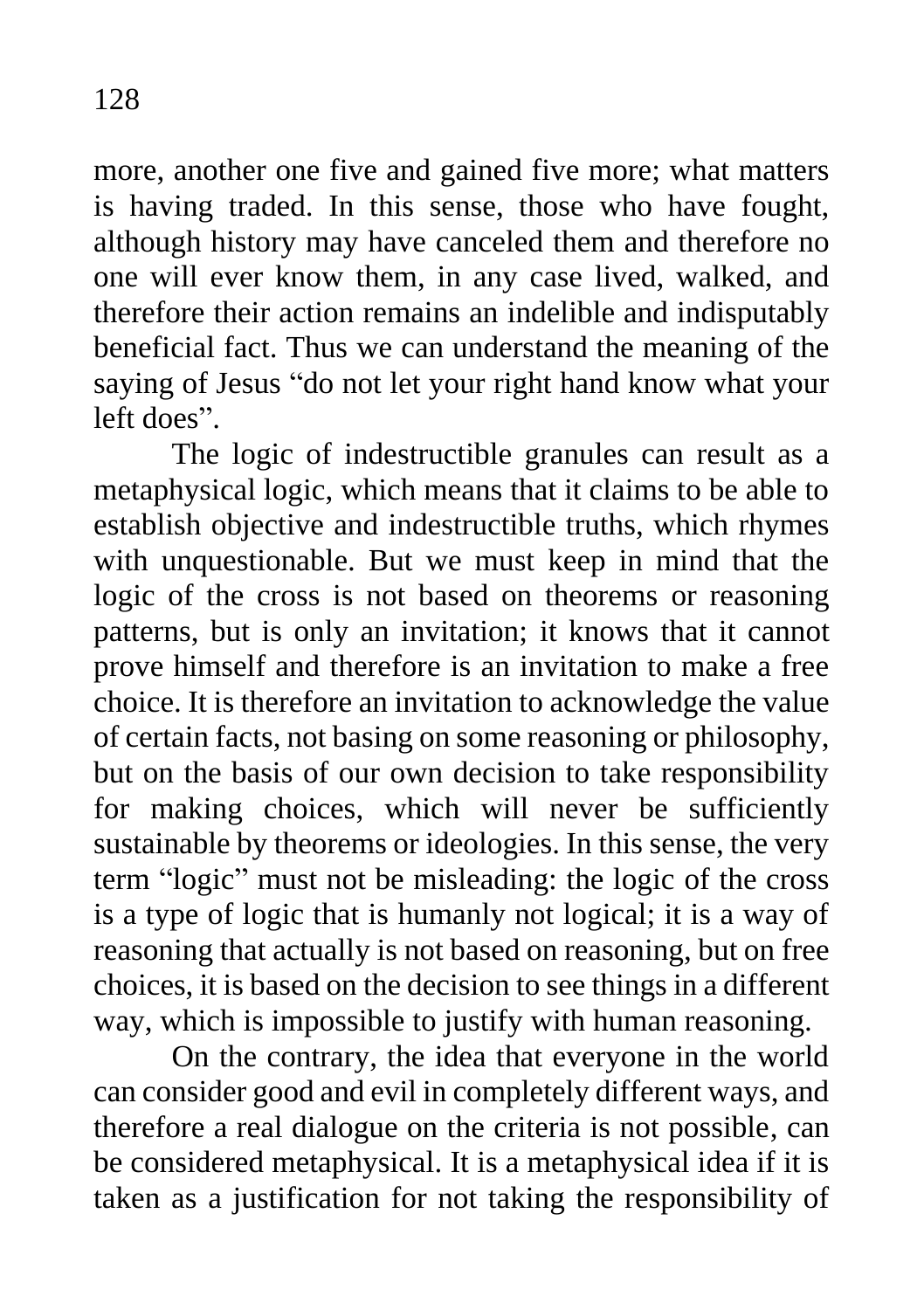making creative choices, going against the tide, against any negative reading of reality, such as the interpretation that the mafia does (the world is evil and therefore I behave in evil ways) or what the indifferent do (good and bad do not differ and therefore everyone does what he likes).

On this line we could still observe that conclusively the struggle against evil people in power does not make much sense, because, since the world exists, the progress of so many, I would even say all, revolutions, born to dismiss the bad ones in power, later showed that the new rulers are never better than the deposed ones. This is what Israel had already understood, when it had placed its hopes in some just king, but soon realized that a truly just king does not exist and will never exist. The ideal had been King David, but soon it was seen that David was not at all better than the others: he too resorted to his dishonest intrigues. Therefore the expectation of a Messiah was born: we need a new David that is finally the good king, different from the other kings. But how will the new David be better than the other kings? The answer, according to the Christian faith, came a few centuries later, from Jesus; this is why Jesus will be called "son of David": Jesus is finally the good king able to realize the ideal of kings that no human king can ever realize; he can because he is not a man like the others: he is a man but he is also God himself.

Undoubtedly the struggle against the bad and the injustices brings its results; we cannot deny that today we live in a world that is in many ways better than others of the past and present: at least in Italy, for example, we do not have torture, there are scientific achievements that have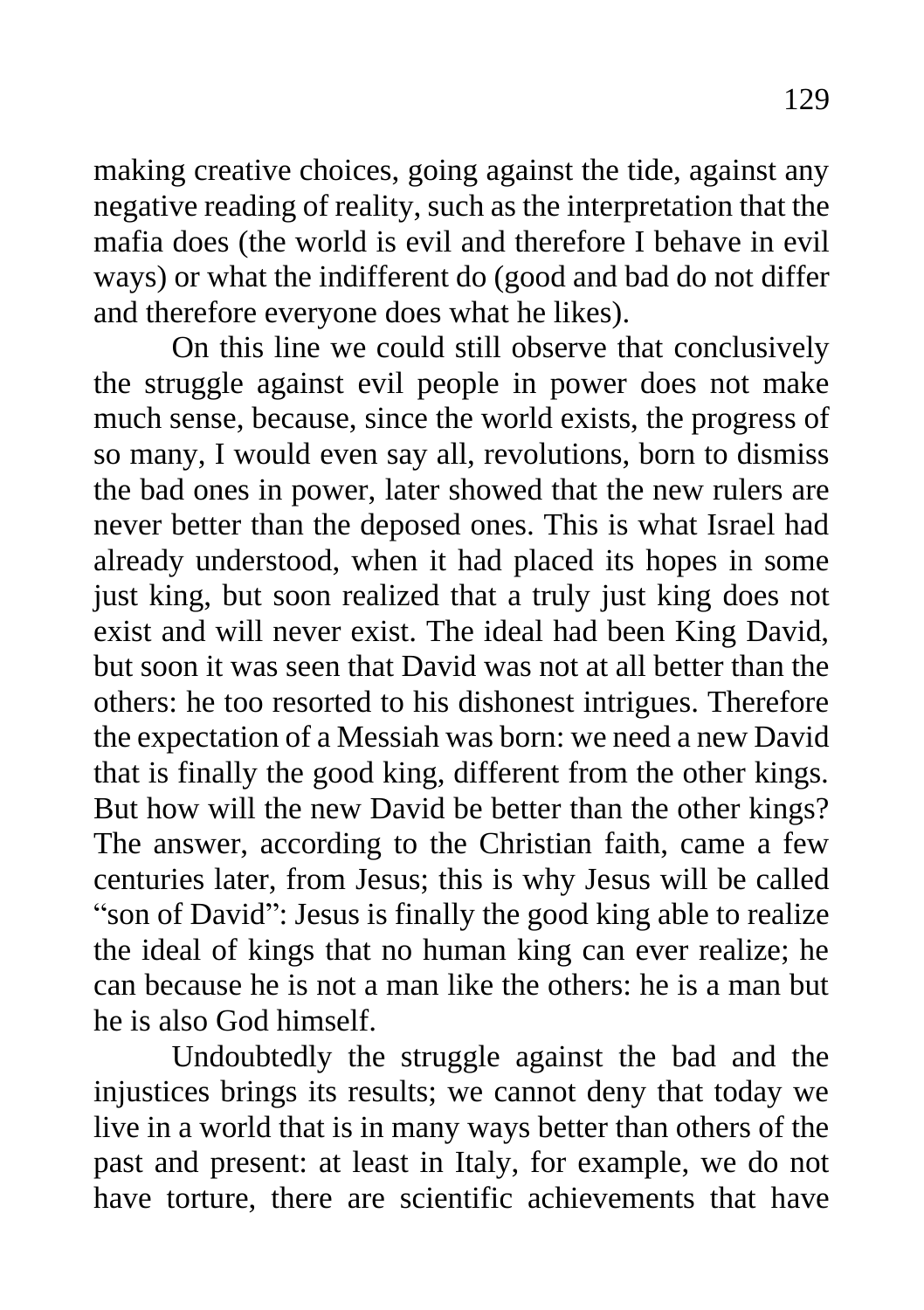increased our well-being, there is a certain degree of democracy, etc. This assessment of our world as better than others can be taken, however, only if we keep it within the limits of a strong insecurity on this way of thinking, a strong willingness to self-criticism. It is now largely acquired that this way of thinking (which can be traced back to Auguste Comte, Montpellier, France, 1798 - Paris 1857) is wrong. The idea of having reached a better situation than that of other worlds of the past and the present is the one that has led and continues to lead many civilizations to consider themselves justified in imposing by violence their civilization, their own democracy, to other people. It is the idea that had as a result the frightening oppressions of Spain over America discovered by Christopher Columbus, led America to launch its intelligent bombs to export Western democracy to Afghanistan and Iraq. Therefore, an idea of good is needed, in order to have goals for one's own paths, but this idea must be continually subjected to self-criticism and listening to those who think differently, so that it does not turn into dogmatism ready to consider itself authorized to impose itself on others even by resorting to violence.

A final reflection. Faced with difficulties, it is natural that the first task is to solve them; however, there are such problems that in all probability cannot be solved in short. Let's imagine, for example, who has a tumor that makes him with two months of life left: it will certainly be right to resort to some treatment; but, while knowing that the road remains that one, how will it be better to use those last two months of life? The logic becomes this one: when a road becomes obligatory and we know where it will pass and where it will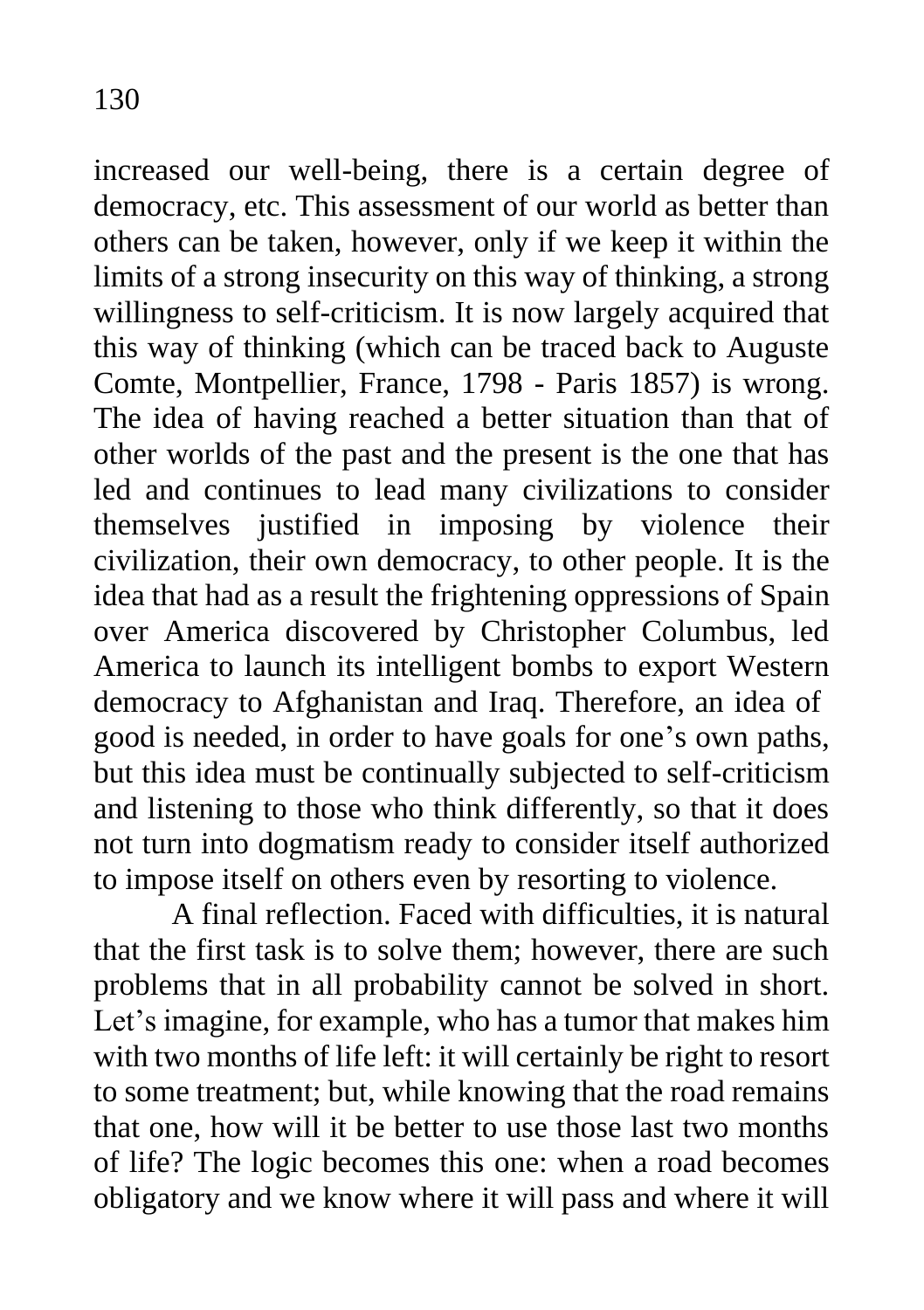end, we might as well dedicate ourselves to the only possibility that is still available to us: the way to cross it. There is difference between crossing in a state of useless desperation and attempting attitudes that better exploit the human riches we are capable of. The problem is that a situation of difficulty, suffering, also implies a diminished psychological capacity: in the midst of sufferings that sadden, depress, affect the intimate of the person, we are certainly not in the best conditions to free the best of our human riches. Consequently, faced with the possibility of a forced path that exhausts the best of our human resources, the work to be done becomes preparation, that is, to ensure that our human riches, the best of us, can come out on their own, during difficulties, without needing to call for a mental effort; this will be possible to the extent that expressing the best of ourselves will have been previously cultivated as a habit. Then the crossing of suffering can become an occasion by which to communicate to ourselves and to others the trust in the existence of a hope greater than ourselves. It seems to me that Jesus managed to communicate this through the way he crossed his cross; it is as if he said: I am suffering so much that I no longer feel in control of my thoughts, but the path of growth that I traveled throughout my life now allows me to communicate to you my adherence to a hope greater than myself, although at this moment I cannot understand it myself; the path I covered leads me to this optimistic trust, even amidst the infinite despondency that destroys me, faced with the awareness of being on the verge of being killed.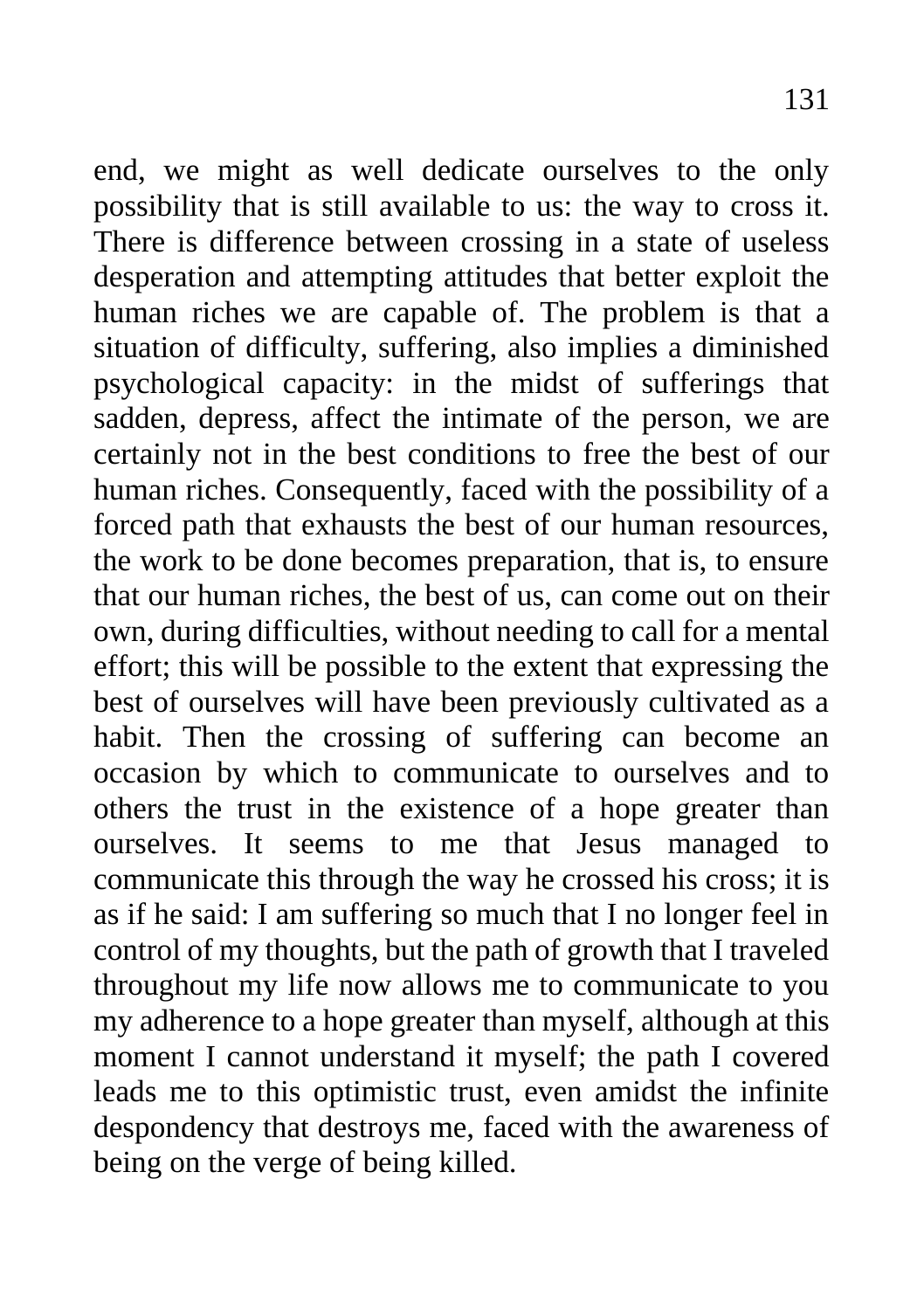## **5. The practice of walking**

After having said that everything becomes or, more humanly, walks, according to its own physiognomy, it becomes appropriate to examine what a person's walking can be. In my experience, I consider it essential following a methodology of walking, if we really want to cultivate a spiritual experience, which also seeks the possibility of growing continuously and communicating with others. Certainly even living for the day allows for an experience; the choice of organizing a path or not may depend on the type of experience one wishes to pursue and on the vicissitudes that until now we have been able to appreciate more. In fact, a good path, before setting goals, simply takes note of the point where we are and the directions we are already moving toward.

The methodology proposed here should in any case serve only as a suggestion, as a stimulus for everyone to acquire his own personal ability to design for himself not only a path, but also the best method to follow to draw up and continually rework a life project. Maybe those who, at the beginning, without experience, will feel lost, could follow step by step the indications presented here, but later personalization will always be necessary, otherwise the very meaning of these pages would be misunderstood. The exposition is explained here with a practical organizational hypothesis of a path.

In this organizational hypothesis we start from a higher level of definition of a general sense for our life; this formulation will have to serve for a temporary start and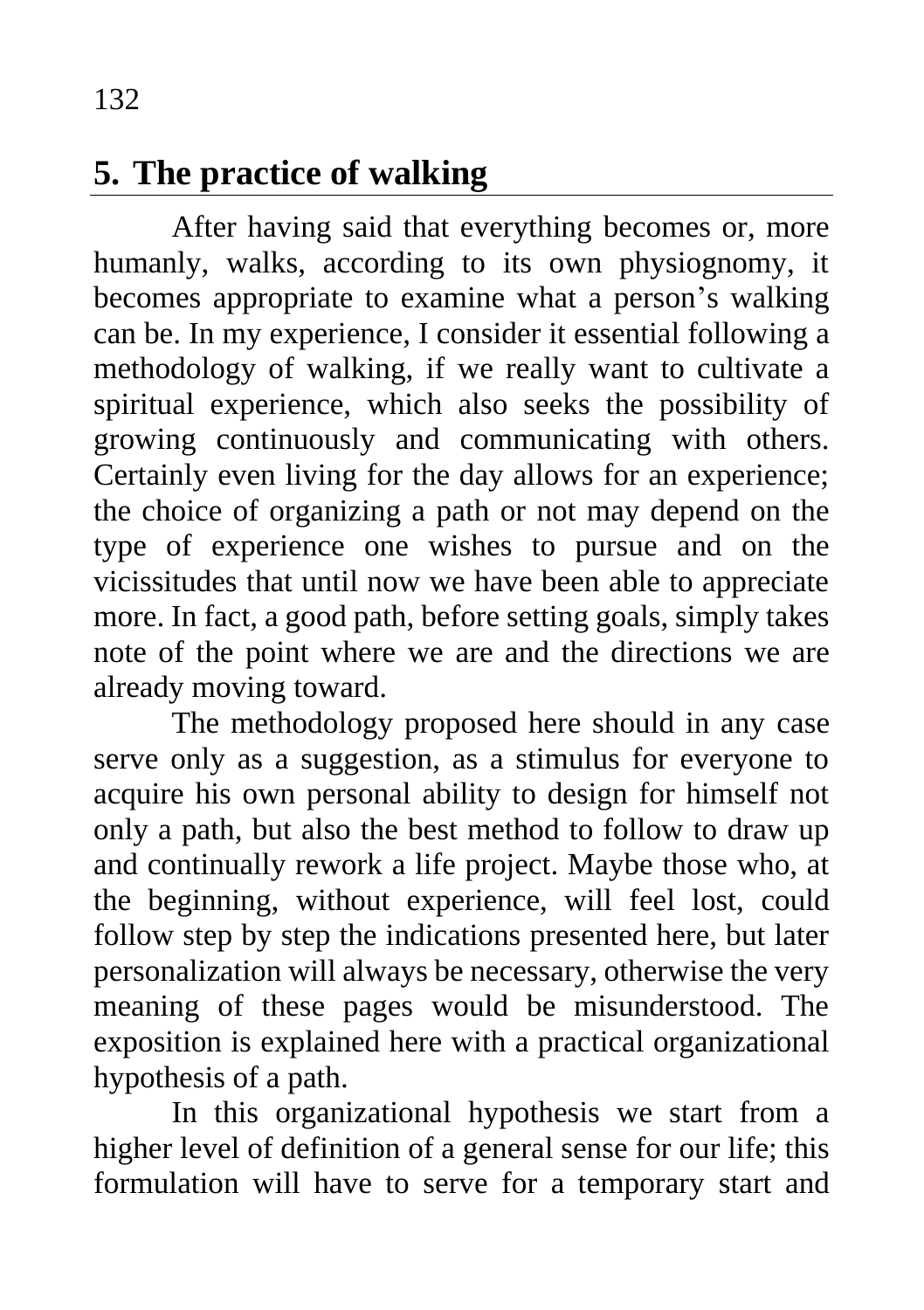therefore it will not have to require an excessive commitment; it will only start the work, to be able to be later revised more comfortably. So let us suppose that the imagined meaning is formulated in these terms: "*I want to live to know the most beautiful things*". At this point we have already occupied a first part of a written sheet, which will have to function as an orientation, it will have to be the project on paper, as happens when a building needs to be constructed. I consider essential for this work to use pen and paper (or computer), because only this way it is possible to have a term with which to be faced, without falling into the problems of forgetfulness or too vague memories. The writing of a sheet could obviously arouse the concern of being read by prying eyes; for this problem it is necessary to get organized: we will think about solutions to make what we write not too explicit: abbreviations, symbols, custom words, etc.; at the same time, the sheet should not be so protected and coded as to make it difficult for us to understand it quickly: it must necessarily be simple and clear enough to make an assessment possible at a glance, to favor the formation of simple ideas about our path and about ourselves.

Returning therefore to our hypothetical test, we have drawn a first section of the sheet:

#### *I want to live to know the most beautiful things.*

A subsequent section may contain a phrase that in this period of my life is serving as my orientation, perhaps based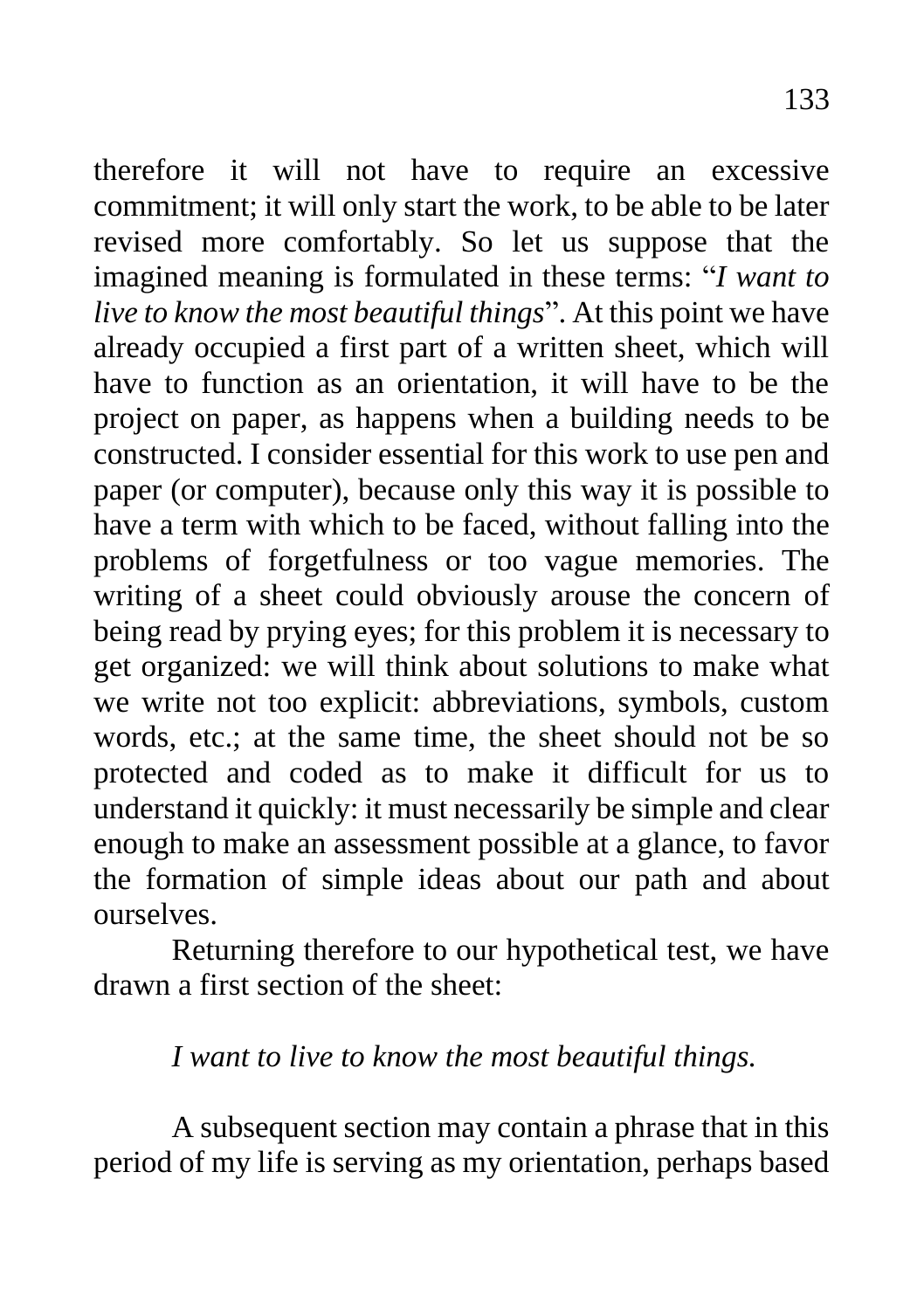on some important situations that have arisen; here too we make a simple example:

#### *I want to live to know the most beautiful things Treat others with affection*

We have therefore determined in our paper some basic criteria on how we want to live, precisely one general and another one related to the most immediate period of life; the content of the sentences itself shows that the first has a more general value, while the second draws attention to a more particular aspect of existence that, once imprinted in our behavior or in our mind for a certain period, or once another sentence is thought to be more effective and suitable for the moment, can be deleted from the sheet.

We must now ask ourselves about *doing*: what do I want to do in my life? To discover our real possibilities we can use a method of exclusion, which will also require some patient but not useless work. We will put under our eyes a list of all the things that can be done in life; it will obviously be a list of a certain length. A brief example:

*eating, playing music, working, praying, having fun, studying, visiting, watching TV, going to meetings, celebrating, listening to music, thinking, repairing, walking, going to school, making phone calls, paying taxes, ordering, chatting, relaxing, doing politics, paperwork, writing, organizing the path, helping the children, talking with the children, playing, learning, getting informed, singing, and so on.*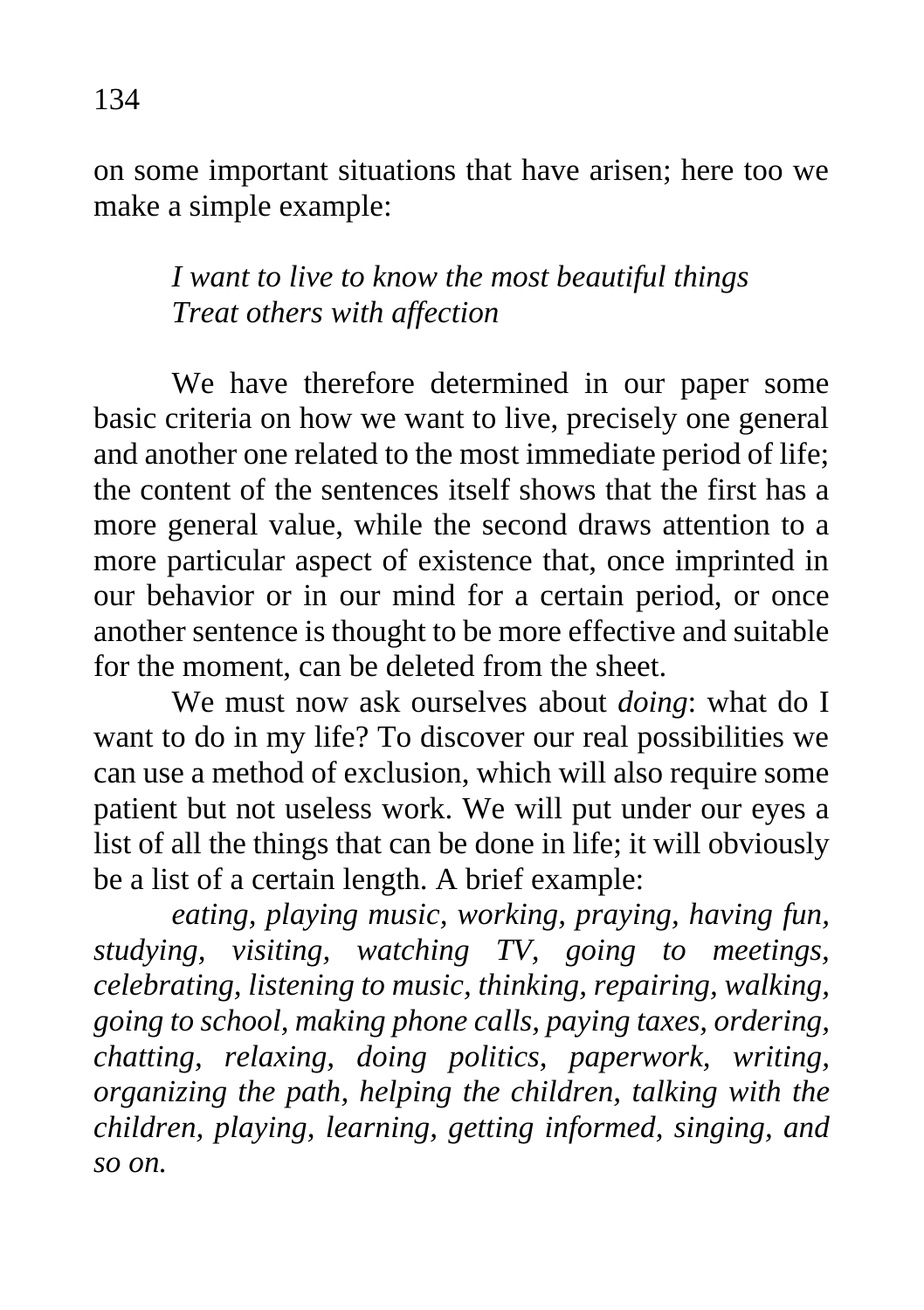Once this endless list is drawn up (but then we will notice, perhaps with regret, that it is not really infinite as we expected), we will have to form a ranking. To do this, we will begin with the first written term and will compare it with the second one: the one of the two that will be the most important, meaningful, achievable, will be compared with the third, and so on, until finally we will obtain the thing in our life that is the most important to do and therefore to put in the first place; the result can still be corrected if, in the meantime, we will remember another thing that is even more important. We may even face moments of perplexity due to balance issues: is it more important eating or working? To solve these problems, some criteria will be used regarding the work being done; we can decide, for example: since I am studying the things to do in relation to the meaning of my life, for now I choose to ignore the aspect of eating and I keep in mind only working; later I will have a lifetime to review and correct everything. For now, it is important to start. We are thus beginning to understand that the real work that in this method proves fruitful is that of continuous and patient revision and correction. Furthermore, someone might think of things that are too general, for example that the most important thing to do in life is loving; it should not be forgotten, however, that this type of important things had to be thought of for the first line of the sheet, that one about the meaning to be given to our life; in this third section we must instead leave apart the basic guidelines, since they have already been written, and think only of concrete things. We also sense now that often in our lives or in our discussions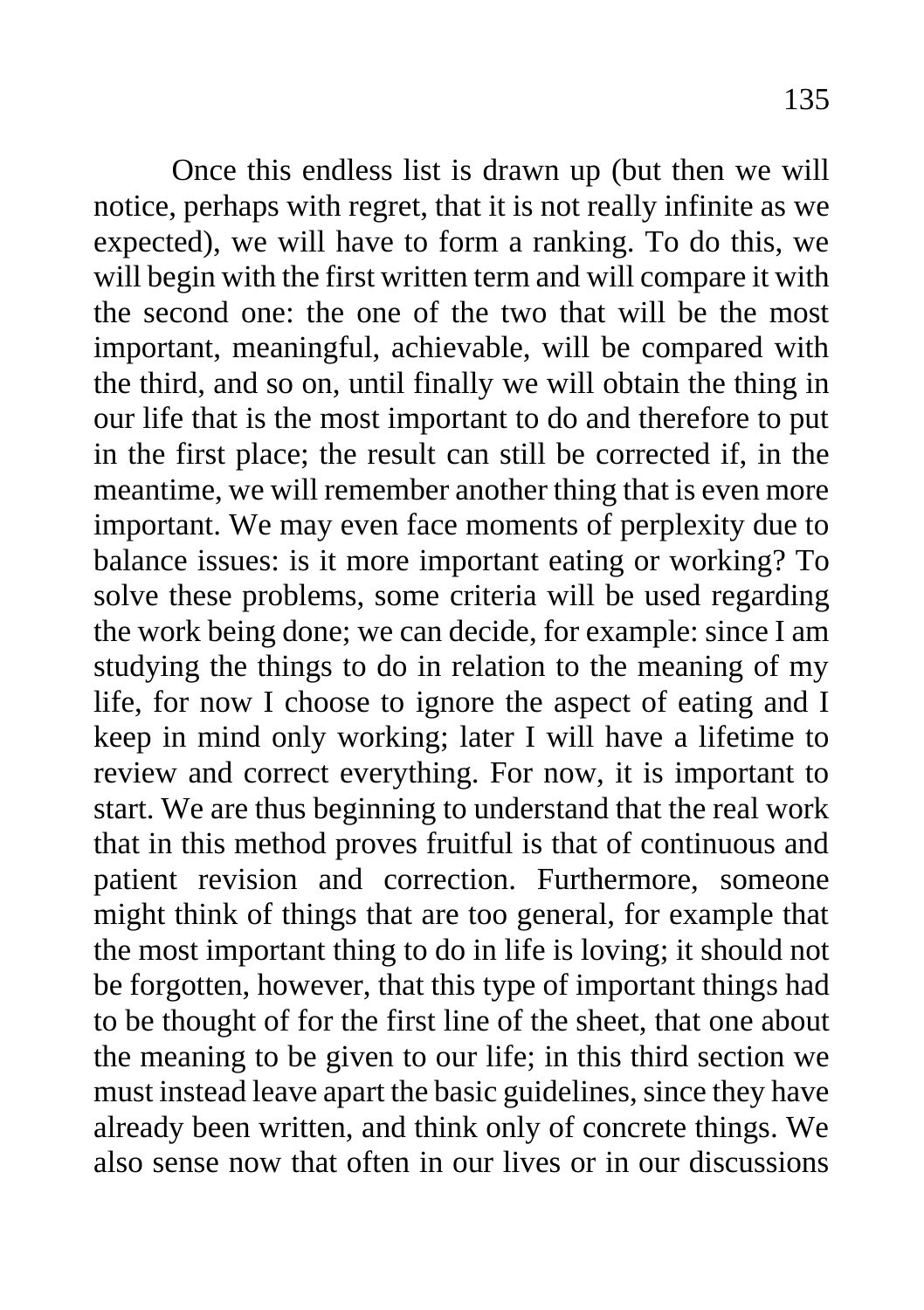136

we make so much confusion because we confuse the basic orientations with the concrete things to do.

Once we have identified the most important concrete activity to do, that is the one to put in the first place, we will do the same job to identify the one to put to the second place, having the patience to start again the comparisons, excluding only the term that has been put now in first place. Based on how the eliminatory work will proceed, we will evaluate how many degrees it is appropriate to consider: four, six, ten ... At the end we could find ourselves in front of such a ranking:

> *Working Having moments of relaxation Visiting Reading Meditating*

which will be inserted in the sheet:

*I want to live to know the most beautiful things Treat others with affection Working Relaxation Visiting Reading Meditating*

This list does not expose the only things we do; it will only serve as a reference point for when we need to think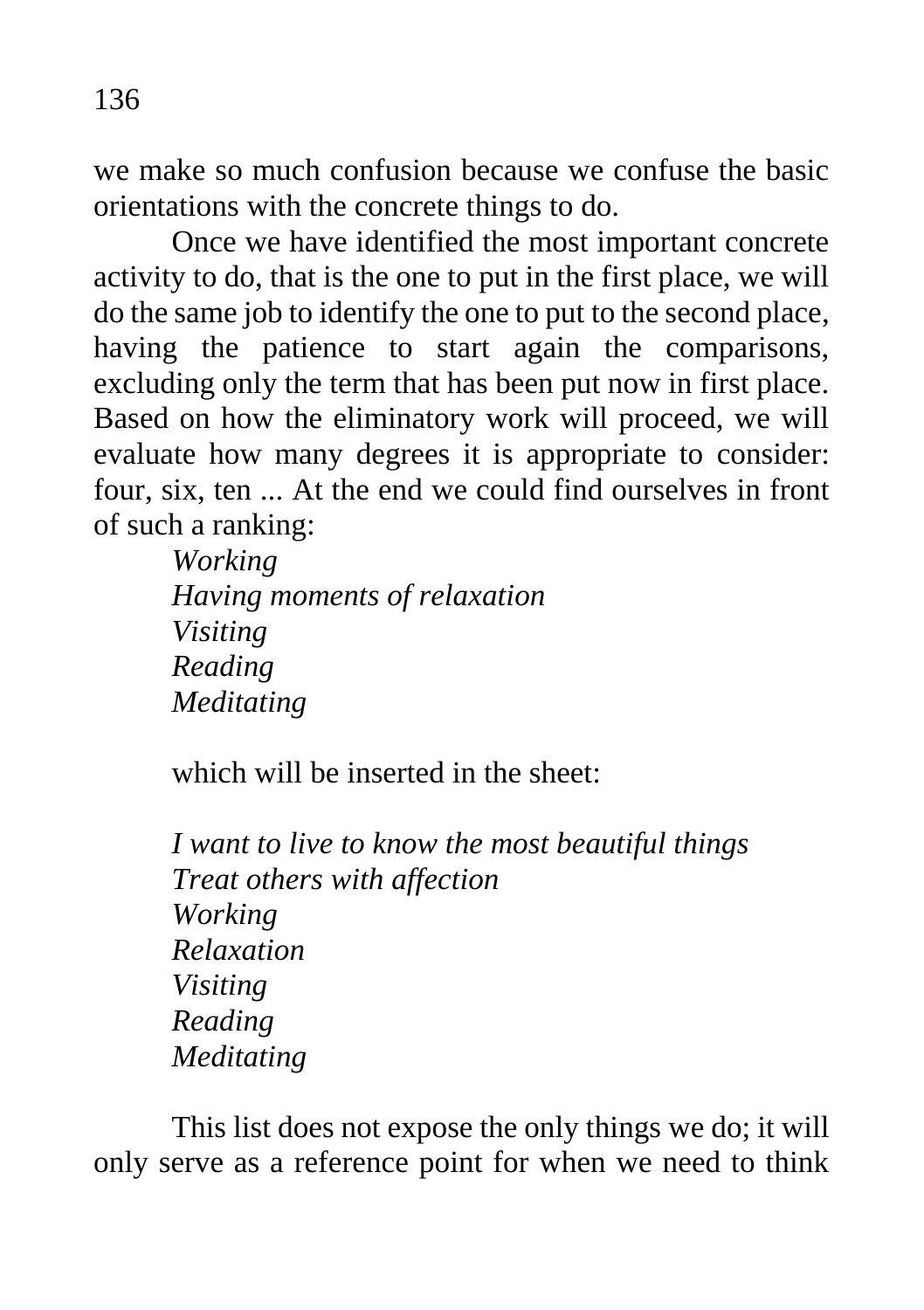about how it will be better to use our time, or for other indicative purposes.

At this point, we will be concerned about our selfformation, considering, in particular, what the school did not teach us. Since we cannot have, during all our life, teachers at our complete disposal, we need to resort to the most accessible means: first of all reading, then the media, then also meetings with the most different people, etc.

Some things may come to coincide with the previous list of things to do, but for now we will neglect this problem, providing later to operate those choices and corrections that will serve to streamline and simplify the pathway.

Since the time of life that we can devote to reading is very little, compared to all that in the whole world we would have to read, we will have to make a decisive, severe selection, with the same method used to determine the things to do.

It should also be borne in mind that we cannot devote our life to keep ourselves up-to-date with everything important that others do or write about, eventually coming to no longer find the time to live a personal experience of ours ourselves. Information and communication, actually, cannot guarantee for themselves the originality of the experience to be lived; they must be programmed simply as components, among others, of the project of walking, dictated by experience, and not as absolute needs.

We must therefore have the patience to draw up a list of all the things that in life is possible to study or deepen, to gradually acquire a certain competence about them, to build up a formation, including even those things on which one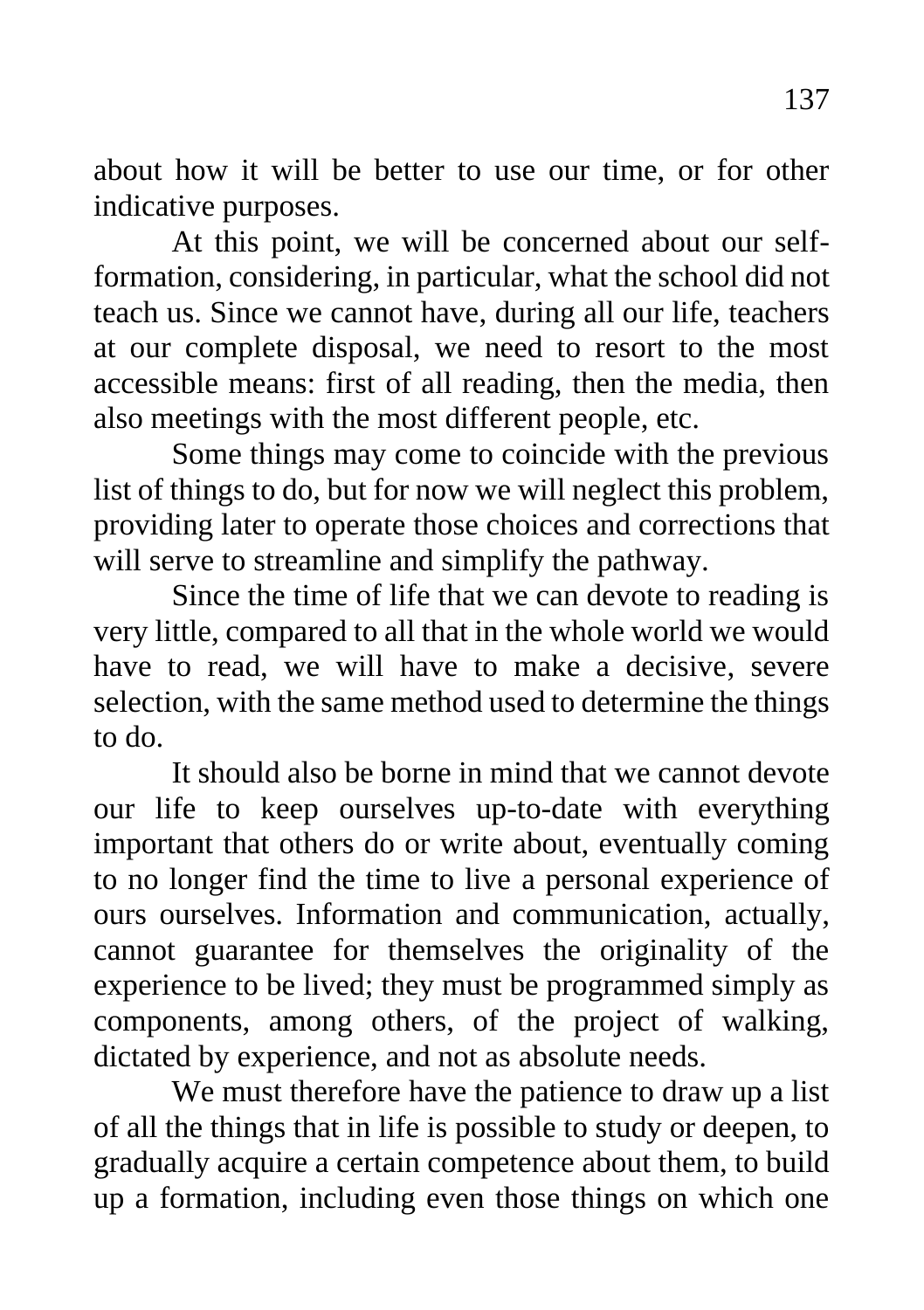becomes an expert not only through reading, but especially with practice, for example sport, an art, a hobby. Compared to the list of things to be done, the latter differs because it is aimed rather at those activities that form; one could think that work also forms us, but here we are dealing with activities chosen precisely to form ourselves: would we ever have freely chosen our job for the sole purpose of providing us a formation? If the answer is no, then our job does not fall into this category. Furthermore, reading is of the utmost importance in this field. To draw up a list of all the disciplines that can be studied and the types of books or magazines that can be read, we can also help with similar lists found in certain dictionaries or encyclopedias, or we can even think of all the subjects that are studied in all types of schools; we will help ourselves by all means, putting everything together, for a list that must be as complete as possible. As usual, we know that the work can always be revised, improved even further. A brief example:

*history, geography, sciences, religion, architecture, sports, chemistry, engineering, zoology, botany, literature, music, arts, sociology, anthropology, Bible, etc.*

We will identify the usual ranking by exclusions and a scheme like the following one will come out:

> *News Philosophy Religion History*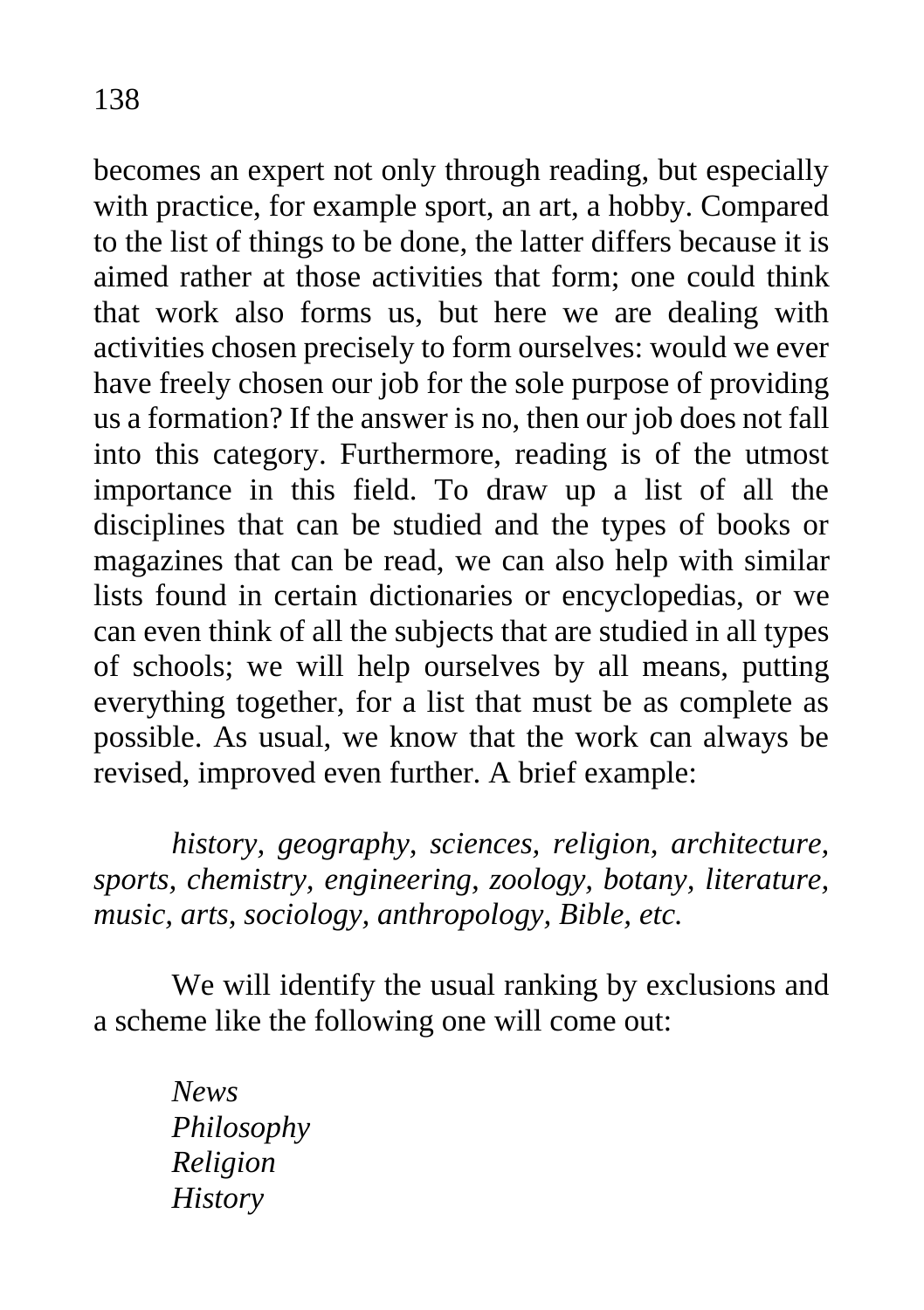to be added to the sheet:

*I want to live to know the most beautiful things Treat others with affection*

| <i>Working</i>    | <b>News</b>    |
|-------------------|----------------|
| Relaxation        | Philosophy     |
| <i>Visiting</i>   | Religion       |
| Reading           | <b>History</b> |
| <b>Meditating</b> |                |

This scheme reminds us that now being interested in other disciplines is useless for us; not because they are not important, but because we cannot read everything, due to the short time of our life, and therefore we must make decisive choices; this does not mean that we will feel authorized to hermetically close ourselves to any other aspect of culture, but only that we will not dedicate continuous time to it, like we will do instead for the other fields. Under each of the items concerning formation, it will be useful to write the concrete means with which we wish to cultivate it; for example, under the heading *News* we could add the magazines that we intend to read, or to which we want to subscribe; under the heading *Philosophy* we can write down the title of the book we are reading, writing also the date by which we think we can finish it, taking into account our possibilities. Next to the things to do, we can add the time to dedicate to them. Under the heading *Meditating* we can add the places where we can go to do it in nice ways, etc .: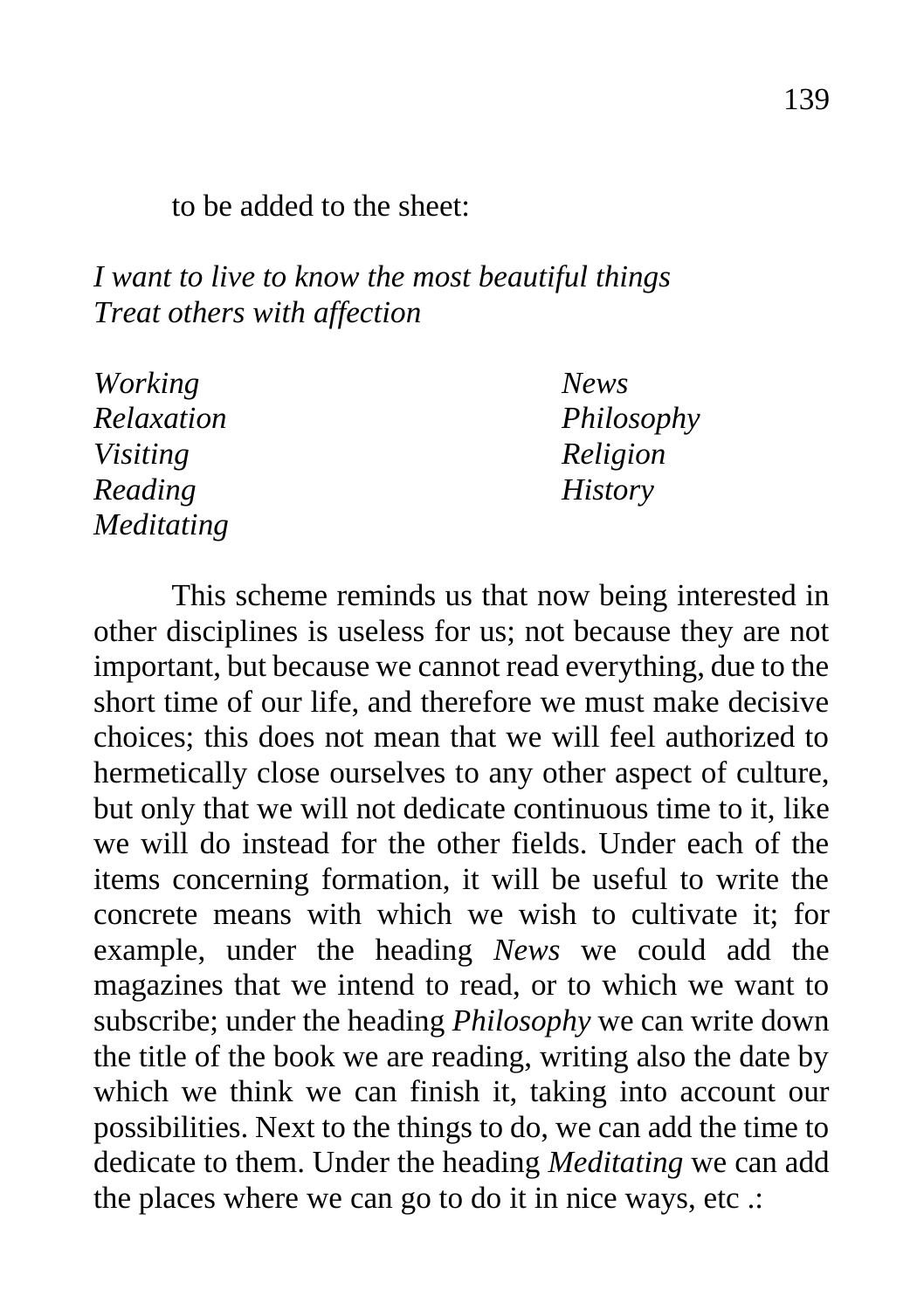| I want to live to know the most beautiful things                          |                                                                  |
|---------------------------------------------------------------------------|------------------------------------------------------------------|
| <i>Treat others with affection</i>                                        |                                                                  |
|                                                                           |                                                                  |
| Working                                                                   | <b>News</b>                                                      |
| Relaxing                                                                  | TV news                                                          |
| Visiting $(1 x$ week at least)                                            | New York Times (1 x week<br>at least)                            |
| reading $(5 \text{ min. } a \text{ day at least})$                        | Philosophy                                                       |
| Meditating $(1 \text{ hr } a \text{ week } at)$<br>least)                 | The philosophers (begun<br>on 3.02.2019; to read<br>3.03.2020)   |
| $(In my room - On Everest - \mathsf{Religion})$<br>among the trees of the |                                                                  |
| In the blue Cave)                                                         | equatorial forest - At the sea -   History (next summer o years) |

Once this work is completed, we could finally add a weekly timetable, similar to the class schedule that students write in their school diary, to have under our eyes how we spend our time day by day; perhaps there will be a period in which we will feel the need to write down also the time we dedicate even to daily meals; then maybe that period will pass and we will only note our most important activities.

A separate entry in this whole scheme could refer to the time to be devoted to the research itself about the methodology of walking, the paths for creativity and originality; like the way a manager can plan the search for ever new strategies, to keep up in the competitive market, for us it is a matter of keeping up with the need not to become stagnating.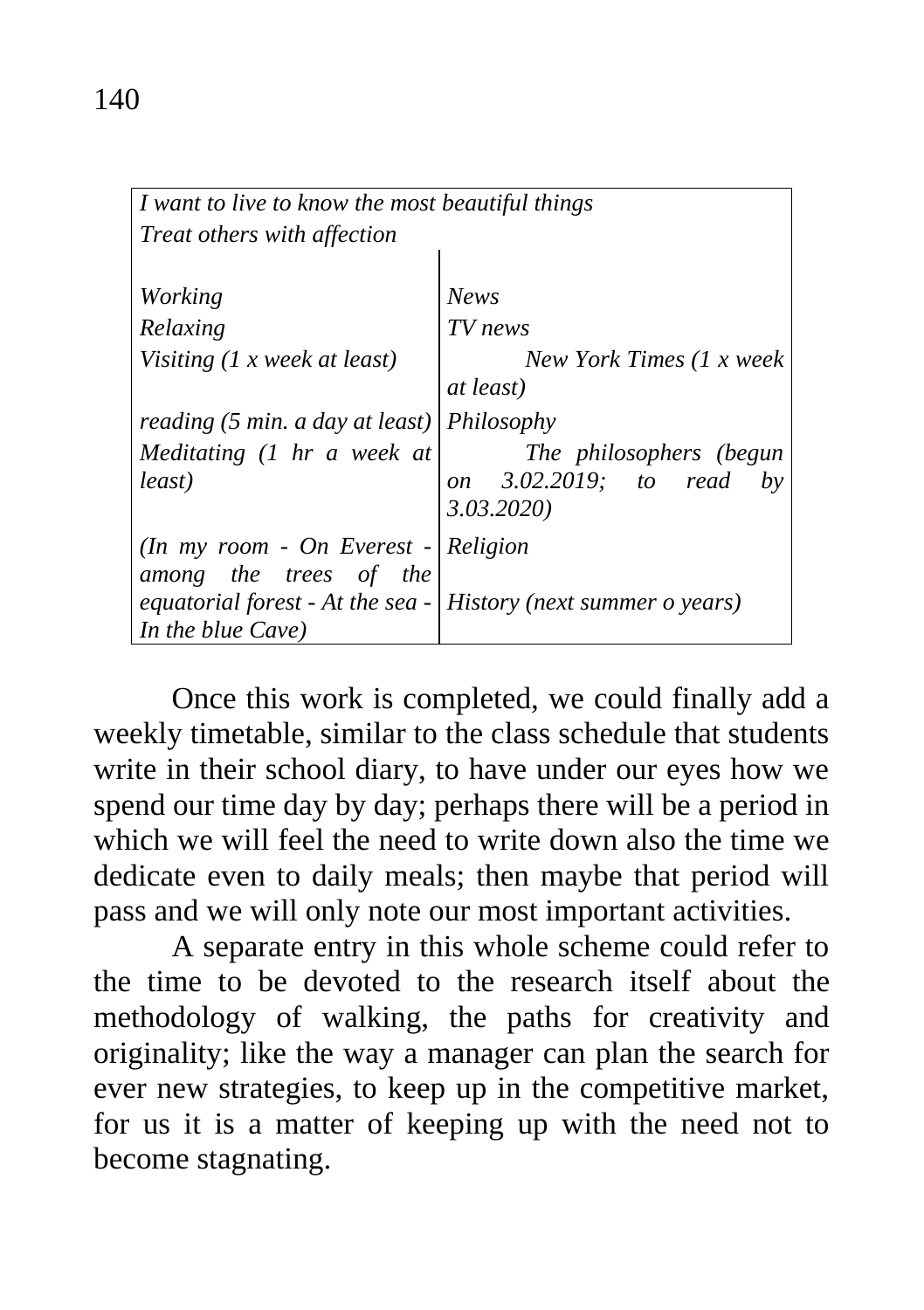Once this work is done, all that remains is letting time pass and looking at the paper quite often. We will notice soon the improvements that can be made and we will need soon the patience to tear it up and rewrite it, revised and corrected. We will have to learn to never be discouraged by the fact of having to continually revise our path: this tearing and rewriting can also become, without any need to feel frustrated, a daily habit. On the contrary, often the feeling of impossibility we face when we run up a project can become a very important provocative tool, it can serve as a stimulus to look for other possibilities, other ways of seeing and doing.

Later, perhaps, we will feel the need to use more than one sheet, but then we will realize that too many details prevent us from grasping the global design and then we will strive to streamline and synthesize. We will also realize that the sheet leads us to rethink the meaning of our life and therefore we will have to try, from time to time, to re-express it in better terms. The programmed reading will begin to bear its fruits and we will understand that we can see things in a lot of other different ways. Life will begin to be a fruitful pathway in which we will try to add our projecting collaboration to what God or life already gives us to live. We will realize that we can also help others to orient themselves in life and we will be able to teach them how to organize themselves a pathway, taking advantage of our experience. Then we will discuss something, basing on the path of each one, and we will enrich each other: this will be communicating. There will be no need to worry about a lot of things, because we will write on the paper that we cannot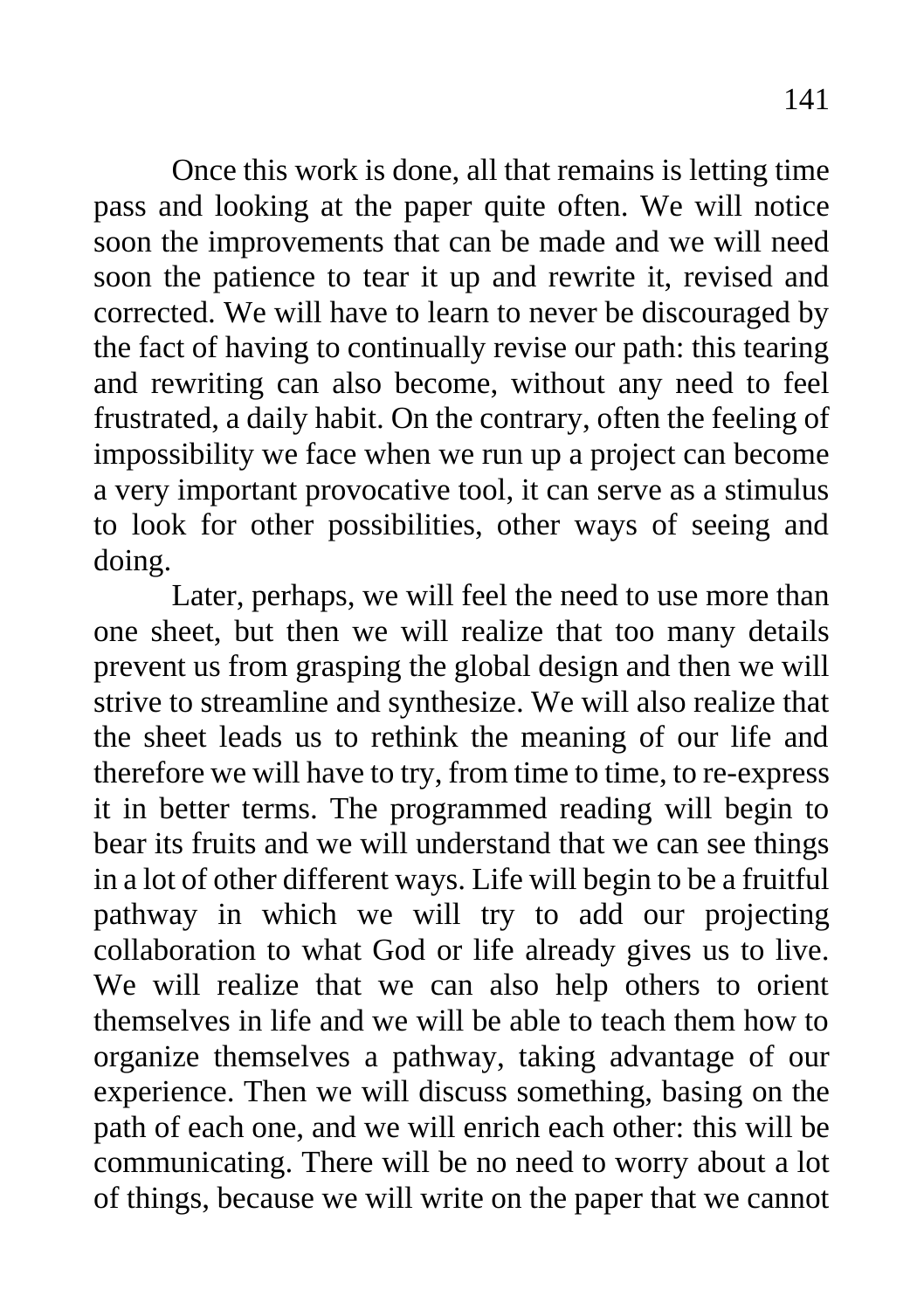get to those and they are postponed, for example, to the following year; the written sheet guarantees us that we will not forget.

A criterion to keep in mind in this work will be that the project thus organized must be the best mediation between simply taking note of what is already taking place in our life and what we instead would like to achieve; actually, walking is first of all listening to our own existence and then also attempting to introduce guidelines, works and see how they work.

### **6. The spiritual experience**

At this point it would be easy to suspect that the final problem is referred to the question, at least for believers, "God, what do you want from me? In what do you want me to specialize?", which is that of vocation. It is actually an extremely useful hermeneutics, but now I would rather let see the possibility of a type of work capable of constructing the best mediations between concentration and openness. This work is based on the awareness that, as we are successful in defining our path better and better, a spiritual experience becomes present in our person. It is a sensation that is difficult to define in words, but all the same worthy of consideration, of trying to become aware of it and think about it; we could call it "feeling good with our spirit". This feeling can be compared to certain moments of meditation, in which we begin to feel good and we don't want to do anything else in life, we would never leave that moment. We can try to compare this experience with what we read in the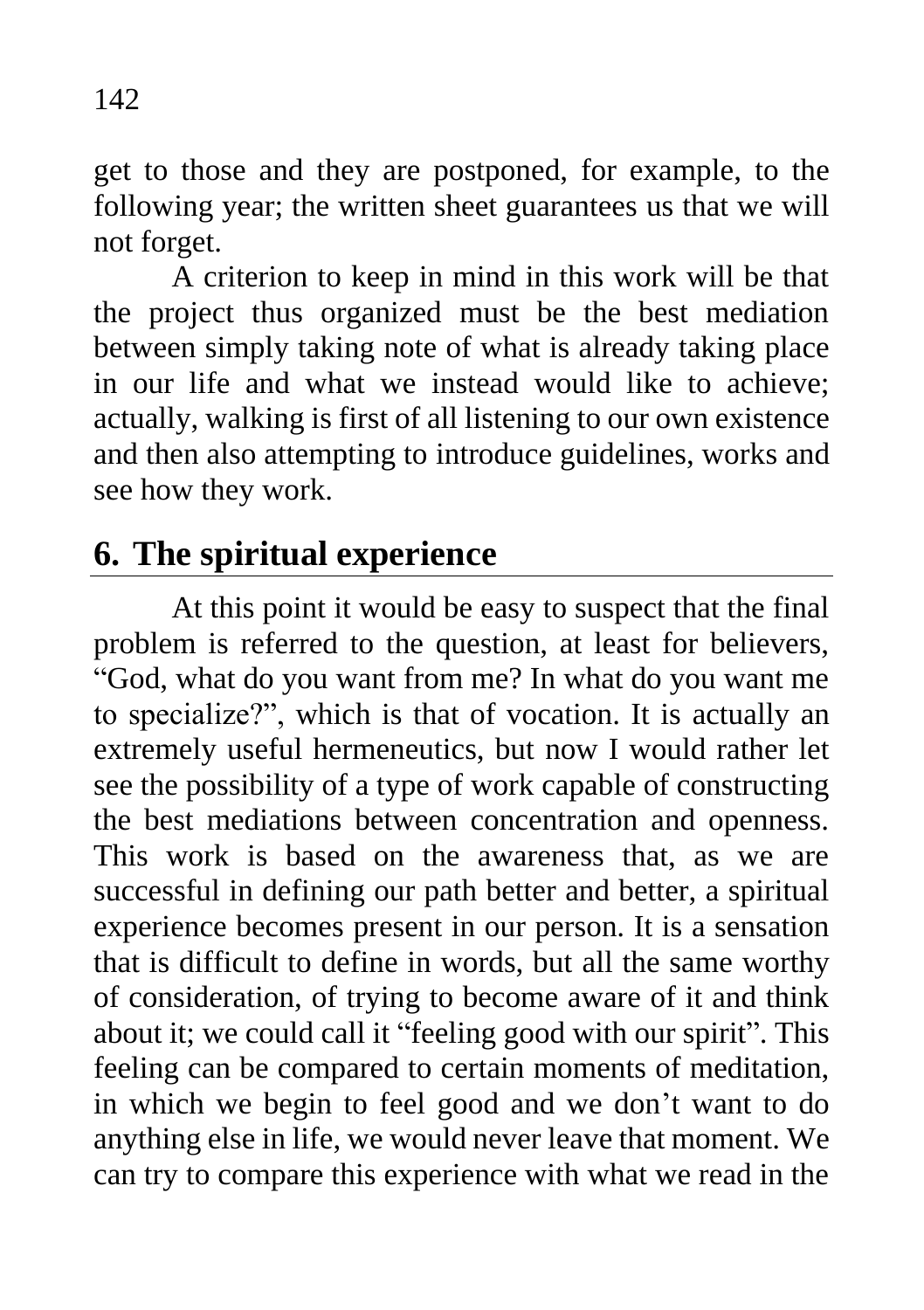Gospel in Mark 9:5: "Peter said to Jesus, "Rabbi, it is good for us to be here. Let us put up three shelters, one for you, one for Moses and one for Elijah." However, this is not exactly what I want to make clear, because the feeling I have described here also tends to make us suffer from nostalgia and to make people seek standstill, as if a given situation were the absolute ideal. What I call spiritual experience, instead, is indeed feeling good about one's spirit at a given moment, but in the perspective open to following a thread, a path; a feeling lived therefore, rather than with the desire to remain forever in that pleasant situation, with the purpose, of not losing sight of this thread of spiritual approach, making use of the project about the pathway. It could therefore be better to call it a *course* of spiritual experience. Actually, we will also have to realize that the spiritual experience can never be identified with any aspect of the journey: all the components of the journey, even if followed with commitment, compared to pure spiritual experience are only crude tools, to be used without losing sight of the inner experience itself. At this point it no longer matters whether it is better to specialize in something or engage in many activities: what matters is that any choice is practiced and carried out in the awareness of its limited instrumentality, in service of the course of the inner experience. This experience could be recreated, with practice, as often as we want, simply by thinking about it. Even the reading or rereading of these pages could serve to recall and recover this possibility for ourselves. The fact that it cannot last uninterruptedly could be a cause of discouragement, for several reasons: because it is itself destined to evolve and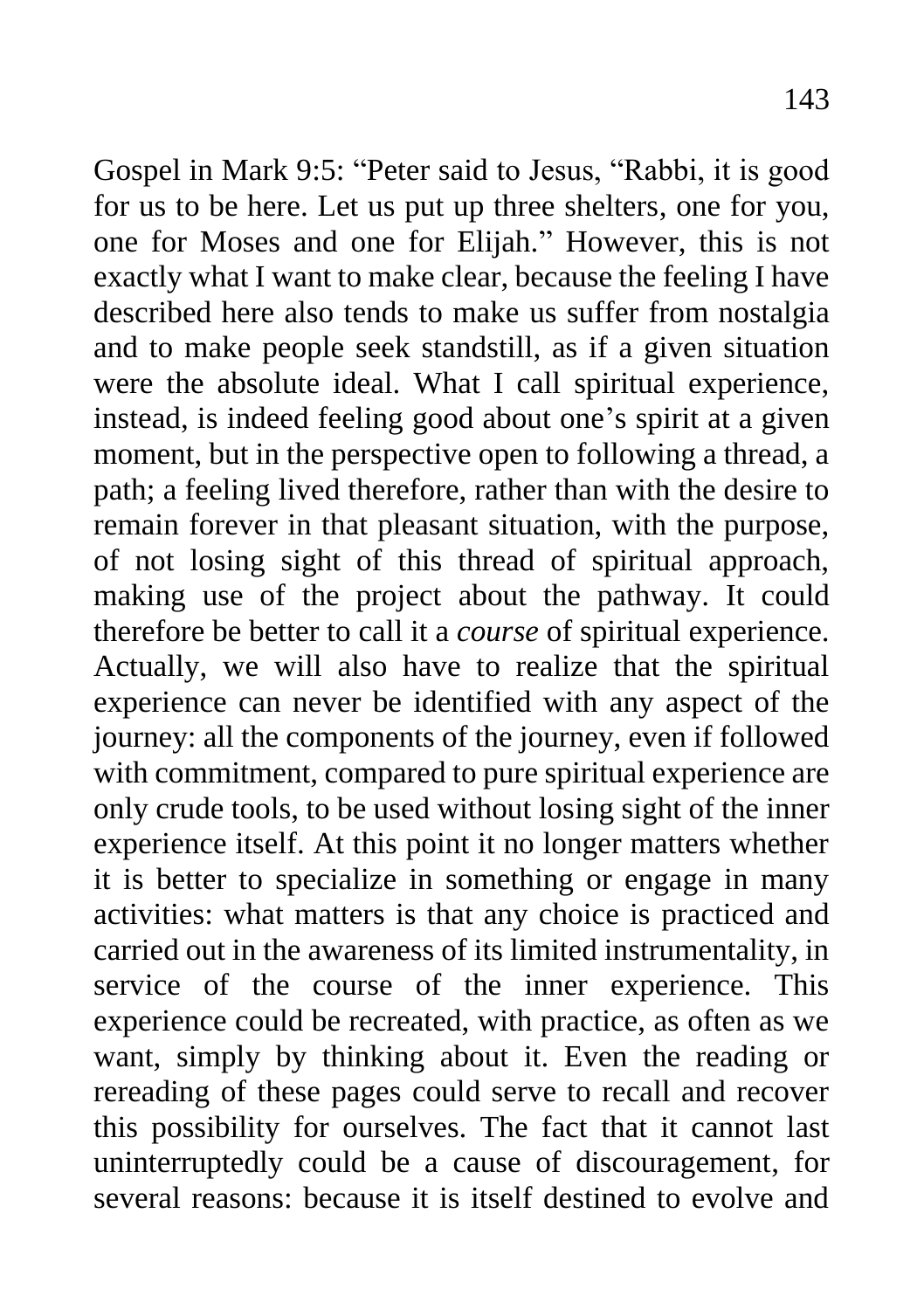not become stagnant, and because our being, as well as the context in which we live, inevitably affect us to distract ourselves from this sort of meditation. It is a situation that seems to me present in the film *La dolce vita* by Fellini, in which one of the characters at a certain point kills two children first and then himself; the reason for these killings seems to me to be precisely the regret experienced by this man, carried to its extreme consequences, of not being able to live in a stable manner the spiritual experience that he had the opportunity to taste and appreciate. About this difficulty, solutions must be found. One may be to get used to periodically reconstructing this experience; certainly the awareness that it is not even correct to wish, to expect, to convince ourselves that this experience must necessarily be uninterrupted will help our serenity: precisely the distractions are, in a certain sense, precious; they will lead us to perfect it, make it grow, look at it critically and make it progress. Furthermore, it will also be useful working on forecasting, preparing ourselves, as far as possible, to the situations that will gradually come as next to be lived.

Once we set out on this path, we will be able to see how a true physiognomy is gradually forming in us. It seems to me that this corresponds to what we often look for when we instinctively tend to build an image of ourselves. An example may be when a child tends to identify himself with some features of his father's physiognomy, which allow him to feel an individual with a certain confidence, or when we tend to imitate a film actor, a singer or a teacher known at school, in short, when we tend to have a model of personality to be imitated or anyway referred to. A destructive way,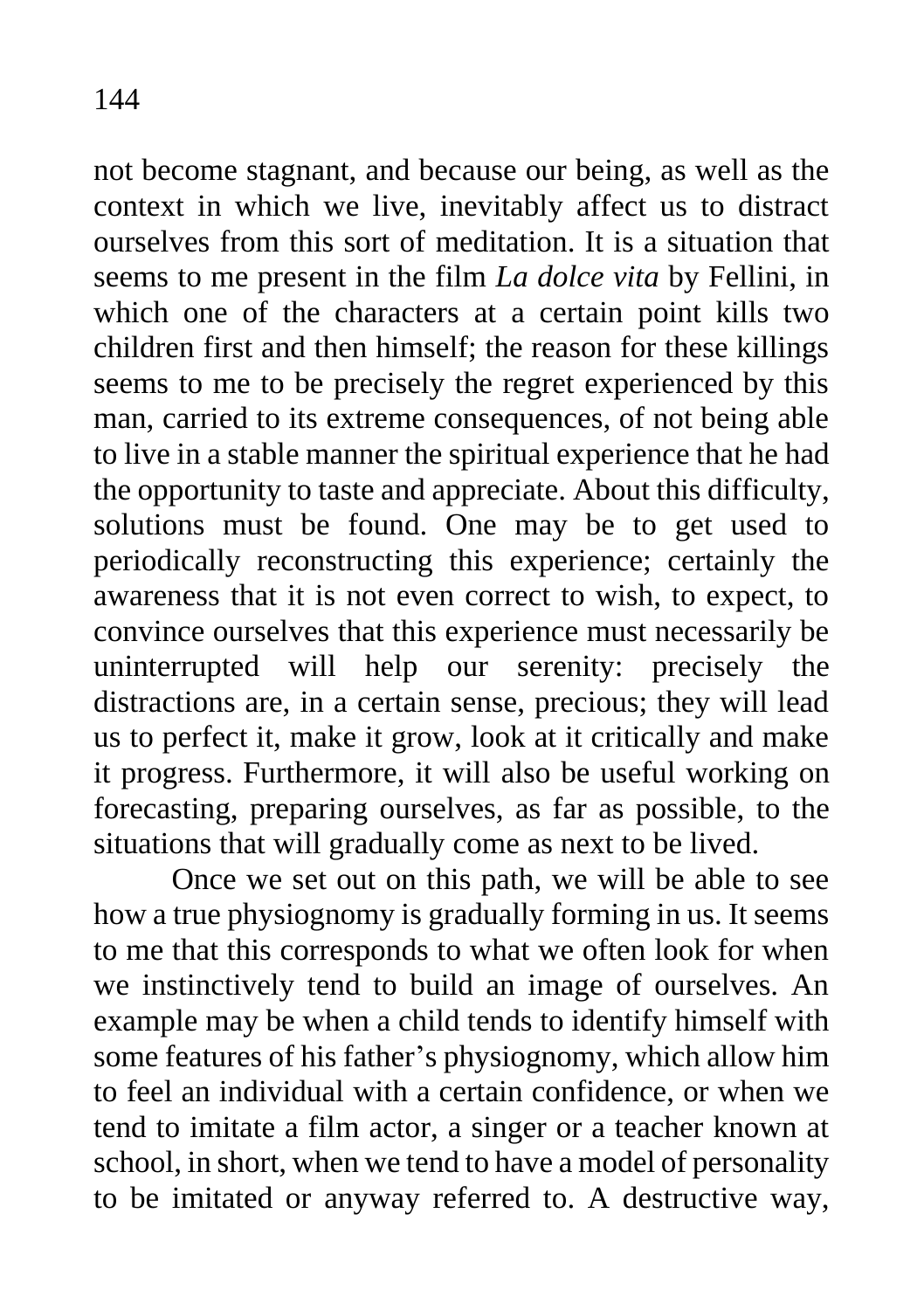which often gives us the illusion of having a physiognomy, is instead making choices according to the fashions that circulate or the topics that are fashionable to discuss. A path, organized according to what I have indicated, should help to form a physiognomy capable of creating its own characteristics, without therefore being a hundred percent dependent on a single infantile idealized model, become an object of worship.

In a perspective of faith we could imagine that perhaps this is also why God does not want to be too visible.

Actually, behavioral models are always conditioned by the cultural environment in which they exist or were born, so that certain behaviors that are considered essential, indispensable, certain ways of reacting, talking, even modulating the tone of the voice, are actually only aspects of a local culture, both historically and geographically; in several cases, they are even counterproductive or destructive. In this sense it will be easy to understand that no model of behavior is essential or indispensable. A path about physiognomy will try to explore, moment by moment, different behavioral models, in an endless constructive work, taking advantage of the most essential comparisons we can make, for example the comparison with the physiognomies with which we come into contact and with what our memory is able to call us back. This walking could also become the motivation itself of doing and living; we can think that it is the very purpose of nature, of the universe: an innate push, present in all that exists, even in every single atom of matter, a push of nature to experiment paths of physiognomies, which in mutual comparison create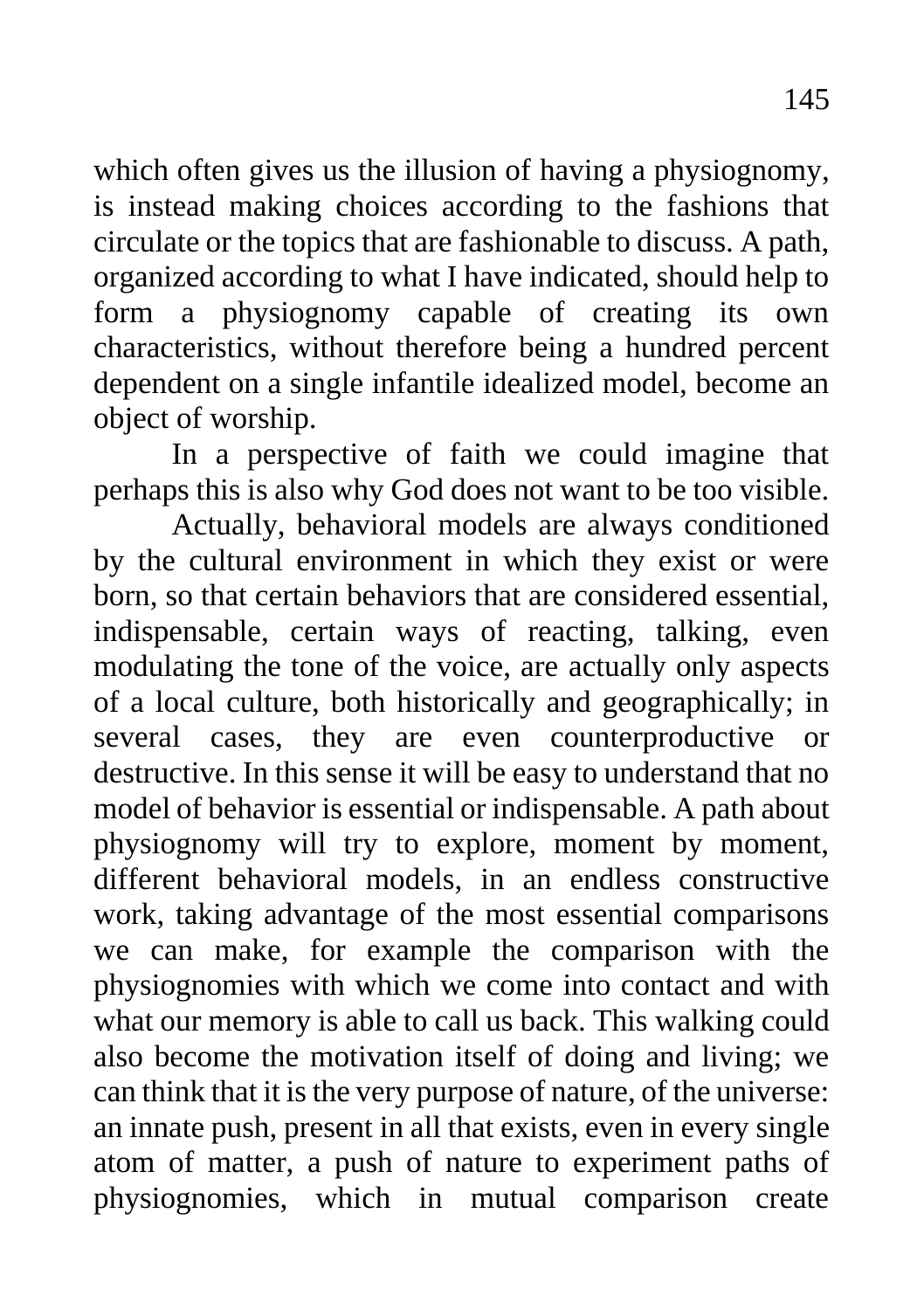harmonies and always new beauties; the criterion of harmony and beauty will be provided, from time to time, by the comparison itself between physiognomies.

An interesting thing is that this drive towards existence and exploration of possibilities is not anarchic, gratuitous, precisely because it does not arise from an abstractness, but from a universe that begins its existence in an already sectoral, determined way, already providing a memory with which to confront each other: our universe was not born symmetrical, otherwise it would still be symmetrical today. This network of universal relationships leads us to experiments that are not experimentation for experimentation, but experimentation for physiognomies that cannot but start from what was previously determined as a physiognomy (as Massimo Troisi nicely claimed in his film *Ricomincio da tre*).

It is a critical journey to build our physiognomy, which also allows us to become aware of, and in case try to avoid, the conditioning of thematization by words. In other words, many behavioral ways and even many ways of thinking are extremely conditioned by the languages in which we were born. It is impossible to live outside of a language, but gaining awareness can also make us able to take some measure of distance. In this context, globalization and the increasing dependence on thematic languages makes increasingly difficult experiences free of this: we are continually bombarded with increasingly standardized languages, which tend to make us forget that there are other languages, that we may not even be able to imagine (without going in this way into falling into superstitious fanaticisms,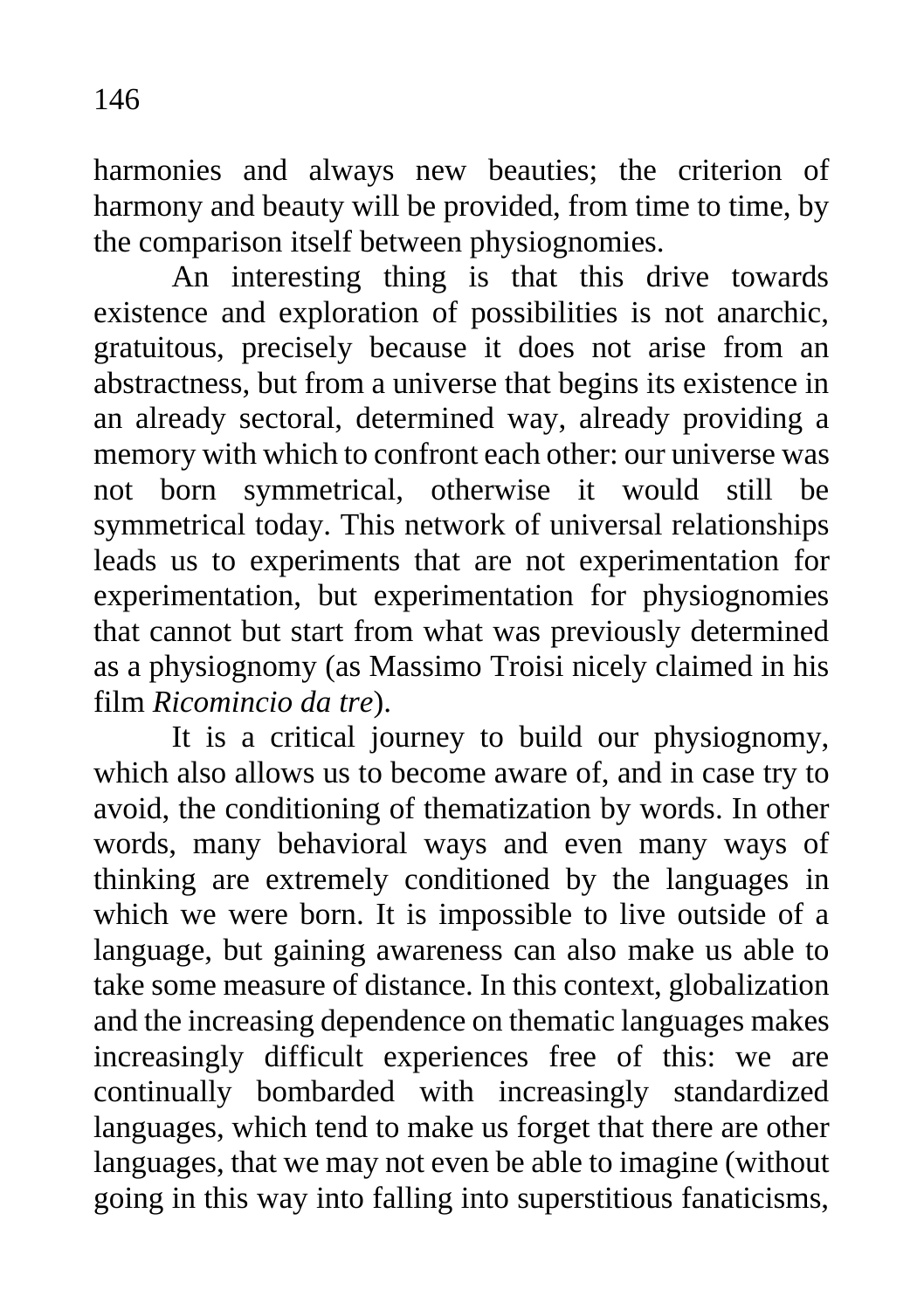which in the end are nothing more than low-level metaphysics), and that it is possible and even beneficial, for a while, to suspend communication and information, to leave room for our spontaneity; here too, however, it is easy to delude ourselves and to consider spontaneity what was induced by other standardized methods; in this sense spontaneity, genuineness is not an idea, but a path of research as well.

All this, in a perspective of faith, could be seen as a way of receiving history from God. History is first received. We can't create history if we don't receive history. But we cannot receive without making, with creative gratitude, our possible part of creation of history. Therefore, between the primacy of God and our answering, actually it is not possible to identify real precedences, to understand what really comes humanly before; therefore it is wrong to wait, as if it were a theorem, for identifying being loved before putting love into action.

# **7. Our relationship with God**

In this section we will try to clarify some guiding criteria for the relationship with God to be realized to the best of its possibilities.

# 7.1 Instinct to relationship

Let's face a critical observation: it is possible to notice that human intelligence has inherent the need to relate with every person and thing in a language that has its origin in human relationships. We can, for example, notice the case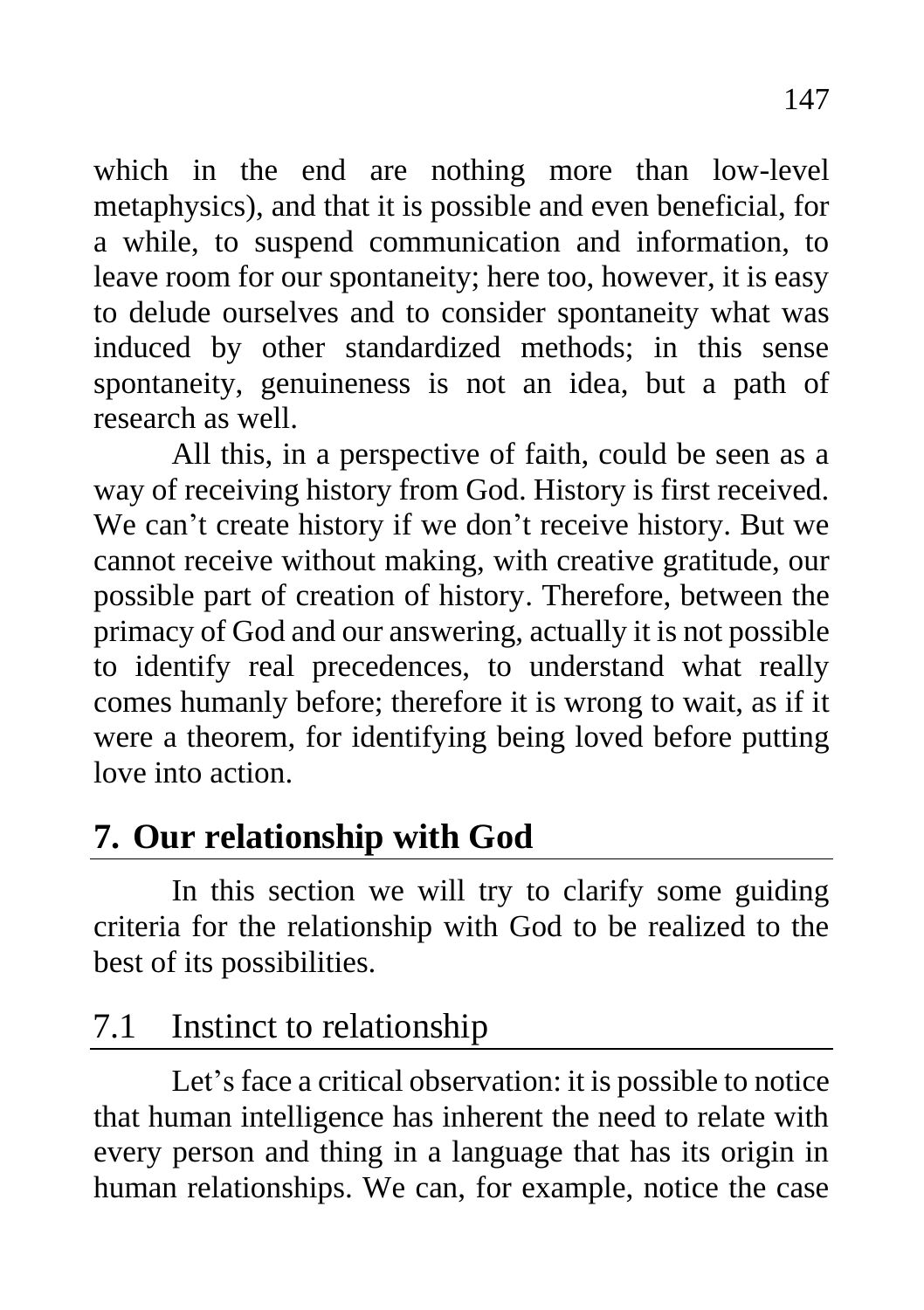when one turns to an object or an animal as if they were capable of understanding; we can observe the instinct to see in any object a certain resemblance of reference to the human face: we can think about how a car's front or an animal's head can look like a human expression. In other words, it is possible to reasonably hypothesize that man has a certain tendency to relate to anything as if they were people, an instinctive tendency to recognize, in whatever falls under our senses, the characteristics of a face, of some "you" with which to relate. The relationship set up in this way can also be lived in the awareness of a distance from material truth, remembering that actually they are not people, but also in the awareness of an extra possibility of establishing relationships capable of bringing out other hidden, unexpected truths. In other words, a poet knows that he says many things scientifically not true when he addresses the moon, but he continues his artistic work because he realizes that, through his scientifically inaccurate language, other truths emerge which are able to impose themselves on the mind as they too very true, very important and also beautiful, therefore worthy of being looked for, even through a deliberately non-technical language.

### 7.2 Between otherness e humanity of God

What we have said so far allows us to affirm that relating to a hypothetical religious "you" is not a mere idle game, but an activity that demonstrates profound matches in human nature, able to suggest us hidden truths. This obviously shows nothing about the possibility that this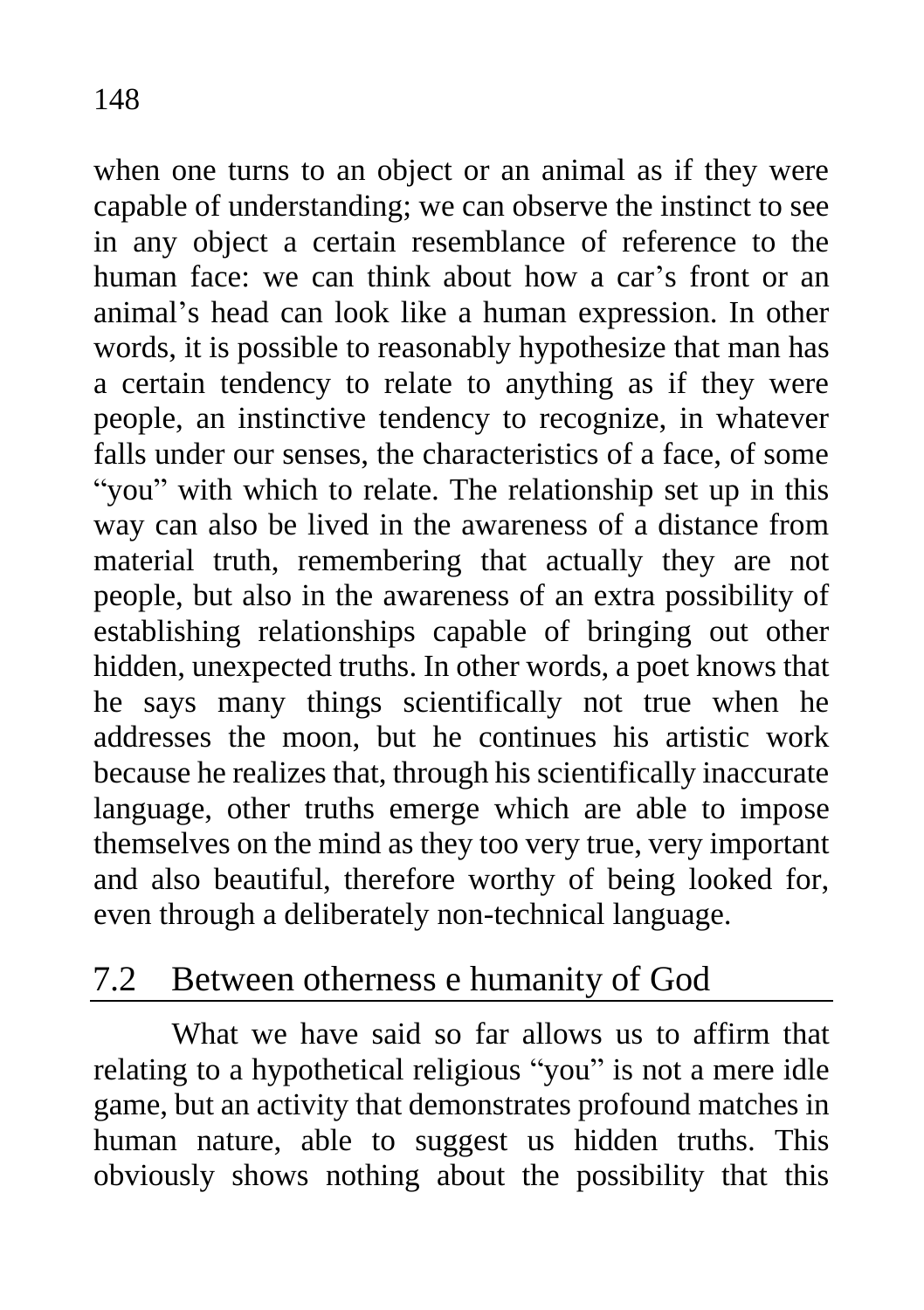religious "you" actually exists: the human tendency to personify only demonstrates the existence of itself and nothing else; but I want to add right now that, actually, it doesn't even matter whether this external "you" actually exists: it will never be possible to ascertain it in such a penetrating way as to be able to escape any skepticism, any opposing criticism. On the other hand, otherwise, we would have done nothing but return to Aristotelian metaphysics: if we cannot establish the existence of a reality external to our mind, there is no reason why this should become possible with the idea of God. In this perspective, the theology of Karl Barth, in favor of a God to be conceived as "totally other", can also appear as a relapse into the typical objectification of Aristotelian metaphysics: saying that he is "totally other" can be a an elegant way to remove as much as possible the idea that he is a production of our mind.

This critical reasoning about the objective existence of God, when compared with the desire of the heart to relate to him, cannot but make seem strange the situation of those who turn to their God while being accompanied by so much uncertainty about his existence. How could an intense, profound, not superficial, not purely intellectual relationship exist in these terms? Evidently, the perspective that arises, let's say, from the *outside*, that is from the critical reason, will never allow this relationship to be something touching, not limited to rationality, but able to involve the whole person. Therefore, it will be a question about composing in harmony this *external* critical perspective with the affective *internal* one, that is, with that deriving from a decision to join, dictated by a lived experience.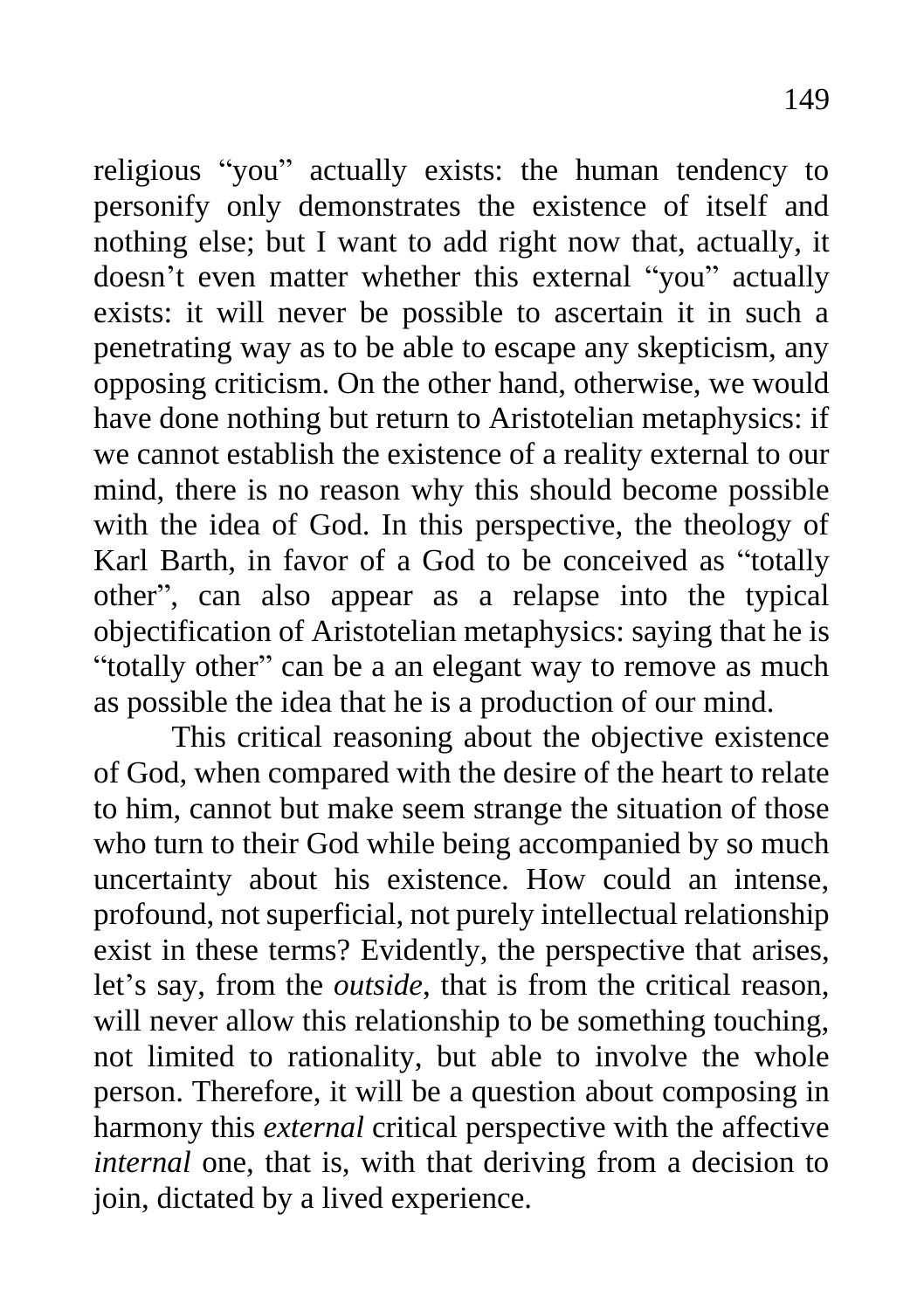Once the nature of the difficulty has emerged, it is possible, on the other hand, to suspect that the fervent relationship with God, as we have imagined it so far, takes a little romanticism. As if to say that the idea of a prayer that is all absorbed and concentrated, all taken from love for God, is more an imaginative desire than an experience to be considered as the maximum to aspire to. And yet, even bearing in mind this critical observation, the doubt about the existence of this "you" continues to appear as an unjust brake against a possible more intense deployment of the relationship, which nonetheless would seem to be pursued with all forces, even if we still don't know exactly how. Actually, it is possible to observe, if we apply the hermeneutics of becoming that we have seen in Eràclito, that this deployment of intensity in prayer is never permanent, but alwaysmeets its fluctuating course, its ups and downs. Then, the strength of a relationship will have to find its source not in the absence of any doubt, but in the continuous realization of new experiences or spiritual acquisitions. Thus we find ourselves returned to the need for a walking.

Reflection on this alternation leads us to another thought: if God exists in our life in this way, that is, at times, now visiting us now abandoning us, then faith must necessarily be a coexistence with atheism, since it is not possible to believe in Lord if he abandons us. This perspective reminds us of the inevitability of having to go through desperation in our lives, without being able to escape it, but also opens us to the hope that we will be revisited and brought back to life at any time; a life which, as a return, can no longer be the same as before, precisely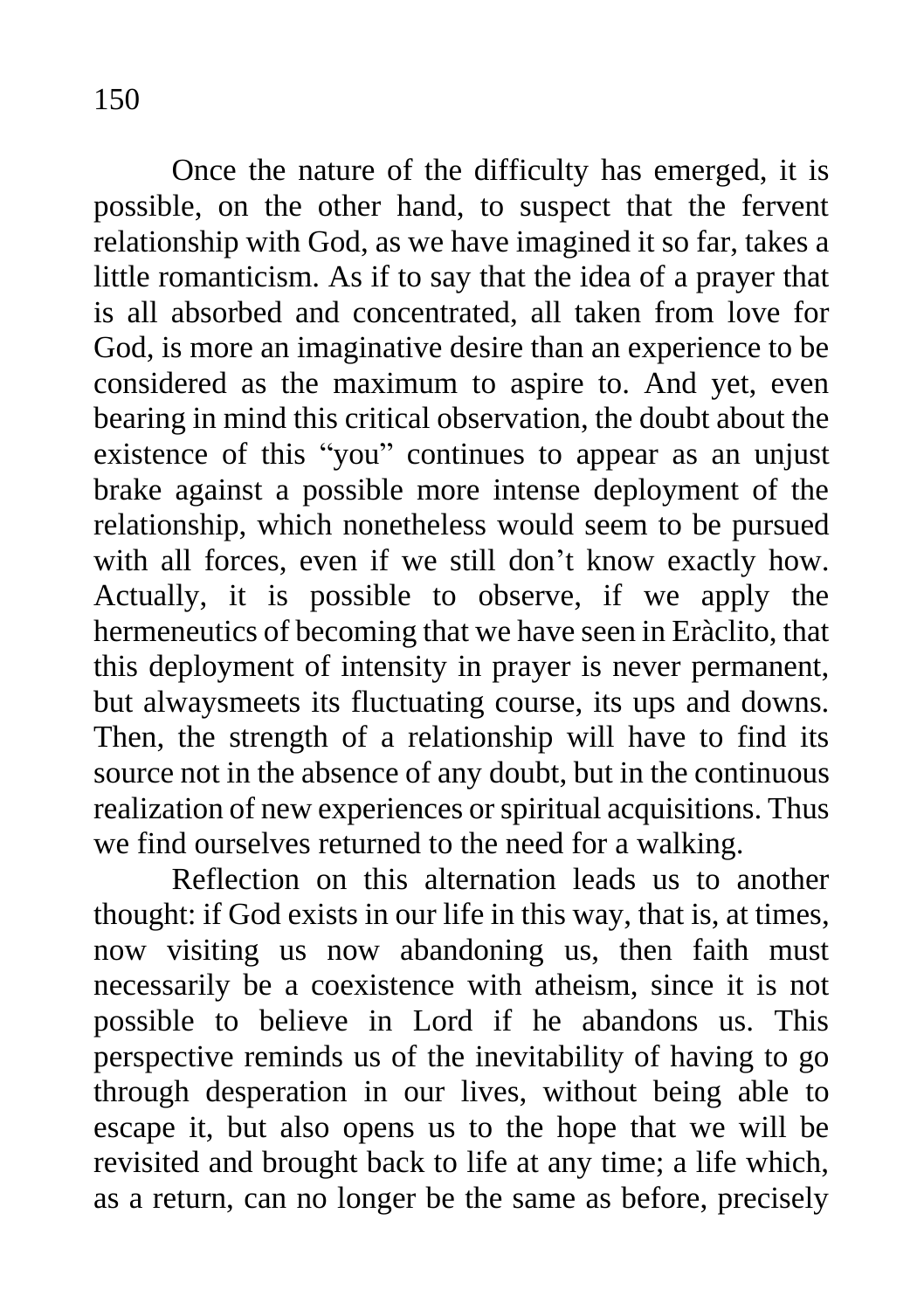because each time it adds to itself the memory of coming from a death which, by itself, was hopeless.

According to this line of thought, it would open the possibility of deciding, for our own life, to let our own belief be totally guided by the experience of God actually lived and not by our own intellectual research efforts; this would mean deciding not to want to keep up in moments of death, but to cross this death in all that it is; it implies that in every moment of life we are also listening to how God comes to visit us and what experience of his presence (or absence) calls us to live. That is like saying to ourselves: if a God exists, I want to expeerience him as he is, listening to his actual presence, with all the willingness to let myself be involved in its planning action, including the courage to live death during this same life, without wanting to get life by myself. In this sense it is possible to glimpse a hidden meaning in the episode of Abraham, who would seem stupidly called to bet on the possibility of giving his son death; the hidden meaning consists in this challenge to ourselves: if I have chosen to follow God, I will follow him with all my life dedicated to him, without trying to protect myself by relying in my solutions, especially if I realize that the sacrifice of life is part of his plan. If God wants my son's life, only he will have to save it, certainly not me; only God must be able to save me from God, not me. In this sense it can be understood that it was not only God putting Abraham to the test, but also Abraham tested God. But how can such a relationship with God be guaranteed from falling into a blind fanaticism? The solution could be simpler than we might think: faith must be lived in a continuous dialogue,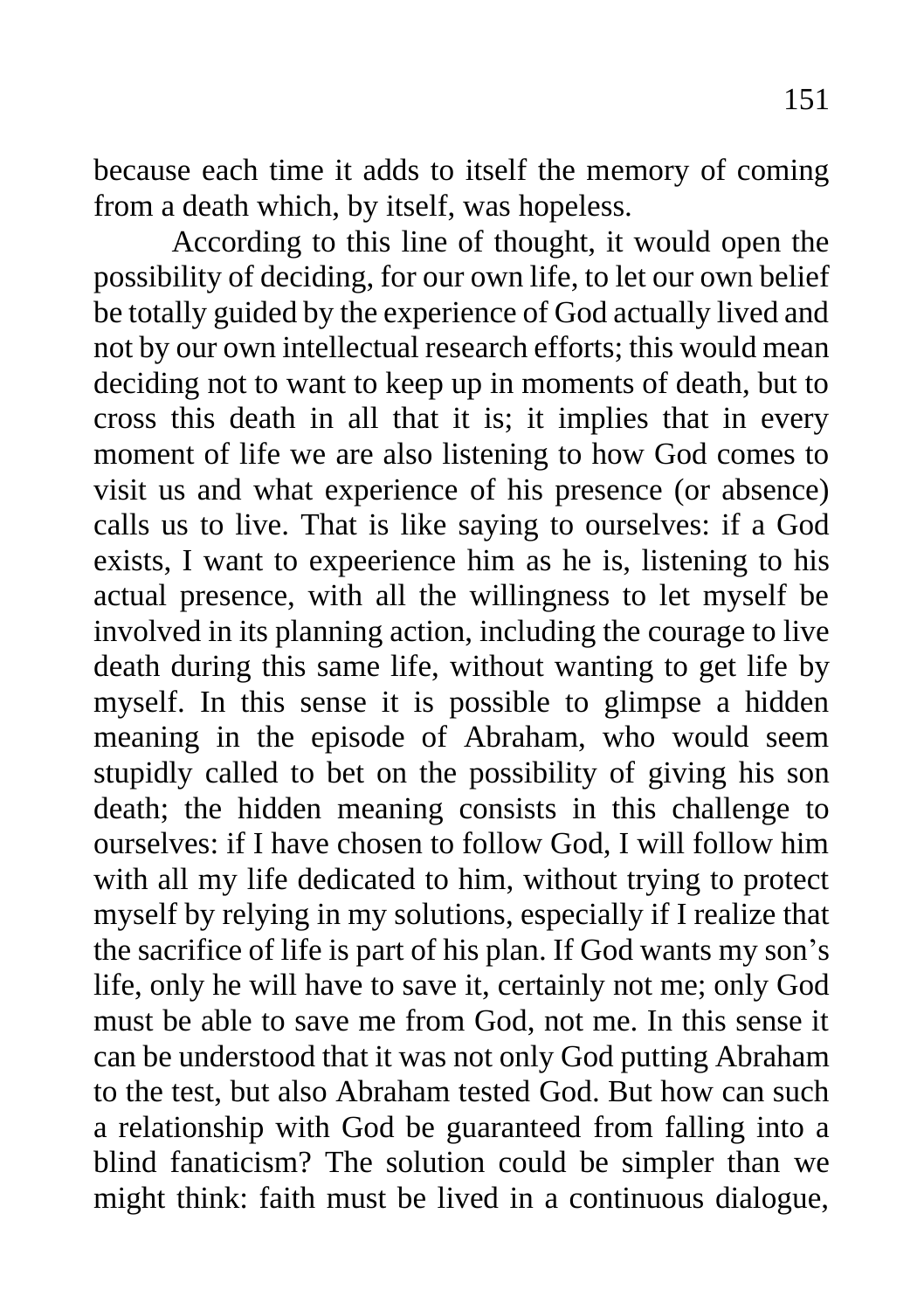within ourselves, among different perspectives cohabiting. This coexistence is possible only in a perception of the experience of faith that is realized in different times. A theology of the experience of faith that contains the hidden desire for a unitary, global, holistic vision will inevitably lead to this problem of dialogue between experiential, affective choice, therefore interior, decisive choice, and the need for critical vision claimed by reason, which also lives in us and is indispensable to protect us from any fanaticism. Instead, an experience of faith seen as a course allows the coexistence of the two components, since it allows us to give the necessary space, at different times in personal history, now to the emotional momentum, now to criticism.

## 7.3 Criticism of criticism

At this point it remains to be clarified how, in the course of faith, we can experience moments not disturbed by criticism, even though we will dedicate them relevant spaces at other times. It may be helping making use of another simple reasoning: if criticism is to be really serious and courageous, it must always have the courage to criticize itself. What does criticism of criticism mean? Obviously at first sight it appears as a vicious circle, since even criticism of criticism should then be criticized in its turn and so on endlessly. We can, however, observe that a serious criticism of criticism shall not make use of criticism only, because it would be like getting the par condicio on television only by asking a politician to do sometimes a little self-criticism. This is tantamount to saying that the task of criticizing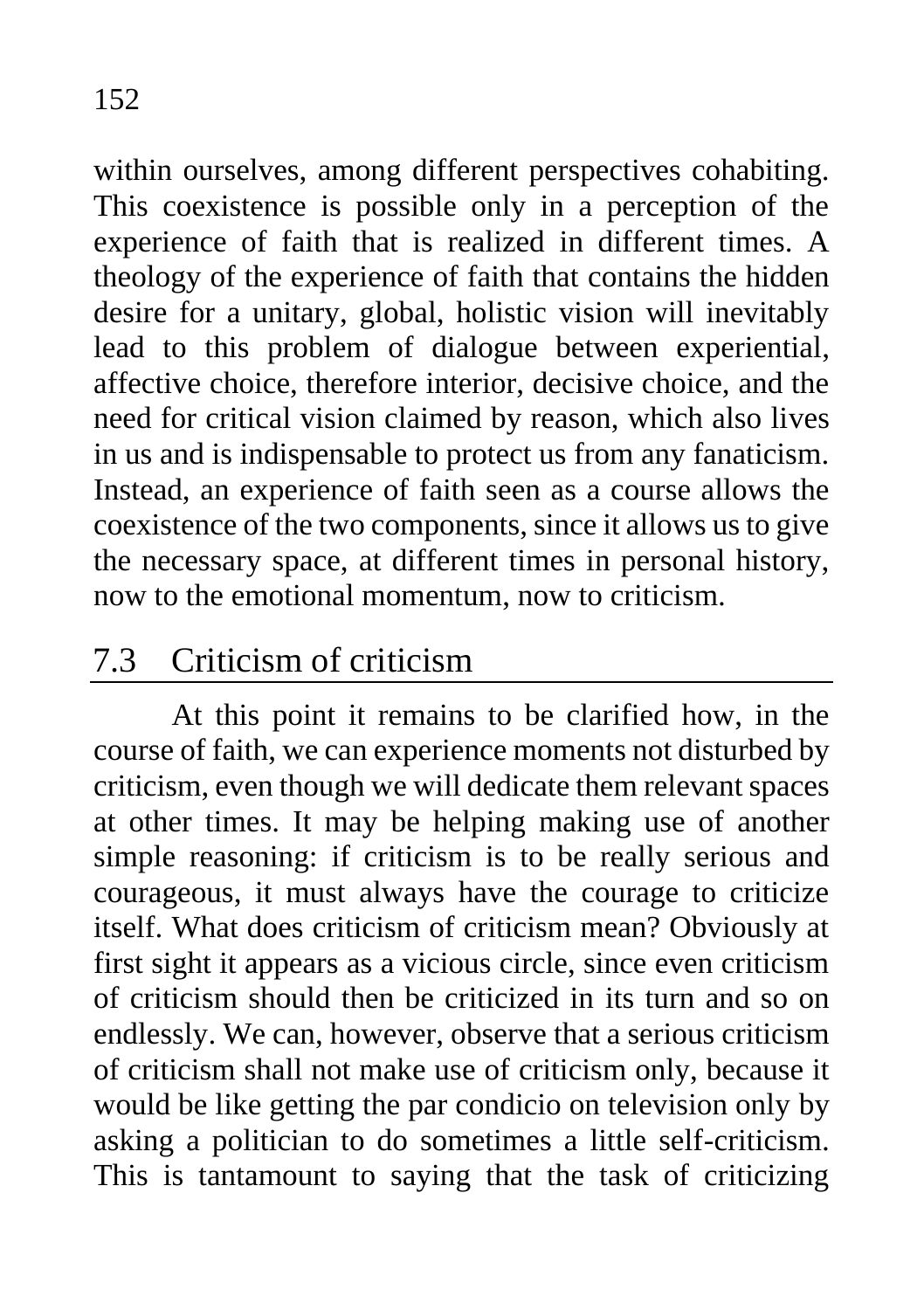criticism cannot be entrusted to criticism itself, but to what really opposes it, that is our human faculties of spiritual choice, which can claim to be larger and deeper than any understanding on which every criticism thinks to be based. This sort of defense of the spiritual experience is not based on its phantomal magnitude and mysterious depth never demonstrated, but on the very fact that, in history, nothing has ever been given that any criticism has shown to have understood one hundred percent. But is history enough to always demonstrate the existence of elements not yet understood? How is it possible to prove that they exist, if they have not yet been understood? If the history of criticism can be an element to relativize it, another blow against criticism can be suggested by a methodology that is often adopted by the critic itself: the accusation of explaining *obscura for obscuriora* (i.e. explaining unknown things by using references to other things that, to think of it, are even more unknown than the first ones). If this accusation can be applied to any answer, to any explanation, actually it can also be directed against any question, since there can be no questions that are not based on a minimum of precomprehension, and it is precisely this precomprehension that can always be accused of claim to have understood something. In other words, if there is a crisis of all the answers, we must not stop at this conclusion, but we must understand that actually this amounts to saying that there is also a crisis of all the questions. Thus the answers take their revenge: there is no question that does not need to be based on some answer in order to be formulated. Therefore statements can also claim to exist without being obliged to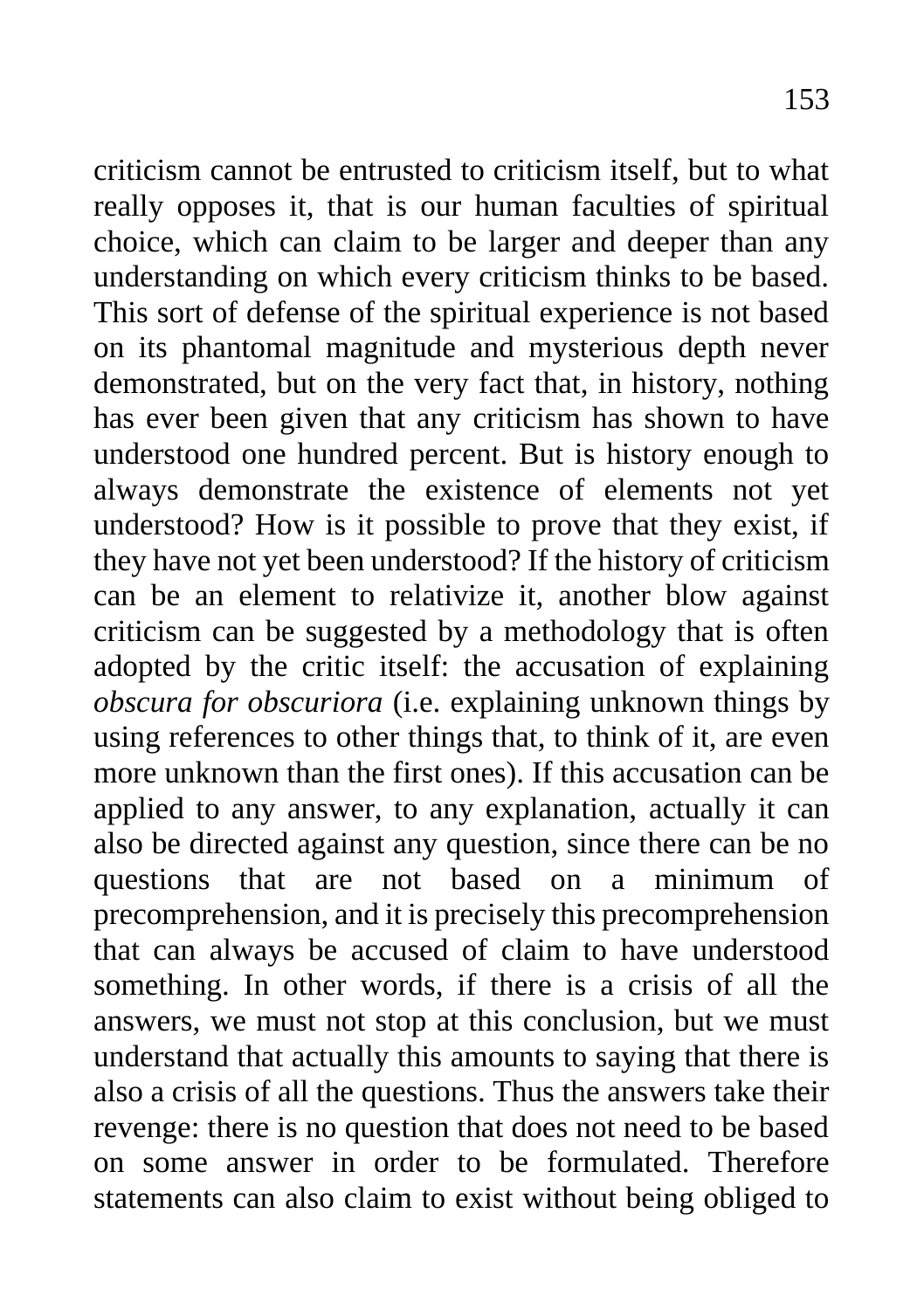provide explanations to all the questions. In fact the world exists in our experience without having to give an account to anyone of why and how it exists. We can do all of this, obviously, without claiming to kill questions, which, as we said, are the only true, precious defense and protection against fanaticism.

#### 7.4 Divine person and human persons

At this point we immediately understand that saying "you" presupposes a concept that needs to be clarified: what is "person"? Obviously we make an idea of this word basing on our relationships between human beings only. But it is not possible to define what "person" is in theory: it cannot be explained, but only experimented. Therefore, my relationship with God, considered as a personal "you", cannot but start from a reference to the meetings already lived with human persons. I believe that all this finds a synthesis in another fact to reflect on: faith actually seems never to be born by itself, but only following relationships with human persons; there is always someone who transmits a creed, which is then studied in depth. Even if we go back to prehistoric times, it is possible to realize that believing in a god always arises within a relationship between people, even if it is the problem of relationships that break due to death. An interesting article on this topic is *La scoperta dell'aldilà. Credenze e miti alle origini dell'uomo* in *Archeo* 75 (1991) 56-109.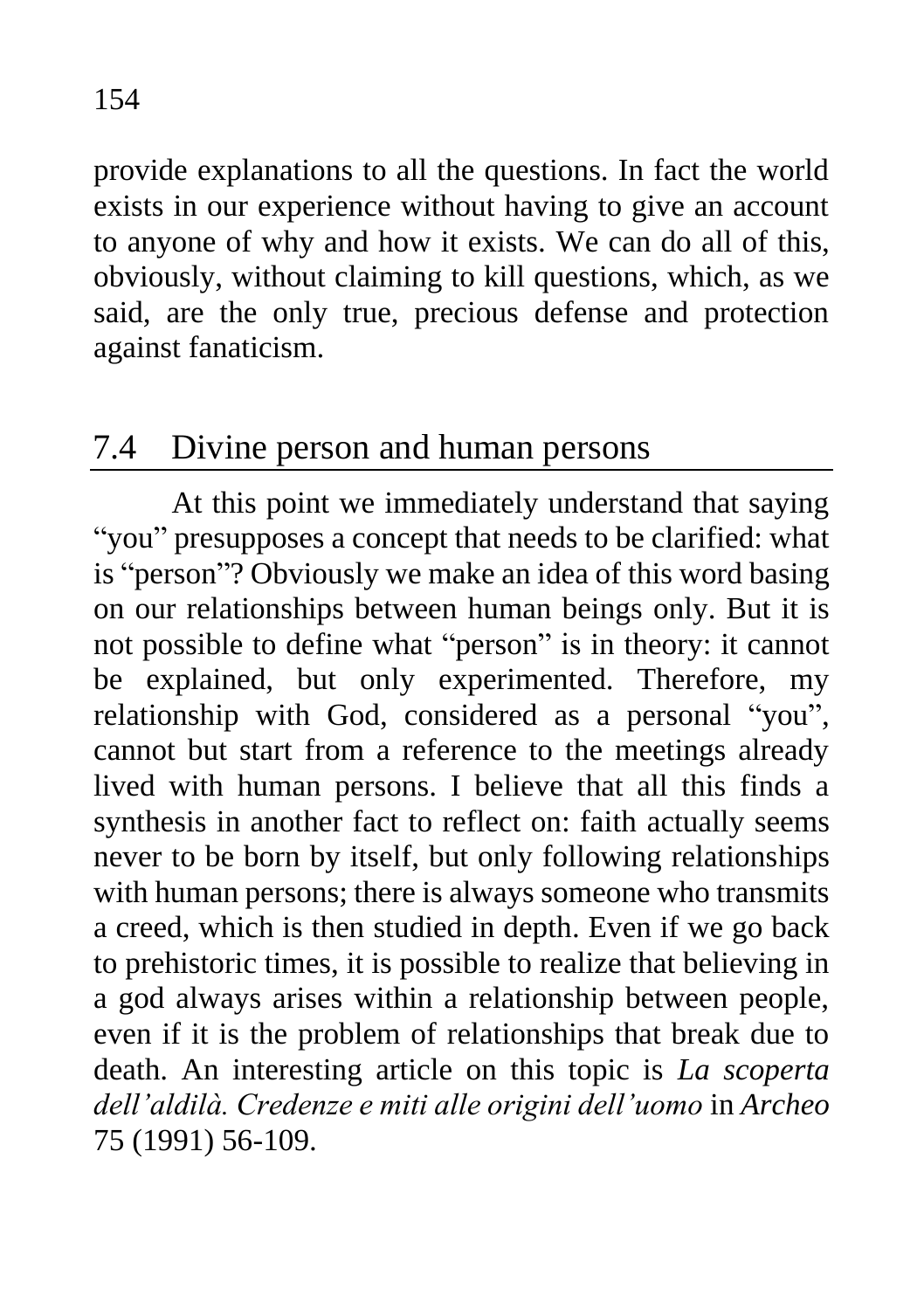Then turning to God as a "you", exposed to the doubting of reason, can be adequately realized only by keeping alive reference to the relationships with human persons that we lived and we are still living. From there, by analogy, we can come to relate to a you who is not seen, but who can be seen witnessed in people. If the most important aspect of God is being a "you" person, that I as a believer can see turning to me and to which I can respond, then the primary place to refer to to meet God will be people, even when I find myself alone in praying. My spiritual encounter with God will have to be structured so as to be born from the encounter with other people; moreover, it must also be realized in the perspective of the future meeting with other people. This way, the encounter with other people can effectively be defined as *fons et culmen* (source and summit) of my encounter with God.

This means that, in the context of Catholicism, even within a church where Mass is celebrated, the presence of God in people is more important than that in bread and wine; so we can better understand that the essential of the Eucharist is being for people and not being "in itself" (the "real presence" of Jesus Christ in the Host, which is sometimes referred to): what use would I make about a Host that was only to be watched or eaten on my own? In this sense, my experience of prayer, as a dialogue with the Lord, will start from a synthetic image of the most recent meetings that best showed it to me in the people with whom I related: it may have been a meeting, or a conversation, a visit, a chance meeting with a friend, etc .; the horizon will therefore still be aimed at similar future moments of encountering.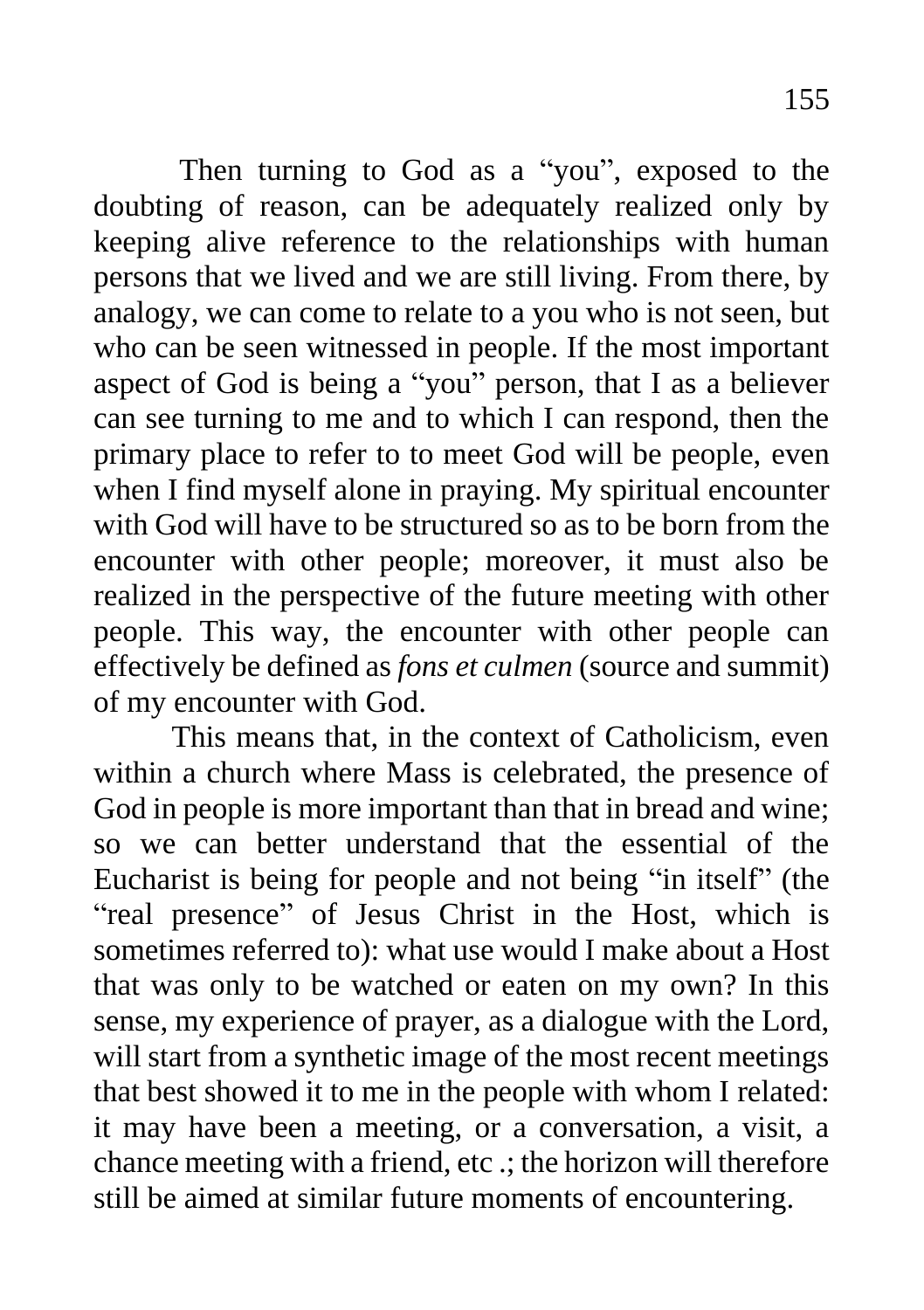Of course, meetings with people are often disappointing, sometimes even deadly. But no one can save us from the lack of satisfying relationships with other human persons, if not other people still more, who are also human and cannot be summarily reduced to God, even if it is the reference to God made man. In the latter case we note that God, who also presents himself as a person, and also human, in Jesus Christ, never presents himself in substitution of relations with men, but redirects each time again towards them, often on the basis of a new start. This reflection makes the enclosure life certainly not the closest to the project of God and not even to the model of life constituted by the earthly existence of Jesus of two thousand years ago.

#### 7.5 My I

If subjectivity exists, it has the necessary attribute of not being able to be explained. First of all it should be clarified what explaining it would mean. Descartes' statement "*cogito, ergo sum*" ("I think, therefore I am"), is normally understood in this sense: I realized that there is an undeniable experience in me ("*cogito*"); from this fact I feel I can draw an undeniable rational conclusion ("*ergo sum*"); but what would that step be, that link that would allow the passage from an experience to a rational conclusion? This is not clear; actually rational conclusion is nothing but an interpretation; here we immediately fall into subjectivist skepticism. It is therefore clear that subjectivity cannot be explained precisely because it exists: since it exists, every explanation of it cannot be immune from being itself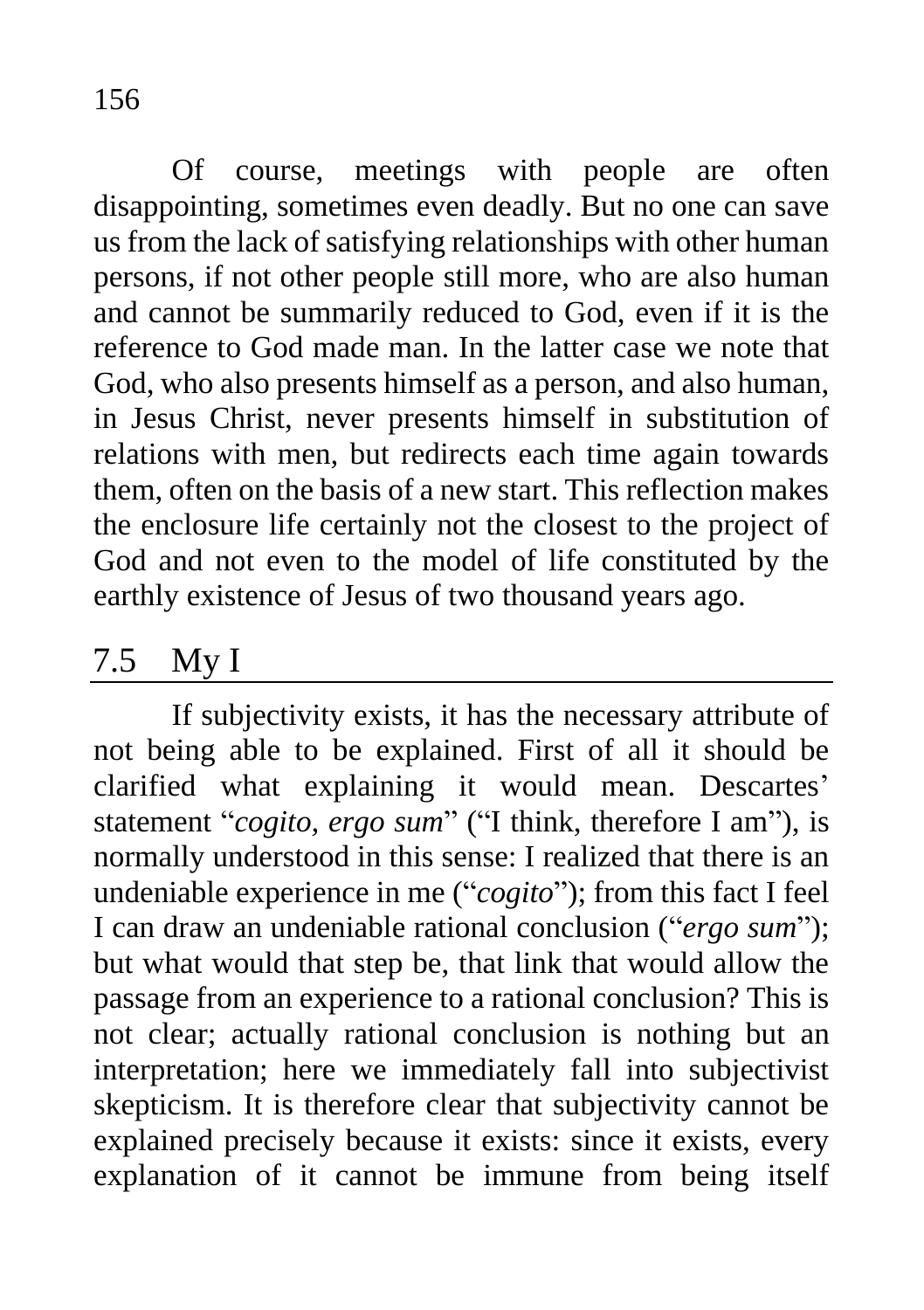subjective and therefore never one hundred percent acceptable.

The attempt to explain the reason and the ways in which "I feel myself", to be correct, would have to trace at least two undeniable basic assumptions, from which to draw, in the manner of syllogism, a conclusion. However, since feeling myself does not provide assumptions, but only an experience, any attempt to pass from experience to the language of ideas immediately falls within the limits of subjectivism. Can we say that the inexplicability of subjectivity demonstrates its existence? In this sense inexplicability does not mean absolute unattainability, which would make us confuse it with its non-existence, but precisely what we have tried to say: athematic experience. In other words: if feeling "I" did not exist, we would not have the problem of explaining it; if the problem of its inexplicability is given, then at least it is clear that an experience exists in me that I do not know what it is. The fact that I am able to define it as "feeling myself" is not an explanation, since this first definition is too tied to the education received since birth, starting when they meade me used to respond to a name. The fact that I feel myself master of my body and not that of another does nothing but confirm a hypothesis of inexplicability: it is something similar to what Leibniz said when speaking of "monads". Therefore my feeling of my body, rather than that of another, cannot be explained precisely because of its impenetrability, that is because I, even if I wanted to, cannot render any other master of my body, and so anyone else about me. In this sense the inexplicability of the I is revealed as such precisely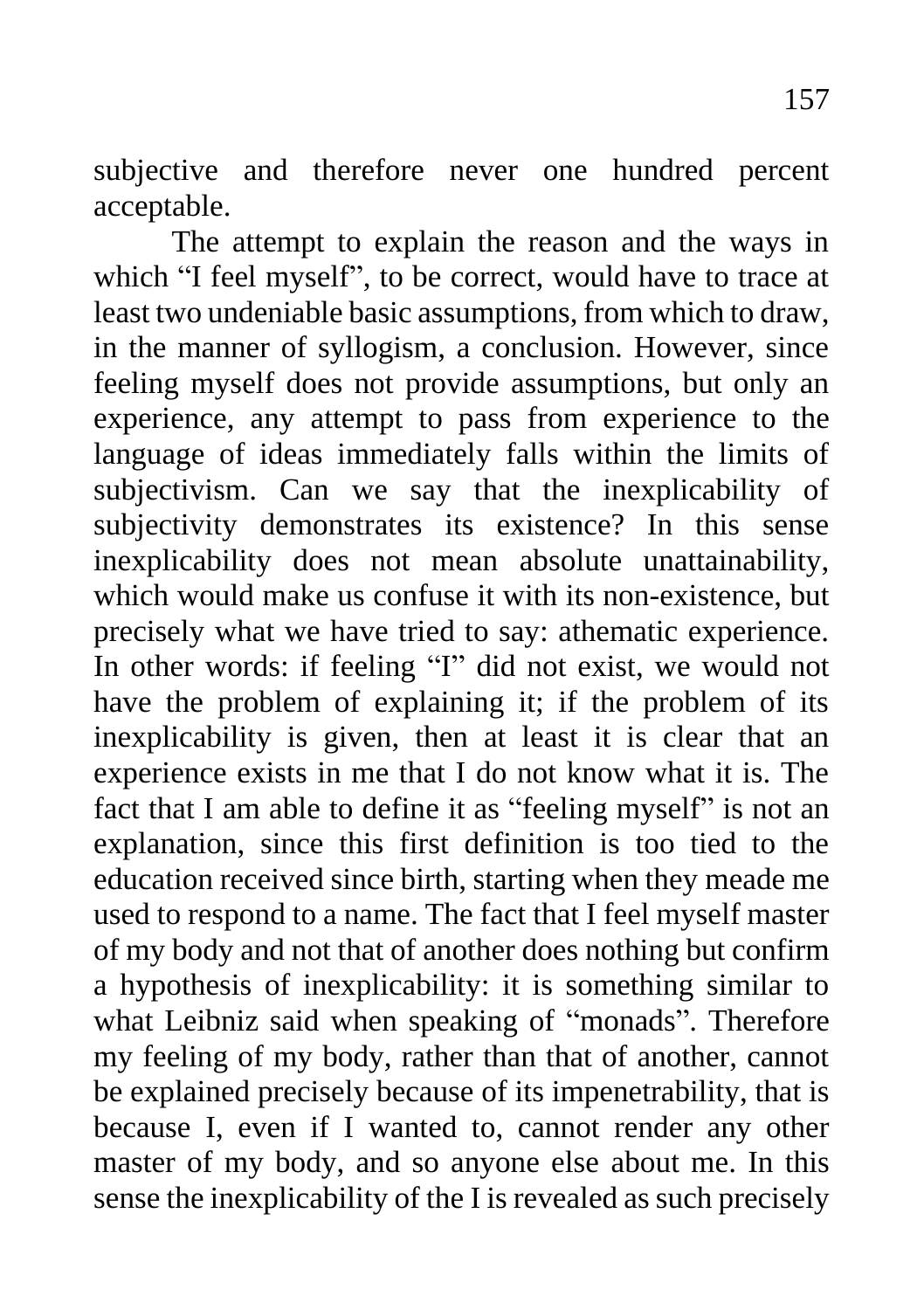because of what is meant as "explanation" in the context of radically Greek thought: since, in this context, "explaining" means abstracting common general concepts from several particular entities, the feeling "I" cannot be explained as long as only one exists; I imagine that others exist as different Is ("Is" meant here as a plural of "I"), but my being master of my body is exclusive to me in this world. But what do we have in common sice we all call it "I"? We have practical results in common, but I will never know how the other feels his own I and to what extent it resembles my feeling I. On the contrary, my feeling I is not even equal to itself, since there is no doubt that there is some difference between this moment, when I am thinking about it, and other moments when I have no immediate awareness of it. After this we can once again relativize the importance of explaining: the I can be lived without needing to be explained. It can be told, regulated, in the likeness of the *haggadic* and *halakic midrash* that Jews used to do; it can be celebrated, related. In this sense, the unexplainability of the I may be a concern, or even a frustration, only to the extent that we are unable to look beyond our Greek way of thinking. We must remember that any explanation is actually only an illusion until we realize that it is open both backwards and forwards: that is, it is based on assumptions which in turn should be explained and it will open a thousand other questions. Every explanation is a median wagon of a train of which we neither see the beginning nor the end; a train that is going on.

In this context conscience could be conceived simply as an internal comparison of experiences and relative extent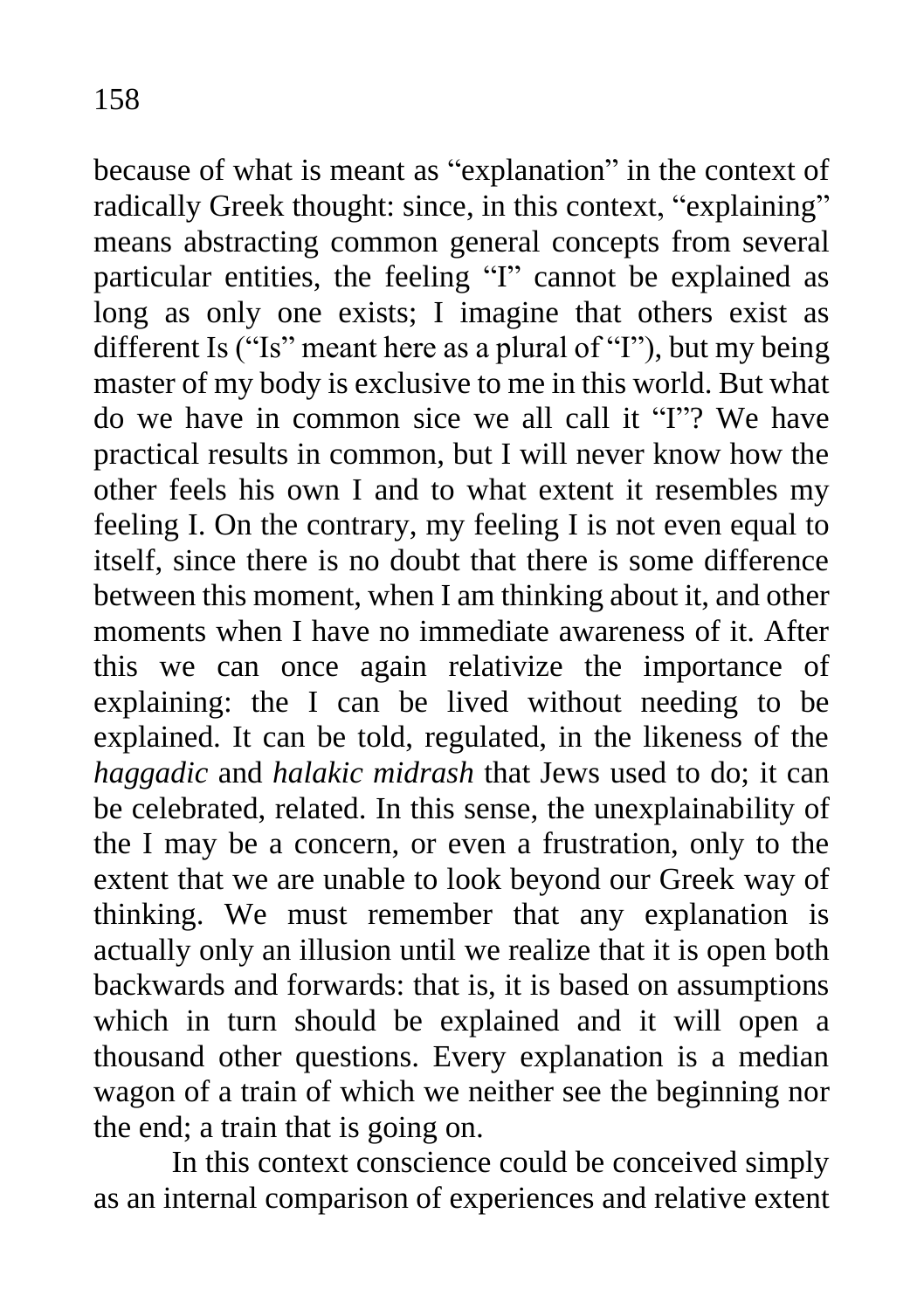in which this happens. This is obviously a (at least apparently) materialistic vision, but in a non-metaphysical perspective there is no longer the need to hypothesize another world, separate from the visible one, in order to find reasons for esteem for the dignity of human conscience.

The desire to take possession of the sense of our being "I" can hide the tendency, typically Greek, to consider ourselves masters of a thing because we gave it a meaning. In this perspective, the need to define our own I is the same as the metaphysical need, starting from a mentality conditioned by hypostatic orders, to find a meaning for our passage through this world.

## 7.6 Seeing God

According to the Bible, the answer to the question "why do I believe?" must contain references to some kind of personal walking experience, so engaging as to allow us to say: "I believe because I have seen and I see the Lord", perceiving in the verb "seeing" the most suitable term to express the greatness of the lived experience; we can see what is written in the Gospel in Jn 4:42:

*They said to the woman, «We no longer believe just because of what you said; now we have heard for ourselves, and we know that this man really is the Savior of the world»*

1 In  $1.1 - 3$ 

*That which was from the beginning, which we have heard, which we have seen with our eyes, which we have looked at and our hands have touched, this we proclaim concerning the Word of life. The life appeared; we have seen*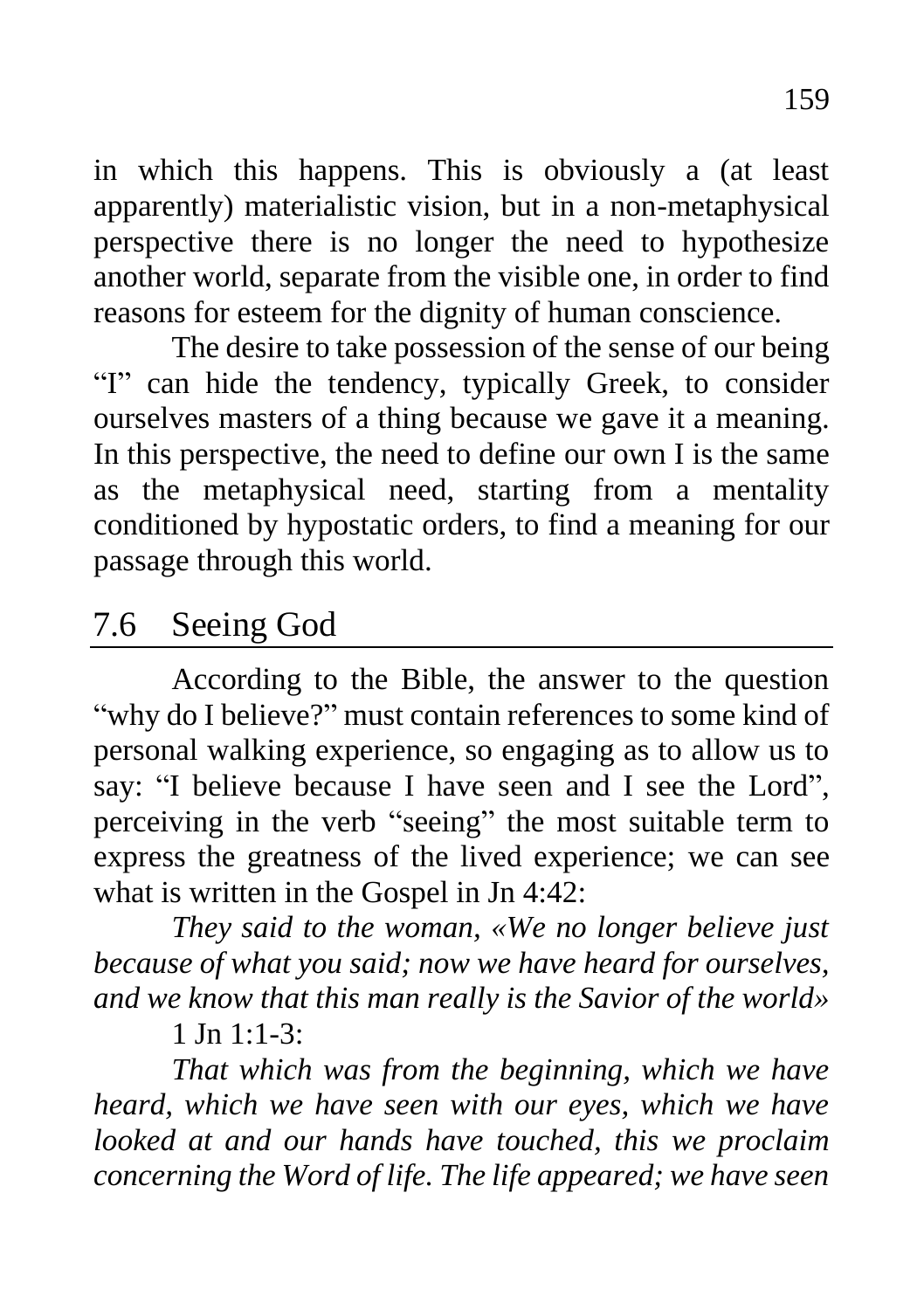*it and testify to it, and we proclaim to you the eternal life, which was with the Father and has appeared to us. We proclaim to you what we have seen and heard, so that you also may have fellowship with us. And our fellowship is with the Father and with his Son, Jesus Christ.*

In other words, according to the Bible, it is not possible to claim to believe in the Lord if, at the same time, one does not feel able to affirm that he has seen and sees it. Faced with this statement, many will immediately think they have no faith, or that it is impossible for everyone to have this kind of faith; yet the content of the Bible appears quite clear. If the Christian faith is faith in the risen Jesus Christ, we must remember that the Gospels do not tell the resurrection of Jesus, but rather describe the experience of those who saw him alive after his death. The essential thing is seeing Jesus alive.

At this point, to be clear, we must add a discussion on language: that is, we can legitimately ask ourselves what it means when the Gospels tell of people who have seen the Risen. A question of this kind might look like an intention to create confusion and to accommodate the meaning of any word. However, it has already been studied by various theologians. We can read, for example, G. Ghiberti, *La risurrezione di Gesù nella problematica attuale*, in R. Latourelle - G. O'Collins (edd.), *Problemi e prospettive di Teologia Fondamentale*, Brescia 19822, p. 279-316. These theologians, on the other hand, show that the doubt that is raised about the meaning of seeing the Risen is not a doubt put without reason at anything the Bible says. For example, when it is clear that the Gospels use a historiographical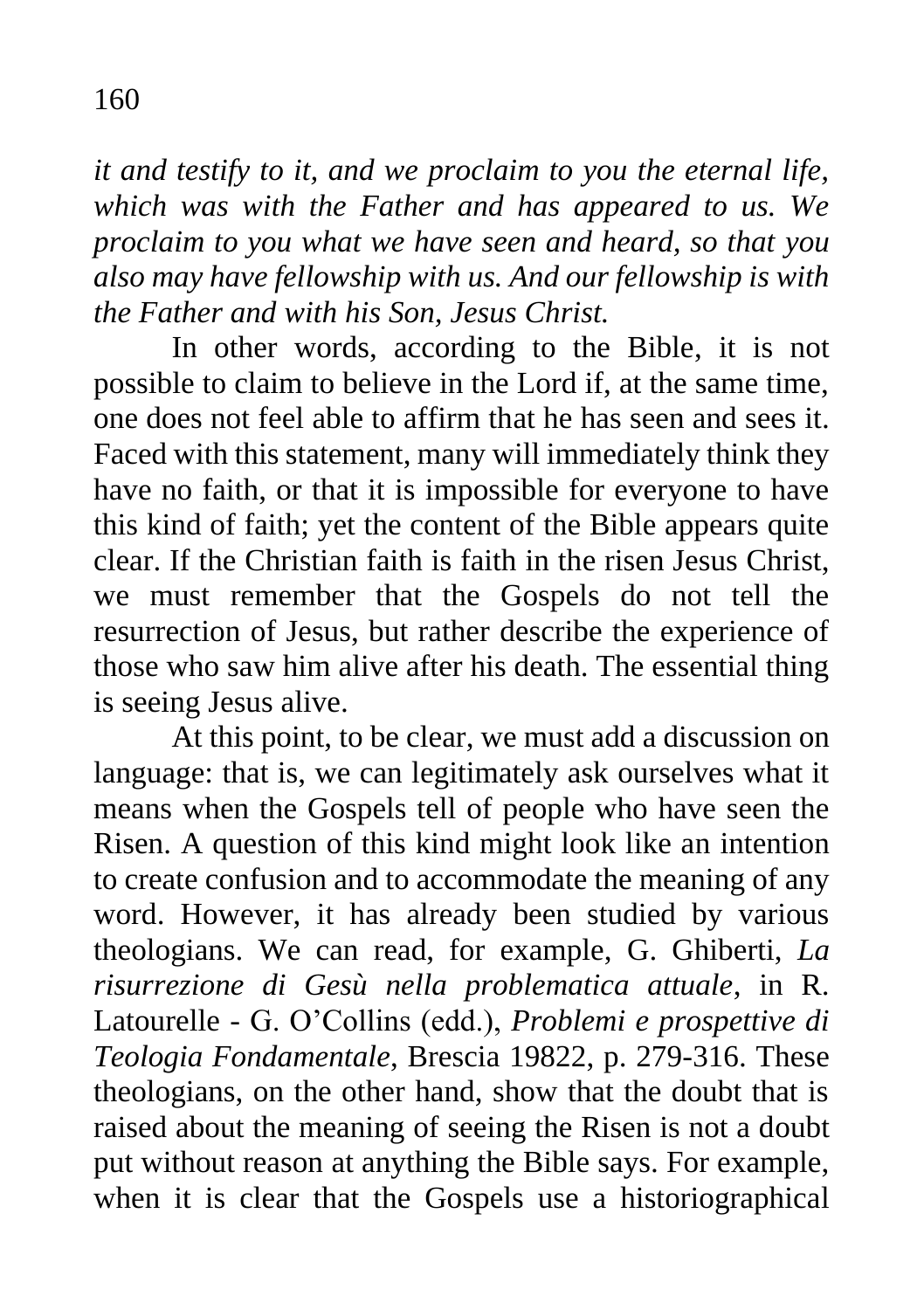language, with the possibility of comparisons with other testimonies of the time, nobody can feel authorized to pose unnecessary doubts or suspicions about the truth of what is narrated.

The doubt about the language of seeing the Risen arises in these terms: today we say, to indicate certain events: "I got an experience"; undoubtedly "getting an experience" was also part of the existence of the apostles; however in the Gospels the expression "getting an experience" is never found; we can understand right away the reason: this way of expressing was born recently in our culture, it is quite modern and did not exist at the time of the Gospels. So what did the apostles say when they wanted to say they "got an experience"? They used the phrases that were available at that time, they used the way of thinking and expressing themselves of their time. We can thus hypothesize that, since at the time of the apostles the expression "getting an experience" did not exist, the other expression "seeing the Lord" could have taken its place. This hypothesis is not far-fetched, since it is confirmed that other narratives are also constructed this way, that is, using languages that do not say literally what words mean to us today; that is, the author decides to use a certain language to say something, that we no longer know what exactly it is. Another example is that of the appearance of the angel to Mary, to announce the birth of Jesus, Lk 1, 26-38; if the reader has the patience to make the comparison with the announcement of the birth of John the Baptist, Lk 1, 5-25, and with that of the birth of Samson, Jg 13, 2-7, he will notice the great similarity of language in all three stories.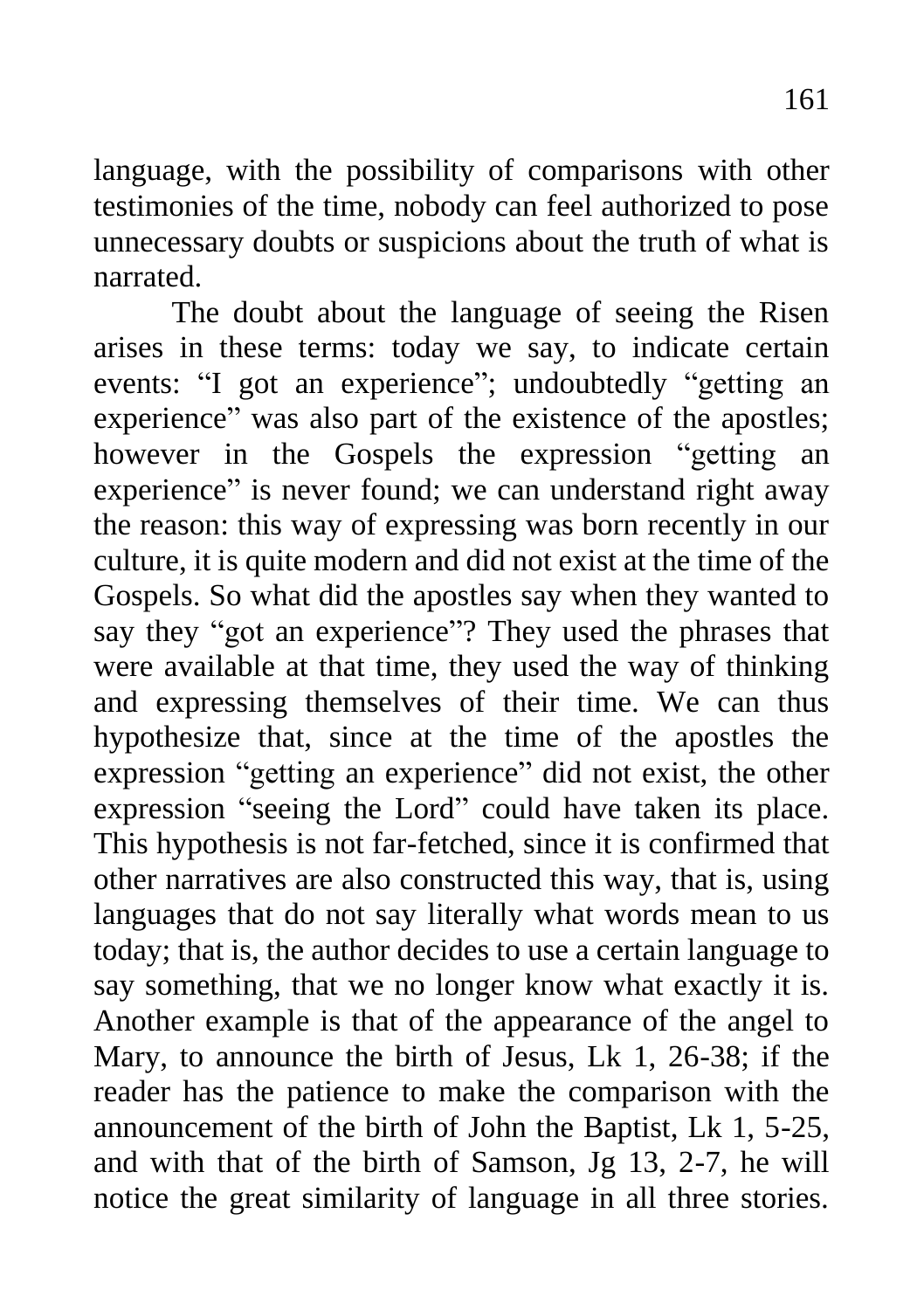Faced with this similarity, it is useless to claim that the stories are similar because the events that took place were similar: now studies on the languages of the Bible are at a so advanced degree that we can no more carry out a literal interpretation; only people like Jehovah's Witnesses, who reject any scientific openness, can support a similar way of interpreting the Bible, which is called "fundamentalist". Even the official documents of the Catholic Church now openly accept, although always with prudence, the interpretation open to the sciences of language. It can therefore be concluded that we no longer know what actually happened either about the announcement of the birth of Samson, nor about that of John the Baptist, nor about that of Jesus; those who wrote these things show that they wanted to use certain schemes of "announcement of birth of an important person", which had become standards; behind the standard scheme it remains difficult both to recover the author's personalized intervention and, even more, to understand what the event actually happened was.

Returning to our topic, on the basis of what we have observed, it is no longer possible for us to interpret having seen the risen Jesus, experienced by the apostles, literally. What should we imagine then? We must seek, not being able to catch the happened events, at least to respect the weight of the words as much as possible. So, even if "seeing the Risen" may not necessarily mean phisically seeing, an apparition, the fact remains that the term is very strong, compared to our "getting an experience", which remains more generic, vague. Then, we can think that the apostles, although we don't know what their eyes saw, got so an alive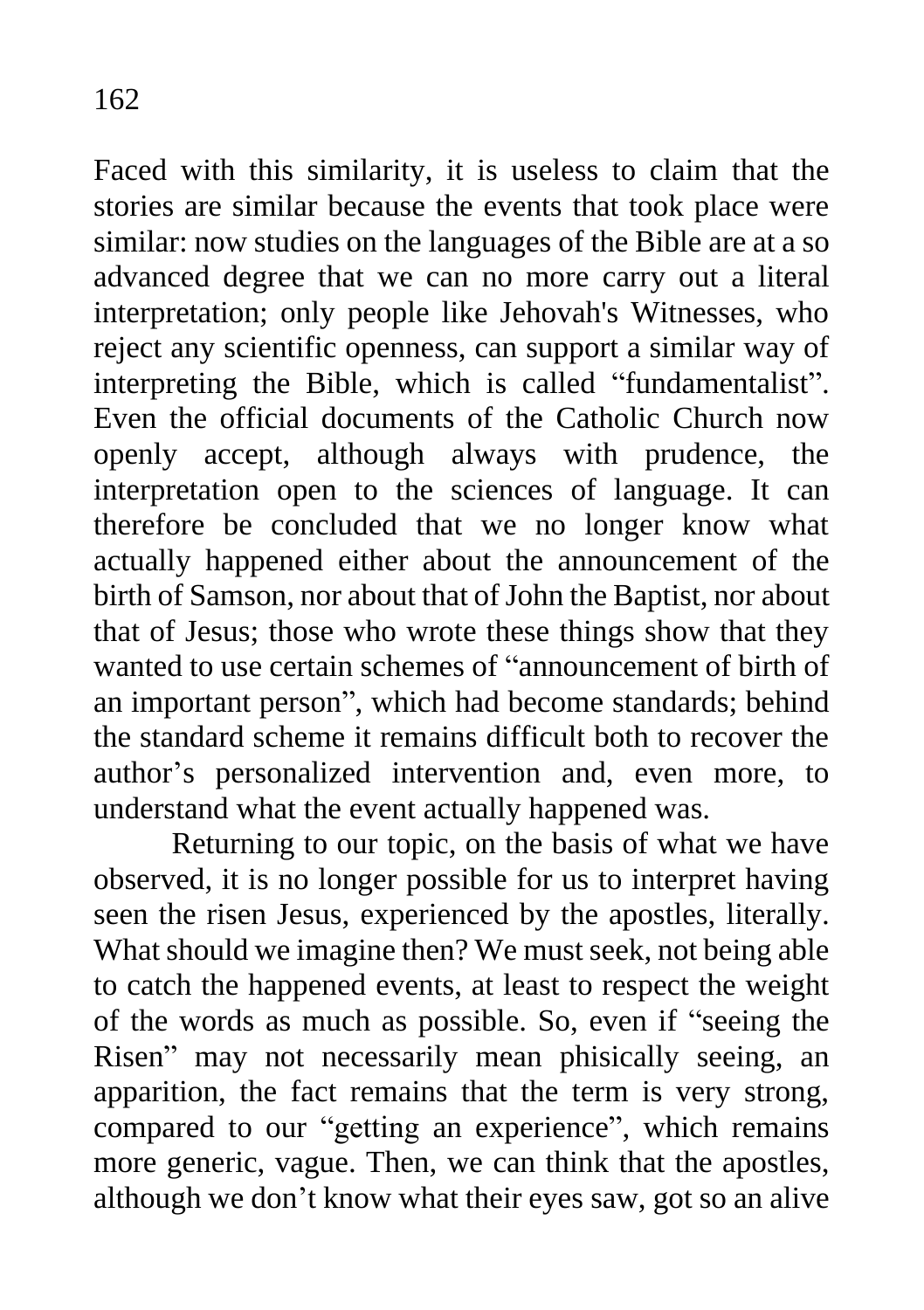experience of the risen Jesus that, according to the evangelist, the most suitable word, to say the full greatness of that experience, was the verb "to see". We must also observe another aspect of the verb "to see", compared to our expression "getting an experience": "to see" means to realize that that experience does not depend on our effort, but rather, we realize that we get a feeling which depends on another source; for example, if I see a flower, it is not because I have focused on it so strongly that I see it: I perceive that even if I do not concentrate I see it all the same; then I deduce that behind that feeling there is something, the flower, whose existence does not depend at all on my efforts to concentrate. Instead, the expression "to experience" can let us think of something that depends very much on the commitment of those who have to live it. Now, if the Gospels use the verb "to see", about the risen Jesus, we can think that the experience of the apostles, even if not necessarily visual, gave the feeling of depending not on an effort of concentration, but on an existence able to make itself seen even without concentrating on it. This does not mean that the apostles thought they could see the Risen even while telling jokes; the context that is described in the apparitions of the Lord appears however a context of being absorbed; however, it seems that the apostles experienced that seeing the Risen did not depend, as a first source, on their effort to concentrate.

Once we have an idea of what it can mean, about the apparitions of the Risen, the term "to see", we will have to choose which word to use today in our language; we have already seen that the expression "getting an experience" or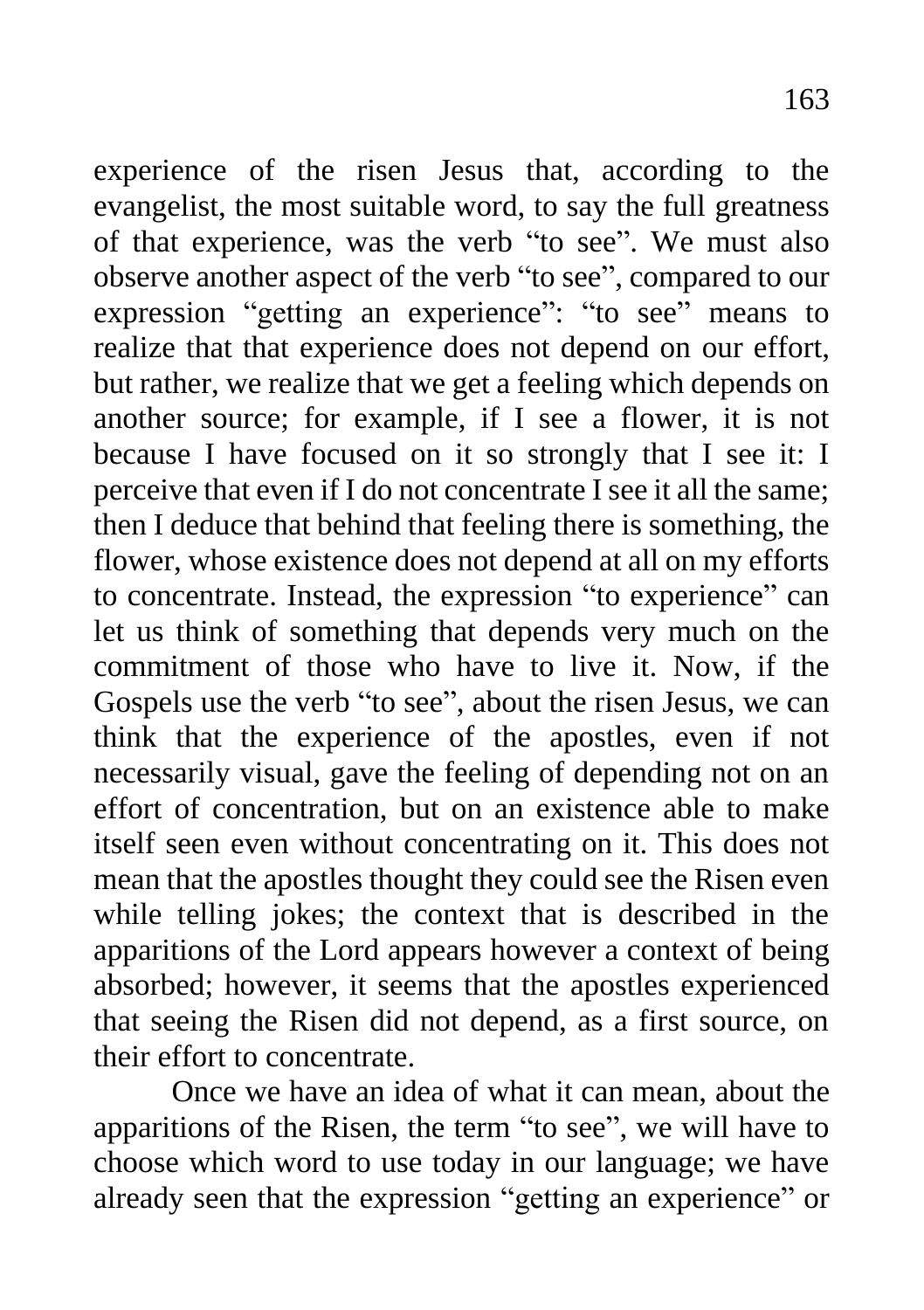"living an experience" does not have the same expressive force as the term "to see". Then, we can consider it preferable to preserve the term as it is, preserving its strength, rather than translating it into our language which risks being more watered down or ambiguous. Of course, there will be the problem of the misunderstanding that we said at the beginning: if we say that to believe in the Lord we must see it, then people will think that, if this is the case, having faith is something of a few visionaries; so, if I say that I believe because I have seen the Lord, someone will think that I had an apparition; despite these difficulties, we understand that it is better to risk this misunderstanding, rather than letting people understand that faith consists simply in the effort to believe that God exists, as an alternative to being unbelieving.

At this point, we must still reflect on the fact that, compared to that of the apostles, our faith cannot be a second-class faith; that is, we cannot get used to thinking that an experience as strong as that of the apostles, expressed by the verb "to see", was possible only for them, or even today, but only for a lucky few. Precisely the reflection on the verb "to see" and the reflection on the fact that our faith cannot be condemned to remain second-rate, compared to that of the apostles, must encourage us to think that we too can see the Lord. All the more so as this seeing, as we said above, if it is "seeing", then does not depend on our efforts. Then we will have to go and look in our lives if it has ever existed and if it still exists in the present the possibility of such an experience, an easy and strong experience such as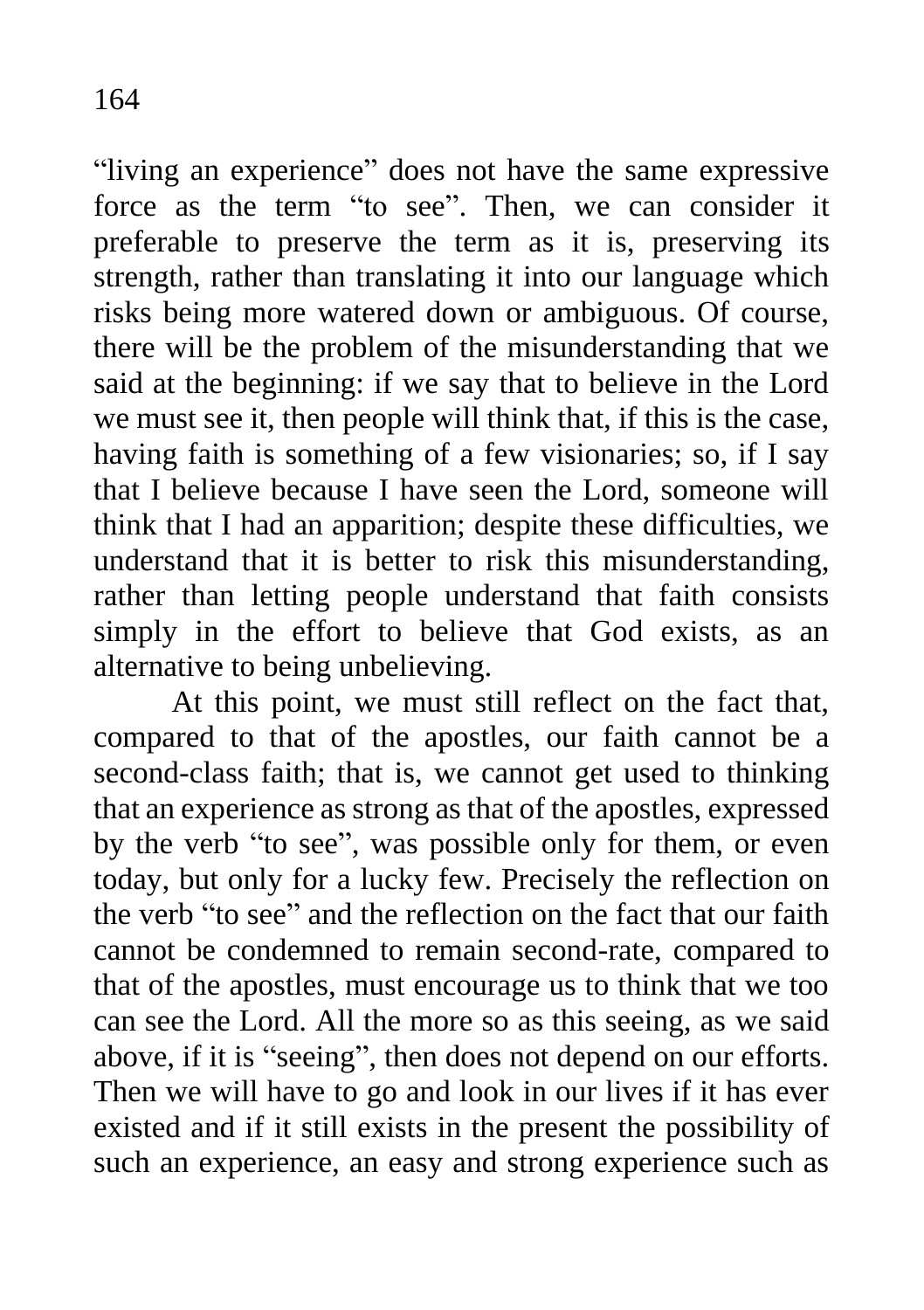seeing, about Jesus. Our faith will always be proportionate to the results of this research.

Another note before proceeding further: Jesus' answer to Thomas, Jn 20: 29: "*Then Jesus told him, "Because you have seen me, you have believed; blessed are those who have not seen and yet have believed"*", does not show in what the "seeing" of Thomas consisted: it is not necessary that the seeing, which Jesus invites us not to claim, is reduced to the physical vision; any experience that God gives of himself can be considered a gift not to be claimed; not because we must believe without any gift from God, but because it is necessary to let him decide what experiences to give us so that our faith can be considered sufficiently provoked to exist. Nor can we appeal to the "implicit faith", wanting to affirm that even those belonging to another religion can be considered as people who, in their good faith, adore, for example, the God of Catholics calling him by another name: by reasoning in this way, the meaning of any word would be forced and emptied. Even a Muslim could tell Catholics that they are "anonymous Muslims", that is Muslims without being aware of it.

But we must warn against the error of making seeing God, or receiving an experience of his love capable of penetrating any resistance, or the principle of the primacy of God and therefore of his absolute initiative in everything, nothing else that a metaphysical object. In short, the claim to recreatein ourselves the experience of seeing God, according to the meaning we have clarified now, can hide nothing more than the claim to experience God as a metaphysical entity, that is, as a subject able to make himself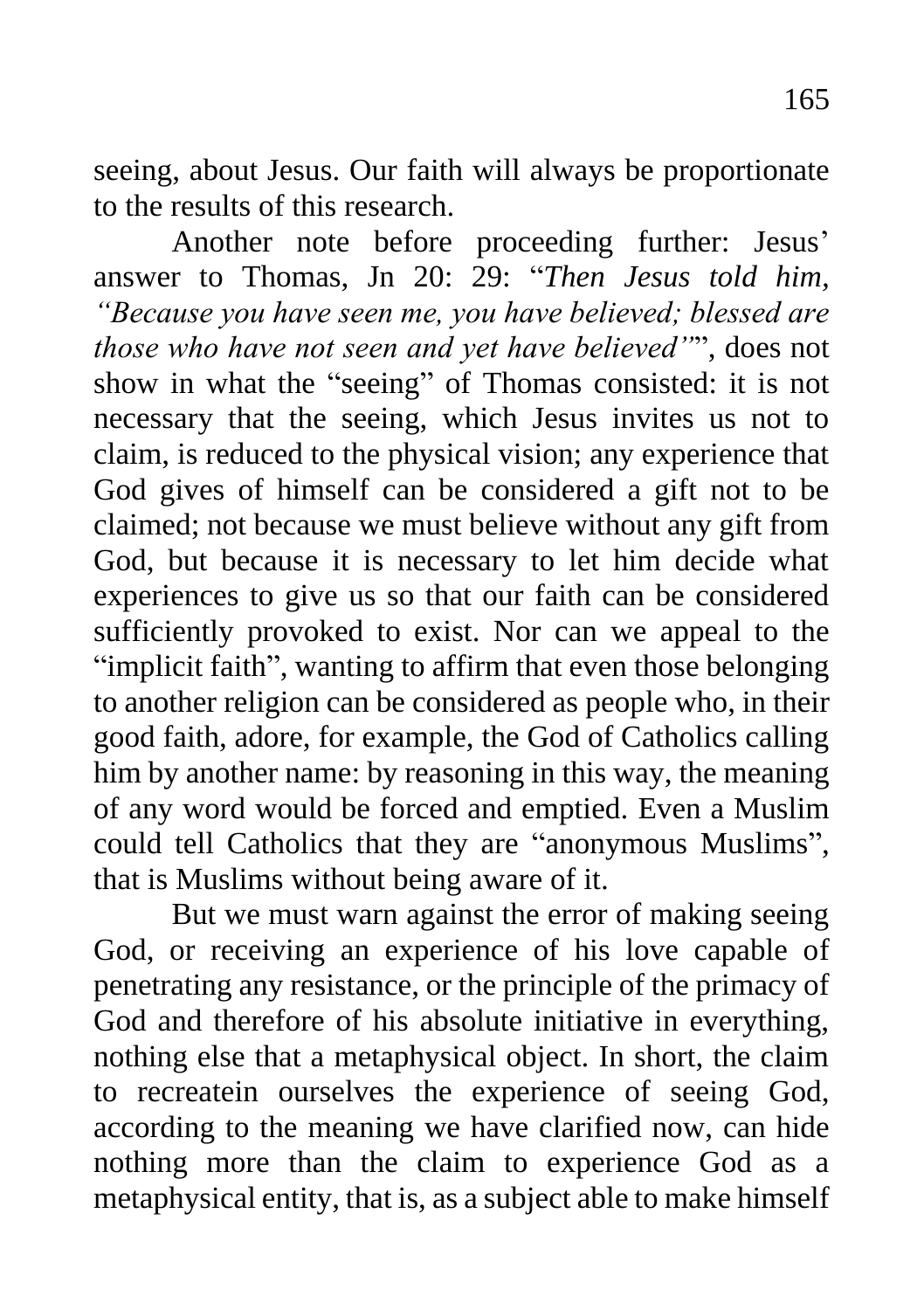convincingly perceived as outside of us. Faced with the impossibility of achieving this experience, frustrations may arise, or fanaticism, in the event that we convince ourselves of having found it. Consequently, these things and their implications will have to be re-expressed.

An effective way to touch the crux of the matter could be facing the problem of talking to God: in order to start this action, should we first expect an objective experience, which is actually metaphysical? Obviously no; therefore we will have to base our speaking to God on our choice, which is an evaluation of our inner experience. We will therefore not have to wait for experiences from outside. It is a bit like the gospels themselves often give the impression of not letting anything concrete touch, so that they appear elusive; or in the same way as the Bible seems to ultimately refer to itself. We immediately realize that this choice of evaluation of the inner experience, that is to say, whether something we are experiencing is a sign of God that speaks to us, presupposes in itself a first forecast on the vital implementation modalities consequent to this acceptance. It will be precisely this prefiguration that determines choice or rejection. An inner experience could already be accepted simply for the human spirit of intelligent openness to any experience that promises to be constructive. Perhaps then all the restraints and hesitations to each call are due to a metaphysical misunderstanding? How then can we interpret God's idea of initiative? What can be the experience of God's initiative? It comes down to an interpretation of an inner experience. Why call it an experience of God's initiative? Not, therefore, to declare faith in an external world that has made itself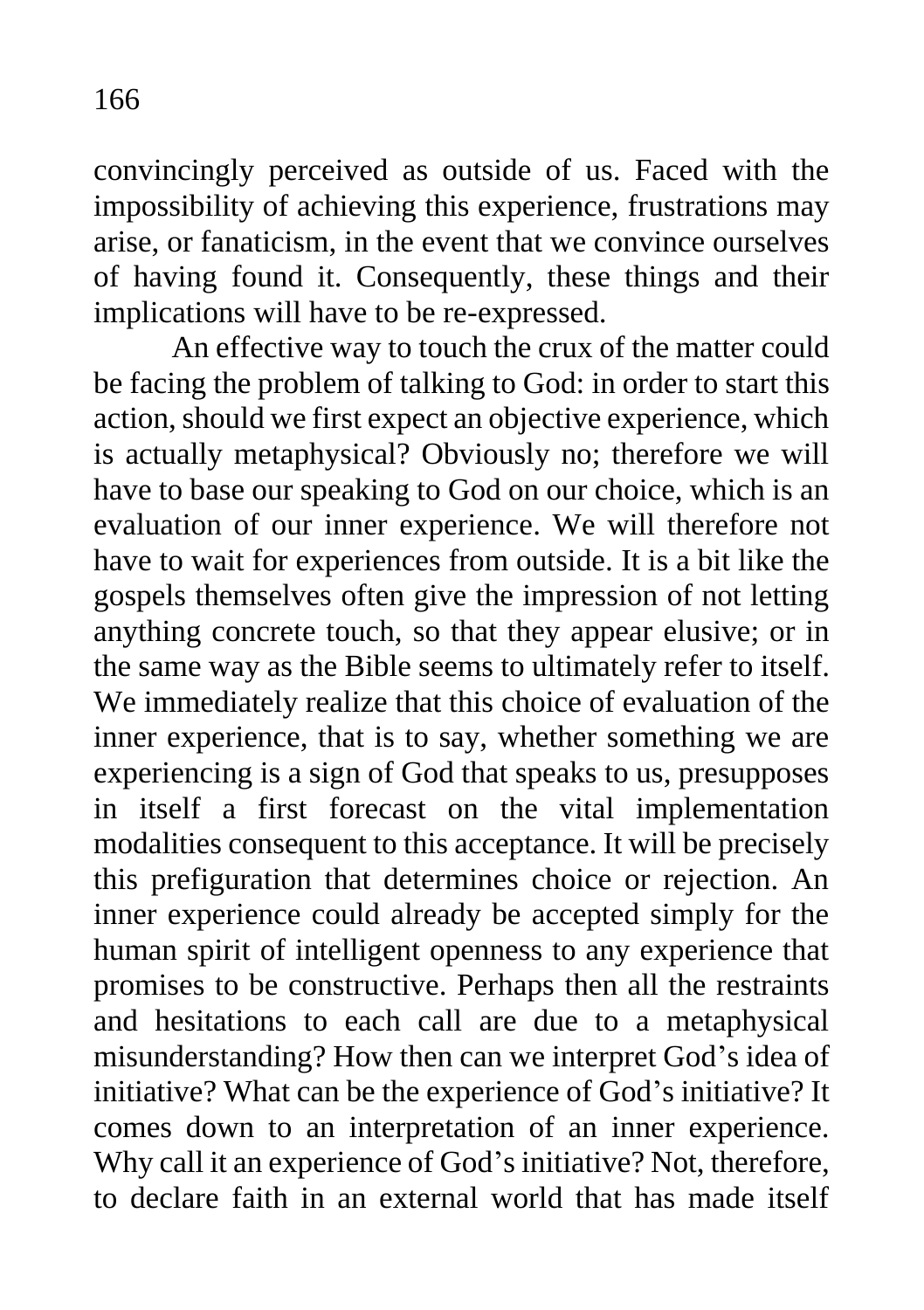known, but to say that the experience of a dialogue was born and was accepted; also the poetic one is a dialogue born and accepted, but in the case of faith we accept to presuppose in the interlocutor the characteristic of person, in the likeness of human persons. Is it the perception of an external will? No, but rather the definition of a relationship in terms that, in another language, would presuppose this fact. Then, what is what we call the perception of an external will? It is definition of a relationship different from that implemented with objects: for example, acceptance of providing for a greater number of initiatives, disagreements or confirmations. Don't we say that an object seems alive when it opposes us too much? So being opposed is the basis for perceiving otherness? Yes, if in this we include the experience of something unexpected. Everything therefore would be based on the extent of the unexpected: we see an unexpected in us and we can decide to treat it as a you, within our spiritual life. This also applies to the other "you", that is, objects and human persons. The interesting thing to appreciate in all this is therefore the inner spiritual experience of relationship. Our relationship begins with perceptions of which we ignore the precise origin, but then realizes itself facing with the internal experiences born from these perceptions. From all this it also follows that we cannot expect to be able to live any spiritual experience that does not require the active use of our conscience and our intelligence; that is, in the tiredness of the evening, when we would like a spiritual experience of consolation that does not require intellectual commitment and maybe we turn on the TV, this expectation is, actually, still a search for a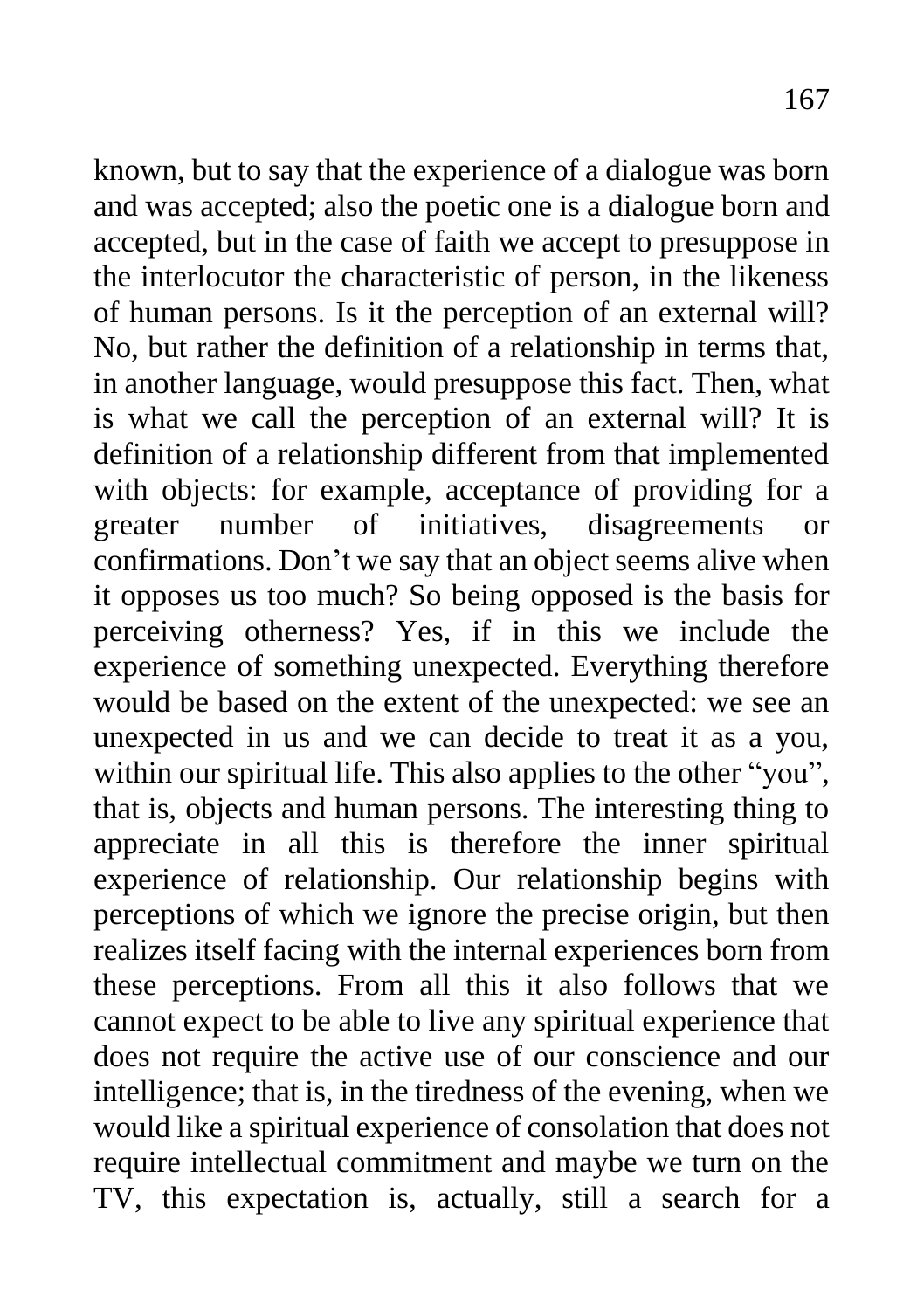metaphysical object or subject as something other and capable of penetrate beyond our tiredness. Spiritual experience cannot be lived without recourse to conscience and intelligence.

We will thus be in dialogue with our instinct which, without any effort, precisely because it is an instinct, captures the unexpected of existence and automatically interprets it as a moment of dialogue, grasping the aspects of harmony. Our part to be added will be to insert, in this experience of dialogic relationship, the hermeneutical abilities that come to us from our mind or, more globally, from the whole of our spiritual abilities. Furthermore we can also understand that we can act upstream: managing our concrete experiences so as to put our instinct to dialogue in the most positively stimulating, favorable, inviting situations to the best growths. Another component that guides the instinct to dialogue, which is upstream and that we can manage, in addition to concrete events, is mental attitudes. All this, however, should be done while avoiding falling into a technicality that would lead to a total separation from reality (in this language reality has no metaphysical meaning, but is constituted by the appreciation of what we perceive as not directly deriving from our productivity).

I believe that what we have said so far about the relationship with God can make us relate to the discourse on physiognomy: if the universe is a physiognomy, it will not be difficult to trace in our instinct the willingness to identify in this physiognomy the existence of a physiognomy that has originated it. As if to say that all that is physiognomy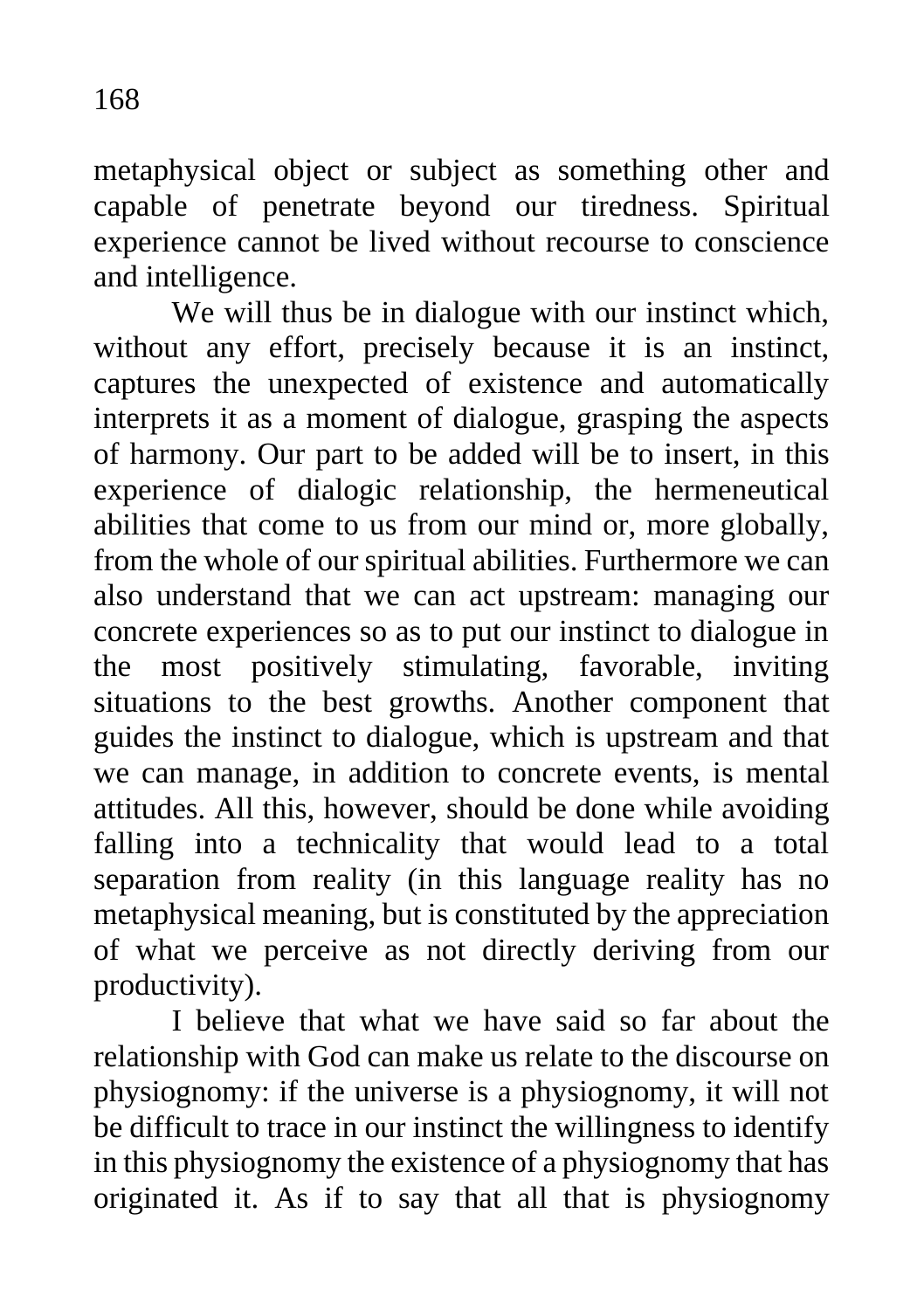suggests a personal being; this is why a poet can also feel led to speak with a stone. In this push of the universe to be a physiognomy there is the possibility of recognizing the sign of a personal otherness, capable of relating to us in a physiognomic manner as well; a bit like sometimes, looking at some strange sign, we are led to think that it could be a coded message sent to us by some martian. In this sense even God himself does not exist except in his physiognomic particularities, inseparable from the particularities that derive from our knowing him.

### 7.7 Myth and ecumenism

We now question about the particular characteristics that have been handed down to us about the person of God, to whom we intend to address (or whose addressing to us we wish to welcome). That is how to say: who exactly is the person to whom I turn? How is it defined? How does it stand out from the others? Should I only think, generically, that it is God, or should I also bear in mind all the other elements of a doctrine, for example the fact that it is a matter of Father, Son and Holy Spirit? And how can these complications be integrated into my need for a relationship that should also be simple, spontaneous, direct? This type of problem can be defined as a problem of the *mythological* contents of each religion; here we keep a specific attention to the Christian religion. For a correction of the traditionally negative perspective towards myth, a good article is G. Betori, *Mito* in P. Rossano - G. Ravasi - A. Girlanda (edd.), *Nuovo*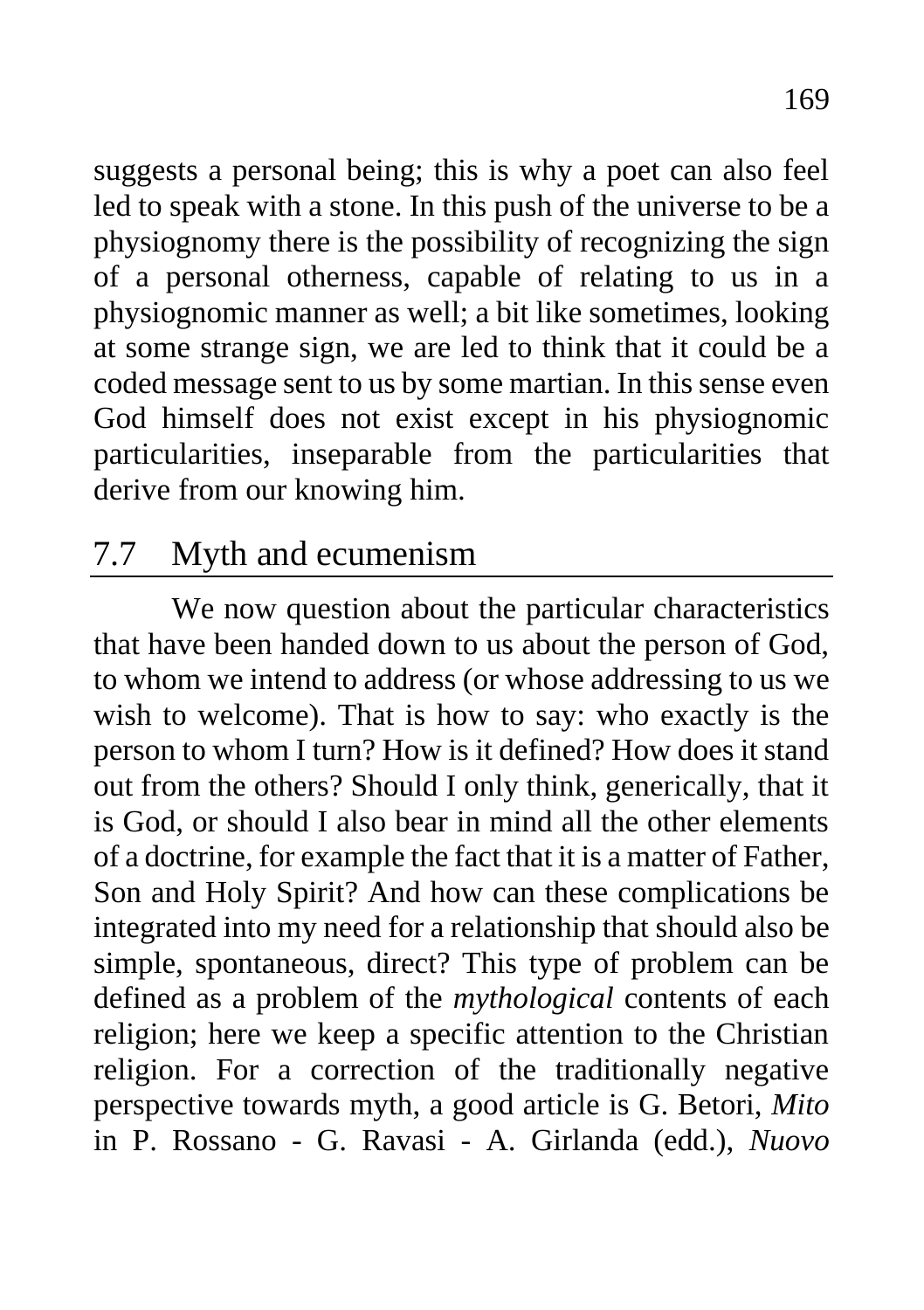*Dizionario di Teologia Biblica*, Cinisello Balsamo (MI) 19893, p. 993-1012.

When a god is not only a generic celestial being, but something detailed is begun to be told of him, then we can say that a myth is being born. Any content of this kind in religion, as a descent into detail of the particular, cannot but appear to be no longer universal; on the other hand, however, a religion without mythological (or historicaldivine) contents would be a vague feeling of the sacred, incapable of specifying anything. Therefore, there is a tension in religion due to the particular / universal relation, as to the contents.

Applying the Heraclitean perspective to the problem, we would arrive at this path: we start from the particular, in a path destined to widen and meet with the increasingly universal; as if to say: God leaves from Abraham to gradually reach the whole world. An ecumenical perspective reminds us, on the other hand, that the other religions as well are starting points. If this is the case, the religion I want to follow, whatever it may be, cannot but be thought, at least in part, as compromised with partial particularities, destined to leave room for the most universal, that is, for ecumenical dialogue. From this it follows that I cannot justify to myself my relationship with the religious "you" by telling myself that I live it *because it is true*: no religion is one hundred percent true; God is always greater than mine and any religion. Here too, then, the religious content will be adopted starting from a human experience and need, but its truth of involvement will be postponed to the specific unfolding of a spiritual history open to the prospects of dialogue and not to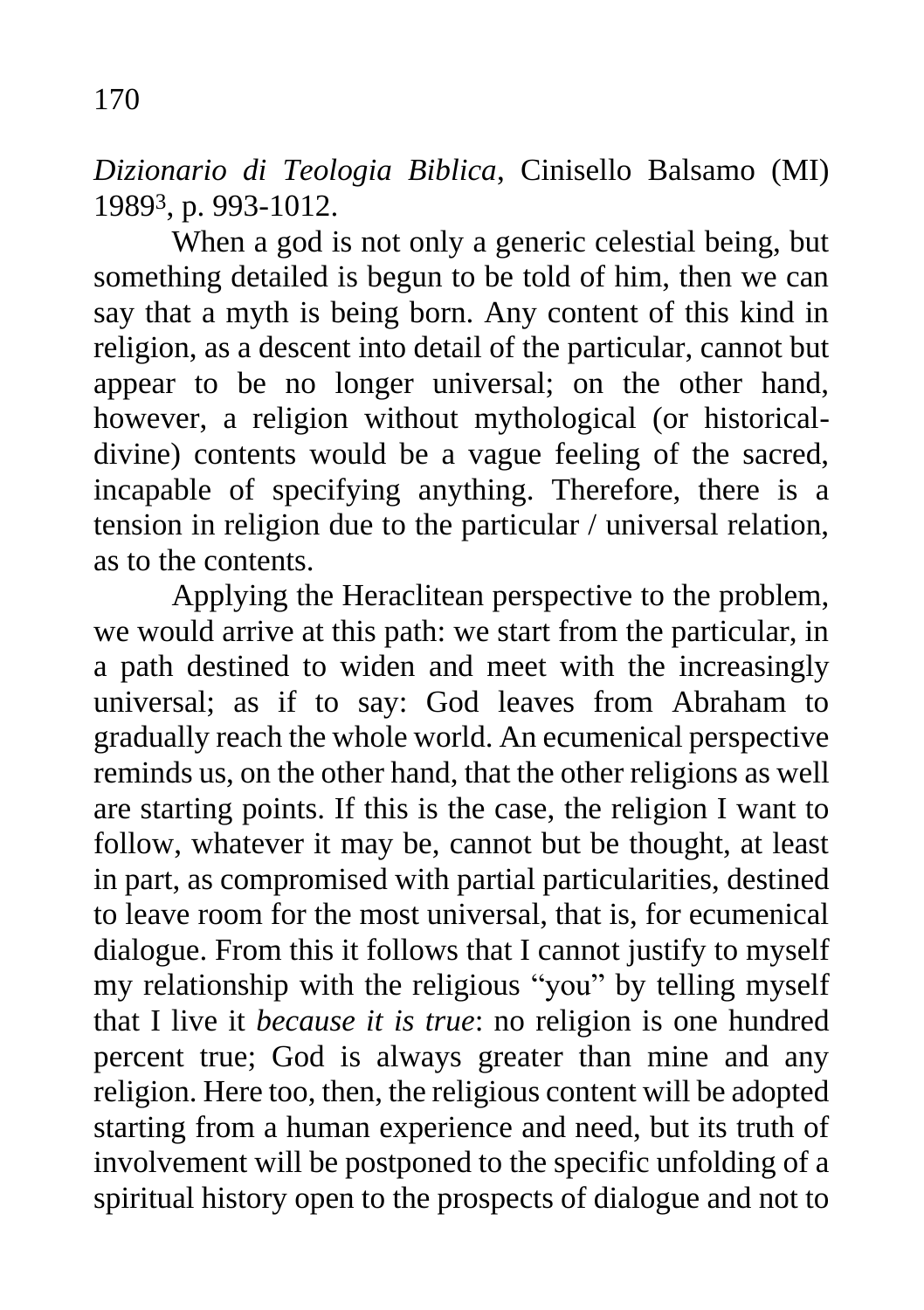the need for a true being metaphysical. My thought, therefore, but also my whole person, must be capable of sincerely addressing a "you" not on the basis of metaphysical security, but on that of lived events and events that continue to occur. The initial choice itself will not act as a pivot, but as a starting point. An adhesion of faith must actually be renewed continuously. Therefore, what in moral theology is called "fundamental option" cannot actually be thought of if not simply as the first step. The goal to be reached with other religions will not be the uniformity of the contents on God, but the availability to a dialogue more and more capable of gathering also the non-universal truths that are offered to me from the other person, without having to deny mine.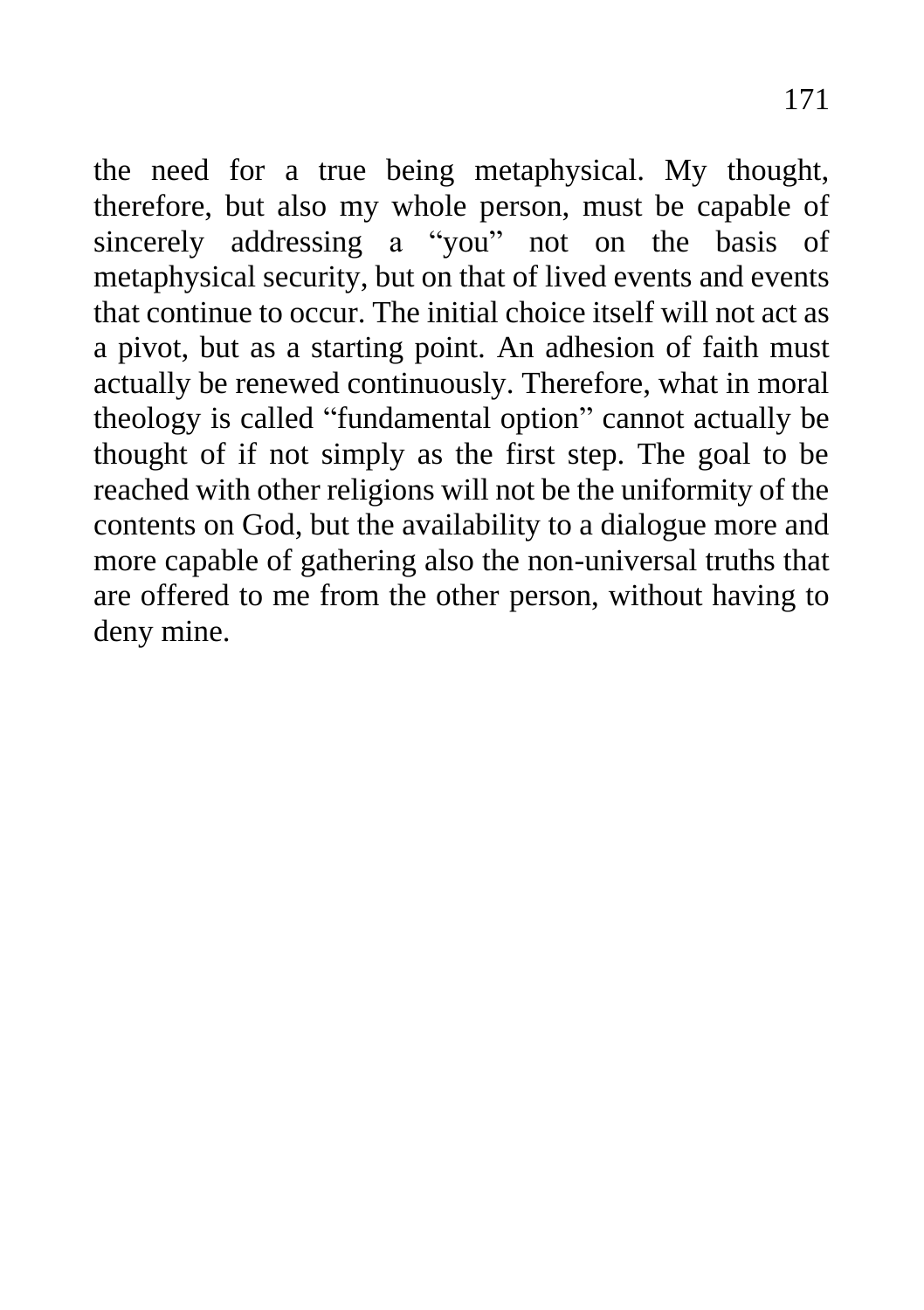172

## SOMMARIO

|                              | 1. QUESTO LIBRO              | 4      |  |
|------------------------------|------------------------------|--------|--|
|                              | 2. LA FILOSOFIA              | 4      |  |
|                              | 2.1 CHE COS'È LA FILOSOFIA   | ERROR! |  |
|                              | <b>BOOKMARK NOT DEFINED.</b> |        |  |
|                              | 2.2 PARMENIDE                | 7      |  |
|                              | 2.3 I SOFISTI                | 10     |  |
|                              | 2.4 ERACLITO E IL DIVENIRE   | 12     |  |
|                              | 2.5 PLATONE                  | 15     |  |
|                              | 2.6 ARISTOTELE               | 17     |  |
|                              | 2.7 SANT'ANSELMO D'AOSTA     | ERROR! |  |
|                              | <b>BOOKMARK NOT DEFINED.</b> |        |  |
|                              | 2.8 SAN TOMMASO D'AQUINO     | 22     |  |
|                              | 2.9 GUGLIELMO D'OCKHAM       | ERROR! |  |
| <b>BOOKMARK NOT DEFINED.</b> |                              |        |  |
|                              | 2.10 NICCOLÒ MACHIAVELLI     | 27     |  |
|                              | 2.11 MARTIN LUTERO           | 29     |  |
|                              | 2.12 CARTESIO                | ERROR! |  |
| <b>BOOKMARK NOT DEFINED.</b> |                              |        |  |
|                              | 2.13 HOBBES                  | 32     |  |
|                              | 2.14 PASCAL                  | 34     |  |
|                              | 2.15 BERKELEY                | 36     |  |
|                              | 2.16 HUME                    | 38     |  |
|                              | 2.17 KANT                    | 39     |  |
|                              | 2.18 FICHTE                  | 43     |  |
|                              | 2.19 SCHELLING               | 46     |  |
|                              | 2.20 HEGEL                   | 48     |  |
|                              | $2.21$ MARX                  | 50     |  |
|                              | 2.22 NIETZSCHE               | 52     |  |
|                              | 2.23 UNA FAVOLA FILOSOFICA   | ERROR! |  |
|                              | <b>BOOKMARK NOT DEFINED.</b> |        |  |
|                              | 2.24 SIGMUND FREUD           | 61     |  |
|                              | 2.25 BULTMANN E IL MITO      | 68     |  |
|                              | 2.26 EINSTEIN                | 71     |  |
|                              | 2.27 HEISENBERG              | 73     |  |
|                              | 2.28 KARL BARTH              | 76     |  |
|                              | 2.29 KARL JASPERS            | 78     |  |
|                              | 2.30 MARTIN HEIDEGGER        | 80     |  |